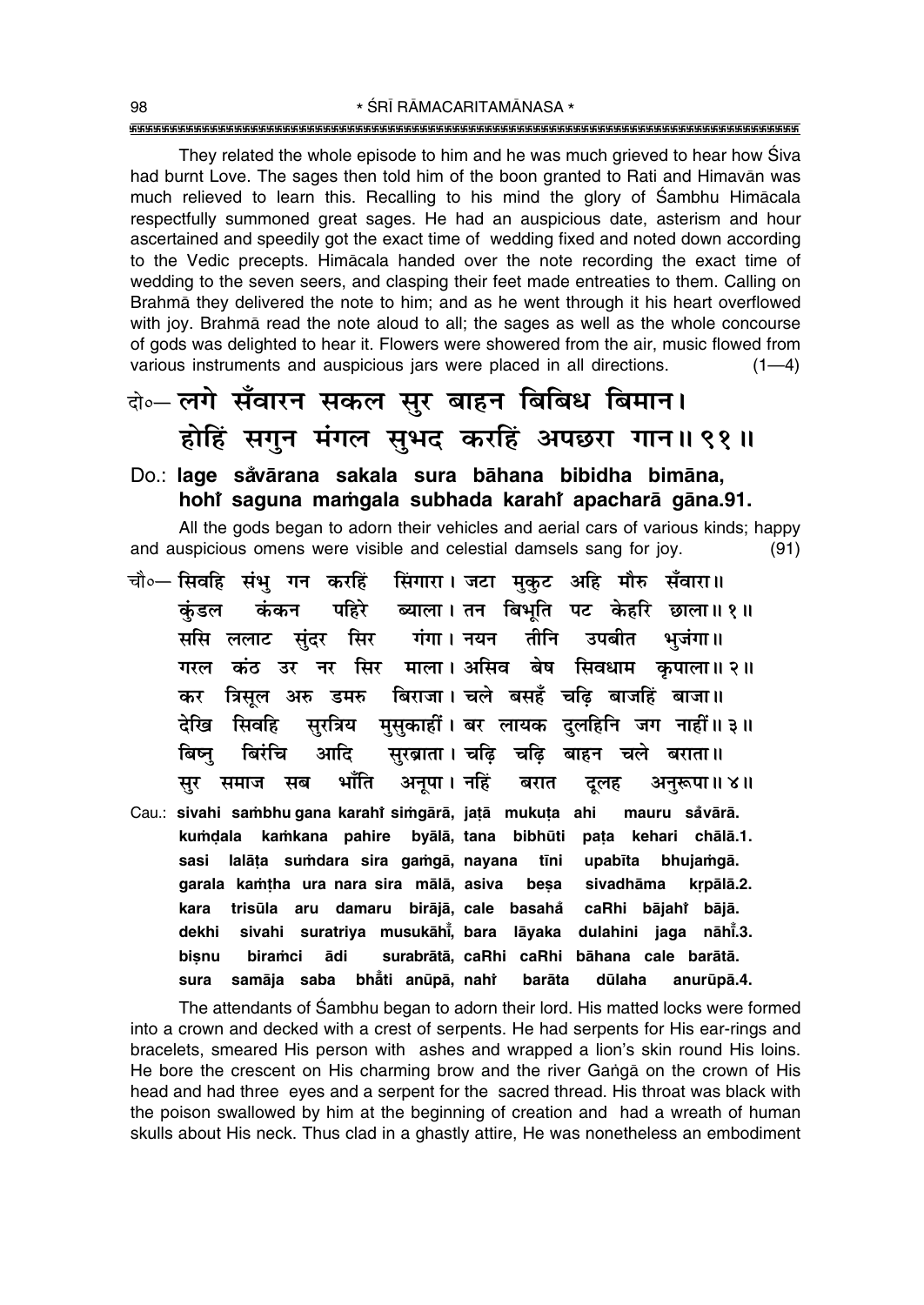of blessings and merciful to the core. A trident and a Damarū (a shall drum shaped like an hour-glass) adorned His hands. Śiva rode on a bull while musical instruments played. Female divinities smiled to see Him. "The world has no bride worthy of the bridegroom," They said to one another. Visnu, Brahmā and hosts of other gods joined the bridegroom's procession and rode on their respective vehicles. The gathering of the immortals was incomparable in every respect; the procession, however, was hardly worthy of the bridegroom.  $(1-4)$ 

## केन्- बिष्नु कहा अस बिहसि तब बोलि सकल दिसिराज। बिलग बिलग होइ चलहु सब निज निज सहित समाज॥ ९२॥

### Do.: bisnu kahā asa bihasi taba boli sakala disirāja, bilaga bilaga hoi calahu saba nija nija sahita samāja.92.

God Visnu then called all the quardians of the different quarters and smilingly said. "Everyone of you should march separately, each with his own retinue.  $(92)$ 

- भाई। हँसी करैहह चौ०— **बर** अनुहारि न पर पर जाई॥ बरात बचन सनि सर मुसकाने। निज निज सेन सहित बिलगाने॥१॥ बिष्न् मुसुकाहीं। हरि के बिंग्य बचन नहिं जाहीं॥ मनहीं मन महेस प्रिय बचन सुनत प्रिय केरे। भूंगिहि प्रेरि सकल गन टेरे॥२॥ अति अनुसासन सुनि सब आए। प्रभु पद जलज सीस तिन्ह नाए॥ सिव बेषा। बिहसे सिव समाज निज देखा॥३॥ नाना बाहन नाना कोउ मखहीन बिपल मख काह। बिन पद कर कोउ बह पद बाह॥ बिपुल नयन कोउ नयन बिहीना। रिष्टपुष्ट कोउ अति तनखीना॥ ४॥
- bhāī, håsī karaihahu Cau.: bara anuhāri barāta na para pura jāī. bisnu bacana suni sura musukāne, nija nija sena sahita bilagane.1. manahi mana mahesu musukāhi, hari ke bimgya bacana nahi jāhi. ati priya bacana sunata priya kere, bhrmgihi preri sakala gana tere.2. suni saba āe, prabhu pada jalaja sīsa tinha nāe. siva anusāsana nānā bāhana nānā besā, bihase siva samāja nija dekhā.3. kou mukhahīna bipula mukha kāhū, binu pada kara kou bahu pada bāhū. bipula nayana kou nayana bihīnā, ristapusta kou ati tanakhīnā.4.

"The procession, brothers, is no way worthy of the bridegroom; you will make yourself a butt of ridicule in a strange city!" Hearing the words of Visnu, the gods smiled and parted, each with his own group. The great Lord Siva laughed in His sleeves and noticed that Srī Hari's humour never failed. As soon as He heard these most pleasing remarks of His beloved friend, He sent Bhrngī to call all His attendants. And they all came when they heard Siva's command and bowed their head at the lotus feet of their lord. Siva laughed to see His host in their motley attire riding every kind of vehicle. Some were headless, while others were hydra-headed monsters; some were without hands and feet, while others had numerous hands and feet. Some had numerous eyes, while others had no eyes at all; some were stout and well-built, while others had very slim bodies.  $(1-4)$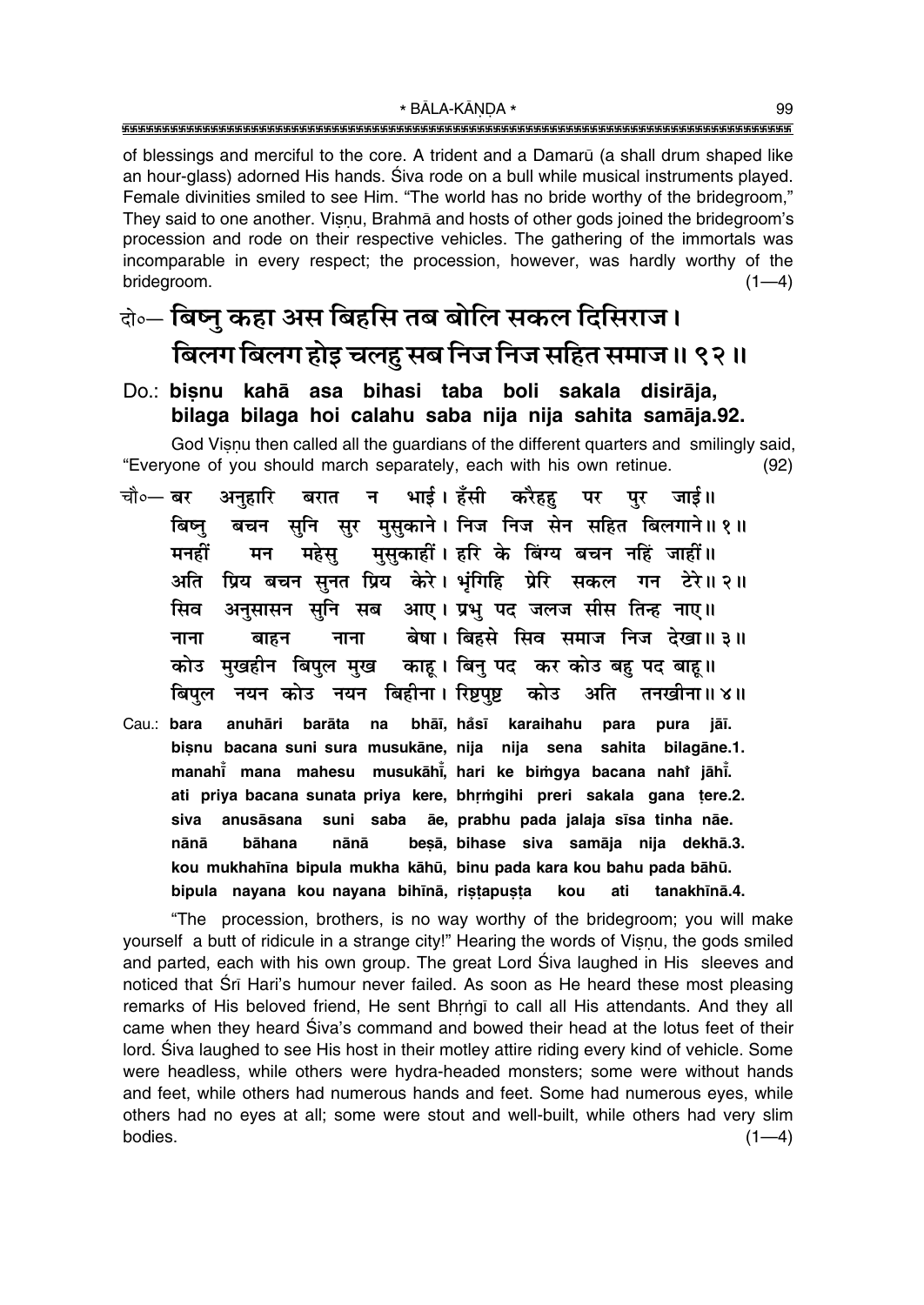इं∘— तन खीन कोउ अति पीन पावन कोउ अपावन गति धरें। भूषन कराल कपाल कर सब सद्य सोनित तन भरें।। खर स्वान सुअर सुकाल मुख गन बेष अगनित को गनै। बह जिनस प्रेत पिसाच जोगि जमात बरनत नहिं बनै।।

Cham.: tana khīna kou ati pīna pāvana kou apāvana gati dhare, bhūsana karāla kapāla kara saba sadya sonita tana bhare. khara svāna suara srkāla mukha gana besa aganita ko ganai, bahu jinasa preta pisāca jogi jamāta baranata nahi banai.

Some had lean and thin bodies, while others were very stout; some were tidy, while others had dirty habits. They had frightful ornaments, carried skulls in their hands and were all smeared with fresh blood. They bore heads of donkeys, dogs, swine and jackals and the varieties of their clothes could not be counted. The troops of spirits, goblins and fairies of various kinds beggared description.

## क्षे∘– नाचहिं गावहिं गीत परम तरंगी भूत सब। देखत अति बिपरीत बोलहिं बचन बिचित्र बिधि॥ ९३॥

#### So.: nācahi gāvahi gīta parama taramgī bhūta saba. dekhata ati biparīta bolahi bacana bicitra bidhi.93.

The ghosts danced and sang; they were all extremely fantastic. They looked most absurd and spoke words in a peculiar style.  $(93)$ 

- दलह तसि बनी बराता। कौतक बिबिध होहिं मग जाता॥ चौ०— जस हिमाचल रचेउ बिताना। अति बिचित्र नहिं जाइ बखाना॥१॥ इहाँ सैल सकल जहँ लगि जग माहीं। लघु बिसाल नहिं बरनि सिराहीं॥ तलावा। हिमगिरि सब कहँ नेवत पठावा॥२॥ नदीं सागर सब बन धारी। सहित समाज सहित बर नारी॥ कामरूप संदर तन तुहिनाचल गेहा। गावहिं गए सकल मंगल सहित सनेहा॥३॥ सँवराए । जथाजोगु तहँ तहँ सब छाए ॥ गिरि प्रथमहिं गृह बह मोभा अवलोकि सहाई । लागइ लघ बिरंचि निपनाई॥ ४॥ पर
- Cau.: jasa dūlahu tasi banī barātā, kautuka bibidha hohi maga jātā. bitānā, ati ihẳ bicitra himācala raceu nahi iāi bakhānā.1. saila sakala jahå lagi jaga māhi, laghu bisāla naht barani sirāhi. bana sāgara saba nadi talāvā, himagiri saba kahů nevata pathāvā.2. sumdara tana dhārī, sahita samāja sahita bara nārī. kāmarūpa sakala tuhinācala gehā, gāvahi mamgala sahita sanehā.3. gae prathamahi giri bahu grha såvarāe, jathājogu tahå tahå saba chāe. suhāī, lāgai sobhā avaloki laghu nipunāī.4. pura biramci

The procession was now quite worthy of the bridegroom; the processionists indulged in gaieties of various kinds as they went along. On the other side Himacala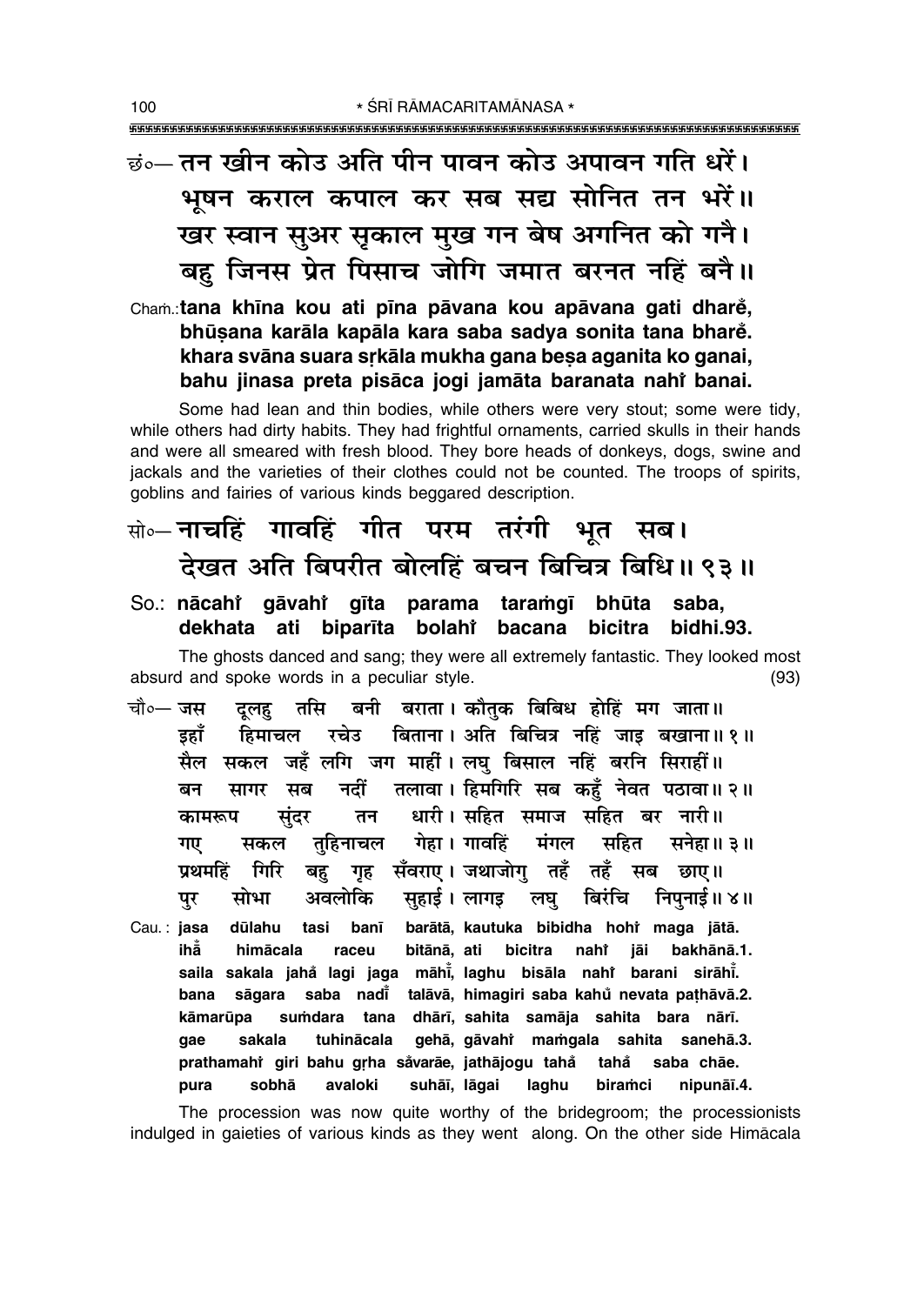erected a most wonderful pavilion which beggared description. As many mountains as existed in the world, small or big, more than man can count, and the whole host of woods, seas, rivers and ponds\* were all invited by Himacala. Capable of taking any form they liked, they assumed handsome figures and repaired to the house of Himalaya alongwith their retinues and fair consorts. They all sang festive songs out of affection. The mountain-king had already caused a number of houses to be tastefully decorated; all the quests were lodged therein, each occupying a house befitting one's status. The splendour of the city was so captivating that after a glance at it the creative skill of Brahmā himself looked very small.  $(1-4)$ 

छं॰ लघु लाग बिधि की निपुनता अवलोकि पुर सोभा सही। बन बाग कूप तड़ाग सरिता सुभग सब सक को कही।। मंगल बिपुल तोरन पताका केतु गृह गृह सोहहीं। बनिता पुरुष सुंदर चतुर छबि देखि मुनि मन मोहहीं।।

## Cham.: laghu lāga bidhi kī nipunatā avaloki pura sobhā sahī, bana bāga kūpa taRāga saritā subhaga saba saka ko kahī. mamgala bipula torana patākā ketu grha grha sohahī, banitā purusa sumdara catura chabi dekhi muni mana mohahī.

A glance at the beautiful city made the creative art of Brahma himself pale into insignificance. Groves and gardens, wells and ponds and rivers, all looked charming beyond words. Every house was decorated with a number of triumphal arches, flags and buntings. Men and women of the city were so lovely and ingenious that they enraptured the hearts even of sages.

# बे-जगदंबा जहँ अवतरी सो पुरु बरनि कि जाइ। रिद्धि सिद्धि संपत्ति सुख नित नूतन अधिकाइ॥ ९४॥

### avatarī so puru barani ki jāi, Do.: jagadambā jahå riddhi siddhi sampatti sukha nita nūtana adhikāi.94.

The city in which the Mother of the universe had bodied Herself forth baffled all description. Prosperity and success, wealth and happiness were always on the increase there and presented a new aspect.  $(94)$ 

|  | चौ०— नगर निकट बरात सुनि आई। पुर खरभरु सोभा अधिकाई॥  |  |                                                      |
|--|-----------------------------------------------------|--|------------------------------------------------------|
|  |                                                     |  | करि बनाव सजि बाहन नाना। चले लेन सादर अगवाना॥१॥       |
|  | हियँ हरषे सुर सेन निहारी। हरिहि देखि अति भए सुखारी॥ |  |                                                      |
|  |                                                     |  | सिव समाज जब देखन लागे। बिडरि चले बाहन सब भागे॥ २॥    |
|  | धरि धीरजु तहँ रहे सयाने।बालक सब लै जीव पराने॥       |  |                                                      |
|  |                                                     |  | गएँ भवन पूछहिं पितु माता।।कहहिं बचन भय कंपित गाता॥३॥ |

<sup>\*</sup> According to the Hindu scriptures every natural object is believed to be presided over by a spirit; it is these spirits that are referred to here.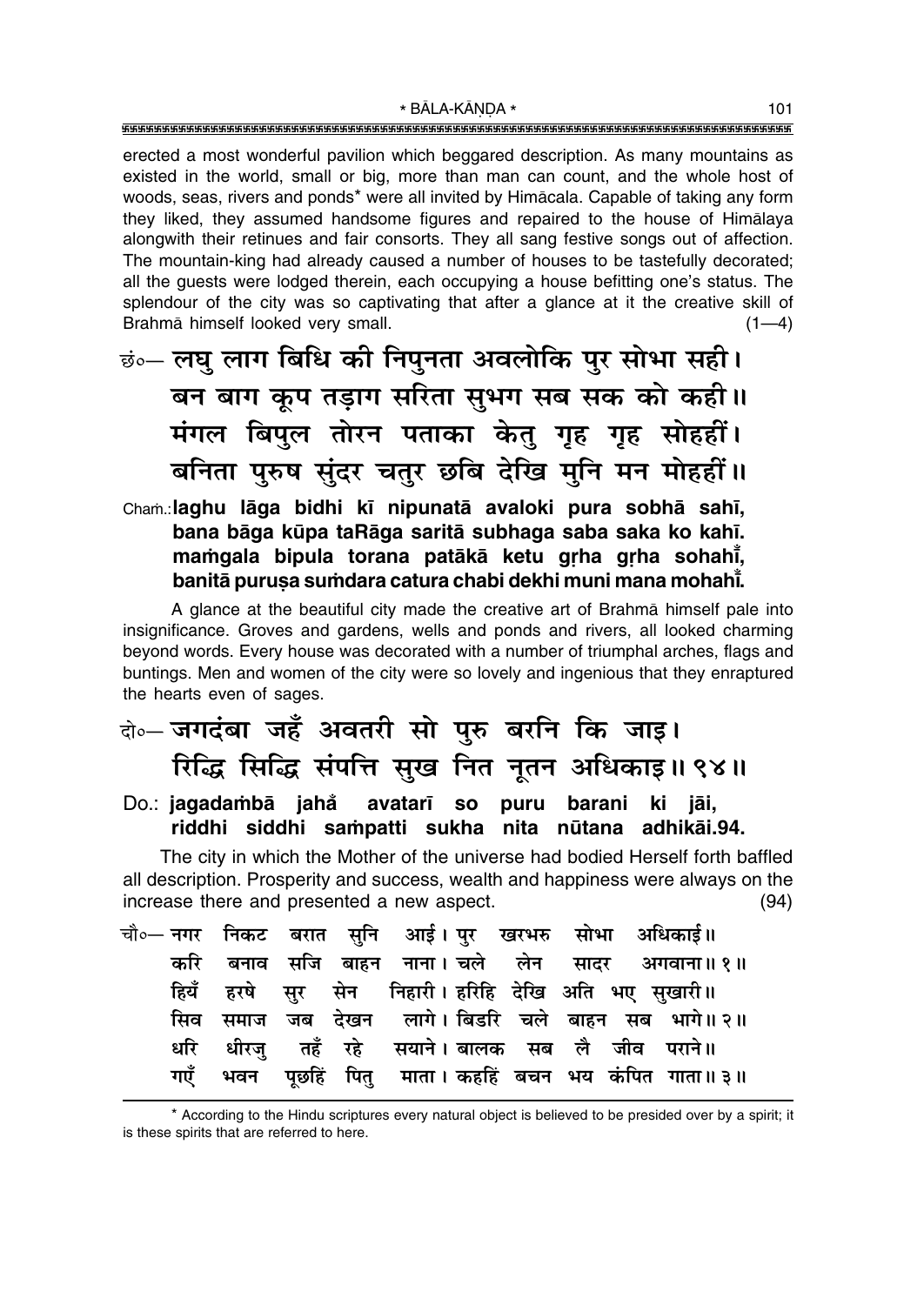*व्हि*हिअ काह कहि जाड न बाता । जम कर धार किधौँ बरिआता॥ ेबरु बौराह बसहँ असवारा**। ब्याल कपाल बिभुषन छारा॥४**॥ Cau.: **nagara nika¢a baråta suni å∂, pura kharabharu sobhå adhikå∂. kari banåva saji båhana nånå, cale lena sådara agavånå.1. hiya° hara¶e sura sena nihår∂, harihi dekhi ati bhae sukhår∂. siva samåja jaba dekhana låge, biŒari cale båhana saba bhåge.2. dhari dh∂raju taha° rahe sayåne, bålaka saba lai j∂va paråne. gae bhavana pµuchahi ° Ú** ↑ pitu mātā, kahahi bacana bhaya kaṁpita gātā.<mark>3</mark>. **kahia kåha kahi jåi na båtå, jama kara dhåra kidhau° bariåtå. baru bauråha basaha° asavårå, byåla kapåla bibhµu¶ana chårå.4.**

When it was heard that the bridegroom's procession was close at hand, there was commotion in the city, which added to its charm. Adorning themselves and decorating their vehicles of various kinds, a party proceeded in advance to receive the procession with due honour. They were gladdened at heart to see the gathering of the immortals. And they were all the more happy to behold Srī Hari (Visnu). But when they started looking at Siva's retinue, every animal they rode started back and fled in panic. The adults recovered themselves and remained where they were, while every child that came ran for its life. On their reaching home when their parents questioned them, they spoke as follows, their limbs still shaking with fear, "What shall we say? The sight was such as could not be described. We wonder whether it was a bridegroom's procession or the army of Death. The bridegroom is a maniac, riding on a bull; serpents, skulls and ashes are his ornaments."  $(1-4)$ 

**छं∘– तन छार ब्याल कपाल भूषन नगन जटिल भयंकरा।** सँग भूत प्रेत पिसाच जोगिनि बिकट मुख रजनीचरा ।। जो जिअत रहिहि बरात देखत पुन्य बड़ तेहि कर सही। देखिहि सो उमा बिबाह घर घर बात असि लरिकन्ह कही ।।

Cham.**:** tana chāra byāla kapāla bhūsana nagana jatila bhayamkarā, **sa°ga bhµuta preta pisåca jogini bika¢a mukha rajan∂carå. jo jiata rahihi baråta dekhata punya baRa tehi kara sah∂, dekhihi so umå bibåhu ghara ghara båta asi larikanha kah∂.**

ìHis body is smeared with ashes and adorned with serpents and skulls. He is naked, has matted hair on his head and is dreadful to look at. He is accompanied by ghosts and evil spirits, goblins and fairies and demons with a frightful countenance. He who survives on seeing the bridegroom's procession is a man of great luck indeed and he alone will witness the wedding of Umā." These were the words uttered by the children from house to house.

दो**०– समुझि महेस समाज सब जननि जनक मुसुकाहिं।** बाल बुझाए बिबिध बिधि निडर होहु डरु नाहिं॥ ९५॥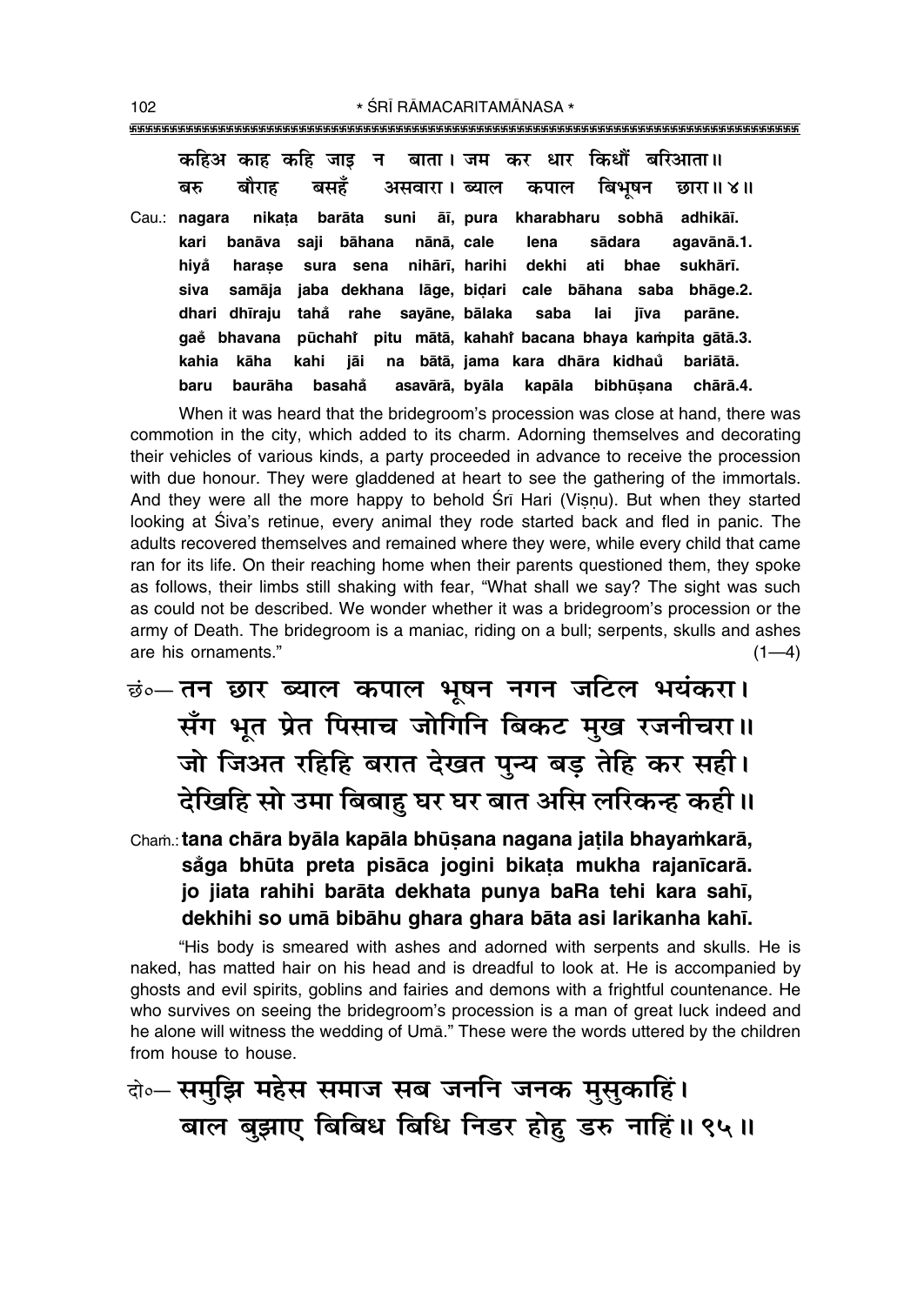## Do.: samujhi mahesa samāja saba janani janaka musukāhi, bāla bujhāe bibidha bidhi nidara hohu daru nāhi.95.

The parents smiled; for they knew that the children were talking of Siva's retinue. They reassured the children in many ways and said, "Be not afraid, there is no cause for fear."  $(95)$ 

- चौ०— **लै** आए । दिए अगवान बरातहि सबहि जनवास सहाए।। मैनाँ सँवारी । संग आरती समंगल गावहिं नारी॥ १॥ सभ कंचन पानी । परिछन चली हरहि थार मोह बर हरषानी।। बिकट बेष रुदहि जब हेखा। अबलन्ह उर भय भयउ बिसेषा॥२॥ भवन पैठीं अति भागि महेसू त्रासा । गए जहाँ जनवासा ॥ मैना हृदयँ भारी । लीन्ही गिरीसकमारी॥ ३॥ भयउ दुख् बोलि बैठारी। स्याम सरोज नयन भरे बारी॥ अधिक सनेहँ गोट जेहिं बिधि तम्हहि रूप अस दीन्हा। तेहिं जड बरु बाउर कस कीन्हा॥४॥
- agavāna barātahi Cau.: lai āe, die sabahi janavāsa suhāe. maină subha **āratī** såvārī, samga sumamgala qāvahi nārī.1. kamcana thāra soha bara pānī, parichana calī harahi harasānī. bikata besa rudrahi jaba dekhā, abalanha ura bhaya bhayau bisesā.2. bhāqi bhavana paithi ati trāsā, gae iahằ mahesu janavāsā. mainā hrdaya bhayau dukhu bhārī, līnhī boli girīsakumārī.3. baithārī, syāma saroja nayana bhare bārī. adhika sanehå goda jehî bidhi tumhahi rūpu asa dīnhā, tehî jaRa baru bāura kasa kīnhā.4.

The party which had gone ahead to receive the bridegroom's procession returned with the procession and assigned beautiful lodgings to all the guests. Mena (Parvati's mother) kindled auspicious lights for waving round the bridegroom and the women accompanying her sang melodious songs of rejoicing. A salver of gold adorned Mena's fair hands and she proceeded to welcome Lord Hara with great delight. The women were seized with excessive fear when they saw Rudra (Siva) in frightful accoutrements. They fled in great panic and entered the house; while the great Lord Siva repaired to the lodgings of the bridegroom's party. Mena was sore distressed at heart and sent for Pārvatī. With great affection she seated her in her lap; and tears rushed to her eyes; which resembled a pair of blue lotuses. "To think that the Creator, who has made you so beautiful, should have been stupid enough to give you such a raving madman for a bridegroom!"  $(1-4)$ 

छं.-कस कीन्ह बरु बौराह बिधि जेहिं तुम्हहि सुंदरता दई। जो फलु चहिअ सुरतरुहिं सो बरबस बबूरहिं लागई।। तुम्ह सहित गिरि तें गिरौं पावक जरौं जलनिधि महुँ परौं। घरु जाउ अपजसु होउ जग जीवत बिबाहु न हौं करौं।। Cham.: kasa kīnha baru baurāha bidhi jehi tumhahi sumdaratā daī, jo phalu cahia surataruhi so barabasa babūrahi lāgaī.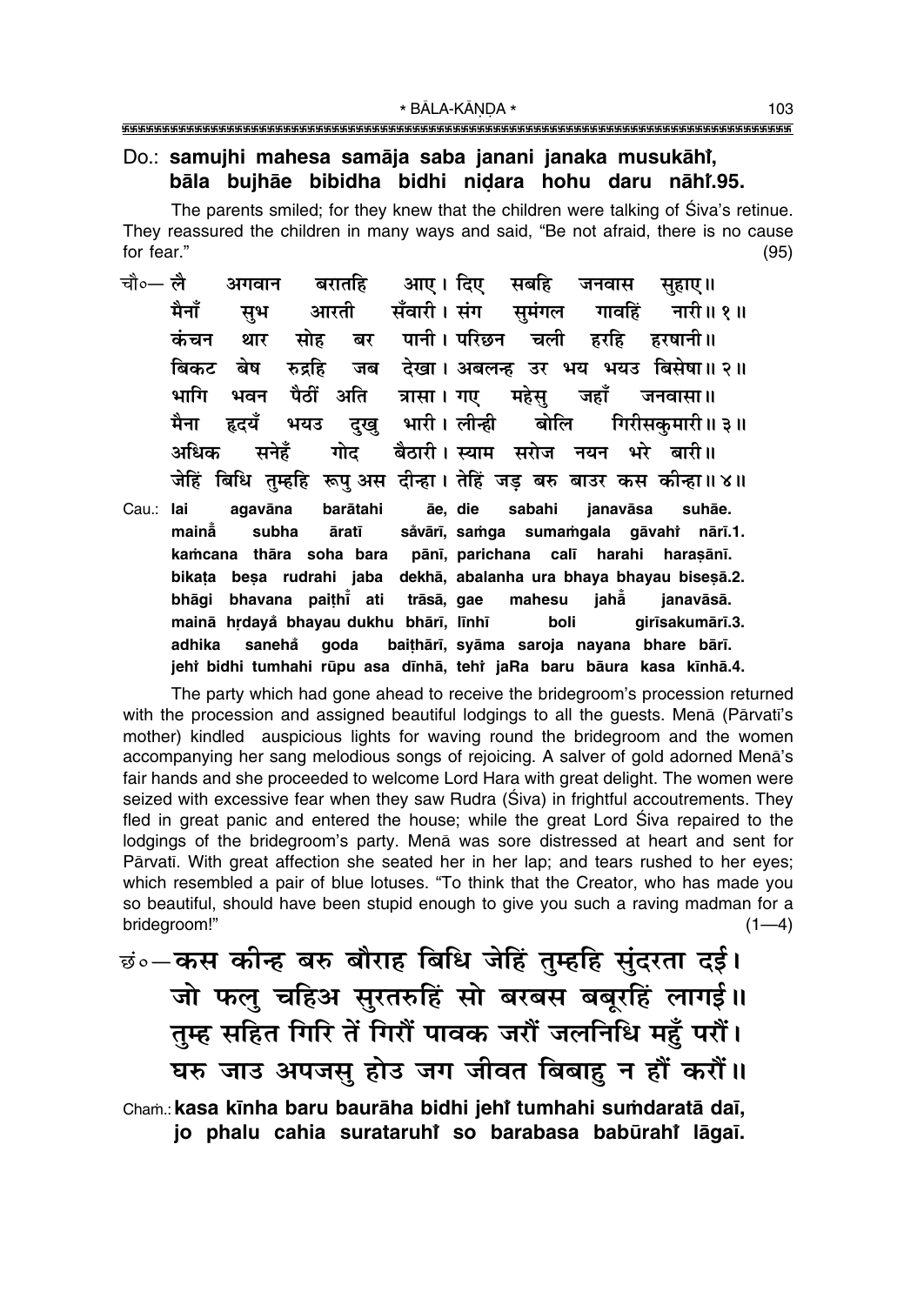## tumha sahita giri tě giraů pāvaka jaraů jalanidhi mahů paraů, gharu jāu apajasu hou jaga jīvata bibāhu na haŭ karaŭ.

"How strange that the Creator, who has made you so lovely, should have given you a crazy fellow for a bridegroom ! A fruit which should have adorned the wish-vielding tree is helplessly appearing on a thorny Babūla. Taking you in my arms I would sooner fall from a mountain-top, cast myself into the flames or drown myself into the sea. Let my home be ruined and let me earn a bad reputation throughout the world: but in no case would I marry you with this maniac so long as there is life in me."

## बेन्ट भईं बिकल अबला सकल दुखित देखि गिरिनारि। करि बिलापु रोदति बदति सुता सनेहु सँभारि॥ ९६॥

#### Do.: bhai bikala abalā sakala dukhita dekhi girināri. kari bilāpu rodati badati såbhāri.96. sutā sanehu

All the ladies assembled there were distressed when they saw the consort of Himacala sad. Recalling the affection of her daughter she wailed, wept and exclaimed as below:- $(96)$ 

- चौ०— नारद काह बिगारा। भवन मोर जिन्ह बसत उजारा॥ कर मैं अस उपदेस उमहि जिन्ह दीन्हा। बौरे बरहि लागि तप कीन्हा॥१॥ साचेहँ उन्ह कें मोह न माया। उदासीन धनु धामु न जाया॥ पर घर घालक लाज न भीरा। बाँझ कि जान प्रसव कै पीरा॥२॥ जननिहि बिकल बिलोकि भवानी। बोली जत बिबेक मद बानी॥ बिचारि सोचहि मति माता। सो न टरइ जो रचइ बिधाता॥३॥ अस करम लिखा जौं बाउर नाह।तौ कत दोस लगाइअ काह॥ तुम्ह सन मिटहिं कि बिधि के अंका। मात्र ब्यर्थ जनि लेह कलंका॥४॥
- Cau.: nārada kara mat kāha bigārā, bhavanu mora jinha basata ujārā. asa upadesu umahi jinha dīnhā, baure barahi lāgi tapu kīnhā.1. sācehů unha kě moha na māyā, udāsīna dhanu dhāmu na jāyā. para ghara ghālaka lāja na bhīrā, bājha ki jāna prasava kai pīrā.2. bikala biloki bhavānī, bolī iananihi juta bibeka mrdu bānī. bicāri socahi mati mātā, so na tarai io racai bidhātā.3. asa karama likhā jaŭ bāura nāhū, tau kata dosu lagāia kāhū. tumha sana mitahi ki bidhi ke amkā, mātu byartha jani lehu kalamkā.4.

"What harm have I done to Narada that he should have ruined my happy home and tendered such advice to Uma as made her undergo penance for securing a crazy husband? In good sooth the sage is passionless and without affection; he has no wealth, no dwelling and no wife and is indifferent to all. That is why he destroys others' homes. He has neither shame nor fear. What does a barren woman know of the pains of childbirth?" Seeing Her mother distressed, Bhavani addressed the following soft yet prudent words to her. "Whatever is ordained by Providence cannot be altered. Realizing this be not worried, mother. If I am destined to have a crazy husband, why should anyone be blamed for it? Can you alter the decree of Providence? Therefore, take no reproach on you unnecessarily."  $(1-4)$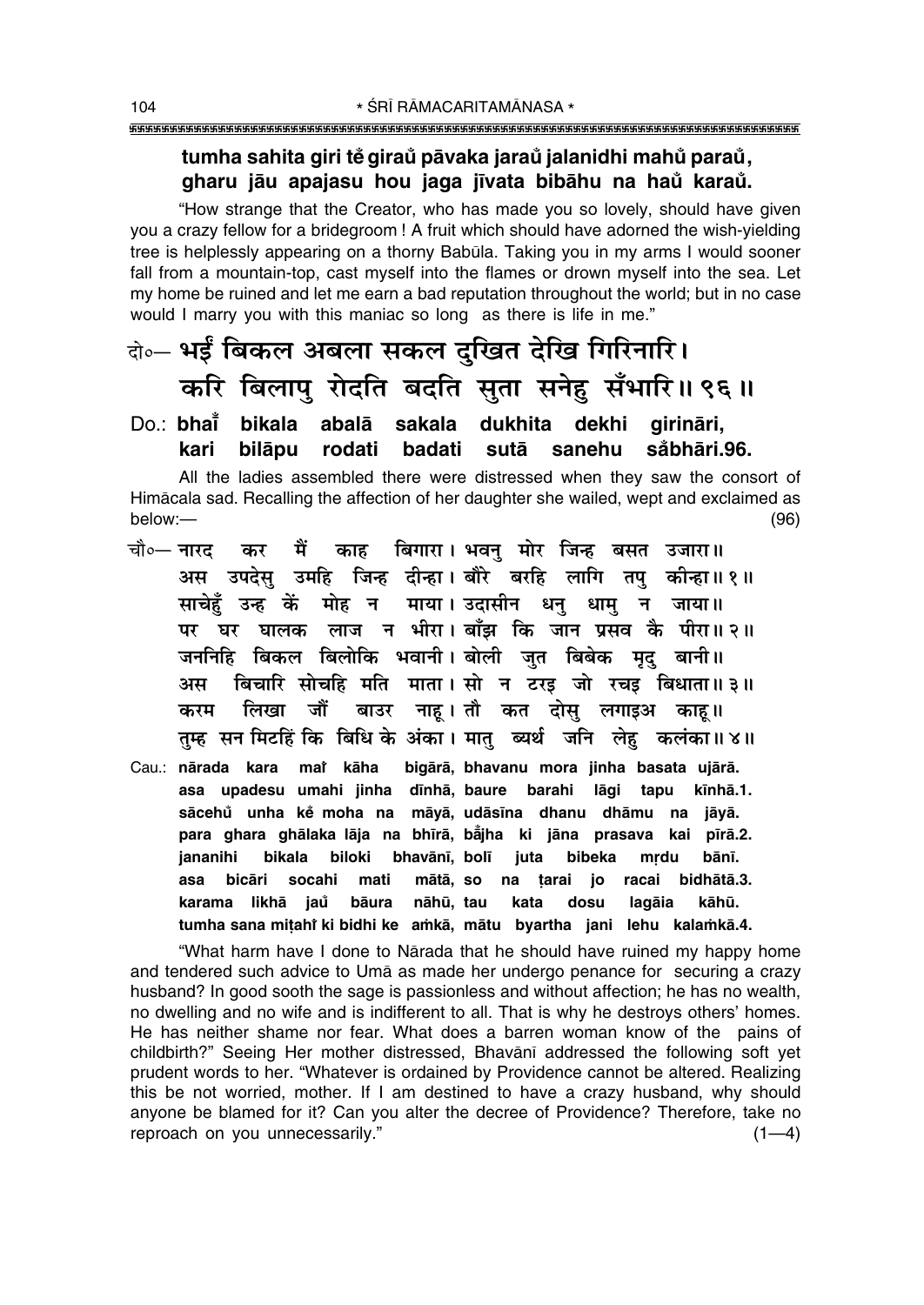# छं∘– जनि लेहु मातु कलंकु करुना परिहरहु अवसर नहीं। दुखु सुखु जो लिखा लिलार हमरें जाब जहँ पाउब तहीं।। सूनि उमा बचन बिनीत कोमल सकल अबला सोचहीं। बह भाँति बिधिहि लगाइ दूषन नयन बारि बिमोचहीं।।

Cham.: jani lehu mātu kalamku karunā pariharahu avasara nahi, dukhu sukhu jo likhā lilāra hamarė jāba jahå pāuba tahi. suni umā bacana binīta komala sakala abalā socahī. bahu bhåti bidhihi lagāi dūsana nayana bāri bimocahī.

"Take no reproach on you; cease lamenting; this is no occasion for it. The amount of joy and sorrow that has fallen to my lot I must reap wherever I go." Hearing the soft and polite words of Uma all the ladies became sad. They blamed the Creator in many ways and tears flowed from their eyes.

## बे॰– तेहि अवसर नारद सहित अरु रिषि सप्त समेत। समाचार सुनि तुहिनगिरि गवने तुरत निकेत॥९७॥

#### Do.: tehi avasara nārada sahita aru risi sapta sameta, tuhinagiri samācāra suni gavane turata niketa.97.

On hearing the news that very moment Himacala came to his house alongwith Nārada and the seven seers.  $(97)$ 

- सबही चौ०— **तब** नारट समुझावा । पूरुब कथाप्रसंग् सनावा ॥ मम बानी। जगदंबा तव सता भवानी॥ १॥ मयना सत्य सूनह अजा अनादि सक्ति अबिनासिनि । सदा संभ अरधंग निवासिनि ॥ जग संभव पालन लय कारिनि। निज इच्छा लीला बपु धारिनि॥२॥ जाई। नाम् सती जनमीं तनु पाई॥ प्रथम दच्छ गह संदर बिबाहीं। कथा प्रसिद्ध सकल जग माहीं॥३॥ तहँहँ सती संकरहि आवत सिव संगा। देखेउ रघुकुल कमल पतंगा॥ बार एक सिव कहा न कीन्हा। भ्रम बस बेषु सीय कर लीन्हा॥४॥ भयउ मोह
- samujhāvā, pūruba Cau.: taba nārada sabahī kathāprasamgu sunāvā. mayanā satya sunahu mama bānī, jagadambā tava sutā bhavānī.1. aiā anādi sakti abināsini, sadā sambhu aradhamga nivāsini. kārini, nija jaga sambhava pālana laya icchā līlā bapu dhārini.2. janami prathama daccha grha jāi, nāmu sati sumdara tanu pāī. bibāhi, kathā prasiddha sakala jaga māhi.3. tahåhů sati samkarahi siva samgā, dekheu raghukula kamala patamgā. eka bāra āvata bhayau mohu siya kahā na kīnhā, bhrama basa besu sīya kara līnhā.4.

Then Narada reassured them all, narrating to them the past history of Uma. He said, "Menā, hear my true words: your daughter is none else than Bhavānī (the eternal Consort of Siva), Mother of the universe. She is the unborn and imperishable divine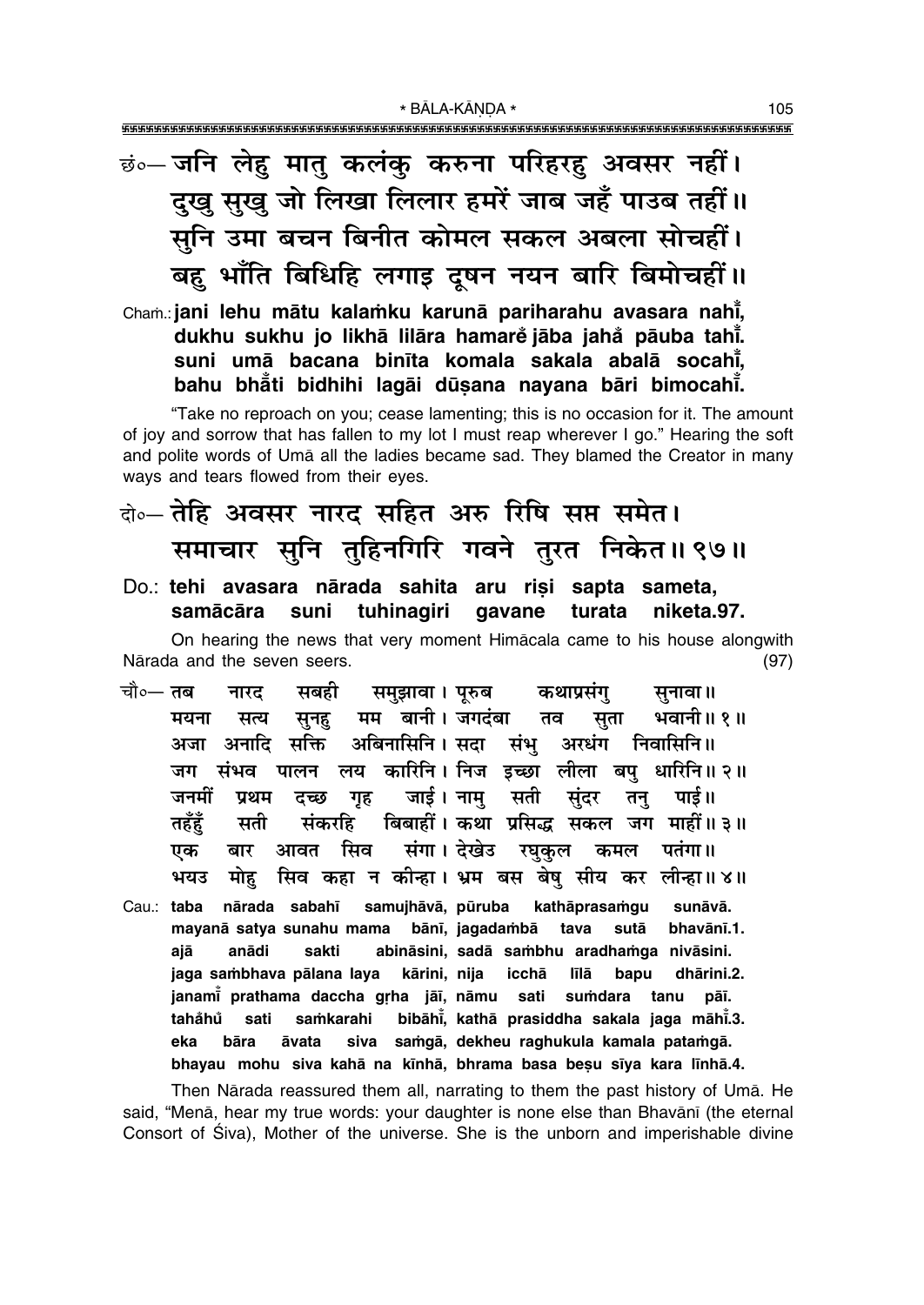energy, which has no beginning; She is Sambhu's inseparable half. She creates, maintains and then dissolves the universe and assumes the semblance of a material form of Her own will. First she was born in the house of Daksa. Satī was Her name and charming was Her form. Even in that incarnation Sati was married with Sankara. The story is well-known throughout the world. One day, while She was returning home with Śiva, She beheld Śrī Rāma, who is a sun as it were to the lotus-like race of Raghu. Bewildered by His sight, She did not listen to Siva's advice and was bequiled into assuming the disquise of Sītā.  $(1-4)$ 

<u>छंं-सिय बेषु सतीं जो कीन्ह तेहिं अपराध संकर परिहरीं।</u> हर बिरहँ जाड़ बहोरि पित् कें जग्य जोगानल जरीं।। अब जनमि तुम्हरे भवन निज पति लागि दारुन तपु किया। अस जानि संसय तजह गिरिजा सर्बदा संकर प्रिया।।

Cham.: siya beşu sati jo kinha tehî aparādha samkara parihari, hara birahă jāi bahori pitu ke jagya jogānala jarī. aba janami tumhare bhavana nija pati lāgi dāruna tapu kiyā, asa jāni samsaya tajahu girijā sarbadā samkara priyā.

"Sankara repudiated Her because She had offended Him by assuming the disguise of Sītā. Separated from Hara, She then visited the sacrifice undertaken by Her father and burnt Herself in the fire of Yoga (meditation) there. Now, reborn in your house, She has undergone terrible penance for the sake of Her lord. Knowing this, give up all doubt; Girijā (your daughter) is ever beloved of Śankara."

## वे. सुनि नारद के बचन तब सब कर मिटा बिषाद। छन महुँ ब्यापेउ सकल पुर घर घर यह संबाद॥ ९८॥

Do.: suni nārada ke bacana taba saba kara mitā bisāda, chana mahů byāpeu sakala pura ghara ghara yaha sambāda.98.

When they heard Nārada's explanation, the sadness of all was dispersed. In a trice the news spread from house to house throughout the city.  $(98)$ 

- चौ∘— **तब** अनंदे। पनि पनि पारबती पद बंदे॥ हिमवंत् मयना नारि जबा सयाने। नगर लोग सब अति हरषाने॥१॥ सिस परुष मंगलगाना। सजे सबहिं हाटक घट नाना॥ लगे होन पर भाँति अनेक भई जेवनारा। सुपसास्त्र जस कछ ब्यवहारा॥२॥ जाइ बखानी। बसहिं भवन जेहिं मात् भवानी॥ मो जेवनार कि बराती। बिष्नु बिरंचि देव सब जाती॥३॥ बोले सकल सादर जेवनारा। लागे पाँति बिबिध ਕੈਨੀ परुसन निपन सआरा॥ जेवँत जानी।लगीं देन नारिबंद सर गारीं मद बानी॥ ४॥
- Cau.: taba mayanā himavamtu anamde, puni puni pārabatī pada bamde. sayāne, nagara loga saba ati harasāne.1. nāri purusa sisu jubā

106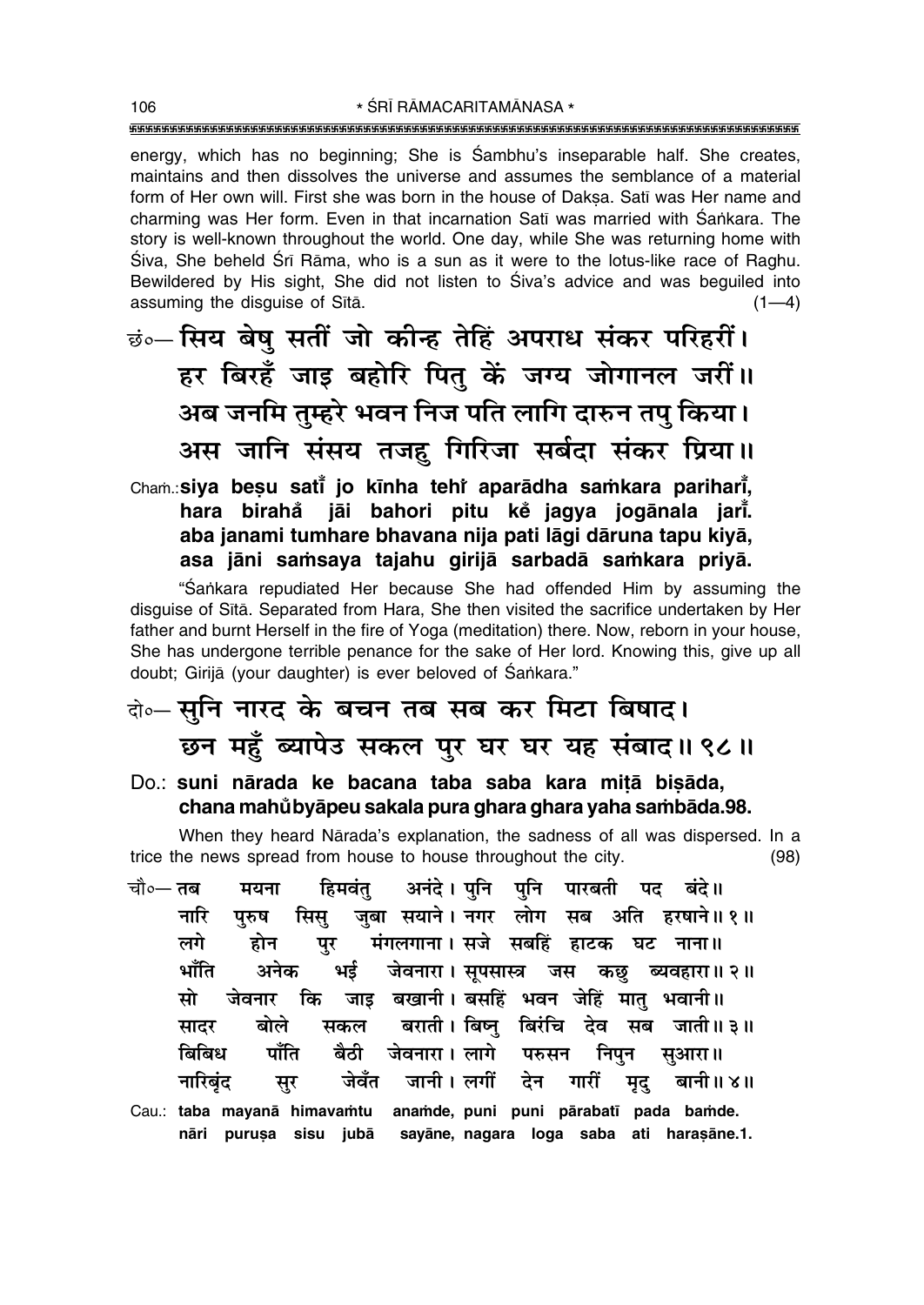| lage      | hona     | pura  |        | mamgalagānā, saje sabahi hātaka ghata nānā.  |          |      |        |                           |
|-----------|----------|-------|--------|----------------------------------------------|----------|------|--------|---------------------------|
| bhẳti     |          | aneka | bhaī   | jevanārā, sūpasāstra jasa kachu byavahārā.2. |          |      |        |                           |
| <b>SO</b> | ievanāra |       | ki jāi | bakhānī, basahi bhavana jehi mātu bhavānī.   |          |      |        |                           |
| sādara    |          | bole  | sakala | barātī, bisnu                                |          |      |        | biramci deva saba jātī.3. |
| bibidhi   |          | pằti  | baithī | jevanārā, lāge                               | parusana |      | nipuna | suārā.                    |
| nāribrmda |          | sura  | ievåta | jānī, lagī                                   | dena     | qāri | mrdu   | bānī.4.                   |

Then Menā and her consort Himavān rejoiced and bowed at Pārvatī's feet again and again. All the citizens, including men, women and children, youngmen as well as elderly people, were immensely delighted. Festive songs began to be sung in the city; vases of gold of every pattern were displayed by all. Dishes of various kinds were prepared in accordance with the processes given in gastrological works. Is it ever possible to describe the varieties of dishes prepared in the house where lived Mother Bhavānī? Himācala respectfully summoned all the members of the bridegroom's party, including Visnu, Brahma and other gods of all classes. The dinner guests sat in many rows; and expert cooks began to serve. Finding the gods dining, batches of women began to banter and rail at them in pleasant strains.  $(1-4)$ 

छं– गारीं मधुर स्वर देहिं सुंदरि बिंग्य बचन सुनावहीं। भोजनु करहिं सुर अति बिलंबु बिनोदु सुनि सचु पावहीं ॥ जेवँत जो बढ्यो अनंद सो मुख कोटिहूँ न परै कह्यो। अचवाँड दीन्हे पान गवने बास जहँ जाको रह्यो।। Cham.: gārī madhura svara dehi sumdari bimgya bacana sunāvahī, bhojanu karahi sura ati bilambu binodu suni sacu pāvahi. jevåta jo baRhyo anamdu so mukha kotihŭ na parai kahyo, acavăi dīnhe pāna gavane bāsa jahå iāko rahvo.

Charming women railed in sweet strains and poured innuendoes. The gods felt much amused to hear them and dined for an unusually long time. The joy that swelled at the dinner cannot be described even with millions of tonques. Having been served with water for rinsing their mouths at the end of the dinner, they were given betel-leaves; and then they returned to their respective lodgings.

#### के— बहुरि मुनिन्ह हिमवंत कहुँ लगन सुनाई आइ। समय बिलोकि बिबाह कर पठए देव बोलाइ॥ ९९॥ Do.: bahuri muninha himavamta kahů lagana sunāī āi, biloki bibāha kara deva samaya pathae bolāi.99.

The seven sages called once more and read out to Himavan the note recording the time fixed for the wedding; and perceiving that the hour had arrived, the latter sent for the gods.  $(99)$ 

चौ∘— बोलि सकल सर सादर लीन्हे। सबहि जथोचित आसन दीन्हे॥ बिधान सँवारी।सुभग सुमंगल गावहिं नारी॥१॥ बेदी बेद अति दिब्य सहावा। जाड न बरनि बिरंचि बनावा॥ सिंघासन सिव बिप्रन्ह सिरु नाई। हृदयँ समिरि निज प्रभ रघराई॥ २॥ बैठे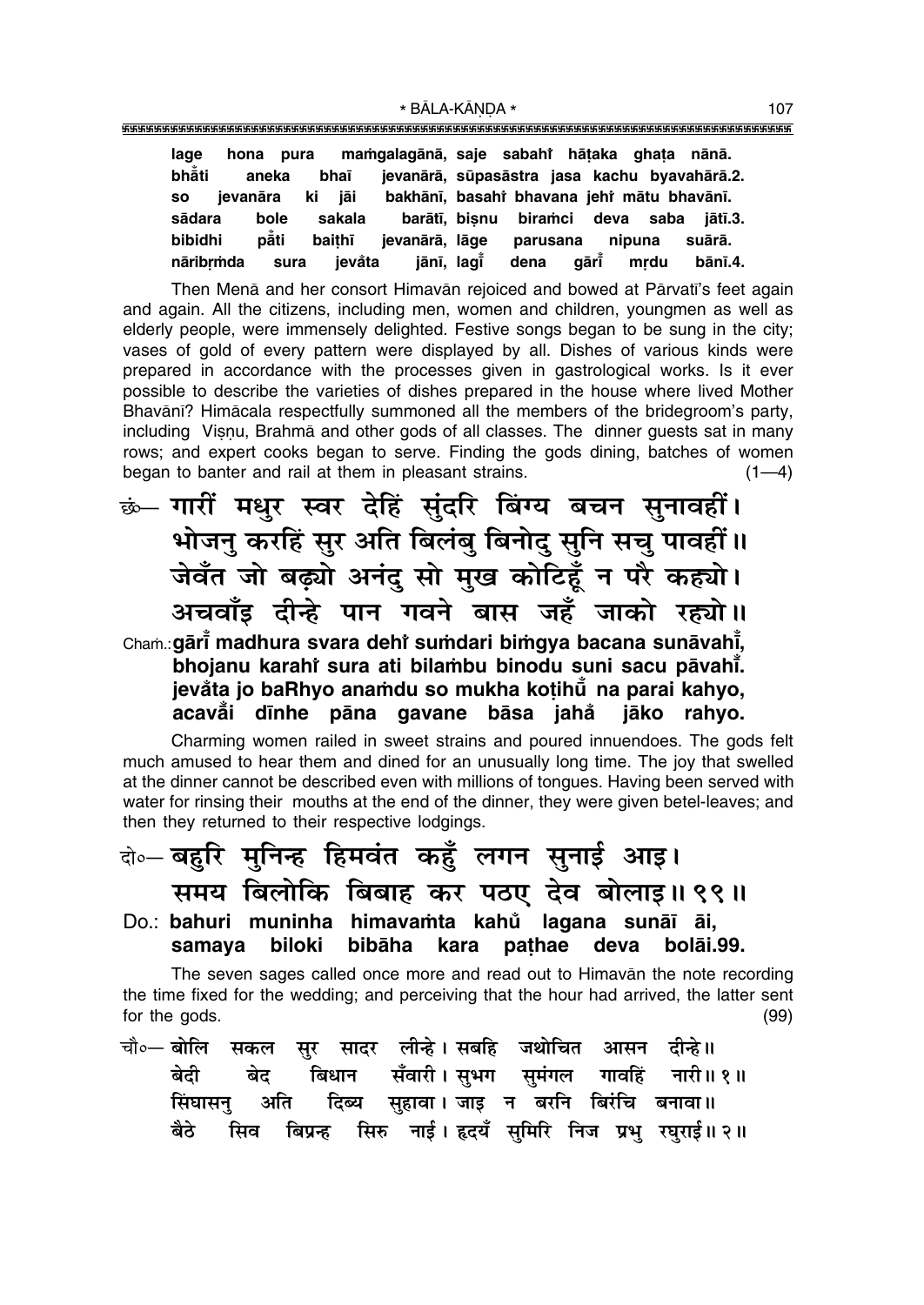बोलाईं। करि सिंगारु सखीं लै आईं॥ मनीसन्ह बर्हारे उमा मोहे। बरनै छबि अस जग कबि को है॥३॥ देखत सर रूप सकल जगदंबिका भामा। सरन्ह मनहिं मन कीन्ह प्रनामा॥ जानि भव भवानी। जाड़ न कोटिहँ बदन बखानी॥४॥ संदरता मरजाट Cau.: boli sakala sura sādara līnhe, sabahi jathocita āsana dīnhe. bedī beda bidhāna såvārī, subhaga sumamgala gāvahi nārī.1. simghāsanu dibva suhāvā, jāi na barani biramci banāvā. ati baithe bipranha siru nāi, hrdayå sumiri nija prabhu raghurāi.2. siva bahuri munīsanha umā bolāi kari sťaāru sakht lai āŤ dekhata rūpu sakala sura mohe, baranai chabi asa jaga kabi ko hai.3. iagadambikā iāni bhava bhāmā, suranha manahi mana kīnha pranāmā. sumdaratā marajāda bhavānī, jāi na kotihů badana bakhānī.4.

Himavan politely sent for all the gods and assigned an appropriate seat to each of them. An altar was prepared in accordance with the Vedic ritual and women chanted charming festal strains. A divinely beautiful throne with the images of a pair of lions for its arms was placed on the altar; being a handiwork of the Creator himself, it beggared description. Bowing His head to the Brāhmanas and calling to His mind His own Master, the Lord of Raghus, Siva took His seat on the throne. The great sages then sent for Umā, who was brought in by Her girl companions richly adorned. All the gods were enraptured at Her beauty. What poet in the world could describe such loveliness? Recognizing in Her the Mother of the universe and Spouse of Siva, the divinities mentally bowed to Her. The perfection of beauty that Bhavani was could not be adequately praised even with millions of tongues.  $(1-4)$ 

ॐ कोटिहुँ बदन नहिं बनै बरनत जग जननि सोभा महा। सकुचहिं कहत श्रुति सेष सारद मंदमति तुलसी कहा।। छबिखानि मातु भवानि गवनीं मध्य मंडप सिव जहाँ। अवलोकि सकहिं न सकुच पति पद कमल मनु मधुकरु तहाँ ॥

## Cham.: kotihů badana nahř banai baranata jaga janani sobhā mahā, sakucahi kahata śruti sesa sārada mamdamati tulasī kahā. chabikhāni mātu bhavāni gavanī madhya mamdapa siva jahā, avaloki sakahi na sakuca pati pada kamala manu madhukaru tahằ.

The superb beauty of the Mother of the universe could not be described even with millions of tongues. When even the Vedas, Sesa (the serpent-god) and Sarada (the goddess of learning) shrink abashed, of what account is the dull-witted Tulasidasa? Mother Bhavānī, the mind of beauty, walked to the middle of the pavilion, where Siva was. Out of shyness She could not gaze on Her lord's lotus feet, although Her heart was fixed thereon like a bee.

वे०- मुनि अनुसासन गनपतिहि पूजेउ संभु भवानि। कोउ सुनि संसय करै जनि सुर अनादि जियँ जानि॥१००॥

108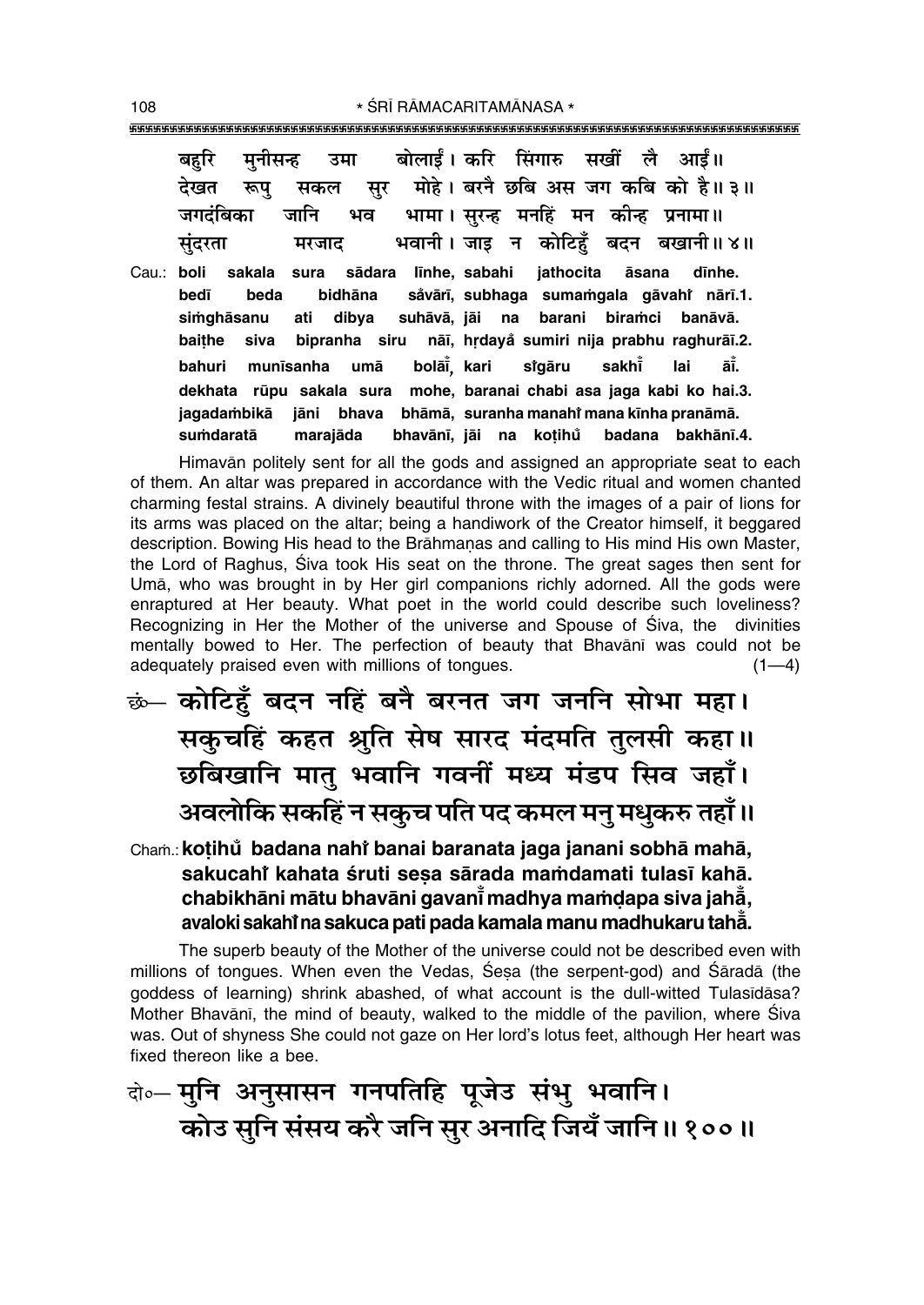### Do.: muni anusāsana ganapatihi pūjeu sambhu bhavāni, kou suni samsaya karai jani sura anādi jiya jāni.100.

At the direction of the sages Sambhu and Bhavānī paid divine honours to Lord Ganapati. Let no one be puzzled to hear this; for one should bear in mind that gods have existed from time without beginning.\*  $(100)$ 

- चौ०- जसि बिबाह कै बिधि श्रुति गाई। महामनिन्ह सब करवाई॥ मो कन्या पानी। भवहि समरपीं जानि भवानी॥१॥ गहि गिरीस कुस कीन्ह महेसा। हियँ हरषे तब सकल सुरेसा॥ पानिग्रहन जब बेदमंत्र उच्चरहीं। जय जय जय संकर सर करहीं॥२॥ मनिबर बिबिध बिधाना। समनबृष्टि नभ भै बिधि नाना॥ बाजहिं बाजन भयउ बिबाहू।सकल भुवन भरि रहा उछाहू॥३॥ हर गिरिजा कर नागा। धेनु बसन मनि बस्तु बिभागा॥ दासीं दास तूरग रथ भरि जाना। दाइज दीन्ह न जाइ अन कनकभाजन बखाना॥ ४॥
- kai bidhi śruti gāi, mahāmuninha so Cau.: jasi bibāha saba karavāī. pānī, bhavahi samarapī jāni qirīsa kusa kanyā bhavānī.1. qahi jaba kīnha mahesā, hiyå harase taba sakala suresā. pānigrahana munibara uccarahi, jaya jaya jaya samkara sura karahi.2. bedamamtra bājahř bibidha bidhānā, sumanabrsti nabha bhai bidhi nānā. bājana girijā kara bhayau bibāhū, sakala bhuvana bhari rahā uchāhū.3. hara dāsĬ dāsa turaga ratha nāgā, dhenu basana mani bastu bibhāgā. kanakabhājana bhari jānā, dāija dīnha bakhānā.4. anna na jāi

The great sages had the nuptial ceremony performed in all its details as laid down in the Vedas. Taking sacred Kuśa grass in his hand and holding the bride by Her hand, the mountain-king Himālaya made Her over to Bhava (Siva) knowing Her to be His eternal consort. When the great Lord Siva took the hand of the bride, all the great gods were glad at heart. The principal sages chanted the Vedic formulas, while the gods exclaimed, "Victory, victory, all victory to Sankara!" Musical instruments of various kinds were sounded and flowers of different varieties were rained down from the heavens. The wedding of Hara and Girijā was thus concluded. A spirit of rejoicing pervaded the whole universe. Men-servants and maid-servants, horses and chariots, elephants and cows, raiment, jewels and various other articles and even so cart-loads of foodgrains and gold utensils were given as dowry, which was more than one could describe.  $(1-4)$ 

<u>ं :-</u> दाइज दियो बहु भाँति पुनि कर जोरि हिमभूधर कह्यो। का देउँ पुरनकाम संकर चरन पंकज गहि रह्यो॥ सिवँ कृपासागर ससुर कर संतोषु सब भाँतिहिं कियो। गहे पद पाथोज मयनाँ प्रेम परिपूरन हियो॥ पनि

<sup>\*</sup> Lord Ganapati is reputed to be an offspring of Śiva and Pārvatī. It may, therefore, be asked how He came to be worshipped by the divine pair even at the time of their wedding. The poet meets this question by stating that Ganesa and the other gods are eternal and unbegotten and that they only appear to be born.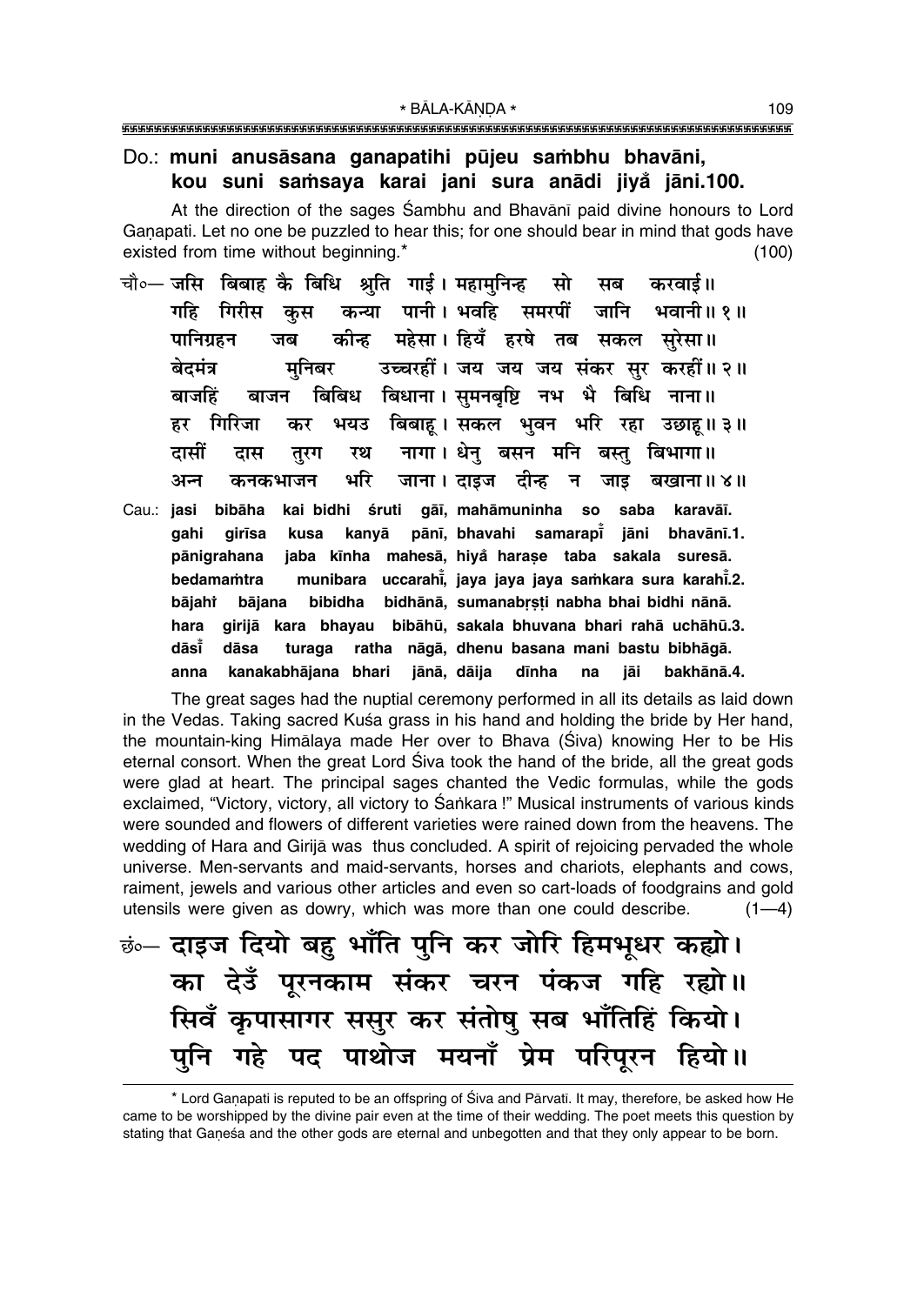## Cham.: dāija diyo bahu bhāti puni kara jori himabhūdhara kahyo, kā deŭ pūranakāma samkara carana pamkaja gahi rahyo. sivă krpāsāgara sasura kara samtosu saba bhātihi kiyo, puni gahe pada pāthoja mayana prema paripūrana hiyo.

Himācala gave presents of various kinds as dowry; then, joining his palms, he said. "I have nothing to give you. Sankara: You have all Yours desires sated!" He could say no more and remained clasping the latter's feet. The ocean of mercy that Siva is reassured His father-in-law in every possible way. Then Mena, with her heart overflowing with love, clasped His lotus-feet and said:-

# वे०- नाथ उमा मम प्रान सम गृहकिंकरी करेह।

## छमेहु सकल अपराध अब होइ प्रसन्न बरु देहु॥१०१॥

## Do.: nātha umā mama prāna sama grhakimkarī karehu, chamehu sakala aparādha aba hoi prasanna baru dehu.101.

"Lord, Umā is dear to me as life; take her as a maid-servant of Your house and forgive all her faults. Be pleased to grant this boon to me."  $(101)$ 

- चौ०— बहु बिधि संभु सासु समुझाई। गवनी भवन चरन सिरु नाई॥ तब लीन्ही। लै उछंग सुंदर सिख दीन्ही॥१॥ जननीं उमा बोलि पद पूजा। नारिधरमु पति देउ न दूजा॥ सदा संकर करेह कहत भरे लोचन बारी।बहुरि लाइ उर लीन्हि कुमारी॥२॥ बचन कत बिधि सृजीं नारि जग माहीं। पराधीन सपनेहँ सख नाहीं॥ अति प्रेम बिकल महतारी।श्रीरज् कीन्ह कसमय बिचारी॥३॥ भे पुनि पुनि मिलति परति गहि चरना। परम प्रेमु कछु जाइ न बरना॥ सब नारिन्ह मिलि भेटि भवानी। जाइ जननि उर पनि लपटानी॥४॥
- Cau.: bahu bidhi sambhu sāsu samujhāī, gavanī bhavana carana siru nāī. janant umā boli taba līnhī, lai uchamga sumdara sikha dīnhī.1. karehu sadā samkara pada pūjā, nāridharamu pati deu na dūjā. bacana kahata bhare locana bārī, bahuri lāi ura līnhi kumārī.2. kata bidhi srji nāri jaga māhi, parādhīna sapanehu sukhu nāhi. bhai ati prema bikala mahatārī, dhīraju kīnha kusamaya bicārī.3. puni puni milati parati gahi caranā, parama premu kachu jāi na baranā. saba nārinha mili bheti bhavānī, jāi janani ura puni lapatānī.4.

Sambhu comforted His mother-in-law in ways more than one; and she returned home bowing her head at his feet. The mother then sent for Uma, and taking Her into her lap gave Her the following excellent advice. "Ever adore the feet of Sankara this sums up the duty of a wife. Her husband is her deity; there is no other god for her." As she spoke these words, her eves filled with tears and she pressed the girl to her bosom. "Why has god created woman in this world? One who is dependent on others can never dream of happiness." The mother was overwhelmed with emotion; but knowing as she did that it was not an opportune moment for betraying one's weakness, she recovered herself. Menā met Pārvatī again and again and fell down clasping the girl's feet; her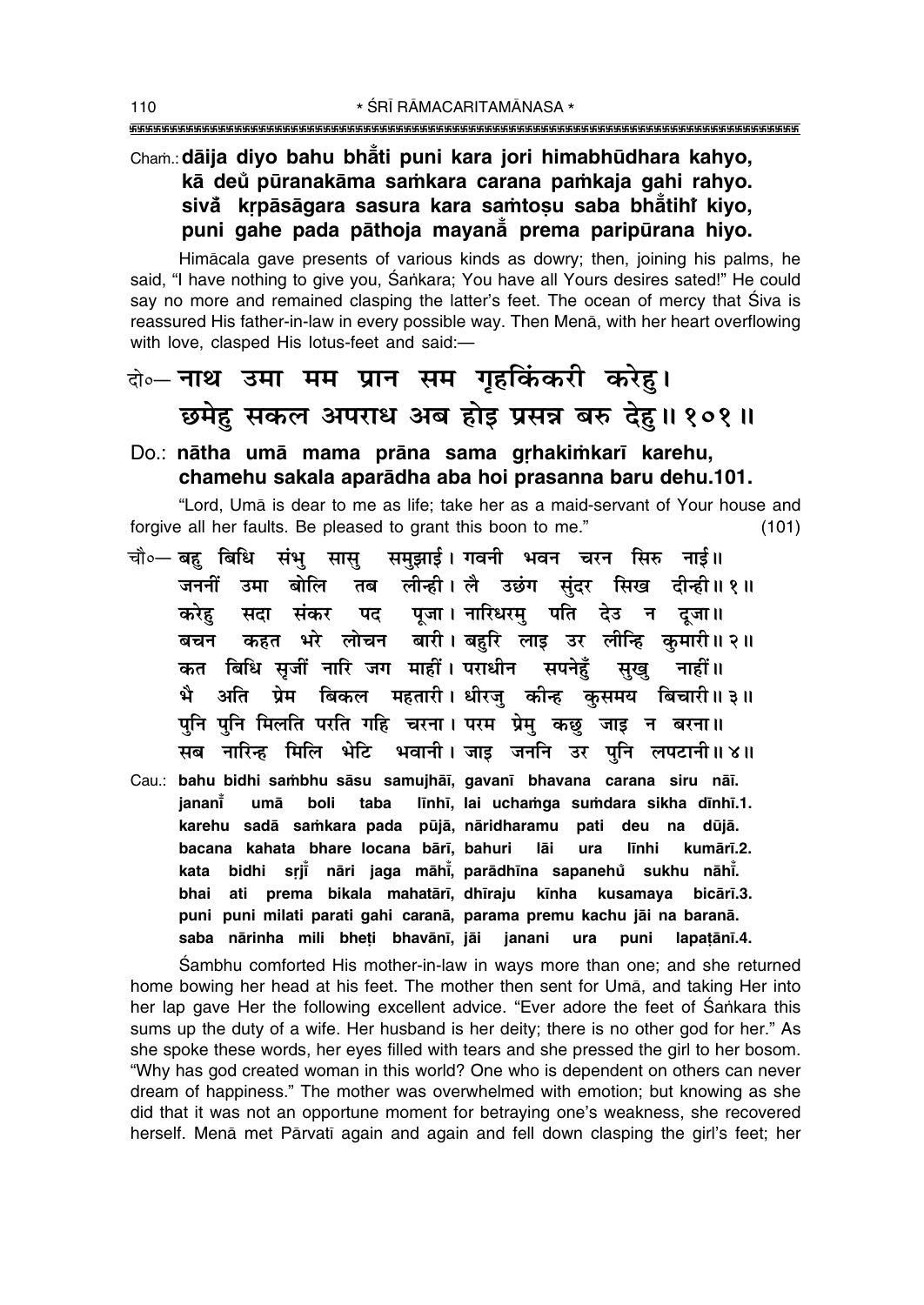supreme love was beyond all words. Bidding adieu to all the ladies Bhavānī ran and clung to her mother's breast once more.  $(1-4)$ 

छं… जननिहि बहुरि मिलि चली उचित असीस सब काहूँ दईं। फिर फिरि बिलोकति मात् तन तब सखीं लै सिव पहिं गईं।। जाचक सकल संतोषि संकरु उमा सहित भवन चले। सब अमर हरषे सुमन बरषि निसान नभ बाजे भले॥

Cham.: jananihi bahuri mili calī ucita asīsa saba kāhū dai, phiri phiri bilokati mātu tana taba sakhī lai siva pahi gaī. jācaka sakala samtosi samkaru umā sahita bhavana cale. saba amara harase sumana barasi nisāna nabha bāje bhale.

Taking leave of Her mother once more, Bhavani departed; everyone uttered appropriate blessings to Her. She often turned back to have a look at Her mother; Her girl companions then took Her to Śiva. Having gratified all beggars. Śankara proceeded to His home (Mount Kailasa) with Uma. All the divinities delightfully rained down flowers and kettledrums produced a charming sound in the heavens.

## वे∘– चले संग हिमवंत् तब पहुँचावन अति हेत्। बिबिध भाँति परितोषु करि बिदा कीन्ह बुषकेतु॥ १०२॥

Do.: cale samga himavamtu taba pahůcāvana ati hetu, bibidha bhati paritosu kari bidā kīnha brsaketu.102.

Himavān then accompanied Śiva in order to escort Him with great affection. Śiva, however, sent him back, consoling him in various ways.  $(102)$ 

ागिरिराई। सकल सैल सर लिए बोलाई**॥** चौ∘— तरत भवन आए बिनय बहमाना। सब कर बिदा कीन्ह हिमवाना॥१॥ आदर दान आए। सुर सब निज निज लोक सिधाए॥ कैलासहिं जबहिं संभ मातु पितु संभु भवानी । तेहिं सिंगारु न कहउँ बखानी ॥ २ ॥ जगत करहिं बिबिध बिधि भोग बिलासा। गनन्ह समेत बसहिं कैलासा॥ गिरिजा बिहार नित नयऊ। एहि बिधि बिपुल काल चलि गयऊ॥ ३॥ हर जनमेउ षटबदन कुमारा। तारकु असुरु समर जेहिं मारा॥ तब निगम प्रसिद्ध पुराना। षन्मुख जन्मु सकल जग जाना॥४॥ आगम Cau.: turata bhavana āe girirāī, sakala saila sara lie bolāī. ādara dāna binava bahumānā, saba kara bidā kīnha himavānā.1. āe, sura saba nija nija loka sidhāe. jabaht sambhu kailāsahi jagata mātu pitu sambhu bhavānī, tehi simgāru na kahaŭ bakhānī.2. karahi bibidha bidhi bhoga bilāsā, gananha sameta basahi kailāsā. girijā bihāra nita nayaū, ehi bidhi bipula kāla cali gayaū.3. hara taba janameu satabadana kumārā, tāraku asuru samara jehi mārā. āgama nigama prasiddha purānā, sanmukha janmu sakala jaga jānā.4.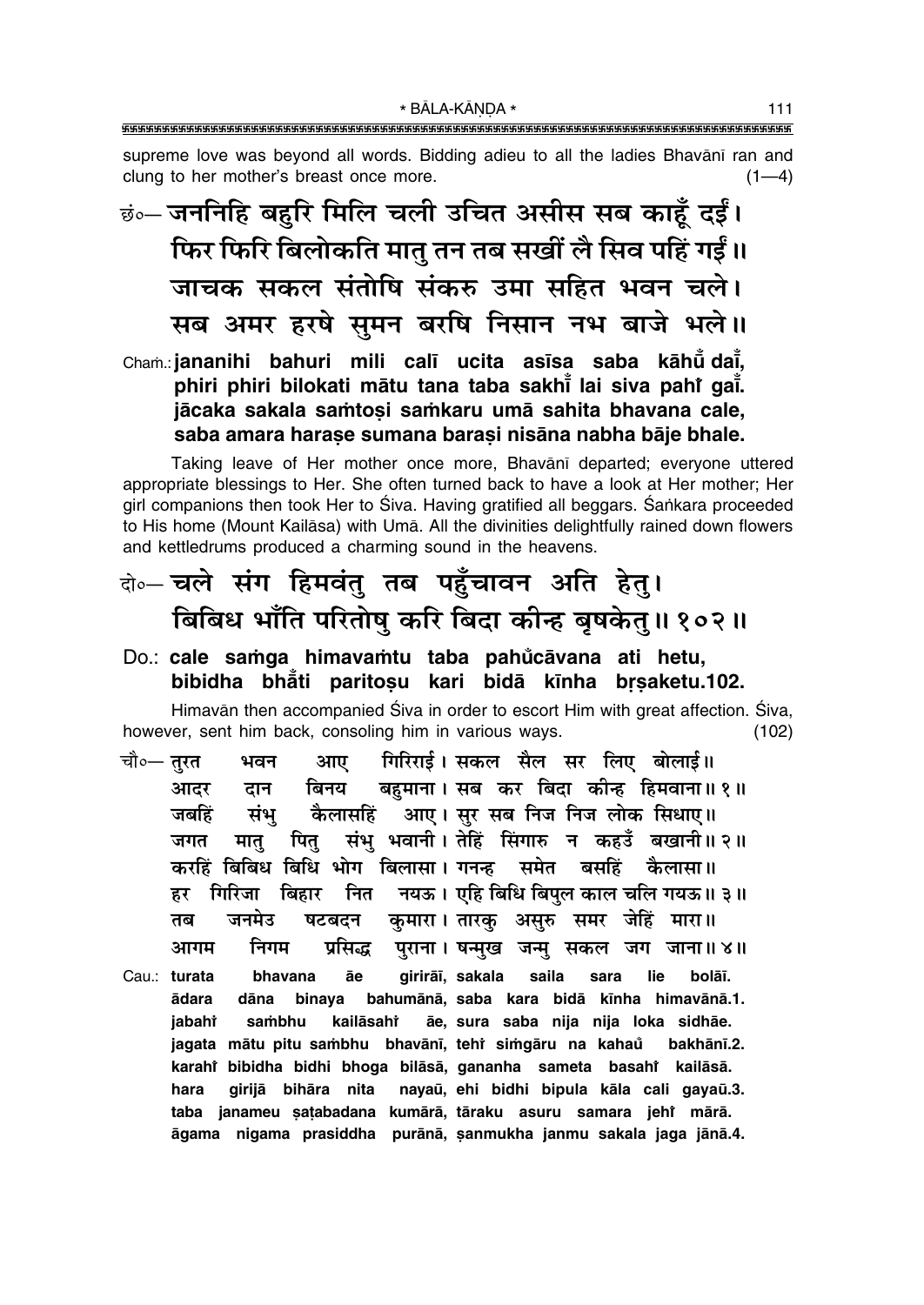The mountain-king returned home at once and summoned all other mountains and lakes. Himavan greeted them with due attention, gifts, polite words and great honour and allowed them all to depart. No sooner had Sambhu reached Mount Kailasa than all the gods returned to their respective realms. Sambhu and Bhavani are the parents of the universe; hence I refrain from portraying their amorous sports. Indulging in luxuries and enjoyments of various kinds the divine pair lived on Mount Kailasa alongwith Their attendants. Hara and Girijā enjoyed some new delight everyday. In this way a considerable time elapsed. Thereafter was born to them a boy with six heads, who (later on) killed the demon Tāraka in battle. The story of Sanmukha (the six-headed deity) is well-known in the Vedas, Tantras and Purānas, and the entire world knows it.  $(1-4)$ 

<u>छं०– जगु जान षन्मुख जन्मु कर्मु प्रतापु पुरुषारथु महा।</u> तेहि हेतु मैं बृषकेतु सुत कर चरित संछेपहिं कहा।। यह उमा संभु बिबाहु जे नर नारि कहहिं जे गावहीं। कल्यान काज बिबाह मंगल सर्बदा सुखु पावहीं॥

Cham.: jagu jāna sanmukha janmu karmu pratāpu purusārathu mahā, tehi hetu mai brsaketu suta kara carita samchepahi kahā, yaha umā sambhu bibāhu je nara nāri kahahi je gāvahi, kalyāna kāja bibāha mamqala sarbadā sukhu pāvahī.

The tale of the birth, exploits, glory and surpassing strength of Sanmukha is known to the whole world. That is why I have briefly touched the narrative of Siva's son. Men and women who narrate or sing this story of the wedding of Uma and Sambhu shall ever rejoice in their auspicious undertaking as well as during festive occassions such as wedding etc.

# बे-चरित सिंधु गिरिजा रमन बेद न पावहिं पारु। बरनै तुलसीदासु किमि अति मतिमंद गवाँरु॥१०३॥

Do.: carita simdhu girijā ramana beda na pāvahi pāru, baranai tulasīdāsu kimi ati matimamda gavāru.103.

The exploits of Girija's lord are illimitable like the ocean; even the Vedas cannot reach their end. How, then, can Tulasidasa, a most dull-witted clown, succeed in describing them?  $(103)$ 

चौ०— संभ चरित सुनि सरस सुहावा। भरद्वाज मुनि अति सुखु पावा॥ लालसा कथा पर बाढी।नयनन्हि नीरु रोमावलि ठाढी॥१॥ बह प्रेम बिबस मुख आव न बानी। दसा देखि हरषे मनि ग्यानी॥ धन्य तव जन्मु मुनीसा। तुम्हहि प्रान सम प्रिय गौरीसा॥२॥ अहो सिव पद कमल जिन्हहि रति नाहीं। रामहि ते सपनेहुँ न सोहाहीं॥ छल बिस्वनाथ पद नेहू। राम भगत कर लच्छन एहू॥३॥ बिन को रघुपति ब्रतधारी। बिनु अघ तजी सती असि नारी॥ सम मिव करि रघुपति भगति देखाई। को सिव सम रामहि प्रिय भाई॥४॥ पन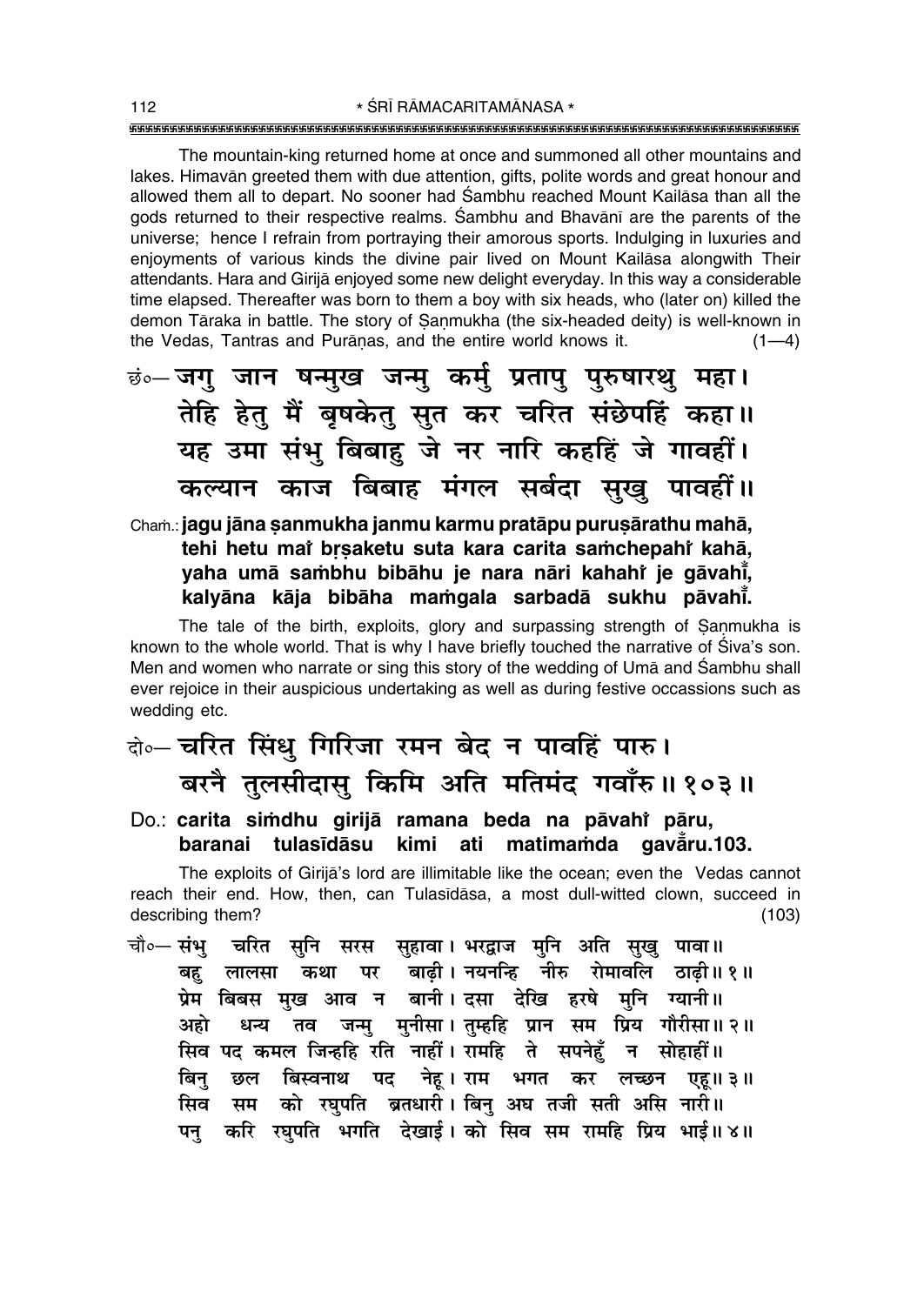\* BÅLA-KŰNœA \* 113 """""""""""""""""""""""""""""""""""""""""""""""""""""""""""""""""""""""""""""""""""

Cau.: **sa≈bhu carita suni sarasa suhåvå, bharadvåja muni ati sukhu påvå. bahu lålaså kathå para båRh∂, nayananhi n∂ru romåvali ¢håRh∂.1. prema bibasa mukha åva na bån∂, daså dekhi hara¶e muni gyån∂. aho dhanya tava janmu mun∂så, tumhahi pråna sama priya gaur∂så.2. siva pada kamala jinhahi rati nåh∂° , råmahi te sapanehu° na sohåh∂°** na sohāhi. binu chala bisvanātha pada nehū, rāma bhagata kara lacchana ehū.3. **siva sama ko raghupati bratadhår∂, binu agha taj∂ sat∂ asi når∂. panu kari raghupati bhagati dekhå∂, ko siva sama råmahi priya bhå∂.4.**

Bharadvāja was much delighted to hear the sweet and charming story of Sambhu's deeds. His passion for hearing the story grew to be inordinate; tears rushed to his eyes and the hair on his body bristled with joy. Overpowered with emotion he could not utter a word. The enlightened sage Yājñavalkya was delighted to see his condition. "Blessed indeed is your birth. O great sage," he said, "to you the Lord of Gaurī is dear as life. Those who love not Siva's lotus feet cannot even dream of pleasing Rāma. A guileless love for Siva's feet is the surest sign of a devotee of Rāma. Who is so faithful to the Lord of Raghus as Siva, who renounced a sinless wife like Satī, and demonstrated ideal devotion to Råma by His pledge of unswerving fidelity? Brother, whom does Råma hold so dear as  $\text{Siva?}$  (1—4)

## दो**०– प्रथमहिं मैं कहि सिव चरित बूझा मरमु तुम्हार।** सूचि सेवक तुम्ह राम के रहित समस्त बिकार॥१०४॥

### Do.: **prathamahiÚ maiÚ kahi siva carita bµujhå maramu tumhåra, suci sevaka tumha råma ke rahita samasta bikåra.104.**

"Having begun by recounting the deeds of Siva I have come to know your secret. You are indeed a faithful servant of Rāma, free from all impurities." (104)

- चौ०— मैं जाना तुम्हार गुन सीला। कहउँ सुनह अब रघुपति लीला॥ सूनु मुनि आजु समागम तोरें।कहिनजाइजससुखुमन**मोरें॥१॥ राम चरित अति अमित मनीसा । कहि न सकहिं सत कोटि अहीसा ।।** तदपि जथाश्रुत कहउँ बखानी।सुमिरि गिरापति प्रभु धनुपानी॥२॥ सारद दारुनारि सम स्वामी।**राम् सूत्रधर अंतरजामी**॥ **¡Á"U ¬⁄U ∑Χ¬Ê ∑§⁄U®"U ¡ŸÈ ¡ÊŸË– ∑§Á' ©U⁄U •Á¡⁄U ŸøÊfl®"U 'ÊŸËH 3H** प्रनवडँ सोइ कृपाल रघुनाथा। बरनडँ बिसद तासु गुन गाथा॥ परम रम्य गिरिबरु कैलासू।**सदा जहाँ सिव उमा निवासू॥४**॥
- Cau.: mat  **jånå tumhåra guna s∂lå, kahau° sunahu aba raghupati l∂lå. sunu muni åju samågama tore° , kahi na jåi jasa sukhu mana more°.1. råma carita ati amita mun∂så, kahi na sakahiÚ sata ko¢i ah∂så. tadapi jathå‹ruta kahau° bakhån∂, sumiri giråpati prabhu dhanupån∂.2. sårada dårunåri sama svåm∂, råmu sµutradhara a≈tarajåm∂.** jehi para kṛpā karahì janu jānī, kabi ura ajira nacāvahi̇́ nacāvahr bānī.3. **pranavau° soi kæpåla raghunåthå, baranau° bisada tåsu guna gåthå. parama ramya giribaru kailåsµu, sadå jahå° siva umå nivåsµu.4.**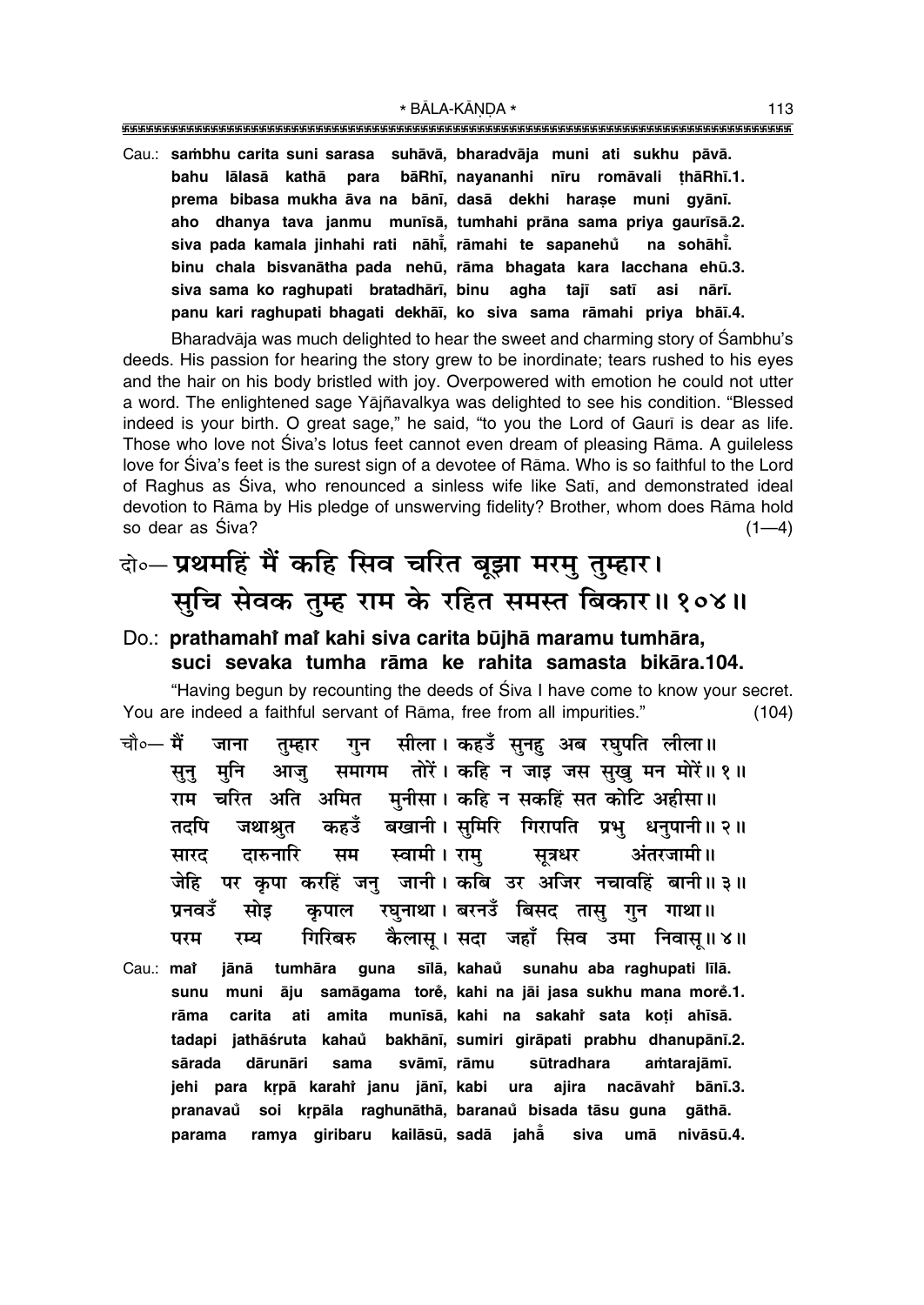I have come to know your virtues and disposition. Listen, therefore, while I narrate the story of the Lord of Raghus. O sage, I cannot say how glad I am at this meeting with you today. O lord of sages, the exploits of Sri Rama are much beyond measure; even a thousand million Sesas (serpent-kings) cannot recount them. Nevertheless, fixing my thoughts on the Lord who wields a bow in His hand and is the lord of speech. I repeat the tale as I have heard it. Sarada (the goddess of speech) is like a puppet; while Sri Rāma, the inner controller of all, is the master of the puppet show, who holds the strings in his hands. When He blesses a poet knowing him to be a devotee, He causes the goddess to dance in the courtyard of his heart. To Him, the benevolent Lord of Raghus, I bow and commence the recital of His fair virtues. Of all mountains the most charming and the best is Kailasa, where Siva and Uma eternally dwell.  $(1-4)$ 

## बे॰ सिद्ध तपोधन जोगिजन सुर किंनर मुनिबृंद। बसहिं तहाँ सुकृती सकल सेवहिं सिव सुखकंद॥१०५॥

### Do.: siddha tapodhana jogijana sura kimnara munibrmda, basahi taha sukrtī sakala sevahi siva sukhakamda.105.

Hosts of Siddhas (adepts) ascetics and Yogis (mystics), as well as gods, Kinnaras and sages, all lucky souls, reside there and adore Siva, the root of all joy.  $(105)$ 

चौ०— हरि हर बिमुख धर्म रति नाहीं। ते नर तहँ सपनेहँ नहिं जाहीं॥ तेहि गिरि पर बट बिटप बिसाला। नित नृतन संदर सब काला॥१॥ समीर सुसीतलि छाया। सिव बिश्राम बिटप श्रुति गाया॥ त्रिबिध एक बार तेहि तर प्रभु गयऊ। तरु बिलोकि उर अति सुखु भयऊ॥२॥ निज कर डासि नागरिप छाला।।बैठे सहजहिं संभ कपाला ॥ गौर सरीरा। भज प्रलंब परिधन मनिचीरा॥३॥ दर कंद इंद तरुन अरुन अंबुज सम चरना। नख दुति भगत हृदय तम हरना॥ भूषन त्रिपुरारी। आननु सरद चंद छबि हारी॥४॥ भजग भति Cau.: hari hara bimukha dharma rati nāhi, te nara tahă sapanehů nahř jāhi. tehi giri para bata bitapa bisālā, nita nūtana sumdara saba kālā.1. samīra susītali chāyā, siva biśrāma bitapa śruti gāyā. tribidha eka bāra tehi tara prabhu gayaū, taru biloki ura ati sukhu bhayaū.2. kara dāsi nāgaripu chālā, baithe sahajahi sambhu krpālā. nija kumda imdu dara gaura sarīrā, bhuja pralamba paridhana municīrā.3.

taruna aruna ambuja sama caranā, nakha duti bhagata hrdaya tama haranā. bhujaga bhūti bhūsana tripurārī, ānanu sarada camda chabi hārī.4. Those who have their faces turned away from Hari and Hara and have no love for

righteousness cannot even dream of going there. On the summit of that mountain exists a huge banyan tree, which is ever young and is charming during all seasons. Fanned by cool, soft and fragrant breezes, its shade is very refreshing. It is the favourite resort of Siva, extolled by the Vedas. Once upon a time the Lord betook Himself beneath the tree and was much gladdened at heart to see it. Spreading His tigerskin on the ground with His own hands, the all-merciful Siva sat down casually. His body fair in hue as the jasmine, the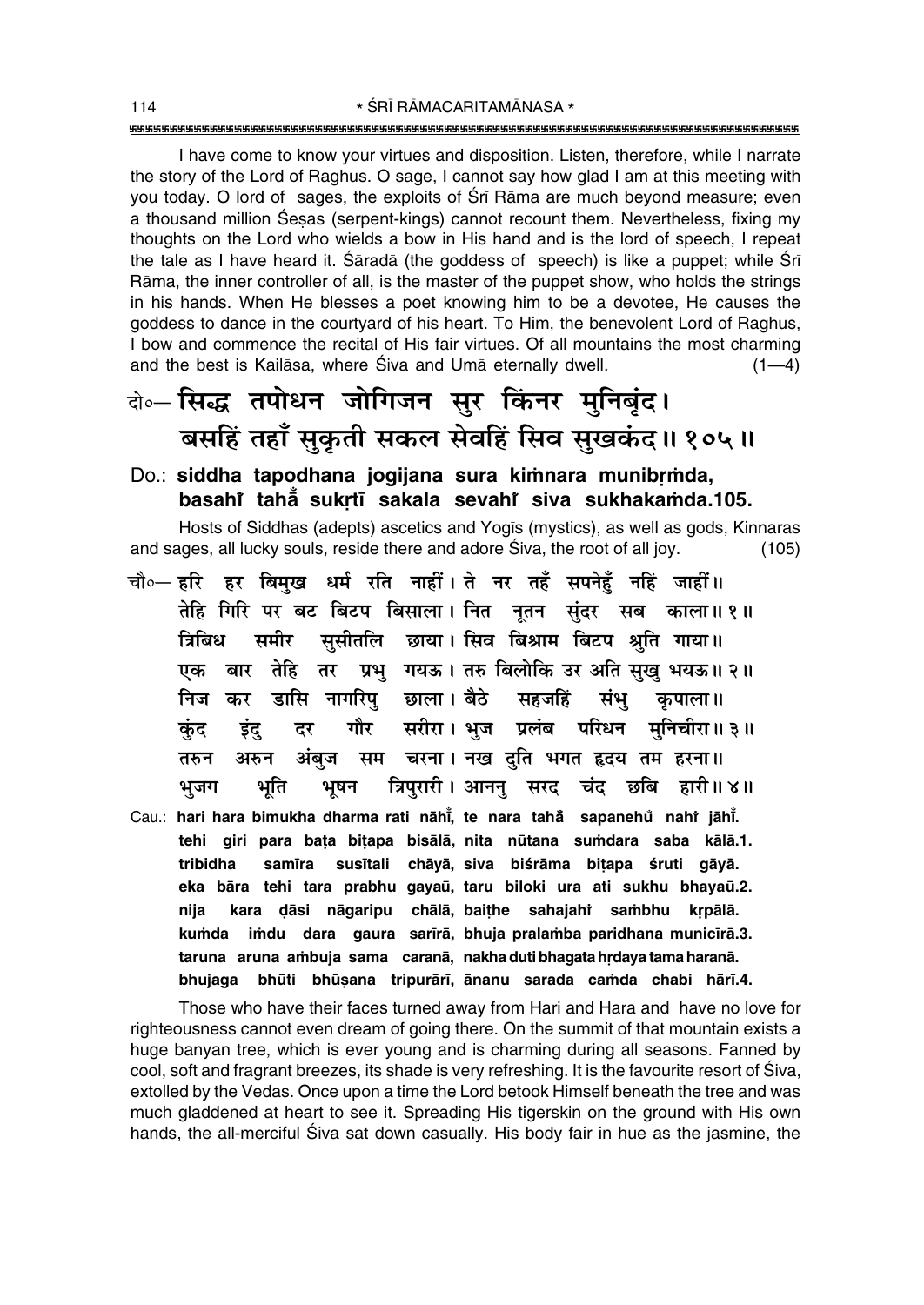moon and the conch-shell; arms of inordinate length; a hermit's covering, consisting of the bark of trees, wrapped round His loins; His feet resembling a pair of full-blown red lotuses and their toe-nails shedding a lustre which dispelled the darkness of the devotee's heart; serpents and the ashes serving as ornaments of the Slayer of Tripura and His countenance eclipsing the splendour even of the autumnal full moon.  $(1-4)$ 

## केन्चित मुकुट सुरसरित सिर लोचन नलिन बिसाल। नीलकंठ लावन्यनिधि सोह बालबिधु भाल॥१०६॥ Do.: jatā mukuta surasarita sira locana nalina bisāla,

#### nīlakamtha lāvanyanidhi soha bālabidhu bhala.106.

With His twisted coils of hair for a crown and the celestial stream (the Ganga) adorning His head, eyes as big as a pair of lotuses, throat dark with poison and with the crescent shining on His brow, the Lord looked like a veritable mine of beauty. (106)

- चौ०— बैठे कैसें। धरें सोह कामरिप् सरीरु सांतरस् जैसें॥ अवसरु जानी। गईं संभु पहिं मातु भवानी॥ १॥ पारबनी भल जानि प्रिया आदरु अति कीन्हा।बाम भाग आसनु हर दीन्हा॥ ਕੈਨੀਂ ਸ਼ਿਕ समीप हरषाई। पुरुब जन्म कथा चित आई॥२॥ पति हेत् अधिक अनुमानी। बिहसि उमा बोलीं प्रिय बानी॥ हियँ कथा जो सकल लोक हितकारी। सोइ पछन सैलकमारी॥ ३॥ चह पुरारी। त्रिभुवन महिमा बिदित तुम्हारी॥ बिस्वनाथ मम नाथ देवा। सकल करहिं पद पंकज सेवा॥४॥ नर चर अरु अचर नाग
- Cau.: baithe soha kāmaripu kaisě, dharě sarīru sāmtarasu jaise. jānī, gat sambhu pahr mātu bhavānī.1. pārabatī bhala avasaru kīnhā, bāma bhāga āsanu hara dīnhā. jāni priyā **ādaru** ati baithi siva samīpa harasāī, pūruba janma kathā cita  $\overline{a}$ ī.2. pati hivå hetu adhika anumānī, bihasi umā boli priva bānī. kathā io sakala loka hitakārī, soi pūchana caha sailakumārī.3. mama nātha purārī, tribhuvana mahimā bidita tumhārī. bisvanātha aru acara nāga nara devā, sakala karahi pada pamkaja sevā.4. cara

Seated there, the Destroyer of Cupid looked like an incarnation of the sentiment of Quietism. Finding it a good opportunity, Mother Bhavānī called on Śambhu. In recognition of Her wifely love Lord Hara showed Her great courtesy and assigned Her a seat on His left side. Pārvatī gladly sat down beside Siva and recalled the history of Her past life. Presuming that Her lord cherished in His heart greater love for Her than before, Umā smilingly spoke the following sweet words to Him: the Daughter of Himālaya sought to elicit from Her lord the story which is profitable to the whole world. "O Lord of the universe, O my Master, O slayer of the demon Tripura! Your glory is known to all the three spheres. Animate as well inanimate beings, Nāgas, men and gods, all do homage to Your lotus-feet.  $(1-4)$ 

वे॰– प्रभु समरथ सर्बग्य सिव सकल कला गुन धाम। जोग ग्यान बैराग्य निधि प्रनत कलपतरु नाम॥१०७॥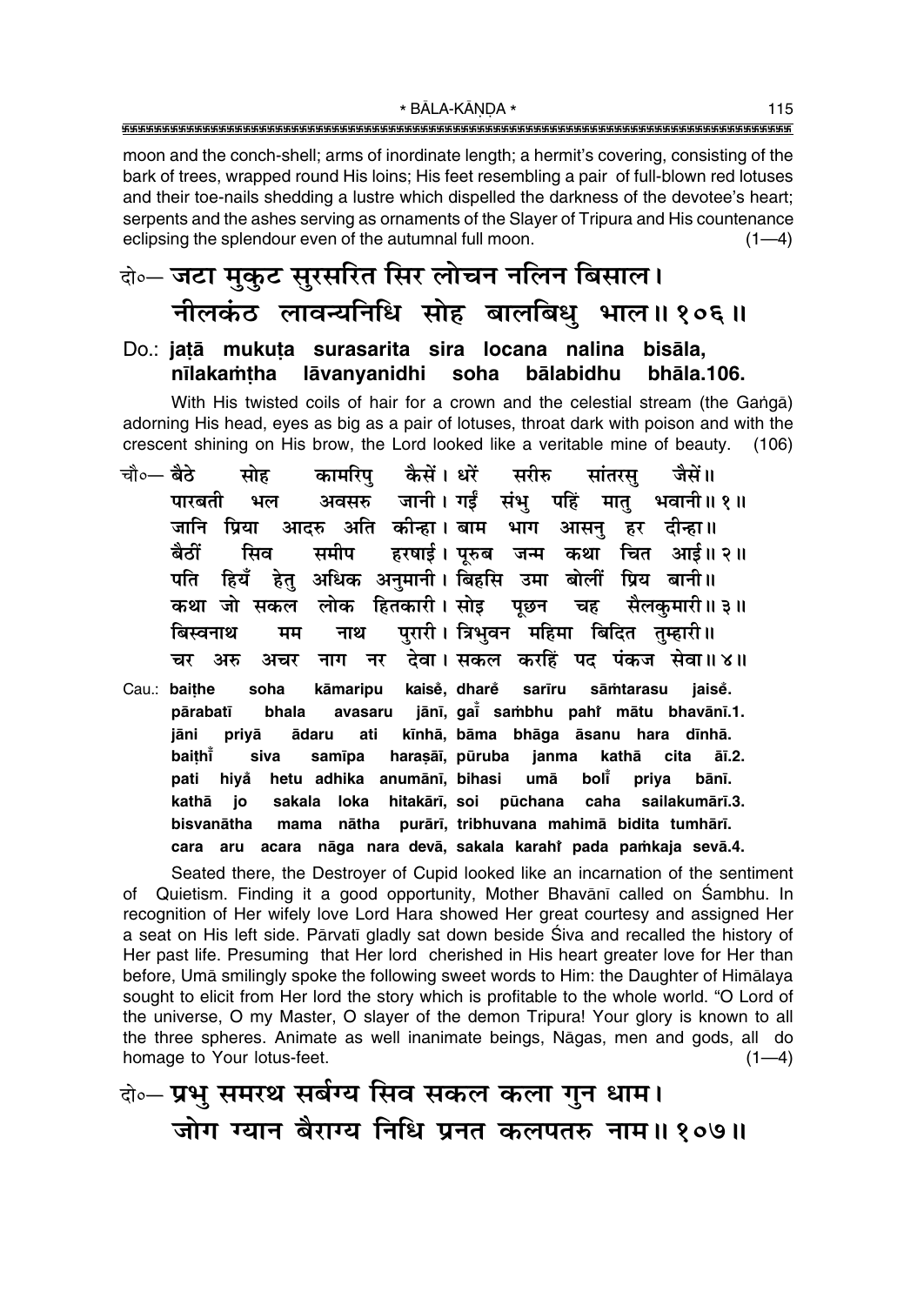### Do.: prabhu samaratha sarbagya siya sakala kalā guna dhāma, joga gyāna bairāgya nidhi pranata kalapataru nāma.107.

"My Lord, You are all-powerful, all-wise and all-blissful; You are a repository of all arts and virtues and a storehouse of Yoga (askesis), wisdom and dispassion. Your Name is a wish-yielding tree as it were to the suppliant.  $(107)$ 

- सखरासी। जानिअ सत्य मोहि निज दासी॥ चौ०— जौं मो पर प्रसन्न अग्याना । कहि रघुनाथ कथा बिधि नाना॥१॥ तौ मोर प्रभ हरह होई। सहि कि दरिद्र जनित दखु सोई॥ तर जास् भवन् सुरतरु बिचारी। हरह नाथ मम मति भ्रम भारी॥ २॥ ससिभषन हृदयँ अस परमारथबादी। कहहिं राम कहँ ब्रह्म अनादी॥ प्रभ जे मनि पुराना। सकल करहिं रघुपति गुन गाना॥३॥ बेद सेस सारदा तुम्ह पुनि राम राम दिन राती। सादर जपह अनँग आराती ॥ सो अवध नपति सत सोई। की अज अगन अलखगति कोई॥४॥ गम
- Cau.: jaŭ mo para prasanna sukharāsī, jānia satya mohi nija dāsī. tau prabhu harahu mora agyānā, kahi raghunātha kathā bidhi nānā.1. jāsu bhavanu surataru tara hoi, sahi ki daridra janita dukhu soi. sasibhūsana asa hrdayå bicārī, harahu nātha mama mati bhrama bhārī.2. prabhu je muni paramārathabādī, kahahi rāma kahů brahma anādī. purānā, sakala karahi raghupati guna gānā.3. sesa sāradā beda tumha puni rāma rāma dina rātī, sādara japahu anåga ārātī. rāmu so avadha nrpati suta soī, kī aja aquna alakhaqati koī.4.

"O blissful Lord, if You are pleased with me and know me to be Your faithful servant, then, my Master, disperse my ignorance by repeating to me the various stories of the Lord of Raghus. Why should he who has his abode beneath a wish-yielding tree undergo the suffering born of want? Bearing this in mind, O Lord with the crescent on the forehead, dispel the great confusion of my mind. O Lord, the sages who discourse on the supreme Reality speak of Rama as the Brahma who has no beginning; Sesa and Śāradā, as well as the Vedas and the Purānas, all sing praises of the Lord of Raghus. You too, O Subduer of Love, reverently repeat the word 'Rama' night and day. Is this Rāma the same as the son of the King of Ayodhyā or some other unborn, unqualified and imperceptible Being?"  $(1-4)$ 

# वे∘– जौं नृप तनय त ब्रह्म किमि नारि बिरहँ मति भोरि। देखि चरित महिमा सुनत भ्रमति बुद्धि अति मोरि॥ १०८॥

## Do.: jaůnrpa tanaya ta brahma kimi nāri birahă mati bhori, dekhi carita mahimā sunata bhramati buddhi ati mori.108.

"If a king's son, how could he be Brahma (the Infinite)? And if he were Brahma, how could his mind get unhinged by the loss of his wife? When I see his acts on the one hand, and hear of his glory on the other, my mind gets utterly confused."  $(108)$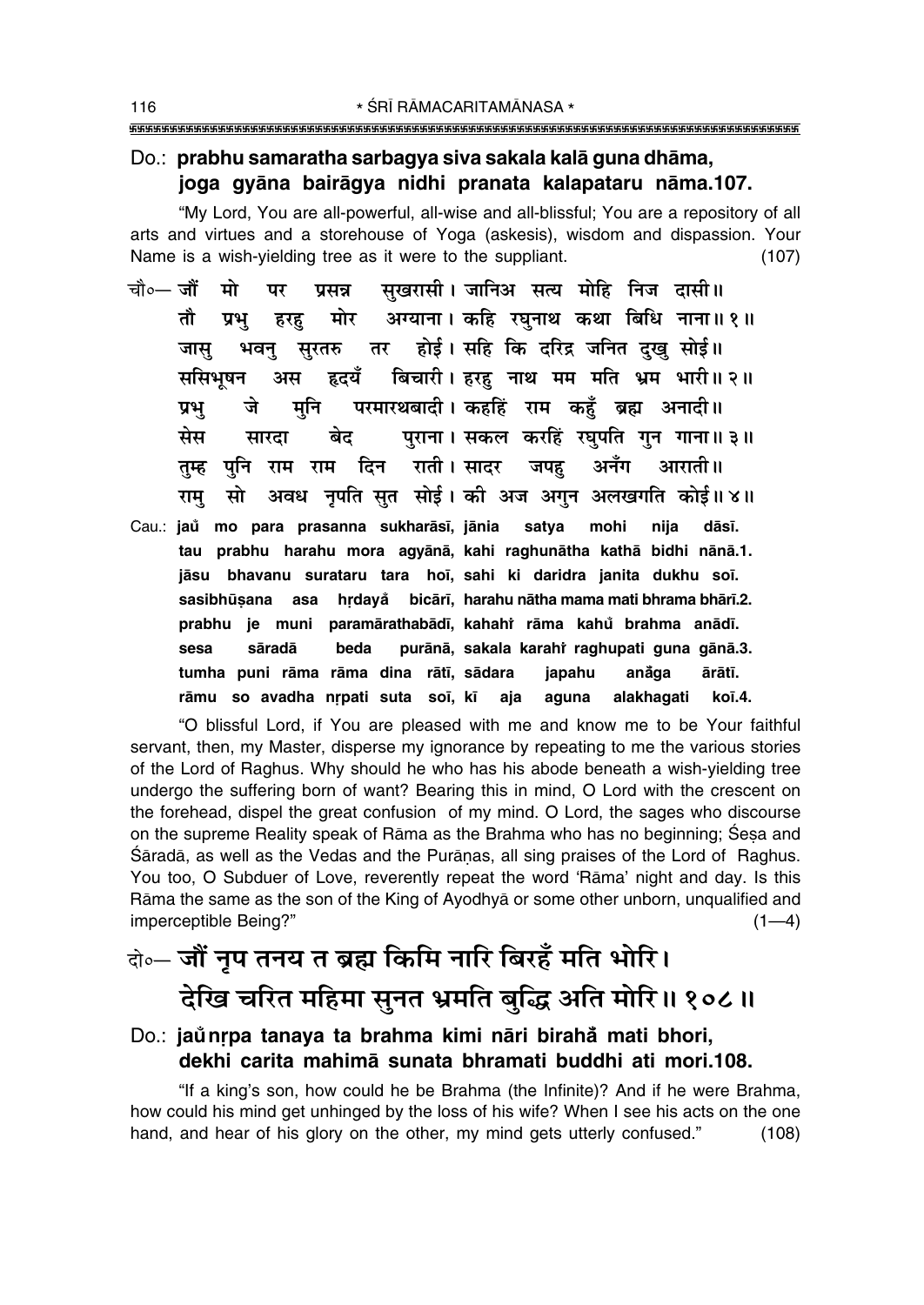\* BĀLA-KĀNDA \* 

- चौ०— जौं अनीह ब्यापक बिभ् कोऊ। कहह बझाइ नाथ मोहि सोऊ॥ अग्य जानि रिस उर जनि धरहू। जेहि बिधि मोह मिटै सोइ करहू॥१॥ प्रभताई। अति भय बिकल न तम्हहि सनाईं॥ राम मैं बन दीखि तदपि मलिन मन बोधु न आवा। सो फलु भली भाँति हम पावा॥२॥ मोरें। करह कुपा बिनवउँ कर जोरें॥ मन अजहँ कछ संसउ प्रभु तब मोहि बहु भाँति प्रबोधा। नाथ सो समुझि करह जनि क्रोधा॥ ३॥ तब कर अस बिमोह अब नार्ही। रामकथा पर रुचि मन माहीं॥ गाथा। भुजगराज पनीत कहह राम गुन भूषन सरनाथा ॥ ४॥ Cau.: **jaů** anīha byāpaka bibhu koū, kahahu bujhāi nātha mohi soū. agya jāni risa ura jani dharahū, jehi bidhi moha mițai soi karahū.1. mai bana dīkhi rāma prabhutāī, ati bhaya bikala na tumhahi sunāī. tadapi malina mana bodhu na āvā, so phalu bhalī bhāti hama pāvā.2. ajahū kachu samsau manamorė, karahu krpā binavau kara jorė.
	- prabhu taba mohi bahu bhåti prabodhā, nātha so samujhi karahu jani krodhā.3. taba kara asa bimoha aba nāhi, rāmakathā para ruci mana māhi. kahahu punīta rāma guna gāthā, bhujagarāja bhūsana suranāthā.4.

"If, my lord, there is any other desireless, all-pervading and all-powerful Brahma, instruct me about the same. Be not angry at my folly, but take steps to wipe out my ignorance. In the wood (in my previous birth) I witnessed Srī Rāma's glory, although I was too awestricken to tell You. Yet, my mind was so impure that I did not understand, and I reaped a good return for my folly. Some doubt still lingers in my mind. Be gracious to me, I implore You with joined palms. Lord, You instructed me then in ways more than one; yet I did not understand. Do not allow this thought to anger You. I have no such delusion now; I find developed in me a taste for hearing the story of Rama. Recount the sacred virtues of Sri Rāma, O Lord of immortals, having the serpent-king (Sesa) for an ornament."  $(1-4)$ 

# वे॰ बंदउँ पद धरि धरनि सिरु बिनय करउँ कर जोरि। बरनहु रघुबर बिसद जसु श्रुति सिद्धांत निचोरि॥ १०९॥

## Do.: bamdaŭ pada dhari dharani siru binaya karaŭ kara jori, baranahu raghubara bisada jasu śruti siddhāmta nicori.109.

"Placing my head on the ground, I adore Your feet and entreat You with joined palms to recount the unsullied glory of the Chief of Raghus, giving in substance the conclusion of the revealed texts (the Vedas) on the subject.  $(109)$ 

|       |  | चौ∘— जदपि   जोषिता   नहिं   अधिकारी । दासी  मन  क्रम  बचन  तुम्हारी॥ |  |  |                                                          |  |
|-------|--|----------------------------------------------------------------------|--|--|----------------------------------------------------------|--|
| गूढ़उ |  |                                                                      |  |  | तत्त्व न साधु दुरावहिं। आरत अधिकारी जहँ पावहिं॥१॥        |  |
|       |  | अति आरति पूछउँ सुरराया। रघुपति कथा कहहु करि दाया॥                    |  |  |                                                          |  |
|       |  |                                                                      |  |  | प्रथम सो कारन कहह बिचारी।निर्गुन ब्रह्म सगुन बपु धारी॥२॥ |  |
|       |  | पुनि प्रभु कहह राम अवतारा।बालचरित पुनि कहह उदारा॥                    |  |  |                                                          |  |
|       |  |                                                                      |  |  | कहह जथा जानकी बिबाहीं। राज तजा सो दूषन काहीं॥ ३॥         |  |
| बन    |  | बसि कीन्हे चरित अपारा। कहह नाथ जिमि रावन मारा॥                       |  |  |                                                          |  |
|       |  |                                                                      |  |  | राज बैठि कीन्हीं बहु लीला। सकल कहहु संकर सुखसीला॥४॥      |  |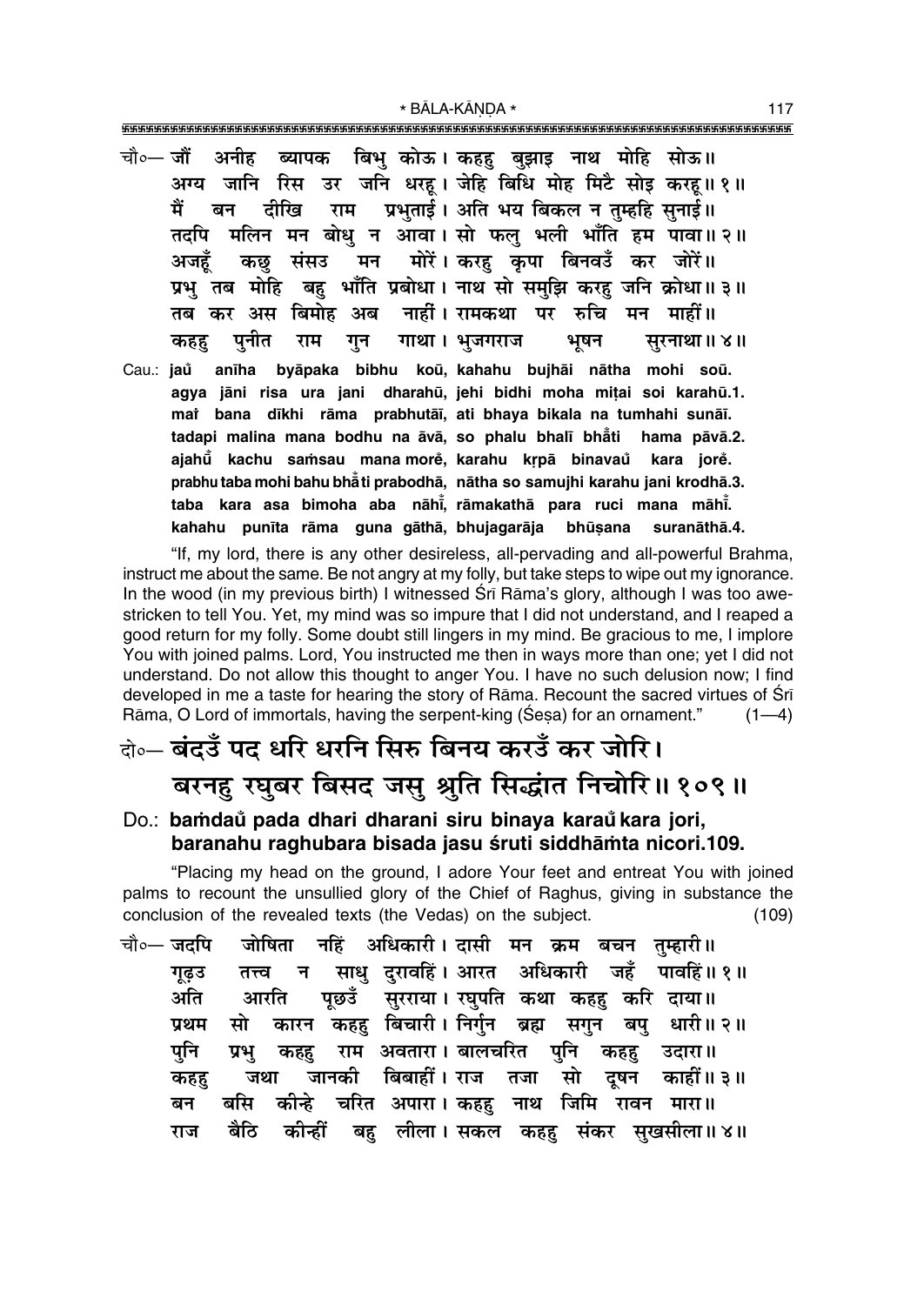| Cau.: <b>jadapi</b> |        |  |  |  | jositā nahi adhikārī, dāsī mana krama bacana tumhārī.<br>gūRhau tattva na sādhu durāvahi, ārata adhikārī jahă pāvahi.1. |
|---------------------|--------|--|--|--|-------------------------------------------------------------------------------------------------------------------------|
| ati a               | ārati  |  |  |  | pūchau surarāyā, raghupati kathā kahahu kari dāyā.                                                                      |
|                     |        |  |  |  | prathama so kārana kahahu bicārī, nirguna brahma saguna bapu dhārī.2.                                                   |
|                     |        |  |  |  | puni prabhu kahahu rāma avatārā, bālacarita puni kahahu udārā.                                                          |
| kahahu              |        |  |  |  | jathā jānakī bibāhi, rāja tajā so dūsana kāhi.3.                                                                        |
| bana                |        |  |  |  | basi kīnhe carita apārā, kahahu nātha jimi rāvana mārā.                                                                 |
| rāja                | baithi |  |  |  | kīnhīّ bahu  līlā, sakala kahahu saṁkara sukhasīlā.4.                                                                   |

ìThough as a woman I am not qualified to hear it, I am Your servant in thought, word and deed. Saints do not withhold even an esoteric truth wherever they find a man smitten with agony, and therefore qualified to receive it. I ask You with a heart sore distressed; be gracious enough to narrate the story of the Lord of Raghus. First tell me after a mature thought what makes the unqualified Brahma assume a qualified form. Then, my lord, relate the story of Śrī Rāma's descent, and tell me next the charming exploits of His childhood. Then let me know how He wedded Janaka's daughter, Sītā, and the fault for which He had to renounce His father's kingdom later on. Then describe the innumerable deeds performed by Him while He lived in the forest; and further tell me, my lord, how He killed Rāvana. Then relate, O blissful Sankara, all the numerous sports that were enacted by Him after his coronation.  $(1-4)$ 

# दो**०– बहुरि कहहु करुनायतन कीन्ह जो अचरज राम।** प्रजा सहित रघुबंसमनि किमि गवने निज धाम॥११०॥

### Do.: **bahuri kahahu karunåyatana k∂nha jo acaraja råma,** prajā sahita raghubamsamani kimi gavane nija dhāma.110.

ìThereafter relate, O gracious Lord, the miracle wrought by Råma, viz., how that Jewel of Raghu's line proceeded to His divine Abode alongwith all His subjects." (110)

चौ०– पनि प्रभु कहह सो तत्त्व बखानी। जेहिं बिग्यान मगन मुनि ग्यानी॥ <u>भगति ग्यान बिग्यान बिरागा। पुनि सब बरनह</u> सहित बिभागा॥१॥ <u>औरउ राम रहस्य अनेका। कहह</u> नाथ अति बिमल बिबेका॥ जो प्रभु मैं पूछा नहिं होई।सोउ दयाल राखह जनि गोई॥२॥ <u>तु</u>म्ह त्रिभुवन गुर बेद बखाना। आन जीव पाँवर का जाना॥ प्रस्न उमा कै सहज सुहाई।छल**िबिहीन सुनि सिव मन भाई॥३॥** हर हियँ रामचरित सब आए।**प्रेम पुलक लोचन जल छाए**॥ <u>श्रीरघनाथ रूप उर आवा। परमानंद अमित सख पावा॥ ४॥</u> Cau.: **puni prabhu kahahu so tattva bakhån∂, jehiÚ bigyåna magana muni gyån∂. bhagati gyåna bigyåna birågå, puni saba baranahu sahita bibhågå.1. aurau råma rahasya anekå, kahahu nåtha ati bimala bibekå.** jo prabhu ma<mark>î pūchā nahi̇̀ hoī, sou dayāla rākhahu jani goī.2.</mark> **tumha tribhuvana gura beda bakhånå, åna j∂va på°** kā iānā. **prasna umå kai sahaja suhå∂, chala bih∂na suni siva mana bhå∂.3. hara hiya° råmacarita saba åe, prema pulaka locana jala chåe.**

**‹r∂raghunåtha rµupa ura åvå, paramåna≈da amita sukha påvå.4.**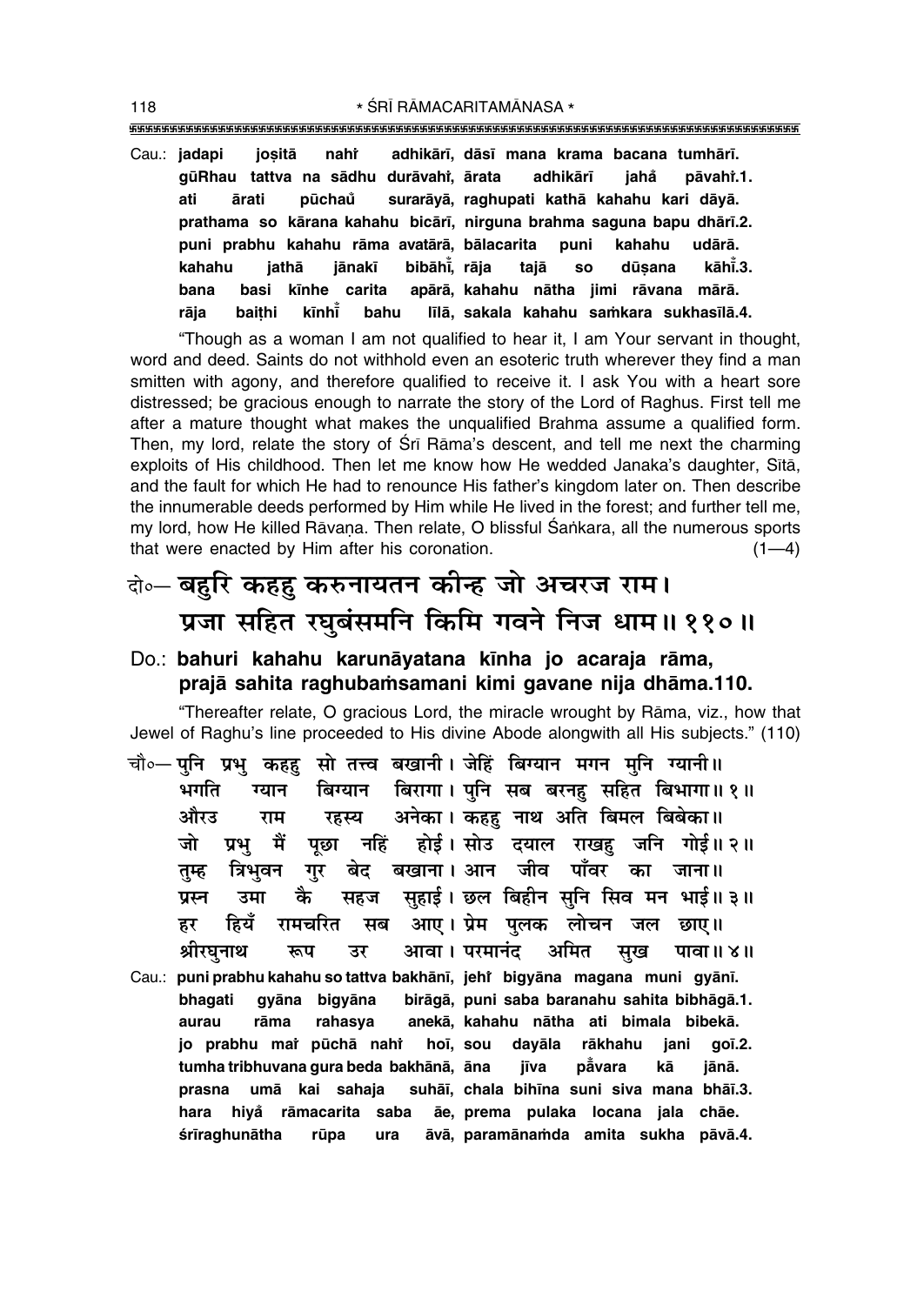"Then expound, my lord, the truth in the realization of which enlightened sages remain absorbed. And thereafter discuss in detail the conceptions of Devotion, Jñāna or Knowledge of the formless Absolute, Vijñana or the Knowledge of qualified Divinity with and without form, and Dispassion. Over and above this, O Lord of purest understanding, reveal to me the many other mysteries connected with Rama. And if there be anything which I have omitted to ask, do not keep it back, my gracious lord. You are the preceptor of all the three spheres, so declare the Vedas; what can other poor creatures know?" Siva was glad at heart to hear these questions of Uma, naturally pleasing and guileless as they were. All the exploits of Rama flashed on His mind; the hair on His body bristled with rapture and His eyes filled with tears. The figure of Sri Rāma was reflected on the mirror of His heart. This brought immense joy to Siva, who is an embodiment of supreme bliss Himself.  $(1-4)$ 

# दो०- मगन ध्यानरस दंड जुग पुनि मन बाहेर कीन्ह। रघपति चरित महेस तब हरषित बरनै लीन्ह।। १११॥

### Do.: magana dhyānarasa damda juga puni mana bāhera kīnha, raghupati carita mahesa taba harasita baranai linha.111.

For an hour or so Siva was lost in the ecstasy of meditation. He then recovered Himself and thereafter began joyfully to tell the story of Rāma.  $(111)$ 

| चौ०— झठेउ |         | सत्य जाहि |      | बिनु  | जानें। जिमि भुजंग बिनु रजु पहिचानें॥                             |  |                                                                       |  |
|-----------|---------|-----------|------|-------|------------------------------------------------------------------|--|-----------------------------------------------------------------------|--|
|           | जेहि    |           |      |       |                                                                  |  | जानें जग जाइ हेराई।जागें जथा सपन भ्रम जाई॥१॥                          |  |
|           | बंदउँ   |           |      |       | बालरूप सोइ राम् । सब सिधि सुलभ जपत जिसु नाम् ॥                   |  |                                                                       |  |
|           | मंगल    | भवन       |      | अमंगल |                                                                  |  | हारी। द्रवउ सो दसरथ अजिर बिहारी॥ २॥                                   |  |
|           | करि     | प्रनाम    |      |       | रामहि त्रिपुरारी। हरषि सुधा सम गिरा उचारी॥                       |  |                                                                       |  |
|           | धन्य    | धन्य      |      |       |                                                                  |  | गिरिराजकुमारी। तुम्ह समान नहिं कोउ उपकारी॥३॥                          |  |
|           | पूँछेहू |           |      |       | रघुपति कथा प्रसंगा।सकल लोक जग पावनि गंगा॥                        |  |                                                                       |  |
|           | तुम्ह   |           |      |       |                                                                  |  | रघुबीर चरन अनुरागी।कोन्हिहु प्रस्न जगत हित लागी॥४॥                    |  |
|           |         |           |      |       |                                                                  |  | Cau.: jhūtheu satya jāhi binu jāně, jimi bhujamga binu raju pahicāně. |  |
|           | jehi    | jānĕ      | jaga | jāi   |                                                                  |  | herāi, jāge jathā sapana bhrama jāi.1.                                |  |
|           | bamdaŭ  |           |      |       | bālarūpa soi rāmū, saba sidhi sulabha japata jisu nāmū.          |  |                                                                       |  |
|           |         |           |      |       |                                                                  |  | mamgala bhavana amamgala hārī, dravau so dasaratha ajira bihārī.2.    |  |
|           | kari    |           |      |       | pranāma rāmahi tripurārī, harași sudhā sama girā ucārī.          |  |                                                                       |  |
|           | dhanya  |           |      |       |                                                                  |  | dhanya girirājakumārī, tumha samāna nahi kou upakārī.3.               |  |
|           |         |           |      |       | půchehu raghupati kathā prasamgā, sakala loka jaga pāvani gamgā. |  |                                                                       |  |
|           |         |           |      |       |                                                                  |  | tumha raghubīra carana anurāgī, kīnhihu prasna jagata hita lāgī.4.    |  |

"Due to lack of knowledge about Sri Rama even the unreal passes for real, just as ignorance about a rope leads us to mistake it for a snake. Even so the moment we know Him the world of matter vanishes, just as the delusion of a dream disappears as soon as we wake up. Him do I reverence in the form of a Child, the repetition of whose Name brings all kinds of success within our easy reach. May that Home of bliss and Bane of woe take compassion on me—He who sports in the courtyard of king Daśaratha." After thus paying homage to Rāma, the Slayer of the demon Tripura joyfully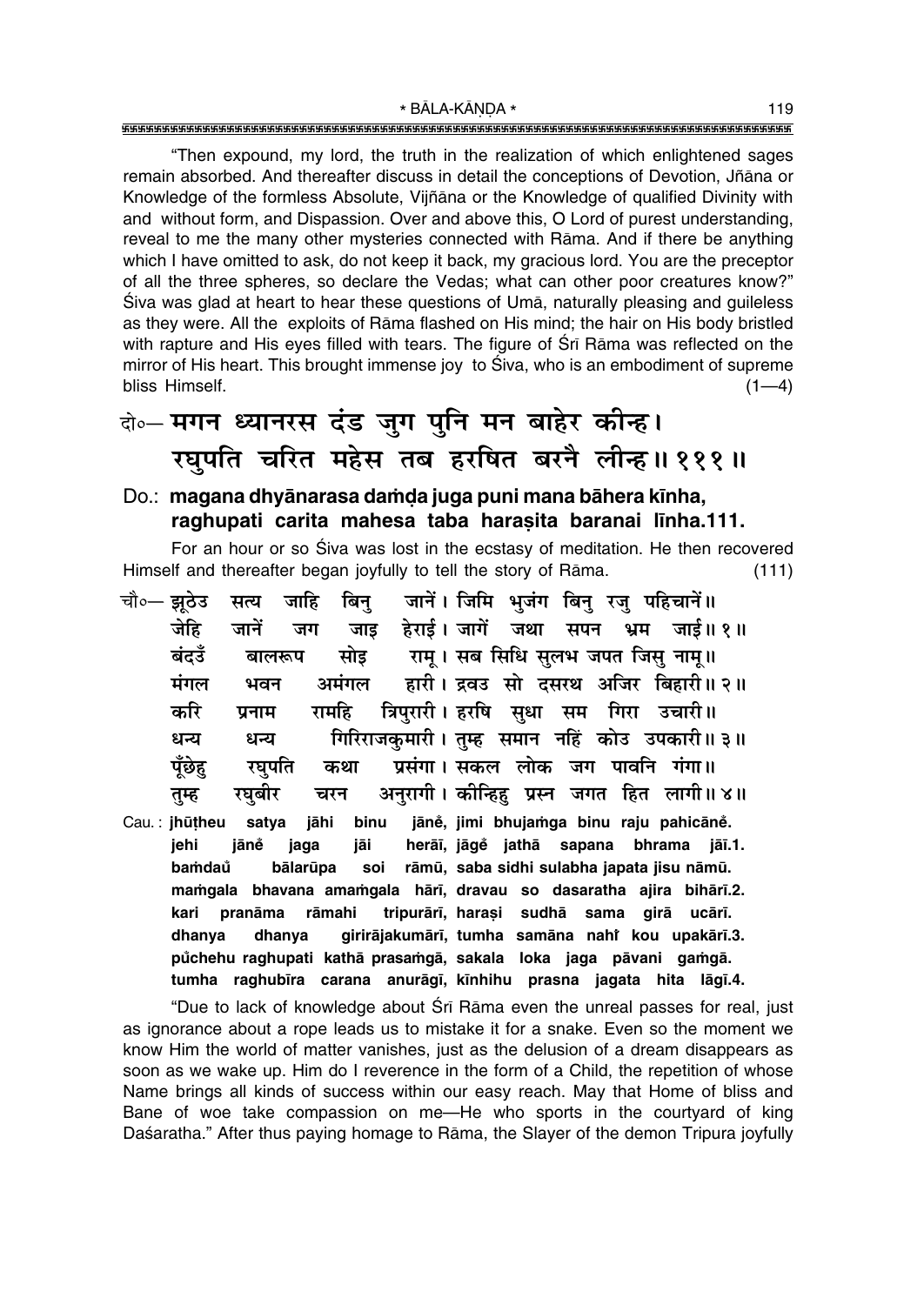spoke in mellifluous accents as follows: "You are indeed blessed and worthy of applause, O daughter of the mountain-king; there is no such benefactor as you. You have asked Me to repeat the history of the Lord of Raghus, which is potent enough to sanctify all the spheres even as the Ganga purifies the whole world. You are full of love for the feet of the Hero of Raghu's race; You have put questions to Me only with an eye to the good of the world."  $(1-4)$ 

बे॰- राम कृपा तें पारबति सपनेहँ तव मन माहिं। सोक मोह संदेह भ्रम मम बिचार कछ नाहिं॥११२॥

### Do.: rāma krpā tě pārabati sapanehů tava mana māhi, soka moha samdeha bhrama mama bicāra kachu nāhi.112.

"By the blessing of Rāma. O Pārvatī, not even in dream can grief, infatuation. doubt or error enter your mind, so far as I can judge."  $(112)$ 

- चौ∘— तदपि असंका कोन्हिह सोई । कहत सनत सब कर हित होई॥ जिन्ह हरि कथा सनी नहिं काना। श्रवन रंध्र अहिभवन समाना॥१॥ नयनन्हि संत दरस नहिं देखा। लोचन मोरपंख कर लेखा।। कट़ तुंबरि समतूला। जे न नमत हरि गुर पद मूला॥२॥ ते सिर जिन्ह हरिभगति हृदयँ नहिं आनी। जीवत सव समान तेड़ प्रानी॥ जो नहिं करइ राम गुन गाना।जीह सो दादुर जीह समाना॥३॥ निठुर सोइ छाती। सुनि हरिचरित न जो हरषाती॥ कलिस कठोर गिरिजा कै लीला। सुर हित दनुज बिमोहनसीला॥४॥ राम सूनहु
- Cau.: tadapi asamkā kīnhihu soi, kahata sunata saba kara hita hoi. jinha hari kathā sunī nahi kānā, śravana ramdhra ahibhavana samānā.1. nayananhi samta darasa nahi dekhā, locana morapamkha kara lekhā. te sira katu tumbari samatūlā, je na namata hari gura pada mūlā.2. jinha haribhagati hrdayå nahi ānī, jīvata sava samāna tei prānī. io nahi karai rāma guna gānā, jīha dādura samānā.3. **SO** iīha kathora nithura soi chātī, suni kulisa haricarita na jo harasātī. girijā sunahu rāma līlā, sura danuja bimohanasīlā.4. kai hita

"Yet you have expressed the same old doubts again, so that all those who repeat or hear this account may be benefited thereby. The ears of those who have never heard the stories of Sri Hari are no better than snake-holes. The eves of those who have not blessed them with the sight of saints are as good as the sham eyes in a peacock's tail. The heads that bow not at the soles of Sri Hari or of one's preceptor are just like bitter pumpkins. Those who have cherished not in their heart the spirit of devotion to Sri Hari are as good as dead, though living. The tongue that does not sing the praises of Rāma is just like the tongue of a frog. The heart which does not rejoice to hear the tales of Sri Hari is hard as adamant and cruel indeed. Hear, O Girija, the exploits of Sri Rama, which prove beneficial to the gods and mystify the demons."  $(1-4)$ 

के-रामकथा सुरधेनु सम सेवत सब सुख दानि। सतसमाज सुरलोक सब को न सुनै अस जानि॥ ११३॥

120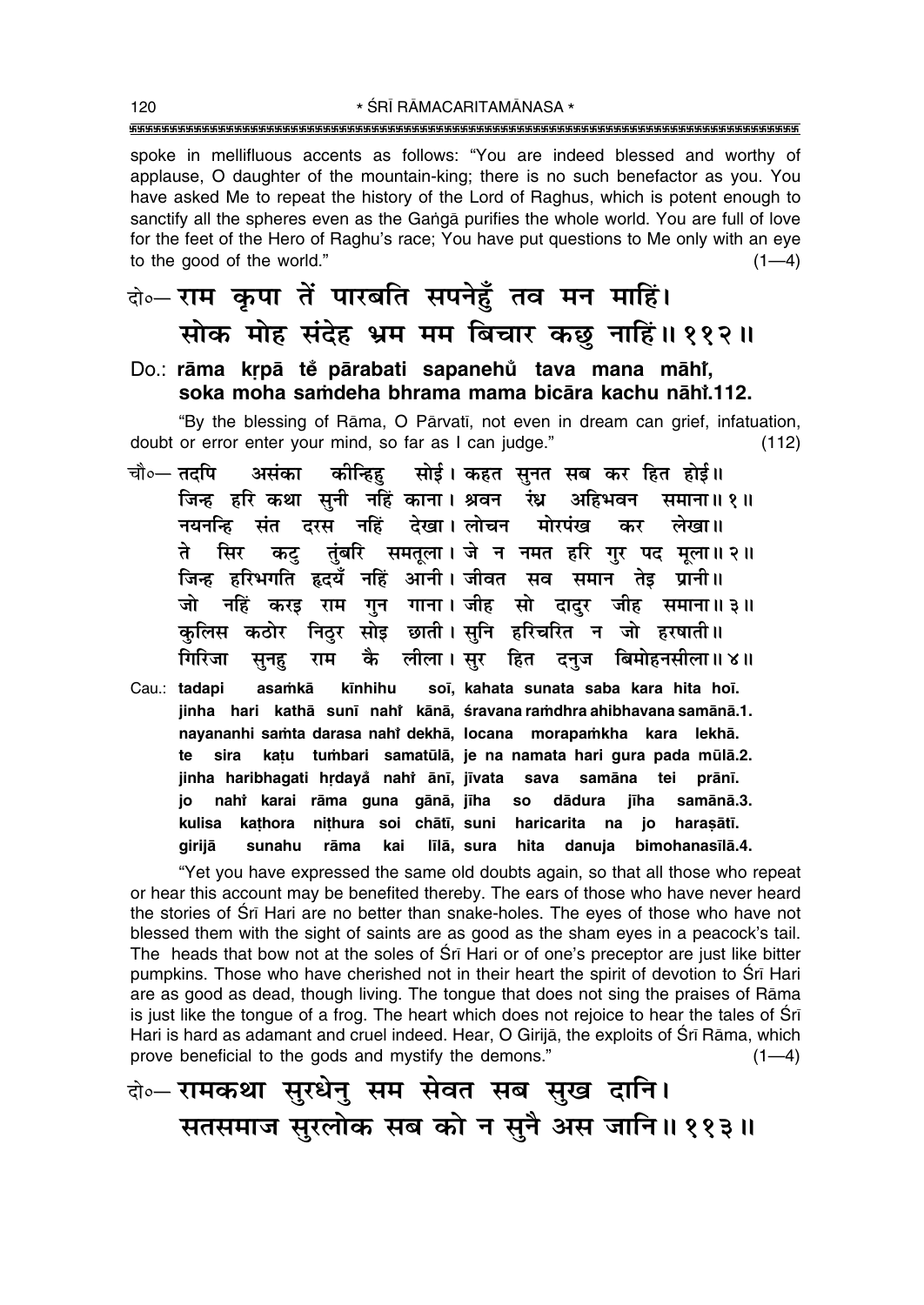### Do.: rāmakathā suradhenu sama sevata saba sukha dāni, satasamāja suraloka saba ko na sunai asa jāni.113.

"Like the cow of plenty, the story of Rāma bestows all blessings on those who devote themselves to it; and the assemblages of saints are the various abodes of gods. Knowing this, who would not listen to it?"  $(113)$ 

- तारी। संसय बिहग उडावनिहारी॥ चौ∘— रामकथा कर संदर बिटप कुठारी। सादर सुनु गिरिराजकुमारी॥१॥ कलि रामकथा सुहाए। जनम करम अगनित श्रुति गाए॥ गन चरित राम नाम भगवाना। तथा कथा कीरति गन नाना॥ २॥ जथा अनंत राम जथा श्रुत जसि मति मोरी। कहिहउँ देखि प्रीति अति तोरी॥ तदपि सहज सुहाई। सुखद संतसंमत मोहि उमा प्रस्न तव भाई॥ ३॥ मोहि सोहानी। जदपि मोह बस कहेह भवानी॥ नहिं बात एक जो कहा राम कोउ आना। जेहि श्रति गाव धरहिं मनि ध्याना॥४॥ तम्ह
- Cau.: rāmakathā tārī, samsaya sumdara kara bihaga uRāvanihārī. bitapa kuthārī, sādara rāmakathā kali sunu girirājakumārī.1. nāma guna carita suhāe, janama karama aganita śruti gāe. rāma bhagavānā, tathā kathā kīrati jathā anamta rāma guna nānā.2. tadapi jathā śruta jasi mati morī, kahihaŭ dekhi prīti ati torī. prasna tava sahaja suhāi, sukhada samtasammata mohi bhāi.3. umā mohi sohānī, jadapi moha basa kahehu bhavānī. eka bāta naht tumha io kahā rāma kou ānā, jehi śruti gāva dharahi muni dhyānā.4.

"The story of Rāma is the lovely clap of hand-palms which scares away the birds of doubt. Even so the story of Rāma is an axe to the tree of Kaliyuga (the impurities of the Kali age); listen to it with reverence, O daughter of the mountain-king. The charming names of Sri Rāma, as well as His virtues, stories, births and deeds have all been declared by the Vedas to be beyond number. As there is no end to the divine Rāma, even so His stories, glory and virtues are also endless. Yet, seeing your great love, I will tell them even as I have heard of them to the best of my intellectual capacity. Uma, your inguiries are naturally winning and delightful and such as are approved of by the saints; as for myself I am particularly pleased to hear them. But there was one thing, Bhavānī, which I did not like, although you uttered it under a spell of delusion: you suggested that the Rama whom the Vedas extol and on whom the sages contemplate is someone else!"  $(1-4)$ 

## वे॰ कहहिं सुनहिं अस अधम नर ग्रसे जे मोह पिसाच। पाषंडी हरि पद बिमुख जानहिं झूठ न साच॥११४॥

### Do.: kahahi sunahi asa adhama nara grase je moha pisāca, pāsamdī hari pada bimukha jānahi jhūtha na sāca.114.

"Such words are spoken and heard by those vile men alone who are possessed by the devil of infatuation, are impious and averse to the feet of Srī Hari and know no difference between truth and falsehood."  $(114)$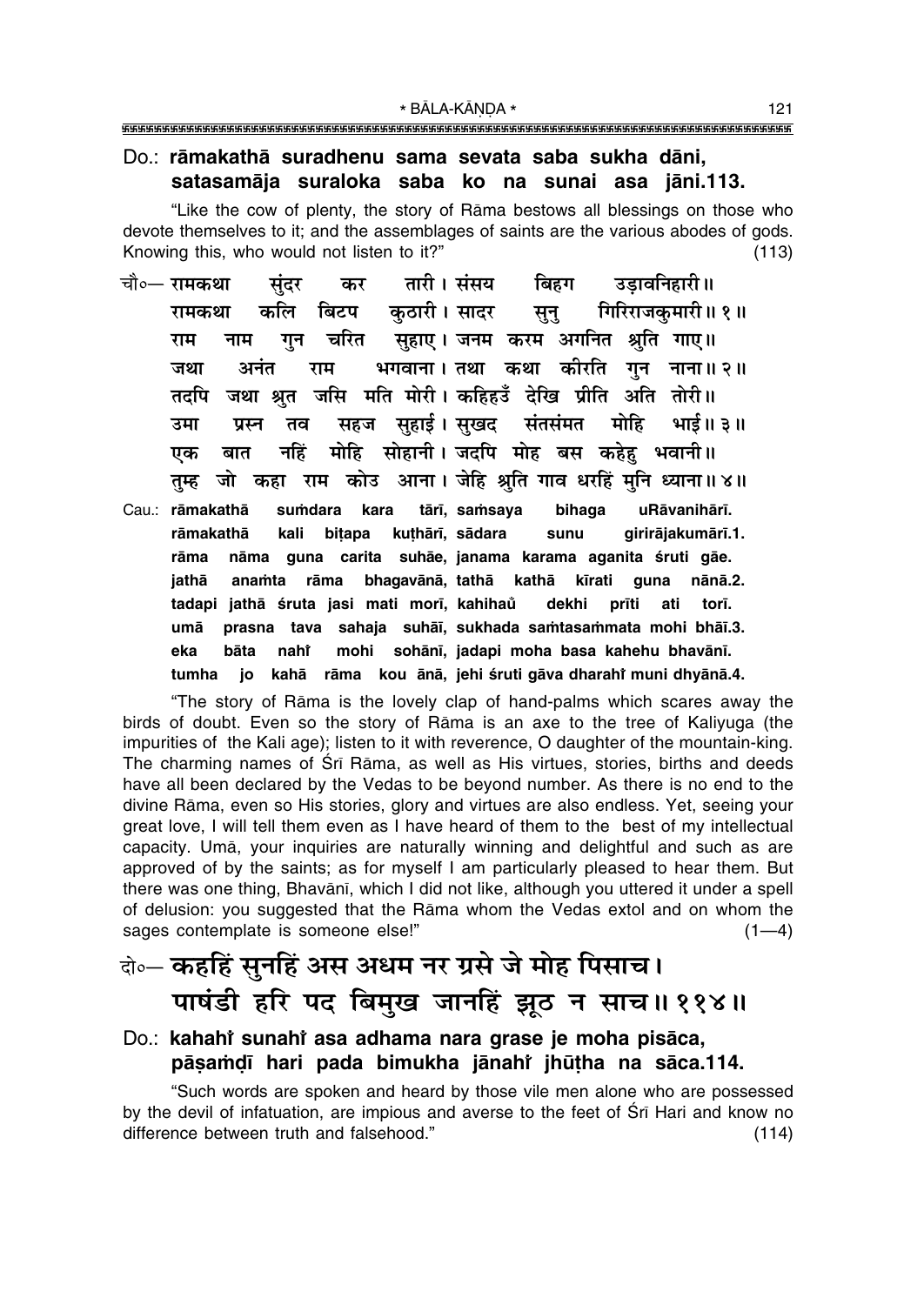- अकोबिट अभागी। कार्ड बिषय मुकर मन लागी।। चौ०— अग्य अंध बिसेषी। सपनेहँ संतसभा लंपट कपटी कटिल नहिं देखी॥१॥ असंमत बानी। जिन्ह कें सूझ लाभु नहिं हानी॥ कहहिं ते बेट बिहीना। राम रूप देखहिं किमि दीना॥ २॥ मकर मलिन अरु नयन जिन्ह कें अगुन न सगुन बिबेका। जल्पहिं कल्पित बचन अनेका॥ जगत भ्रमाहीं। तिन्हहि कहत कछ अघटित नाहीं॥३॥ हरिमाया बस मतवारे। ते नहिं बोलहिं बचन बिचारे॥ बातल भूत बिबस पाना । तिन्ह कर कहा करिअ नहिं काना॥४॥ जिन्ह कत महामोह मद
- abhāgī, kāī bisaya mukura mana lāgī. Cau.: agya akobida amdha bisesī, sapanehů samtasabhā nahř dekhī.1. lampata kapatī kutila kahahi te beda asammata bānī, jinha ke sūjha lābhu nahi hānī. mukura malina aru nayana bihinā, rāma rūpa dekhahi kimi dīnā.2. jinha ke aguna na saguna bibekā, jalpahî kalpita bacana anekā. basa jagata bhramāhi, tinhahi kahata kachu aghatita nāhi.3. harimāvā bātula bhūta bibasa matavāre, te nahi bolahi bacana bicāre. jinha krta mahāmoha mada pānā, tinha kara kahā karia nahi kānā.4.

"Foolish, ignorant and blind wretches, the mirror of whose heart is clouded by the film of sensuality, lecherous, deceitful and grossly perverse, who have never seen an assemblage of holy men even in a dream and who have no sense of gain and loss, they alone make statements which are repugnant to the Vedas. The mirror of their heart is soiled and they have no eyes to see; how-then, can those wretched souls behold the beauty of Sri Rāma? For those who have no knowledge either of the unqualified Brahma or of qualified Divinity, who indulge in fantastic utterances of various kinds and who spin round in this world under the influence of Sri Hari's deluding potency, no assertion is too absurd to make. Those who are delirious or mad, those who are possessed and those who are inebriated do not talk sense. None should give ear to the ravings of those who have drunk the wine of infatuation."  $(1-4)$ 

सो०-अस निज हृदयँ बिचारि तजु संसय भजु राम पद। सूनु गिरिराज कुमारि भ्रम तम रबि कर बचन मम॥ ११५॥

## So.: asa nija hrdayå bicāri taju samsaya bhaju rāma pada, sunu girirāja kumāri bhrama tama rabi kara bacana mama.115.

"Thus assured in your heart, discard all doubt and adore Srī Rāma's feet. O daughter of the mountain-king, hear my words, which are sun-beams as it were for the darkness of error."  $(115)$ 

चौ०— सगुनहि अगुनहि नहिं कछ भेदा। गावहिं मुनि पुरान बुध बेदा॥ अगन अरूप अलख अज जोई। भगत प्रेम बस सगन सो होई॥१॥ जो गुन रहित सगुन सोड़ कैसें। जलु हिम उपल बिलग नहिं जैसें॥ जास नाम भ्रम तिमिर पतंगा। तेहि किमि कहिअ बिमोह प्रसंगा॥ २॥

122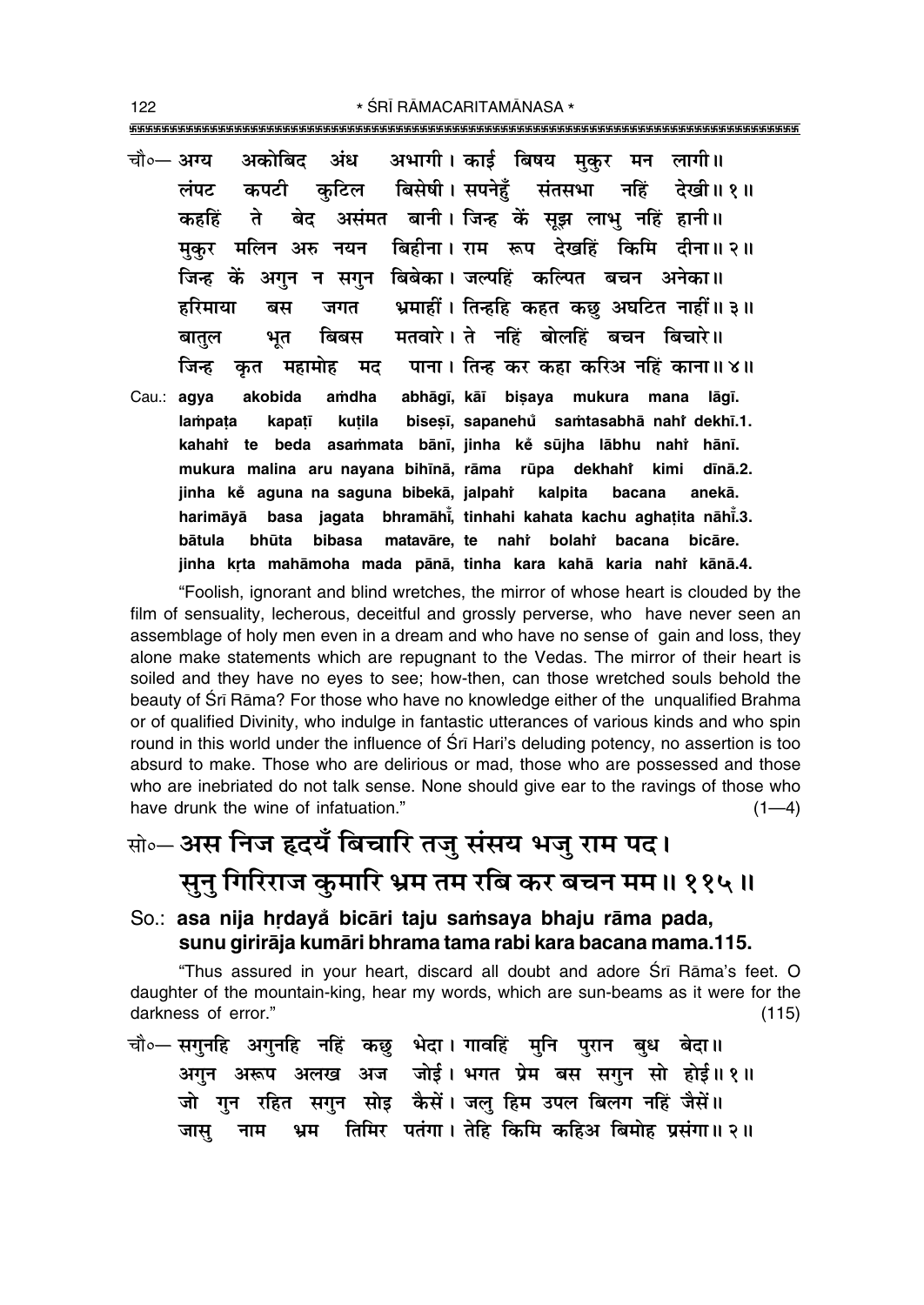| राम | सच्चिदानंद | दिनेसा। नहिं तहँ मोह निसा लवलेसा॥                                       |              |
|-----|------------|-------------------------------------------------------------------------|--------------|
| सहज |            | प्रकासरूप भगवाना । नहिं तहँ पुनि बिग्यान बिहाना॥३॥                      |              |
| हरष |            | बिषाद ग्यान अग्याना।जीव धर्म अहमिति अभिमाना॥                            |              |
| राम |            | ब्रह्म ब्यापक जग जाना। परमानंद   परेस                                   | पुराना ॥ ४ ॥ |
|     |            | Cau.: sagunahi agunahi nahi kachu bhedā, gāvahi muni purāna budha bedā. |              |

aquna arūpa alakha aja joi, bhagata prema basa saguna so hoi.1. jo guna rahita saguna soi kaisė, jalu hima upala bilaga naht jaisė. jāsu nāma bhrama timira patamgā, tehi kimi kahia bimoha prasamgā.2. rāma saccidānamda dinesā, nahi tahå moha nisā lavalesā. bhagavānā, nahi tahå puni bigyāna bihānā.3. sahaja prakāsarūpa harasa bişāda gyāna agyānā, jīva dharma ahamiti abhimānā. rāma brahma byāpaka jaga jānā, paramānamda paresa purānā.4.

There is no difference between qualified Divinity and the unqualified Brahma: so declare the sages and men of wisdom, the Vedas and the Purānas. That which is attributeless and formless, imperceptible and unborn, becomes qualified under the influence of the devotee's love. How can the Absolute become qualified? In the same way as water and the hail-stone are non-different in substance. Infatuation is out of the question for Him whose very Name is like the sun to the darkness of error. Srī Rāma, who is Truth, Consciousness and Bliss combined, is like the sun; the night of ignorance cannot subsist in Him even to the smallest degree. He is the Lord whose very being is light; there is no dawn of understanding in His case (for the dawn presupposes night and night there is none in the sunlight of Sri Rama). Joy and grief, knowledge and ignorance, egoism and pride—these are the characteristics of a Jiva (finite being). Srī Rāma is the all-pervading Brahma; He is supreme bliss personified, the highest Lord and the most ancient Being. The whole world knows it.  $(1-4)$ 

## वे⊶ पुरुष प्रसिद्ध प्रकास निधि प्रगट परावर नाथ। रघुकुलमनि मम स्वामि सोड़ कहि सिवँ नायउ माथ ॥ ११६ ॥

### Do.: purușa prasiddha prakāsa nidhi pragata parāvara nātha, raghukulamani mama svāmi soi kahi sivă nāyau mātha.116.

"He who is universally known as the Spirit, the fount of light, manifest in all forms and is the lord of life as well as of matter, that Jewel of Raghu's line is my Master." So saying Siva bowed His head to Him.  $(116)$ 

चौ∘— निज भ्रम नहिं समझहिं अग्यानी। प्रभ पर मोह धरहिं जड प्रानी॥ घन पटल निहारी। झाँपेउ भानु कहहिं कुबिचारी॥१॥ जथा गगन अंगलि लाएँ। प्रगट जगल ससि तेहि के भाएँ॥ जो लोचन चितव अस मोहा। नभ तम धूम धूरि जिमि सोहा॥ २॥ उमा राम बिषडक करन सुर जीव समेता। सकल एक तें एक सचेता॥ बिषय प्रकासक जोई। राम अनादि अवधपति सोई॥ ३॥ सब कर परम राम् । मायाधीस ग्यान प्रकासक गन धाम॥ जगत प्रकास्य तें जड माया। भास सत्य इव मोह सहाया॥४॥ जास सत्यता

123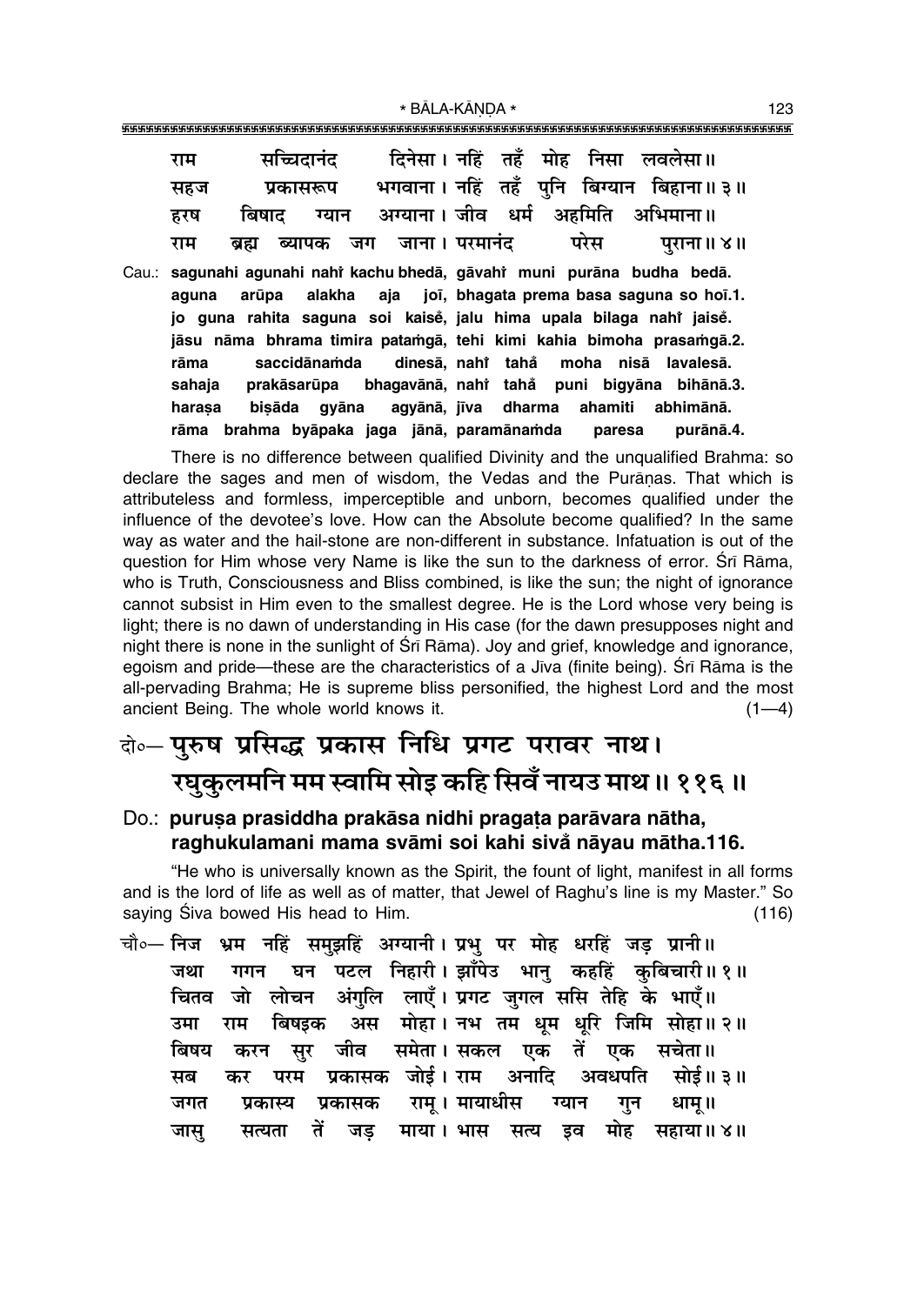Cau.: nija bhrama nahi samujhahi agyānī, prabhu para moha dharahi jaRa prānī. jathā gagana ghana patala nihārī, jhāpeu bhānu kahahi kubicārī.1. citava jo locana amguli lāe, pragața jugala sasi tehi ke bhāe. umā rāma bisaika asa mohā, nabha tama dhūma dhūri jimi sohā.2. bisaya karana sura jīva sametā, sakala eka tě eka sacetā. saba kara parama prakāsaka joī, rāma anādi avadhapati  $so<sub>1</sub>3$ . jagata prakāsya prakāsaka rāmū, māyādhīsa gyāna guna dhāmū. satvatā jaRa māyā, bhāsa satya iva moha jāsu tě sahāyā.4.

"Fools do not perceive their own error; on the other hand, those stupid creatures attribute infatuation to the Lord, just as on seeing the sky covered with clouds, men of unsound judgment declare that the sun has been screened by the clouds. To him who sees with a finger stuck into his eves the moon appears as doubled. Uma, infatuation is attributed to Rāma in the same way as darkness, smoke or dust appears in the sky. The objects of the senses, the senses and their presiding deities as well as the Jiva (embodied soul)—all these derive their illumination one from the other. (That is to say, the objects are illumined by the senses, the senses are illumined by their presiding deities and the deities presiding over the senses are illumined by the conscious Self). The supreme illuminator of them all is the eternal Rama, king of Ayodhya. The world of matter is the object of illumination, while Rama is its illuminator. He is the lord of Maya and the abode of wisdom and virtues. It is due to His reality that even unconscious Matter appears as real through ignorance."  $(1-4)$ 

# वे॰- रजत सीप महँ भास जिमि जथा भानु कर बारि। जदपि मृषा तिहुँ काल सोइ भ्रम न सकइ कोउ टारि॥ ११७॥

### Do.: rajata sīpa mahu bhāsa jimi jathā bhānu kara bāri, jadapi mrsā tihů kāla soi bhrama na sakai kou tāri.117.

"Just as a shell is mistaken for silver and a mirage for water even though the appearance is false at all times (in the past, present and future), nobody can dispel this delusion."  $(117)$ 

चौ० - एहि बिधि जग हरि आश्रित रहर्ड। जदपि असत्य देत दख अहर्ड।। सपनें सिर काटै कोई। बिनु जागें न दूरि दुख होई॥१॥ जौं जासु कृपाँ अस भ्रम मिटि जाई। गिरिजा सोइ कृपाल रघुराई॥ आदि अंत कोउ जासु न पावा। मति अनुमानि निगम अस गावा॥२॥ बिनु पद चलइ सुनइ बिनु काना। कर बिनु करम करइ बिधि नाना॥ आनन रहित सकल रस भोगी।।बिनु बानी बकता बड़ जोगी॥३॥ तन बिनु परस नयन बिनु देखा। ग्रहइ घ्रान बिनु बास असेषा॥ असि सब भाँति अलौकिक करनी। महिमा जासु जाइ नहिं बरनी॥४॥ bidhi jaga hari āśrita rahaī, jadapi asatya deta dukha ahaī. Cau.: ehi sapaně sira kātai koī, binu jāgě na dūri dukha hoī.1. jaů krpå asa bhrama miți jāī, girijā jāsu soi krpāla raghurāī. amta kou jāsu na pāvā, mati anumāni nigama asa gāvā.2. ādi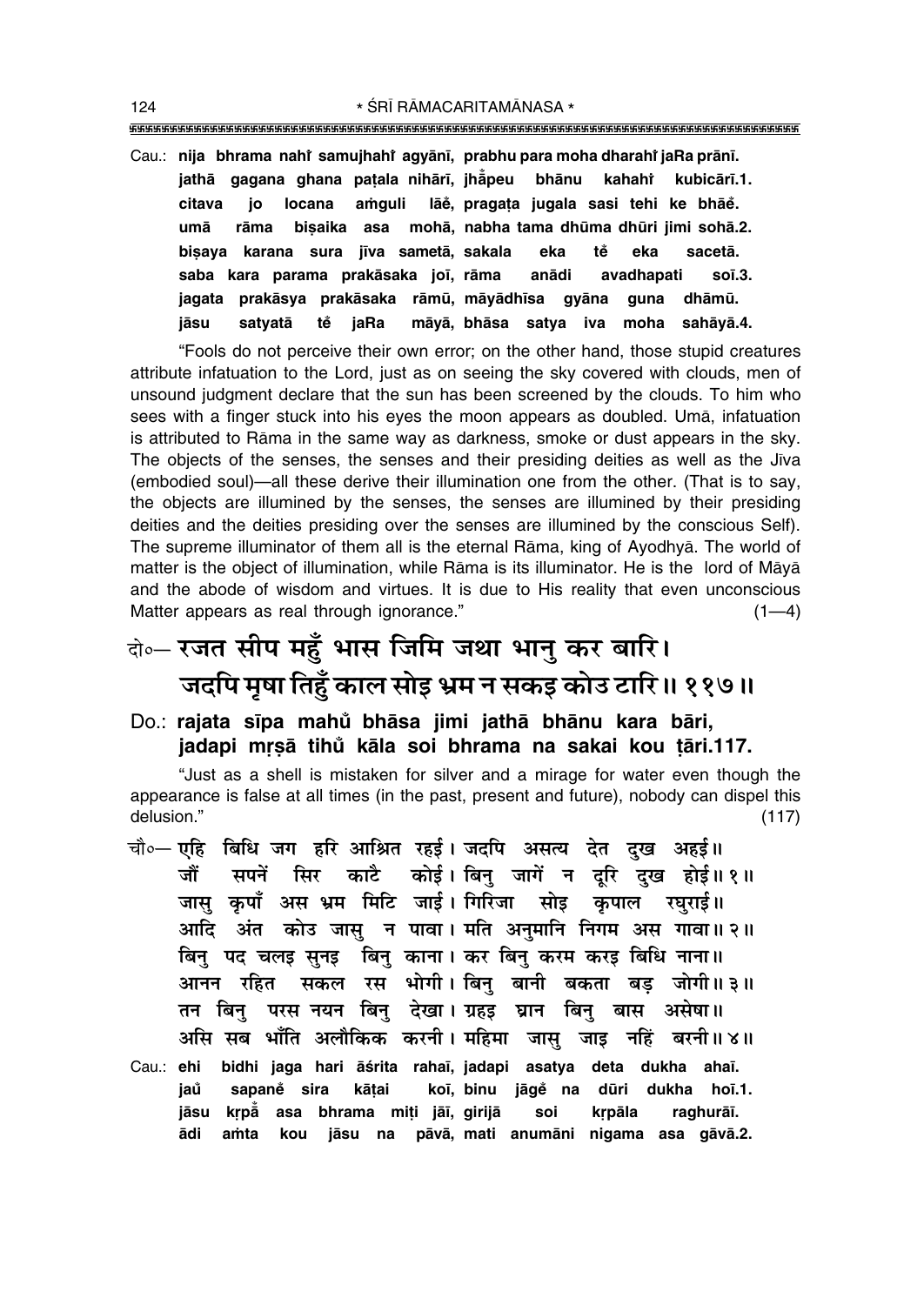binu pada calai sunai binu kānā, kara binu karama karai bidhi nānā. ānana rahita sakala rasa bhoqī, binu bānī bakatā baRa jogī.3. tana binu parasa navana binu dekhā, grahai ghrāna binu bāsa asesā. saba bhati alaukika karanī, mahimā asi jāsu iāi nahi baranī.4.

"In a like manner is this world of matter superimposed on Hari. Though unreal, it gives us pain nonetheless, just as if a man's head is cut off in a dream, he is not rid of pain till he wakes. Girijā, He whose grace wipes out such delusion is none else than the benevolent Lord of Raghus. Nobody has been able to discover His beginning or end. Basing their conclusions on speculation the Vedas have described Him in the following words. He walks without feet, hears without ears and performs actions of various kinds even without hands. He enjoys all tastes without a mouth (palate) and is a most clever speaker even though devoid of speech. He touches without a body (the tactile sense), sees without eyes and catches all odours even without a nose (the olfactory sense). His ways are thus supernatural in every respect and His glory is beyond description."  $(1-4)$ 

# दो॰ जेहि इमि गावहिं बेद बुध जाहि धरहिं मुनि ध्यान। सोइ दसरथ सुत भगत हित कोसलपति भगवान॥ ११८॥

### Do.: jehi imi gāvahi beda budha jāhi dharahi muni dhyāna, soi dasaratha suta bhagata hita kosalapati bhagavāna.118.

"He who is thus extolled by the Vedas and men of wisdom and whom the sages love to contemplate is no other than the divine Rāma, son of Daśaratha, lord of Ayodhyā, the friend of His devotees."  $(118)$ 

चौ०— कासीं अवलोकी। जासु नाम बल करउँ बिसोकी॥ मरत जंत स्वामी। रघुबर सब उर अंतरजामी॥१॥ सोड प्रभ मोर चराचर कहहीं। जनम अनेक रचित अघ दहहीं॥ बिबसहँ जास नाम नर समिरन नर करहीं। भव बारिधि गोपद इव तरहीं॥२॥ जे सादर भवानी। तहँ भ्रम अति अबिहित तव बानी॥ राम मो परमातमा उर माहीं। ग्यान बिराग सकल गुन जाहीं॥३॥ अस संसय आनत बचना। मिटि गै सब कुतरक कै रचना॥ सनि सिव के भ्रम भंजन प्रतीती । दारुन प्रीति बीती॥ ४॥ भड रघपति पद असंभावना

Cau.: kāsī jamtu avalokī, jāsu nāma bala karaŭ bisokī. marata soi prabhu mora carācara svāmī, raghubara saba ura amtarajāmī.1. bibasahů jāsu nāma nara kahahi, janama aneka racita agha dahahi. sādara sumirana je nara karahi, bhava bāridhi gopada iva tarahi.2. paramātamā bhavānī, tahå bhrama ati abihita tava bānī. rāma **SO** samsaya ānata ura māhi, gyāna birāga sakala guna jāhi.3. asa suni siva ke bhrama bhamjana bacanā, miți gai saba kutaraka kai racanā. bhai raghupati pada prīti pratītī, dāruna asambhāvanā bītī.4.

"When I behold any creature dying in the holy Kāśī (the modern Vārānasī), it is by the power of His Name that I rid it of all sorrow (liberate it). He is my Lord, the Chief of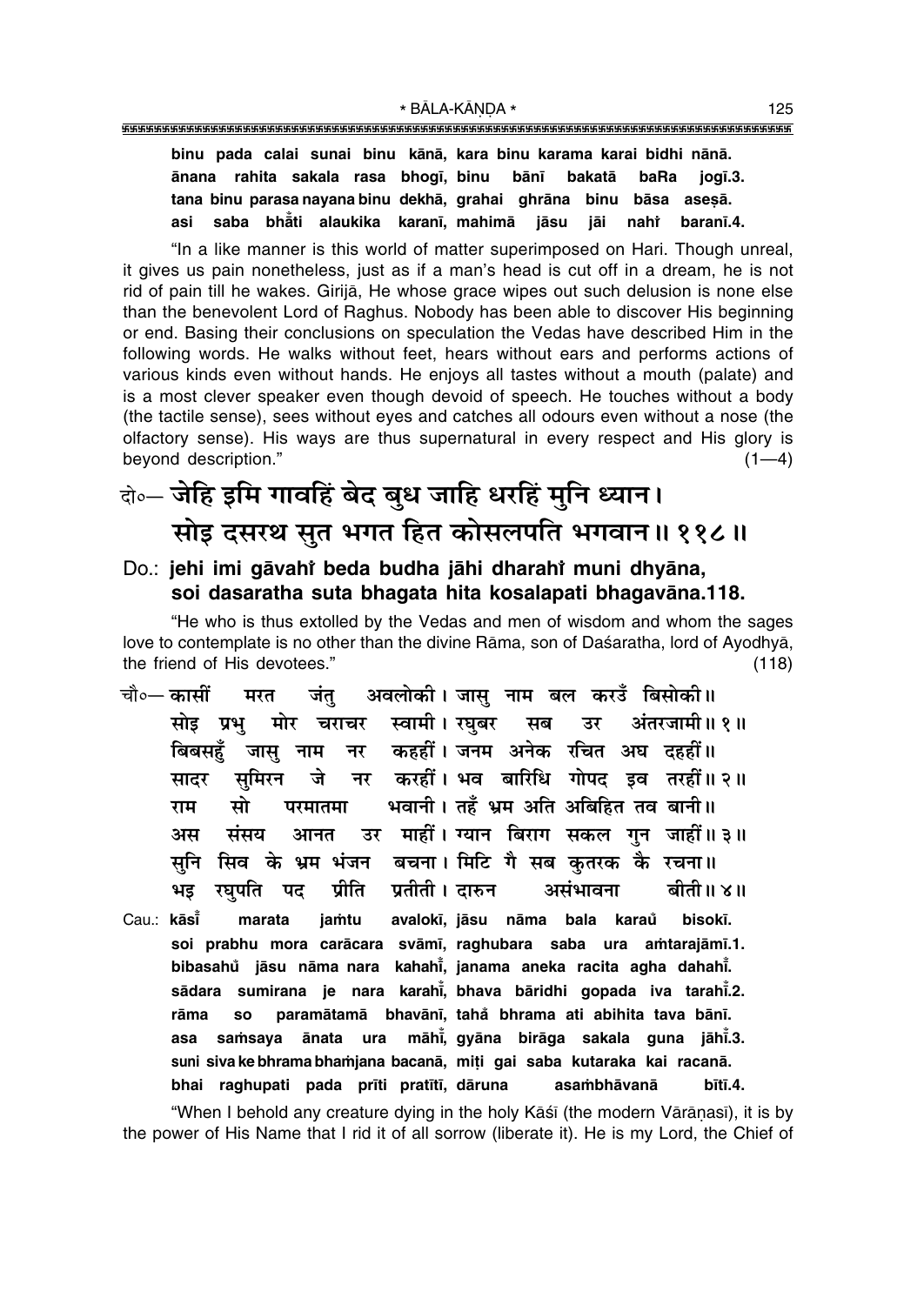Raghus, the sovereign of all creation, animate as well as inanimate, the witness of all hearts. If men repeat His Name even in a helpless state, sins committed by them in a series of previous existences are burnt away; while those who devoutly remember Him are able to cross the ocean of mundane existence as if it were a mere hollow made by the hoof of a cow. Rama is no other than that supreme Spirit. Bhavani; your assertion that He is subject to delusion is wholly unwarranted. The moment a man harbours such a doubt in his mind, his wisdom, dispassion and all other virtues bid adieu to him." When Pārvatī heard Śiva's illuminating words, the whole structure of her sophistry collapsed. Attachment and devotion to the feet of the Lord of Raghus sprang in her heart and her shocking incredulity disappeared.  $(1-4)$ 

## केन्पुनि पुनि प्रभु पद कमल गहि जोरि पंकरुह पानि। बोलीं गिरिजा बचन बर मनहूँ प्रेम रस सानि॥११९॥

## Do.: puni puni prabhu pada kamala gahi jori pamkaruha pāni, boli girijā bacana bara manahů prema rasa sāni.119.

Clasping the lotus-feet of her lord again and again, and joining her lotus-like palms, Pārvatī spoke the following fine words, steeping them as it were in the nectar of love:-

- चौ०— ससि कर सम सनि गिरा तुम्हारी। मिटा मोह भारी॥ सरदातप ्कृपाल सबु संसउ हरेऊ।उराम स्वरूप जानि मोहि परेऊ॥१॥ तम्ह कुपाँ अब गयउ बिषादा।सुखी भयउँ प्रभु चरन प्रसादा॥ नाथ मोहि आपनि किंकरि जानी। जदपि सहज जड़ नारि अयानी॥२॥ अब प्रथम जो मैं पूछा सोइ कहहू। जौं मो पर प्रसन्न प्रभु अहहू॥ अबिनासी। सर्ब रहित सब उर पुर बासी॥३॥ चिनमय राम ब्रह्म धरेउ नरतन हेत् । मोहि बषकेत॥ केहि कहह नाथ समझाड बचन सनि परम बिनीता । रामकथा प्रीति पनीता॥ ४॥ उमा पर
- Cau.: sasi kara sama suni girā tumhārī, mitā moha saradātapa bhārī. tumha krpāla sabu samsau hareū, rāma svarūpa jāni mohi pareū.1. krpå aba gayau bişādā, sukhī bhayaŭ prabhu carana prasādā. nātha mohi āpani kimkari jānī, jadapi sahaja jaRa nāri ayānī.2. aba prathama jo mai pūchā soi kahahū, jaŭ mo para prasanna prabhu ahahū. brahma cinamaya abināsī, sarba rahita saba ura pura bāsī.3. rāma nātha dhareu naratanu kehi hetū, mohi samujhāi kahahu brsaketū. umā bacana suni parama binītā, rāmakathā para prīti punītā.4.

"Now that I have listened to Your words, which were refreshing as moonbeams, my ignorance, like the feverish heat of the autumnal sunshine, has faded away. You have removed all my doubt, O gracious Lord, and the reality of Rāma has been revealed to me. By Your grace, my lord, my gloom has been lifted and I feel happy now by the blessing of my lord's feet. Now, regarding me as Your slave, even though I am a woman, ignorant and stupid by nature, answer my former question, if You are pleased with me, my lord. Rāma, I now understand, is no other than the indestructible Brahma (God), who is consciousness itself and who, though bereft of all, yet dwells in the heart of all. Why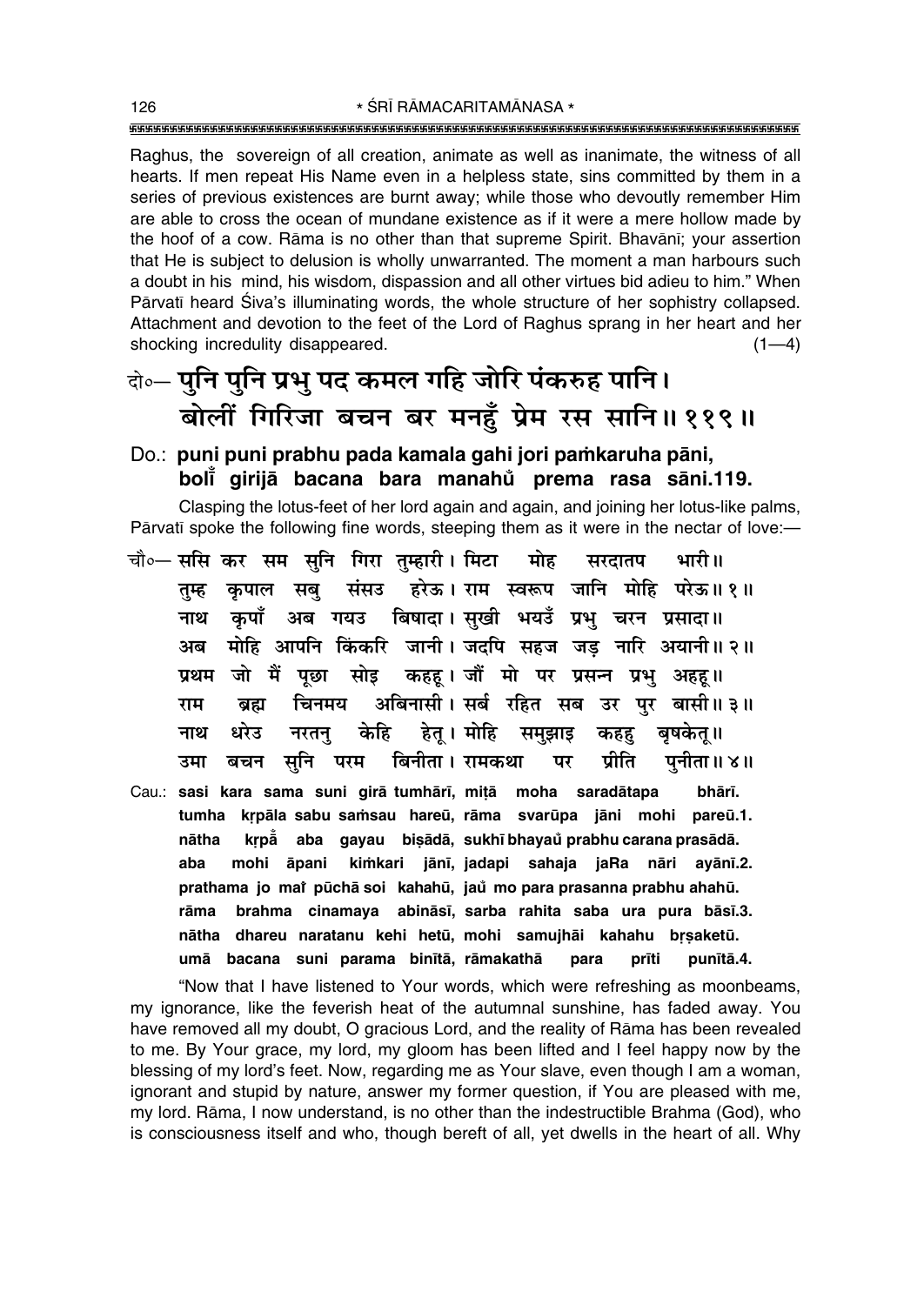did He take the form of a human being? Explain this to me, O Sankara." Hearing Uma's most polite words and seeing Her unadulterated love for the story of Sri Rāma-(1-4)

# बेञ्- हियँ हरषे कामारि तब संकर सहज सुजान। बह बिधि उमहि प्रसंसि पुनि बोले कुपानिधान॥१२० ( क )॥

## Do.: hiyå harase kāmāri taba samkara sahaja sujāna, bahu bidhi umahi prasamsi puni bole krpānidhāna.120(A).

-The all-merciful and all-wise Sankara, the Destroyer of Cupid, was glad at heart and, extolling Umā in so many ways, said :- $(120A)$ 

> [PAUSE 1 FOR A NINE-DAY RECITATION] [PAUSE 4 FOR A THIRTY-DAY RECITATION]

क्षे∘–सून् सुभ कथा भवानि रामचरितमानस बिमल। कहा भुसुंडि बखानि सुना बिहग नायक गरुड़॥१२० ( ख)॥ सो संबाद उदार जेहि बिधि भा आगें कहब। सुनहु राम अवतार चरित परम सुंदर अनघ॥१२० (ग)॥ हरि गुन नाम अपार कथा रूप अगनित अमित। मैं निज मति अनुसार कहउँ उमा सादर सुनहु॥१२० (घ)॥

So.: sunu subha kathā bhavāni rāmacaritamānasa bimala, kahā bhusumdi bakhāni sunā bihaga nāyaka garuRa.120(B). so sambāda udāra jehi bidhi bhā āgě kahaba, sunahu rāma avatāra carita parama sumdara anagha.120(C). hari guna nāma apāra kathā rūpa aganita amita, nija mati anusāra kahaŭ umā sādara sunahu.120(D). mar

"Hear the blessed story of the holy Rāmacaritamānasa, which was narrated at length by the sage Bhusundi and heard by the king of birds, Garuda, I shall tell you later on how that great dialogue took place. First listen to the most charming and sanctifying story of His descent. The virtues, names, stories and forms of Srī Hari are all unlimited, innumerable and immeasurable. Yet I proceed to tell them according to the best of my intellectual capacity; listen, Umā, with reverence."  $(120 B-D)$ 

गिरिजा हरिचरित सुहाए।विपुल बिसद निगमागम गाए॥ चौ०— सन हेतु जेहि होई। इदमित्थं कहि जाइ न सोई॥ १॥ हरि अवतार अतर्क्य बुद्धि मन बानी। मत हमार अस सुनहि सयानी॥ राम तदपि संत मुने बेद पुराना। जस कछु कहहिं स्वमति अनुमाना॥ २॥ तस मैं सुमुखि सुनावडँ तोही। समुझि परइ जस कारन मोही॥ जब होइ धरम कै हानी। बाढ़हिं असुर अधम अभिमानी॥३॥ जब करहिं अनीति जाइ नहिं बरनी।सीदहिं बिप्र धेनु सुर धरनी॥ तब तब प्रभु धरि बिबिध सरीरा। हरहिं कृपानिधि सज्जन पीरा॥४॥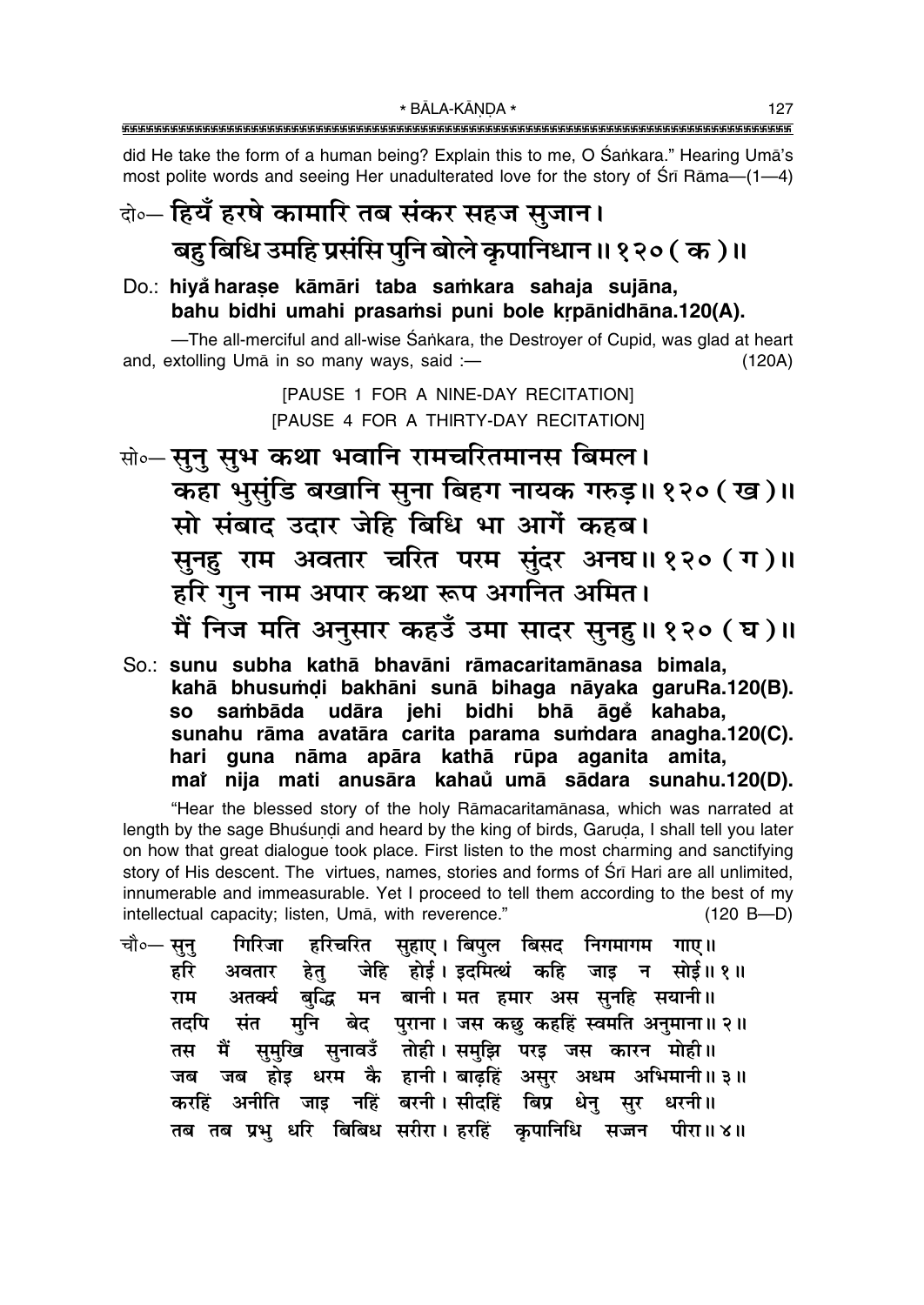\* ŚRĪ RĀMACARITAMĀNASA \* 

suhāe, bipula bisada nigamāgama Cau.: sunu girijā haricarita gāe. hoī, idamittham hari avatāra hetu jehi kahi jāi na soī.1. atarkya buddhi mana bānī, mata hamāra asa sunahi savānī, rāma tadapi samta muni beda purānā, jasa kachu kahahi svamati anumānā.2. tasa mai sumukhi sunāvaŭ tohī, samujhi parai jasa kārana mohī. jaba jaba hoi dharama kai hānī, bāRhaht asura adhama abhimānī.3. karaht anīti iāi nahi baranī, sīdahi bipra dhenu sura dharanī. taba taba prabhu dhari bibidha sarīrā, harahi krpānidhi saiiana pīrā.4.

"Hark, O Girijā: the Vedas and the Tantras have sung numerous charming and sinless exploits of Srī Hari. The cause of Srī Hari's descent cannot be precisely stated. Listen, O sensible lady: Śrī Rāma is beyond the grasp of intellect, mind or speech: such is my conviction. Yet, O charming lady, I tell you the reason as I understand it and even as the saints and sages, the Vedas and the Puranas have stated according to their intellectual level. Whenever virtue declines and vile and haughty demons multiply and work uniquity that cannot be told, and whenever Brāhmanas, cows, gods and earth itself are in trouble, the gracious Lord assumes various (transcendent) forms and relieves the distress of the virtuous."  $(1-4)$ 

## बे-असुर मारि थापहिं सुरन्ह राखहिं निज श्रुति सेतु। जग बिस्तारहिं बिसद जस राम जन्म कर हेतु॥१२१॥

## Do.: asura māri thāpahi suranha rākhahi nija śruti setu, jaga bistārahi bisada jasa rāma janma kara hetu.121.

"Killing the demons He reinstates the gods, preserves the bounds of propriety fixed by the Vedas, which represent His own breath, and diffuses His immaculate glory throughout the world. This is the motive of Srī Rāma's descent."  $(121)$ 

- चौ०— सोइ जस गाइ भगत भव तरहीं। कृपासिंधु जन हित तनु धरहीं॥ हेत अनेका। परम बिचित्र एक तें एका॥१॥ राम जनम के एक दुइ कहउँ बखानी।सावधान सुनु सुमति भवानी॥ जनम प्रिय दोऊ। जय अरु बिजय जान सब कोऊ॥२॥ हरि द्रारपाल के दुनउ भाई। तामस असुर देह तिन्ह पाई॥ तें बिप श्राप कनककसिप् अरु हाटक लोचन। जगत बिदित सुरपति मद मोचन॥३॥ बिजर्ड बिख्याता। धरि बराह बपु एक निपाता॥ समर बीर पनि होड नरहरि मारा। जन प्रहलाद सुजस बिस्तारा॥४॥ दुसर Cau.: soi jasa gāi bhagata bhava tarahi, krpāsimdhu jana hita tanu dharahi.
- hetu anekā, parama ke bicitra rāma janama eka tě ekā.1. eka dui kahaŭ bakhānī, sāvadhāna sunu sumati bhavānī. ianama priya doū, jaya aru bijaya jāna saba dvārapāla hari ke koū.2. dūnau bhāī, tāmasa asura deha tinha bipra śrāpa tě pāī. kanakakasipu aru hāṭaka locana, jagata bidita surapati mada mocana.3. bijaī samara bīra bikhyātā, dhari barāha bapu eka nipātā. hoi narahari dūsara puni mārā, jana prahalāda sujasa bistārā.4.

128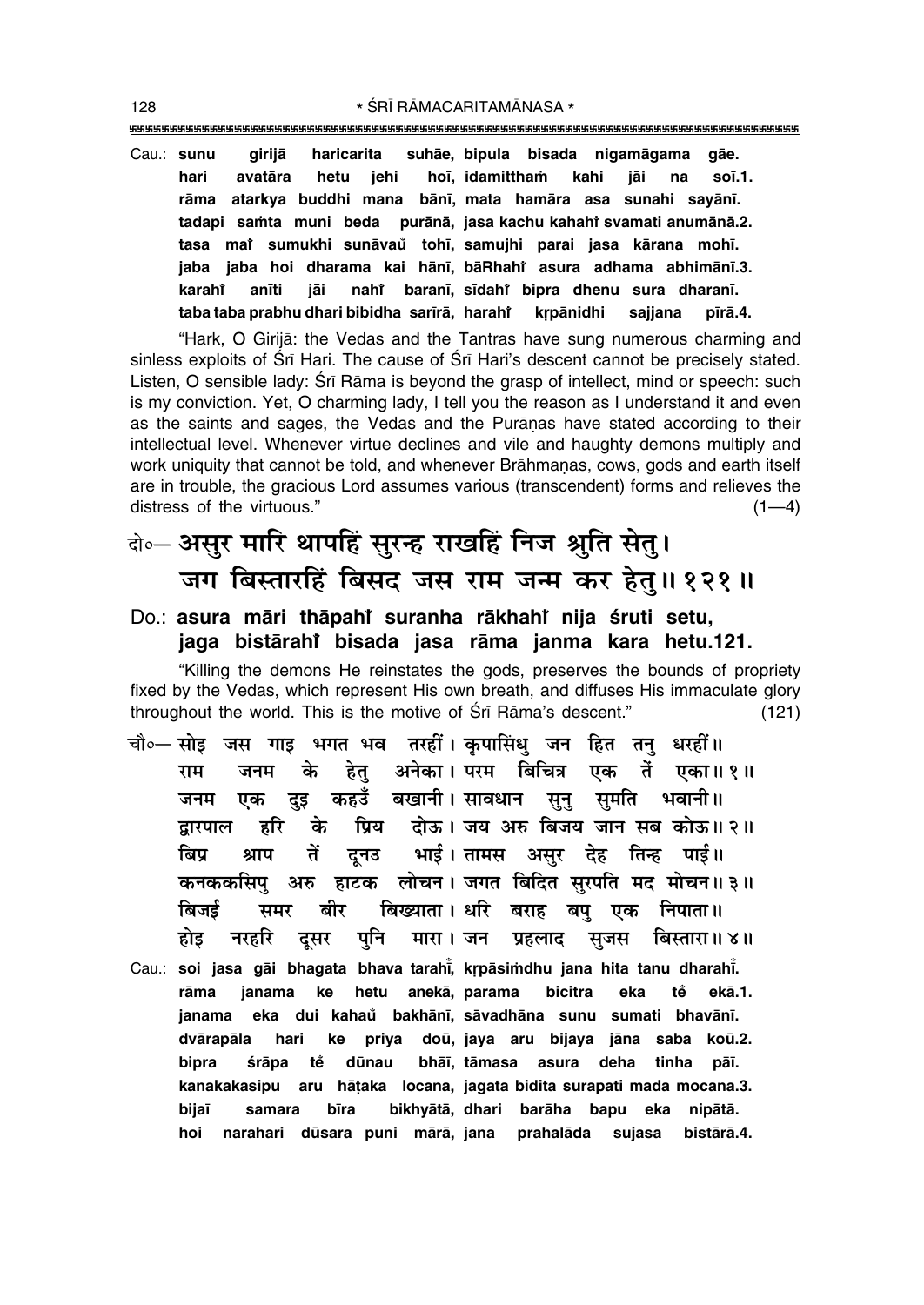"Singing this glory the devotees cross the ocean of mundane existence; it is for the sake of His devotees that the compassionate Lord bodies Himself forth. The motives of Sri Rāma's birth are many, each more wonderful than the other. I will refer to one or two such births at some length; please listen attentively, O wise Bhavānī. Śrī Hari has two favourite gate-keepers Jaya and Vijaya, who are known to everybody. Due to the curse of certain Brāhmanas (Sanaka and his three brothers) both these brothers were born in the accursed species of demons. One of them was known as Hiranyakasipu and the other as Hiranyaksa. They became known throughout the universe as the tamers of the pride of Indra (the chief of gods). Both of them were celebrated heroes who came out victorious in battle. The Lord assumed the form of a Boar in order to kill one of the two brothers (viz., Hiranyāksa); while bodying Himself forth as a Man-Lion, He killed the other (Hiranyakaśipu) and spread the fair renown of His devotee, Prahlāda (Hiranyakaśipu's son)."  $(1-4)$ 

# बे॰ भए निसाचर जाइ तेइ महाबीर बलवान। कुंभकरन रावन सुभट सुर बिजई जग जान॥१२२॥

iāi tei mahābīra balavāna.  $Do: bhae$ nisācara kumbhakarana rāvana subhata sura bijaī jaga jāna.122.

"It is these two brothers that were born again as the powerful and most valiant Rāksasas. Rāvana and Kumbhakarna, who were great warriors and, as all the world knows, conquered even gods."  $(122)$ 

- चौ∘— मकत भए हते भगवाना । तीनि जनम द्विज बचन प्रवाना॥ न एक बार तिन्ह के हित लागी। धरेउ सरीर अनुरागी॥ १॥ भगत अदिति तहाँ पित माता। दसरथ कस्यप कौमल्या बिख्याता ॥ एहि बिधि अवतारा। चरित पवित्र एक कलप किए संसारा॥ २॥ दुखारे। समर जलंधर सर देखि सन एक सब हारे ॥ कलप अपारा। दनुज महाबल कीन्ह संग्राम मरड न मारा॥ ३॥ संभ नारी। तेहिं बल ताहि न जितहिं पुरारी॥४॥ परम सती असुराधिप
- Cau.: mukuta na bhae hate bhagavānā, tīni janama dvija bacana pravānā. sarīra ke hita lāgī, dhareu eka bāra tinha bhagata anurāgī.1. tahå pitu mātā, dasaratha kasvapa aditi kausalyā bikhyātā. eka kalapa ehi bidhi avatārā, carita pavitra kie samsārā.2. dekhi dukhāre, samara jalamdhara sana saba hāre. eka kalapa sura samgrāma apārā, danuja mahābala marai na mārā.3. sambhu kīnha asurādhipa nārī, tehi bala tāhi na jitahi purārī.4. parama satī

"Even though slain by the Lord, the two brothers (Hiranyaksa and Hiranyakasipu) did not attain liberation; for the Brāhmanas had doomed them to three births. It was on their account that the Lover of the devotees bodied Himself forth on one occasion. In that birth Kaśyapa and Aditi were His parents, who were known by the names of Daśaratha and Kausalyā respectively. This was how in one Kalpa (round of creation) the Lord descended from heaven and performed purifying deeds on earth. In another Kalpa all the gods were worsted in their conflict with the demon Jalandhara. Seeing their distress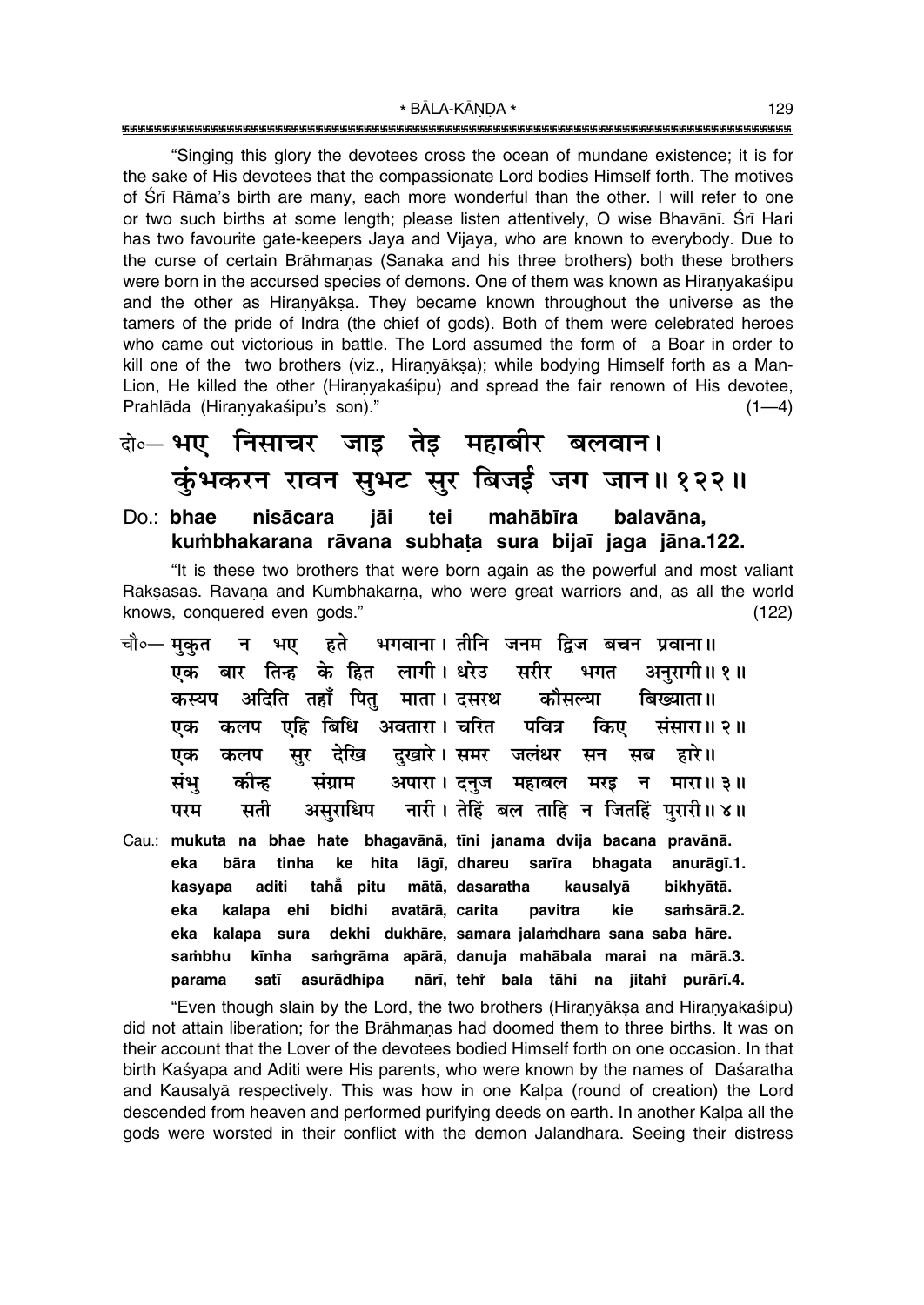Sambhu waged war against him, which knew no end; but the demon, who possessed a great might, could not be killed in spite of His best efforts. The wife of the demon chief was a most virtuous lady. Armed by her strength of character the demon could not be conquered even by the Vanquisher of Tripura."  $(1-4)$ 

## के-छल करि टारेउ तासु ब्रत प्रभु सुर कारज कीन्ह। जब तेहिं जानेउ मरम तब श्राप कोप करि दीन्ह।। १२३॥

### Do.: chala kari tāreu tāsu brata prabhu sura kāraja kīnha, jaba tehi jāneu marama taba śrāpa kopa kari dīnha.123.

"By a stratagem the Lord broke her vow of chastity and accomplished the purpose of the gods. When the lady discovered the trick, she cursed Him in her wrath." (123)

- दीन्ह प्रमाना । कौतकनिधि चौ∘— तास श्राप द्वरि कपाल भगवाना ॥ तहाँ भयऊ। रन हति राम परम पद दयऊ॥१॥ जलंधर रावन एहा। जेहि लगि राम धरी नरदेहा॥ एक जनम कर कारन प्रति अवतार केरी। सन् मनि बरनी कबिन्ह घनेरी॥२॥ कथा प्रभ् बारा। कलप एक तेहि लगि अवतारा॥ नारद श्राप दीन्ह एक सुनि बानी। नारद गिरिजा चकित भई बिष्नुभगत पनि ग्यानी॥ ३॥ दीन्हा । का श्राप मुनि अपराध रमापति कीन्हा॥ कारन कवन पुरारी। मूनि मन मोह भारी॥४॥ प्रसंग मोहि आचरज यह कहह
- śrāpa hari dīnha pramānā, kautukanidhi Cau.: tāsu krpāla bhagavānā. tahẵ jalamdhara rāvana bhayaū, rana hati rāma parama pada dayaū.1. ianama ehā, jehi lagi rāma dharī naradehā. eka kara kārana prati avatāra kathā prabhu kerī, sunu muni baranī kabinha ghanerī.2. dīnha eka bārā, kalapa eka tehi lagi nārada śrāpa avatārā. qirijā cakita bhai suni bānī, nārada bisnubhagata puni gyānī.3. kārana kavana śrāpa muni dīnhā, kā aparādha ramāpati kīnhā. yaha prasamga mohi kahahu purārī, muni mana moha ācaraja bhārī.4.

"The sportive and gracious Lord accepted her curse. It was this Jalandhara who was reborn as Rāvana in this latter Kalpa. Killing him in battle Srī Rāma conferred on him the supreme state (final beatitude). This was the reason why Srī Rāma assumed a human form in one particular birth. Hark, O Bharadvāja; the story of each birth of the Lord has been sung by poets in diverse ways. On one occasion Narada cursed the Lord; this served as an excuse of His birth in one particular Kalpa." Girijā was taken aback to hear these words and said, "Nārada is a votary of God Visnu and enlightened soul too. Wherefore did the sage pronounce a curse? What offence had Laksmi's lord committed against him? Tell me the whole story, O Slayer of the demon Tripura. It is very strange that the sage should have fallen a prey to delusion."  $(1-4)$ 

- बे-बोले बिहसि महेस तब ग्यानी मूढ़ न कोइ। जेहि जस रघुपति करहिं जब सो तस तेहि छन होड़॥ १२४ ( क )॥
- Do.: bole bihasi mahesa taba gyānī mūRha na koi, jehi jasa raghupati karahi jaba so tasa tehi chana hoi.124(A).

130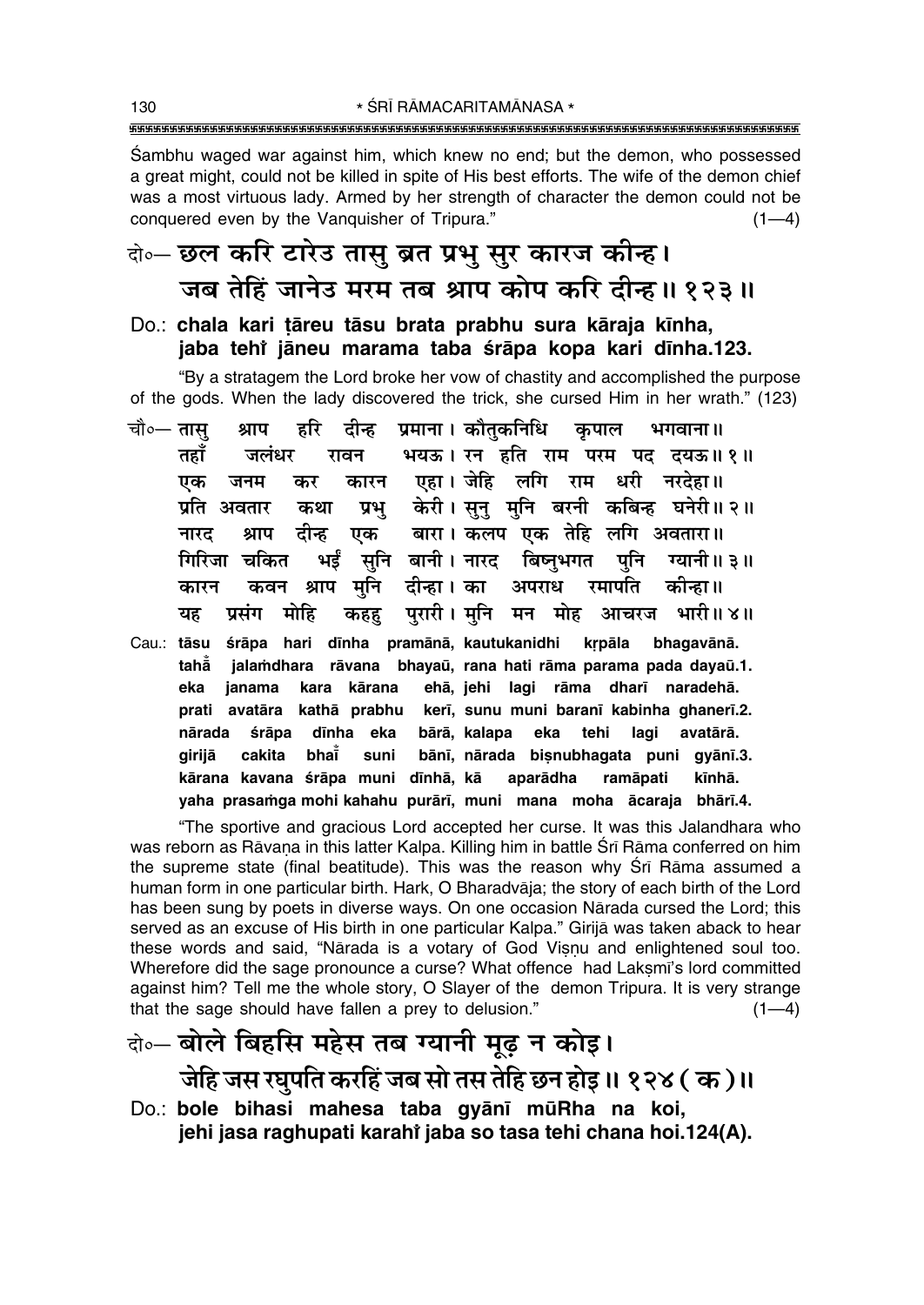\* BĀLA-KĀNDA \* 

The great Lord Siva then replied with a smile, "There is no one enlightened or deluded. Man instantly becomes what the Lord of Raghus wills him to be at a particular moment."  $(124 A)$ 

# सो०— कहउँ राम गुन गाथ भरद्वाज सादर सुनहु। भव भंजन रघुनाथ भजु तुलसी तजि मान मद ॥ १२४ ( ख )॥

## So.: kahaŭ rāma guna gātha bharadvāja sādara sunahu, bhava bhamjana raghunātha bhaju tulasī taji māna mada.124(B).

Said Yājñavalkya, "I am going to recount the virtues of Rāma, O Bharadvāja; listen with a devout mind." Renouncing pride and intoxication, O Tulasidasa, adore the Lord of Raghus, who puts an end to metempsychosis.  $(124 B)$ 

- चौ∘— हिमगिरि गहा एक अति पावनि।बह समीप सरसरी सहावनि॥ पुनीत सुहावा। देखि देवरिषि मन अति भावा॥१॥ आश्रम परम निरखि सैल सरि बिपिन बिभागा। भयउ रमापति पद अनरागा। समिरत हरिहि श्राप गति बाधी। सहज बिमल मन लागि समाधी॥ २॥ मनि गति देखि सरेस डेराना। कामहि बोलि कीन्ह सनमाना॥ जाहु मम हेतू।चलेउ हरषि हियँ जलचरकेतू॥३॥ सहित सहाय असि त्रासा। चहत देवरिषि मम पर बासा॥ सनासीर मन महँ जे कामी लोलप जग माहीं। कटिल काक इव सबहि डेराहीं॥४॥
- Cau.: himagiri guhā eka ati pāvani, baha samīpa surasarī suhāvani. suhāvā, dekhi devarisi mana ati bhāvā.1. āśrama parama punīta nirakhi saila sari bipina bibhāgā, bhayau ramāpati pada anurāgā. sumirata harihi śrāpa gati bādhī, sahaja bimala mana lāgi samādhī.2. muni gati dekhi suresa derānā, kāmahi boli kīnha sanamānā. sahita sahāya jāhu mama hetū, caleu harasi hiyå ialacaraketū.3. mahů asi trāsā, cahata devariși mama pura bāsā. sunāsīra mana lolupa māhī, kutila kāka iva sabahi derāhī.4. je kāmī jaga

"In the Himalaya mountains there was a most sacred cave; the beautiful heavenly stream (Ganga) flowed near by. The sight of this most holy and charming hermitage highly attracted the mind of the celestial sage Nārada. Seeing the mountain, the river and the forest glades, his heart developed love for the feet of Laksmi's lord. The thought of Sri Hari broke the spell of the curse<sup>\*</sup> (pronounced by Daksa, which did not allow him to stay at one place); and his mind, which was naturally sinless, fell into a trance. Seeing the sage's condition, Indra (the chief of gods) became apprehensive. Summoning the god of love, he received him with great honour and said, "For my sake go with your associates!" The god of love (who has a fish emblazoned on his standard) set out gladdened at heart. Indra apprehended that the celestial sage sought to occupy his abode. Those who are lustful and grasping are afraid of everyone like the evil-minded crow.  $(1-4)$ 

## के-सूख हाड़ लै भाग सठ स्वान निरखि मृगराज। छीनि लेइ जनि जान जड़ तिमि सुरपतिहि न लाज॥ १२५॥

\* For the cause of the curse see Caupai I following Doha 78 (p. 85)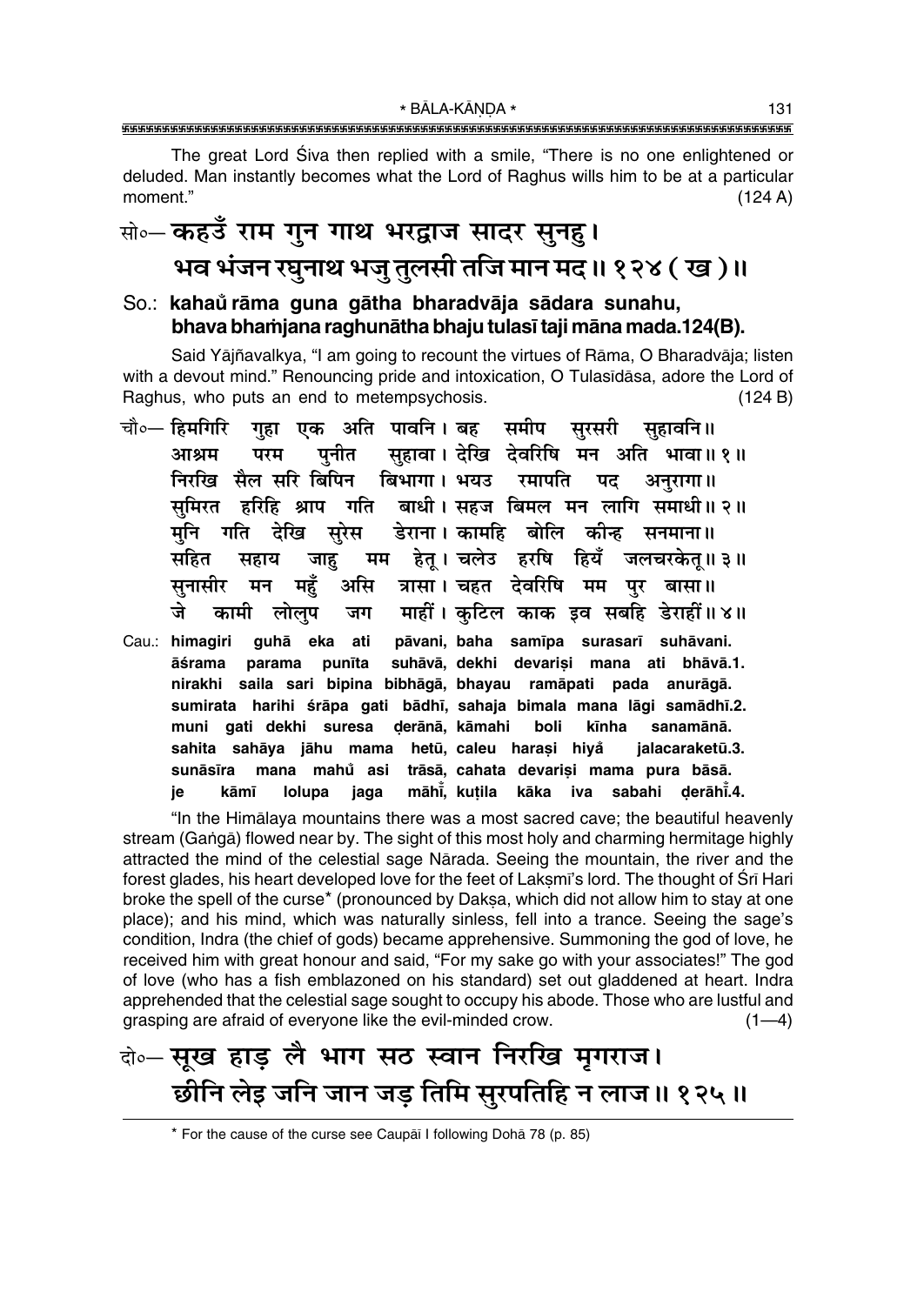### Do.: sūkha hāRa lai bhāga satha svāna nirakhi mrgarāja, chīni lei jani jāna jaRa timi surapatihi na lāja.125.

Just as a foolish dog, on seeing a king of beasts, should run away with a dry bone, fearing in his crass ignorance lest the lion should rob him of it, Indra too in his shamelessness thought as above.  $(125)$ 

- मदन जब गयऊ।।निज मायाँ बसंत चौ०— तेहि आश्रमहिं निरमयऊ॥ बिबिध बिटप बहरंगा।कजहिं कोकिल गंजहिं कसमित भंगा॥ १॥ त्रिबिध बयारी। काम कुसानु चली सहावनि बढावनिहारी॥ सुरनारि नबीना । सकल असमसर कला प्रबीना॥ २॥ रंभादिक तान तरंगा । बहुबिधि क्रीडहिं पानि पतंगा ॥ करहिं बह गान मदन हरषाना। कीन्हेसि पुनि प्रपंच बिधि नाना॥३॥ देखि सहाय काम कला कछ मनिहि न ब्यापी। निज भयँ डरेउ मनोभव पापी॥ सीम कि चाँपि सकड़ कोउ तासु। बड रखवार रमापति जास।। ४॥
- Cau.: tehi āśramahi madana jaba gayaū, nija māyā basamta niramayaū. kusumita bibidha bitapa bahuramgā, kūjahi kokila quṁjahi bhrmqā.1. calī suhāvani tribidha bavārī. kāma krsānu baRhāvanihārī. rambhādika suranāri nabīnā, sakala asamasara kalā prabīnā.2. karahi gāna bahu tāna taramgā, bahubidhi krīRahi pāni patamgā. dekhi sahāya madana haraşānā, kīnhesi puni prapamca bidhi nānā.3. kāma kalā kachu munihi na byāpī, nija bhayå dareu manobhava pāpī. ki cāpi sakai kou tāsū, baRa rakhavāra ramāpati jāsū.4. sīma

When the god of love reached that hermitage, he created a semblance of the vernal season by his illusory power. Many-coloured blossoms appeared on the trees of different kinds; cuckoos sang and bees hummed. Delightful breezes, cool, soft and fragrant, blew, fanning the flame of passion. Rambha and other heavenly damsels, who looked ever young and were all past masters in amorous sports, sang in undulating tones of various kinds and sported in many ways, ball in hand. The god of love was delighted to see his associates there and employed a variety of deceptive tricks. But his amorous devices had no effect on the sage. Guilty Cupid was now apprehensive of his own destruction. Can anyone dare to trespass the bounds of him who has the Lord of Laksmī as his great protector.  $(1-4)$ 

# वे॰– सहित सहाय सभीत अति मानि हारि मन मैन। गहेसि जाइ मुनि चरन तब कहि सुठि आरत बैन॥ १२६॥

Do.: sahita sahāya sabhīta ati māni hāri mana maina, gahesi jāi muni carana taba kahi suthi ārata baina.126.

In dire dismay the god of love with his accomplices acknowledged his defeat and clasped the sage's feet, addressing him in accents of deep humility.  $(126)$ न नारद मन कछु रोषा। कहि प्रिय बचन काम परितोषा॥ चौ०— भयउ सिरु आयसु पाई। गयउ मदन तब सहित सहाई॥ १॥ चरन नाड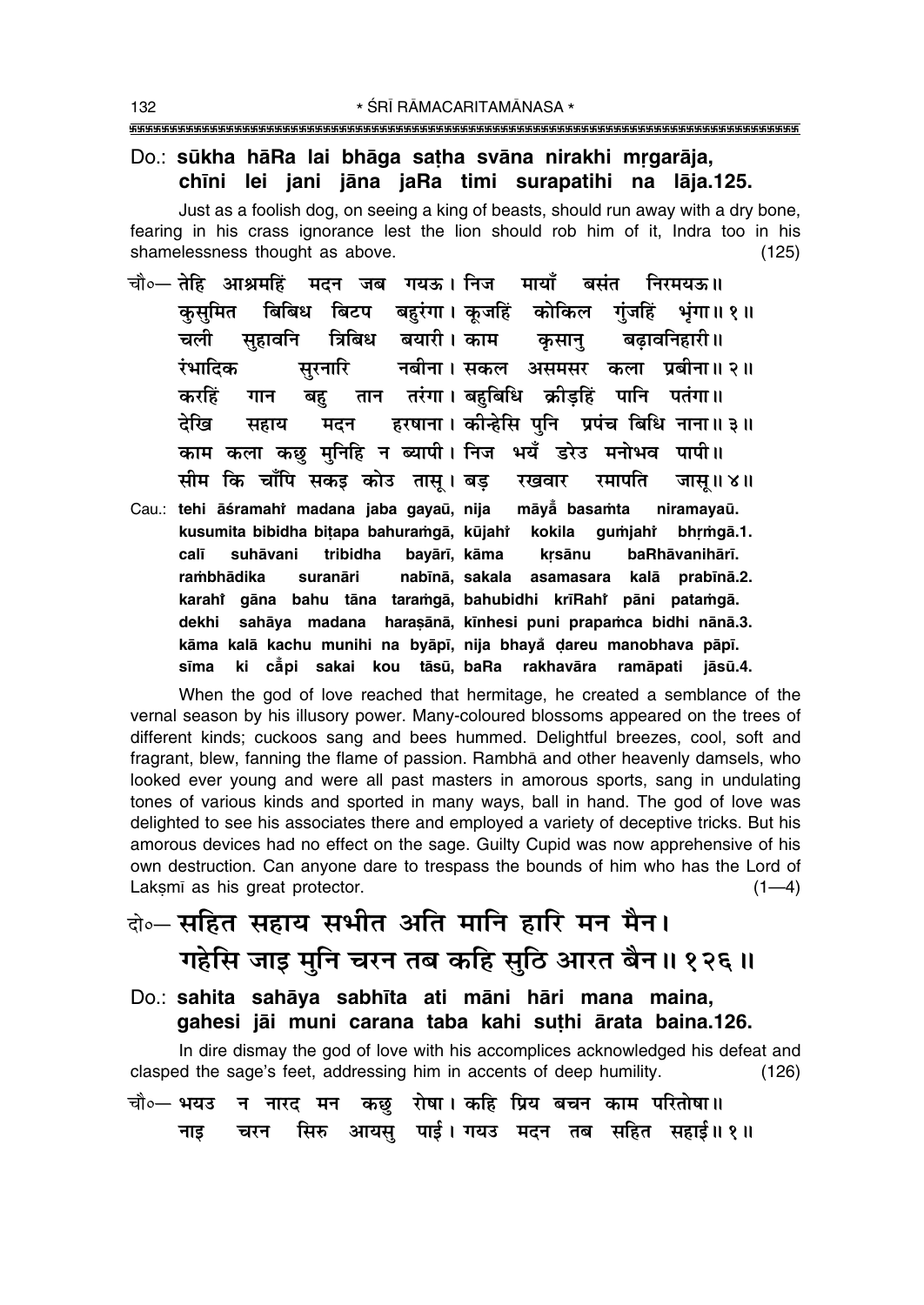\* BĀLA-KĀNDA \*

मनि ससीलता आपनि करनी। सरपति सभाँ जाड़ सब बरनी॥ सब कें मन अचरजु आवा। मुनिहि प्रसंसि हरिहि सिरु नावा॥२॥ सनि सिव पाहीं। जिता काम अहमिति मन माहीं॥ तब नारद गवने सनाए। अतिप्रिय जानि महेस सिखाए॥३॥ चरित संकरहि मार मनि तोही। जिमि यह कथा सुनायह मोही॥ बिनवउँ बार बार जनि हरिहि सुनावहु कबहूँ। चलेहुँ तिमि प्रसंग दराएह तबहँ॥ ४॥ Cau.: bhayau na nārada mana kachu rosā, kahi priya bacana kāma paritosā. nāi siru pāī, gayau madana taba sahita sahāī.1. carana āyasu karanī, surapati sabhā jāi saba baranī. muni susīlatā āpani saba ke mana acaraju āvā, munihi prasamsi harihi siru nāvā.2. suni nārada gavane siva pāhi, jitā kāma ahamiti māhī. taba mana māra carita samkarahi sunāe, atipriya jāni mahesa sikhāe.3. tohī, jimi yaha kathā sunāyahu mohī. **bāra** bāra binavaŭ muni timi jani harihi sunāvahu kabahū, calehů prasamga durāehu tabahū.4.

There was no anger in Nārada's mind; he reassured the god of love by addressing him in friendly terms. Then, bowing his head at the sage's feet and obtaining his leave, Love retired with his accomplices. Reaching the court of Indra (the chief of gods) he related his own doings, on the one hand, and the sage's clemency, on the other. Hearing the tale all were astonished; they extolled the sage and bowed their head to Hari. Then Nārada called on Siva; he was proud of his victory over Love and told Him all Love's doings. Knowing him to be His most beloved friend, the great Lord Siva admonished him as follows:—"O sage, I pray you again and again: never repeat this story to Hari as you have repeated it to me. Even if the topic ever comes up before Him, please hush it up."  $(1-4)$ 

## बे॰ संभु दीन्ह उपदेस हित नहिं नारदहि सोहान। भरद्वाज कौतुक सुनहु हरि इच्छा बलवान॥१२७॥

### Do.: sambhu dīnha upadesa hita nahi nāradahi sohāna, bharadvāja kautuka sunahu hari icchā balavāna.127.

Wholesome was the advice given by Sambhu; but it did not please Nārada. Bharadvāja, now hear what interesting thing happened. The will of Hari is predominant.  $(127)$ 

सोड होई। करै अन्यथा अस नहिं कोई॥ चौ∘— राम कीन्ह चाहहिं बचन मुनि मन नहिं भाए। तब बिरंचि के लोक सिधाए॥१॥ संभ बीना । गावत हरि गुन गान प्रबीना ॥ बार करतल बर एक छीरसिंध गवने मनिनाथा। जहँ बस श्रीनिवास श्रतिमाथा॥२॥ रमानिकेता। बैठे आसन रिषिहि समेता॥ हरषि मिले उठि बोले राया। बहुते दिनन कीन्हि मनि दाया॥३॥ बिहसि चराचर सब भाषे। जद्यपि प्रथम बरजि सिवँ राखे॥ काम चरित नारद अति प्रचंड रघपति कै माया। जेहि न मोह अस को जग जाया॥४॥ 133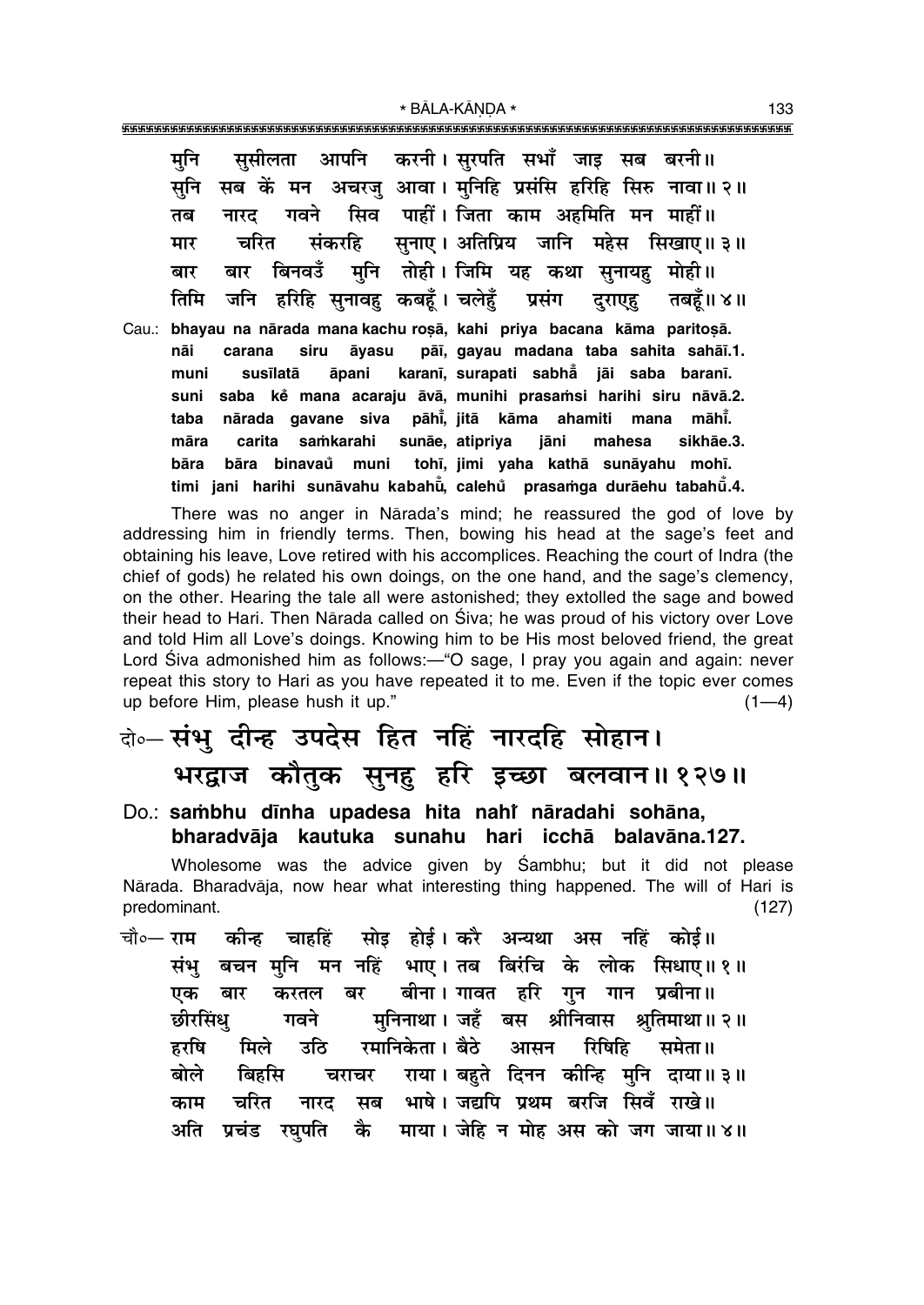\* ŚRĪ RĀMACARITAMĀNASA \* 

anyathā nahi Cau.: rāma kīnha cāhahi soi hoī, karai asa koī. sambhu bacana muni mana nahi bhae, taba biramci loka sidhāe.1. ke bāra karatala bīnā, gāvata hari guna gāna prabīnā. eka bara chīrasimdhu munināthā, jahå basa śrīnivāsa śrutimāthā.2. gavane harasi mile uthi ramāniketā, baithe āsana risihi sametā. bole **bihasi** carācara rāyā, bahute dinana kīnhi muni dāyā.3. kāma carita nārada saba bhāṣe, jadyapi prathama baraji sivå rākhe. ati pracamda raghupati kai māyā, jehi na moha asa ko jaga jāyā.4.

The will of Srī Rāma alone prevails; there is no one who can alter it. Sambhu's advice fell flat on the sage. Then he went to the abode of Brahma (the Creator). Singing the glories of Srī Hari, to the accompaniment of the excellent lute he had in his hand, the lord of sages, Nārada, who was skilled in music, once repaired to the ocean of milk. Where dwells the abode of Laksmi, Bhagavān Nārāyana, who is Vedānta (the crown of all Vedas) personified. The abode of Rama (Laksmi) rose to meet him in great joy and shared His seat with the sage. The Lord of the entire creation, animate as well as inanimate, said with a smile, "It is after a long time that you have showed Me this favour, reverend sir." Nārada told Him all the doings of Love, even though Siva had already forbidden him to do so. Most formidable is the Maya (deluding potency) of the Lord of Raghus. No one was ever born in this world, who is beyond its charm.  $(1-4)$ 

# बे- रूख बदन करि बचन मृदु बोले श्रीभगवान। तुम्हरे सुमिरन तें मिटहिं मोह मार मद मान॥१२८॥

### Do.: rūkha badana kari bacana mrdu bole śrībhagavāna, tumhare sumirana tě mitahř moha māra mada māna.128.

With an impassive look, yet in coaxing accents, said the Lord, "By your very thought self-delusion, lust, arrogance and pride disappear."  $(128)$ 

- चौ∘— सन् मनि मोह होड़ मन ताकें। ग्यान बिराग हृदय नहिं जाकें॥ रत मतिधीरा। तुम्हहि कि करइ मनोभव पीरा॥१॥ ब्रह्मचरज ब्रत सहित अभिमाना। कृपा तुम्हारि सकल भगवाना॥ कहेउ नारद मन दीख बिचारी। उर अंकुरेउ गरब तरु भारी॥ २॥ करुनानिधि बेगि मो मैं डारिहउँ उखारी । पन हमार सेवक हितकारी॥ कर हित मम कौतुक होई। अवसि उपाय करबि मैं सोई॥३॥ मनि नारद हरि पद सिर नाई। चले हृदयँ अहमिति अधिकाई॥ तब प्रेरी। सनह कठिन करनी तेहि केरी॥४॥ श्रीपति निज तब माया
- Cau.: sunu muni moha hoi mana tāke, gyāna birāga hrdaya nahi jāke. brahmacaraja brata rata matidhīrā, tumhahi ki karai manobhava pīrā.1. nārada kaheu sahita abhimānā, kṛpā tumhāri sakala bhagavānā. karunānidhi mana dīkha bicārī, ura amkureu garaba taru bhārī.2.  $SO<sub>2</sub>$ mat dārihaů ukhārī, pana hamāra hitakārī. beai sevaka muni kara hita mama kautuka hoi, avasi mat upāya karabi  $sin 3$ nārada hari pada sira nāī, cale hrdayå adhikāī. taba ahamiti śrīpati nija māyā taba prerī, sunahu kathina karanī tehi kerī.4.

134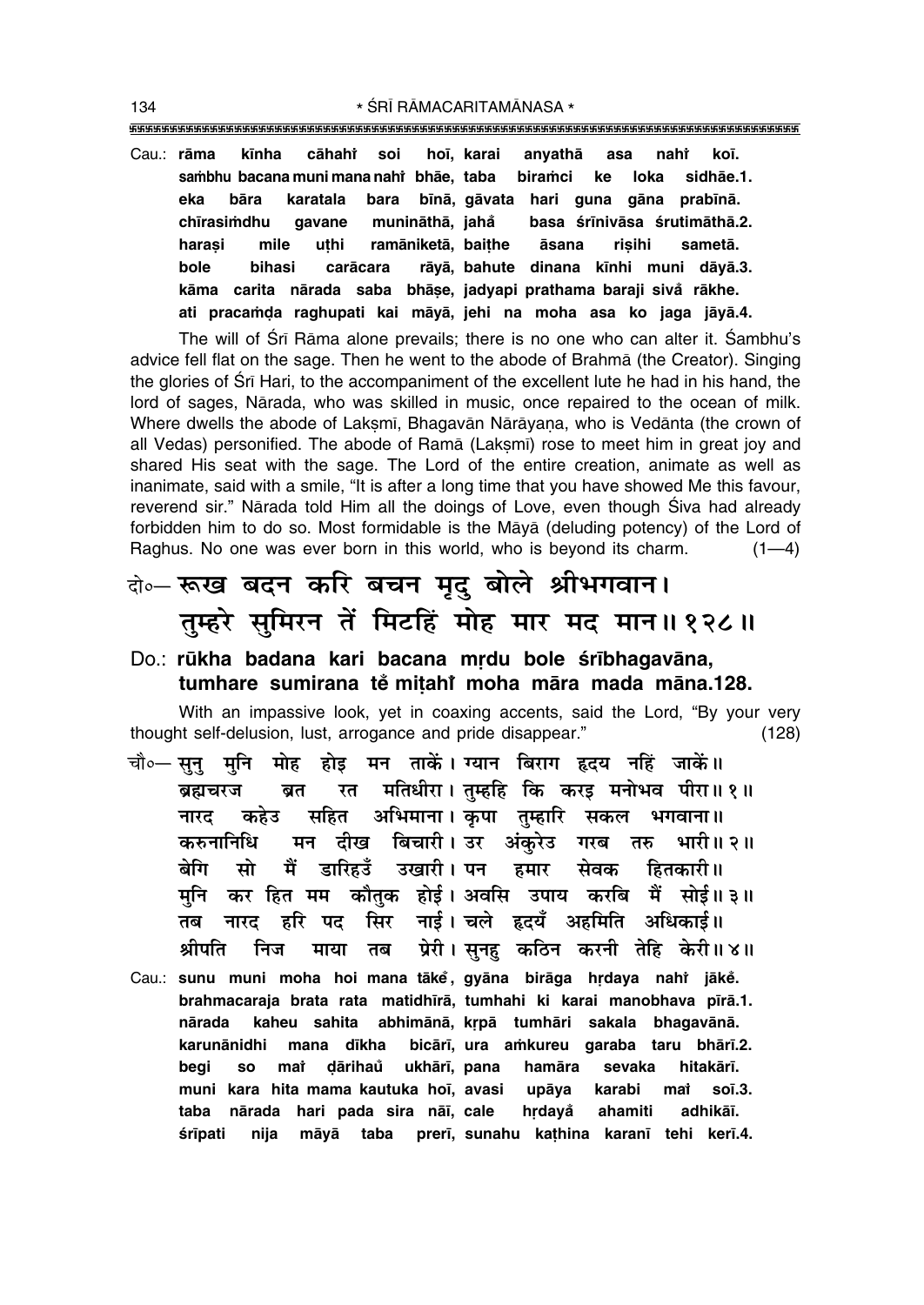"Hark, O sage! the mind of him alone is susceptible to delusion, whose heart is devoid of wisdom and dispassion. You are steadfast in your vow of celibacy and resolute of mind; you can never be smitten with pangs of Love." Nārada replied with a feeling of pride, "Lord it is all due to Your grace." The compassionate Lord pondered and saw that a huge tree of pride had sprouted in his heart. "I shall soon tear it up by roots; for it is My yow to serve the best interest of My servants. I must contrive some plan which may do good to the sage and serve as a diversion for Me." Then, bowing his head at the feet of Sri Hari, Narada departed. The pride in his heart had swelled. The Lord of Laksmi (the goddess of prosperity) then set His Maya into operation. Now hear of her relentless doings.  $(1-4)$ 

# बे॰ बिरचेउ मग महँ नगर तेहिं सत जोजन बिस्तार। श्रीनिवासपुर तें अधिक रचना बिबिध प्रकार॥१२९॥

### Do.: biraceu maga mahů nagara tehř sata jojana bistāra, śrīnivāsapura tě adhika racanā bibidha prakāra.129.

The Lord's Māyā (deluding potency) created on the way a city with an area of eight hundred square miles. The manifold architectural beauties of that city excelled even those of Visnu's own capital (Vaikuntha).  $(129)$ 

- नर नारी। जनु बहु मनसिज रति तनुधारी॥ चौ०— बसहिं नगर संदर तेहिं पुर बसइ सीलनिधि राजा। अगनित हय गय सेन समाजा॥१॥ सुरेस सम बिभव बिलासा। रूप तेज बल नीति निवासा॥ सत कमारी। श्री बिमोह जिस रूप निहारी॥ २॥ बिस्वमोहनी तास सब गुन खानी।सोभा तासु कि जाइ बखानी॥ हरिमाया सोड नृपबाला । आए तहँ स्वयंबर सो अगनित महिपाला॥ ३॥ करड मुनि कौतुकी नगर तेहिं गयऊ। पुरबासिन्ह सब भयऊ॥ पूछत सब चरित भूपगृहँ आए।करि पूजा नृप मूनि सनि बैठाए॥ ४॥ Cau.: basahi nagara sumdara nara nārī, janu bahu manasija rati tanudhārī. teht pura basai sīlanidhi rājā, aganita haya gaya sena samājā.1. sata suresa sama bibhava bilāsā, rūpa teia bala nīti nivāsā. bisvamohanī tāsu kumārī, śrī bimoha iisu rūpu nihārī.2.
- harimāyā saba guna khānī, sobhā tāsu ki jāi bakhānī. soi svayambara so nrpabālā, āe tahå karai aganita mahipālā.3. muni kautukī nagara tehi gayaū, purabāsinha saba pūchata bhayaū. suni saba carita bhūpagrhå āe, kari pūjā nrpa muni baithae.4.

It was inhabited by graceful men and women, whom you would take to be so many incarnations of the god of love and his wife Rati. A king, Silanidhi by name, ruled over that city; he owned numberless horses, elephants and troops. He possessed the grandeur and luxury of a hundred Indras, and was a repository of grace, splendour, might and wisdom. He had a daughter, Viśvamohinī by name, whose beauty enraptured even Laksmī. She was no other than Srī Hari's own Māyā (enrapturing potency), the fountainhead of all virtues; who can describe her charm? The princess was going to marry by self-choice; hence kings beyond number arrived there as suitors. The sportive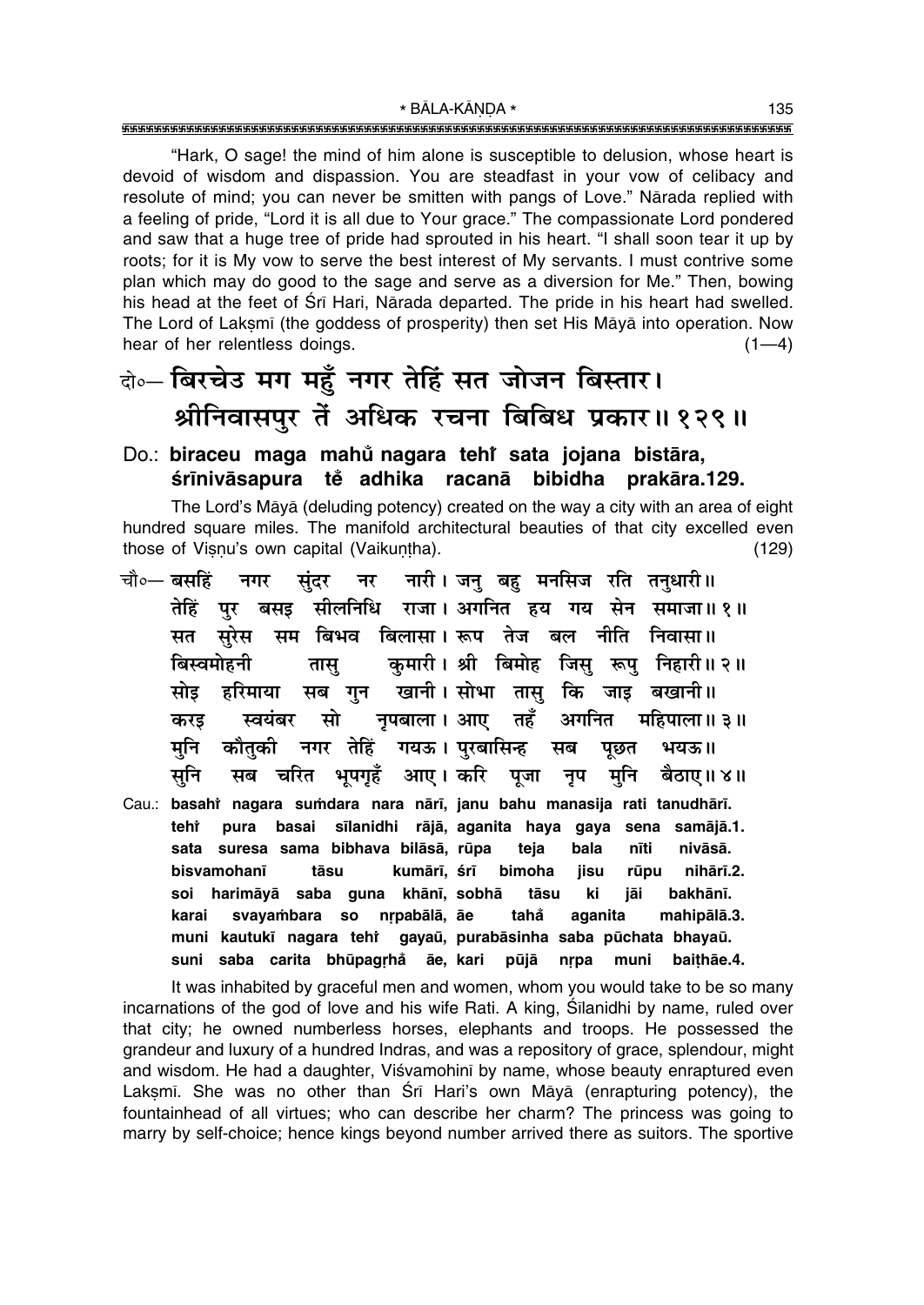sage (Nārada) entered the city and inquired everything from the people. Hearing all that had been going on there, he wended his way to the king's palace. The king paid him homage and gave him a seat.  $(1-4)$ 

बे॰ आनि देखाई नारदहि भूपति राजकुमारि। कहहु नाथ गुन दोष सब एहि के हृदयँ बिचारि॥ १३०॥

nāradahi  $Do:$   $\bar{a}$ ni dekhāī bhūpati rājakumāri, kahahu nātha quna dosa saba ehi ke hrdaya bicāri.130.

The king brought and showed the princess to Narada and said, "Tell me after mature thought all that is good or bad about her."  $(130)$ 

- चौ∘— देखि रूप मुनि बिरति **बिसारी। बडी बार लगि** रहे निहारी॥ भुलाने। हृदयँ हरष नहिं प्रगट बखाने॥१॥ बिलोकि लच्छन तास् अमर सोइ होई।समरभूमि तेहि जीत न कोई॥ जो एहि बरइ ताही । बरड सीलनिधि सेवहिं चराचर कन्या जाही॥२॥ सकल बिचारि उर राखे। कछुक बनाइ भूप सन भाषे॥ लच्छन सब सलच्छन कहि नूप पाहीं। नारद चले सोच मन माहीं॥३॥ सता जाइ सोइ जतन बिचारी। जेहि प्रकार मोहि बरै कुमारी॥ करों जप तप कछ न होइ तेहि काला । हे बिधि मिलइ कवन बिधि बाला॥४॥
- Cau.: dekhi rūpa muni birati bisārī, baRī bāra lagi rahe nihārī. tāsu bhūlāne, hrdayå harasa nahi pragata bakhāne.1. lacchana biloki barai hoī, samarabhūmi tehi jīta na io ehi amara soi koī. sakala tāhī, barai sīlanidhi sevahi carācara kanyā jāhī.2. bicāri ura rākhe, kachuka banāi bhūpa sana bhāse. lacchana saba sutā sulacchana kahi nrpa pāhī, nārada cale soca mana māhī.3. bicārī, jehi prakāra mohi barai kumārī. karaů iāi soi jatana japa tapa kachu na hoi tehi kālā, he bidhi milai kavana bidhi bālā.4.

Seeing her beauty the sage forgot all about his dispassion and remained gazing on her for a long time. When he read the auspicious marks on her body, he was lost in reverie. He was gladdened at heart, but he would not openly mention the happy characteristics. "He who weds this girl," he said to himself, "Shall become immortal; and no one shall be able to conquer him in battle. He whom Silanidhi's daughter selects for her lord shall be adored by the entire creation, both animate and inanimate." Having read these characteristics the sage kept them to himself, and mentioned a few fabricated ones to the king. Telling the king that his daughter was of good promise, Nārada left. He thought within himself, "Let me devise and try some means whereby the princess may choose me for her husband." He had no more zeal to practise Japa (muttering of sacred formulas) or austerity. "Good God, how am I to get the girl?" he said to himself.  $(1-4)$ 

बे॰- एहि अवसर चाहिअ परम सोभा रूप बिसाल। जो बिलोकि रीझै कुअँरि तब मेलै जयमाल॥१३१॥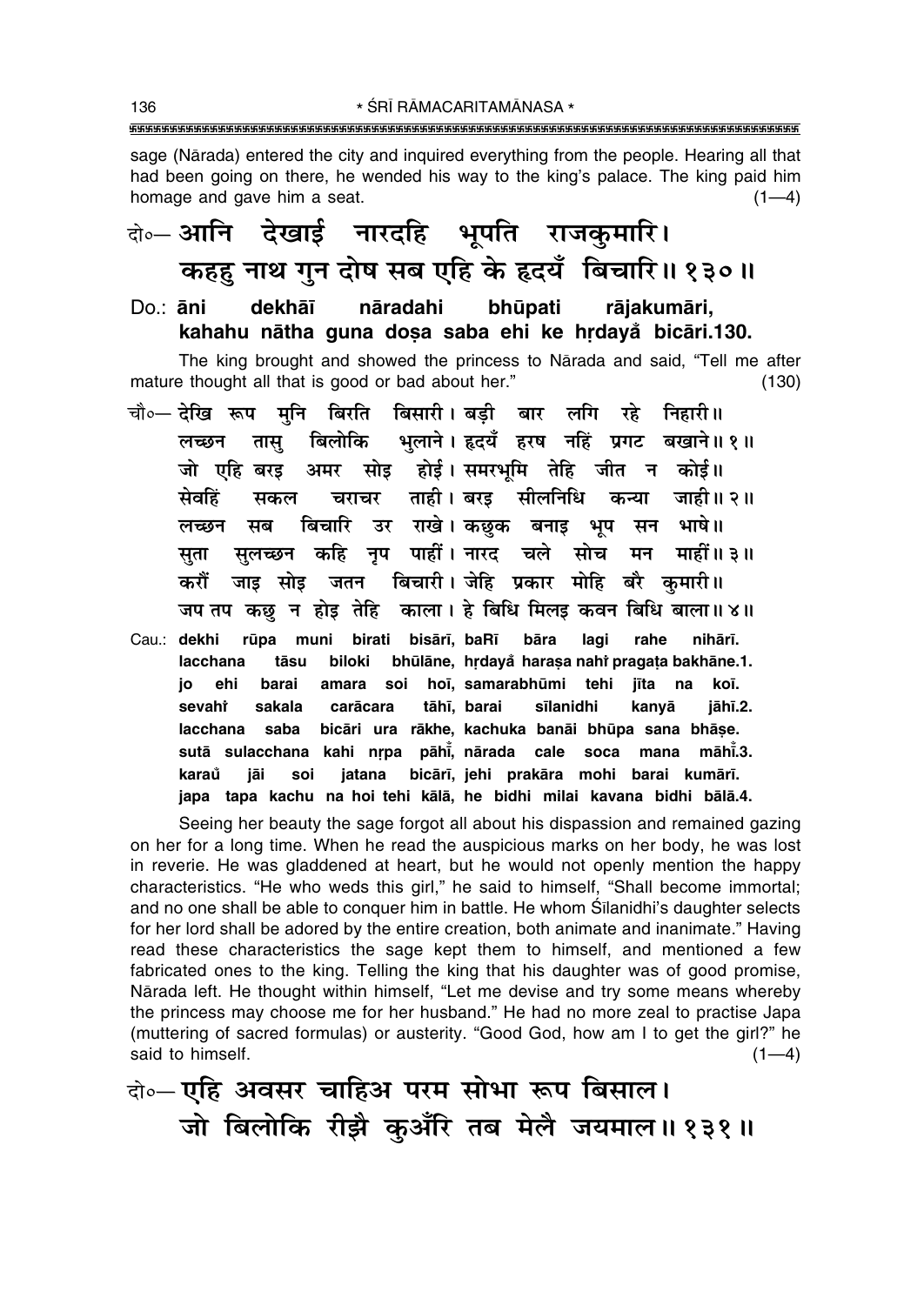#### Do.: ehi avasara cāhia parama sobhā rūpa bisāla, rījhai kuåri biloki taba melai jayamāla.131. jo

"What is needed on this occasion is great personal charm and surpassing beauty, whereby the princess may be enamoured of me and place the wreath of victory round my neck," he continued.  $(131)$ 

- सुंदरताई। होइहि जात गहरु अति भाई॥ चौ०— द्वरि मार्गों सन मोरें हित हरि सम नहिं कोऊ। एहि अवसर सहाय सोड़ होऊ॥१॥ बहबिधि बिनय कीन्हि तेहि काला। प्रगटेउ प्रभु कौतकी कपाला॥ प्रभ बिलोकि मनि नयन जडाने। होइहि काज हिएँ हरषाने ॥ २ ॥ कहि कथा सुनाई।कसरह कृपा करि होह सहाई॥ अति आरति मोही। आन भाँति नहिं पावौँ ओही॥३॥ आपन रूप देह प्रभ् जेहि बिधि नाथ होइ हित मोरा। करह सो बेगि दास मैं तोरा॥ देखि बिसाला। हियँ हँसि निज माया बोले दीनदयाला ॥ ४॥ बल
- Cau.: hari sana māgaů sumdaratāī, hoihi jāta gaharu ati bhāī. more hita hari sama nahi koū, ehi avasara sahāya soi hoū.1. bahubidhi binaya kīnhi tehi kālā, pragateu prabhu kautukī krpālā. prabhu biloki muni nayana juRāne, hoihi kāju hiě harasāne.2. ati ārati kahi kathā sunāī, karahu sahāī. krpā kari hohu āpana rūpa dehu prabhu mohī, āna bhåti nahi pāvaů ohī.3. jehi bidhi nātha hoi hita morā, karahu so begi dāsa mai torā. māvā bala dekhi bisālā, hivå hắsi bole dīnadavālā.4. nija

"Let me ask Hari for a gift of beauty. But, alas! much time will be lost in going to Him. Yet I have no such friend as Hari; let Him, therefore, come to my rescue at this juncture." Then Nārada prayed in manifold ways and lo! The sportive and merciful Lord appeared before him. The sight was soothing to the sage's eyes. He was glad at heart and felt assured that his object would be accomplished. In great humility he told the Lord all that had happened, and said, "Be gracious to me and be good enough to help me. Lord, bestow on me Your own beauty; in no other way can I get possession of her. Speedily do that which may serve my best interests; I am Your own servant, my lord." Seeing the mighty power of His Māyā, the Lord, who is compassionate to the poor, smiled to himself and said:- $(1-4)$ 

## बे-जीहि बिधि होइहि परम हित नारद सुनहु तुम्हार। सोड़ हम करब न आन कछ बचन न मुषा हमार॥ १३२॥

Do.: jehi bidhi hoihi parama hita nārada sunahu tumhāra, soi hama karaba na āna kachu bacana na mrṣā hamāra.132.

"Nārada, listen to me; I shall do that alone which is good to you, and nothing else My words can never be untrue."  $(132)$ 

चौ०— कुपथ माग रुज ब्याकुल रोगी। बैद न देइ सुनहु मुनि जोगी।। एहि बिधि हित तुम्हार मैं ठयऊ। कहि अस अंतरहित प्रभु भयऊ॥१॥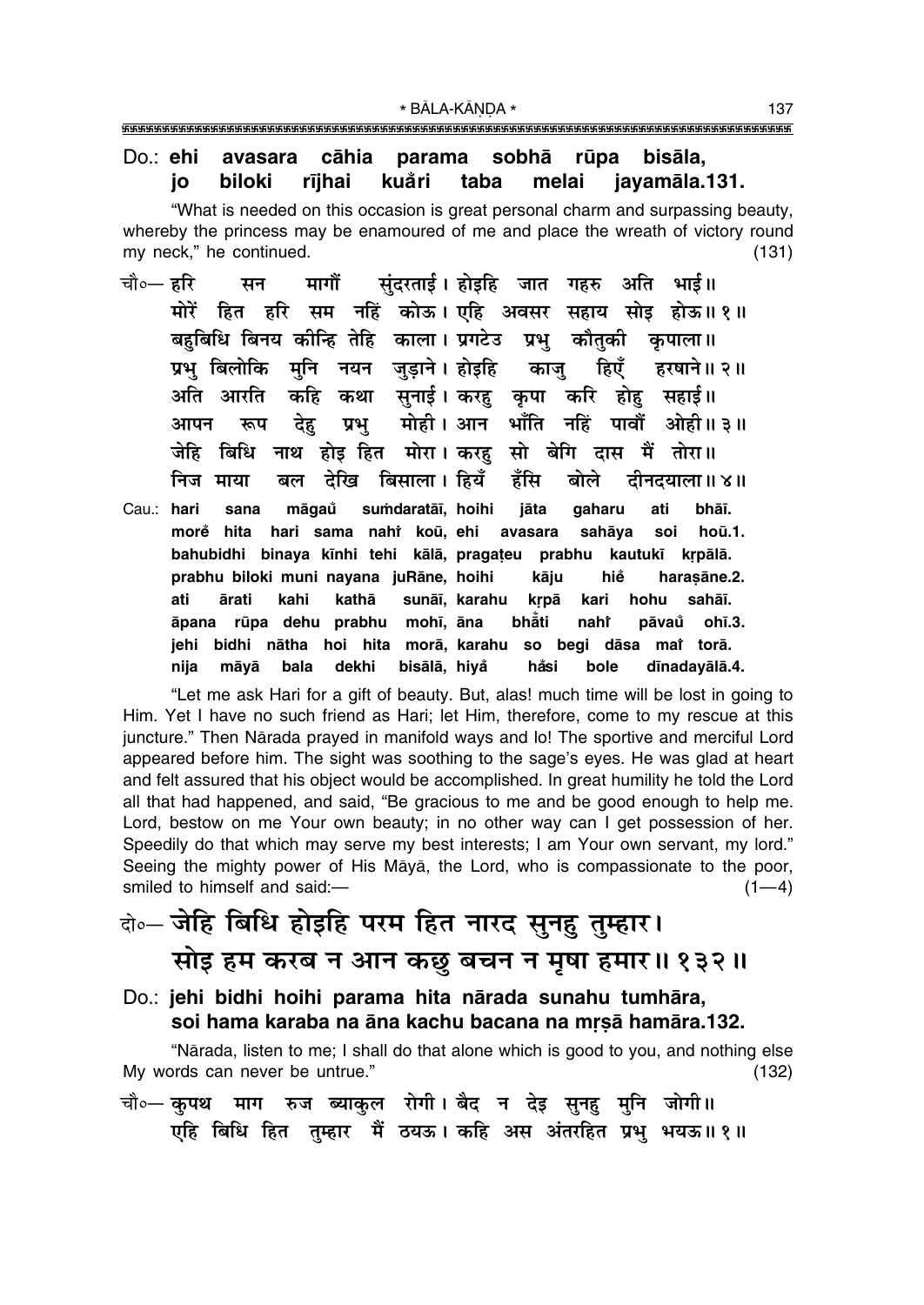**माया बिबस भए मुनि मुढा।समुझी नहिं हरि** गिरा निगुढा॥ <u>गवने तरत तहाँ रिषिराई।ञजहाँ स्वयंबर भमि बनाई॥२॥</u> निज निज आसन बैठे राजा। बह बनाव करि सहित समाजा॥ **मनि मन हरष रूप अति मोरें। मोहि तजि आनहि बरिहि न भोरें॥३॥** <u>म</u>नि हित कारन कृपानिधाना।दीन्ह कुरूप न जाइ बखाना॥ सो चरित्र लखि काहँ न पावा। नारद जानि सबहिं सिर नावा॥४॥ Cau.: **kupatha måga ruja byåkula rog∂, baida na dei sunahu muni jog∂. ehi bidhi hita tumhåra maiÚ ¢hayaµu, kahi asa a≈tarahita prabhu bhayaµu.1. måyå bibasa bhae muni mµuRhå, samujh∂ nahiÚ hari girå nigµuRhå. gavane turata tahå° ri¶irå∂, jahå° svaya≈bara bhµumi banå∂.2. nija nija åsana bai¢he råjå, bahu banåva kari sahita samåjå. muni mana hara¶a rµupa ati more° , mohi taji ånahi barihi na bhore°.3. muni hita kårana kæpånidhånå, d∂nha kurµupa na jåi bakhånå. so caritra lakhi kåhu na påvå, ° nårada jåni sabahiÚ sira nåvå.4.**

"Hark, O contemplative ascetic! if a patient distracted by his malady asks for something which is harmful to him, the physician would not give it. In a like manner I have resolved on doing what is good to you." So saying, the Lord disappeared. Under the spell of His Måyå the sage was so mystified that he could not understand even such unambiguous words of Śrī Hari. The chief of seers hastened to the spot where the arena for the choice-marriage had been prepared. Richly adorned, the royal suitors had occupied their respective seats, each with his retinue. The sage was glad at heart; for he thought within himself, "My beauty is so surpassing that the princess will never commit the error of choosing for her husband anyone else than me." In the sage's own interest the gracious Lord had made him hideous beyond description. But no one could mark the change that had taken place in him; everyone knew him to be Nårada and queeted him as such.  $(1-4)$ 

# दो**०– रहे तहाँ दुइ रुद्र गन ते जानहिं सब भेउ। बिप्रबेष देखत फिरहिं परम कौतुकी तेउ॥१३३॥**

Do.: **rahe tahå° dui rudra gana te jånahiÚ saba bheu, biprabe¶a dekhata phirahiÚ parama kautuk∂ teu.133.**

Two of Siva's attendants too happened to be there. They knew the whole secret and, disguised as Brāhmanas, went about seeing the fun. (133)

चौ०— जेहिं समाज बैठे मुनि जाई। हृदयँ रूप अहमिति अधिकाई॥ तहँ बैठे महेस गन**्दोऊ। बिप्रबेष गति लखड़ न कोऊ॥१॥** करहिं कटि नारदहि सनाई। नीकि दीन्हि हरि संदरताई॥  $\hat{\mathcal{U}}$ झिहि राजकुअँरि छबि देखी।इन्हहि बरिहि हरि जानि बिसेषी॥२॥ <u>मुनिहि</u> मोह मन हाथ पराएँ। हँसहिं संभु गन अति सचु पाएँ॥ जदपि सुनहिं मुनि अटपटि बानी। समुझि न परइ बुद्धि भ्रम सानी॥३॥ **काहुँ न लखा सो चरित बिसेषा। सो सरूप नृपकन्याँ देखा॥** मर्कट बदन भयंकर देही। देखत हृदयँ क्रोध भा तेही॥४॥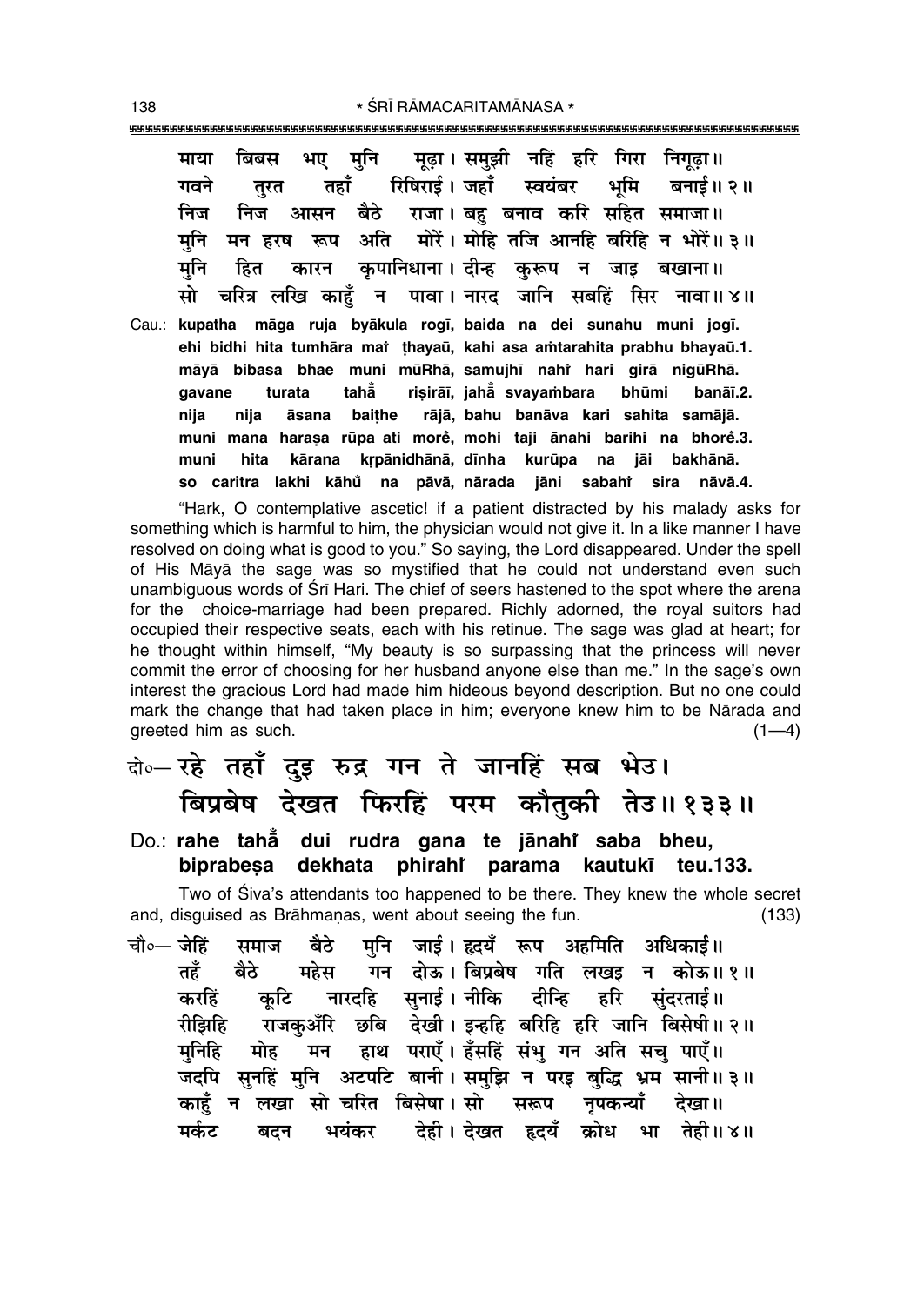Cau.: jehř samāja baithe muni jāī, hrdayå rūpa ahamiti adhikāī. doū, biprabesa tahå baithe mahesa gana qati lakhai na koū.1. nāradahi sunāī, nīki karahi kūti dīnhi hari sumdaratāī. rījhihi rājakuåri chabi dekhī, inhahi barihi hari jāni bisesī.2. munihi moha mana hātha parāĕ, håsahi sambhu gana ati sacu pāĕ. jadapi sunahi muni atapati bānī, samujhi na parai buddhi bhrama sānī.3. na lakhā so carita bisesā, so kāhů sarūpa nrpakanya dekhā. markata badana bhayamkara dehī, dekhata hrdayå krodha bhā tehī.4.

In the row where sat Nārada, exceedingly proud of his beauty, the two attendants of Maheśa too seated themselves. Being disquised as Brāhmanas they could not be detected. They flung sarcastic remarks at Nārada, saying, "Hari has given this man such excellent beauty that the princess will be enamoured to look at it and shall certainly choose him, taking him for Hari\* Himself." The sage was under a spell of delusion; for his heart had been stolen by love. The attendants of Siva felt amused at this and greatly enjoyed the fun. Even though the sage heard their ironical talk, he could not follow it, his reason being clouded by infatuation. No one perceived this extra-ordinary phenomenon; the princess alone saw his ugly form. The moment she beheld his monkey-like face and frightful form she was filled with rage.  $(1-4)$ 

## वे॰ सखीं संग लै कुअँरि तब चलि जन राजमराल। देखत फिरड महीप सब कर सरोज जयमाल॥१३४॥

Do.: sakhi samga lai kuåri taba cali janu rājamarāla, dekhata phirai mahīpa saba kara saroja jayamāla.134.

Accompained by her girl companions the princess then glided as a swan. With a wreath of victory in her lotus hands she moved about surveying each of her royal suitors.  $(134)$ 

नारद फली। सो दिसि तेहिं न बिलोकी भुली॥ चौ∘— जेहि दिसि ਕੈਠੇ पुनि पुनि मुनि उकसहिं अकुलाहीं। देखि दसा हर गन मुसुकाहीं॥१॥ धरि नृपतन् तहँ गयउ कृपाला।कुआँरि हरषि मेलेउ जयमाला॥ लै गे लच्छिनिवासा। नपसमाज सब भयउ निरासा॥२॥ दलहिनि मनि अति बिकल मोहँ मति नाठी। मनि गिरि गई छटि जन गाँठी।। गन बोले मुसुकाई। निज मुख मुकुर बिलोकहु जाई॥३॥ हर तब अस कहि दोउ भागे भयँ भारी। बदन दीख मनि बारि निहारी॥ बिलोकि क्रोध अति बाढ़ा। तिन्हहि सराप दीन्ह अति गाढ़ा॥४॥ बेष Cau.: jehi disi baithe nārada phūlī, so disi teht na bilokī bhūlī. puni puni muni ukasahi akulāhi, dekhi dasā hara gana musukāhi.2. dhari nrpatanu tahå gayau krpālā, kuåri harasi meleu javamālā. lacchinivāsā, nrpasamāja saba bhayau nirāsā.3. dulahini lai ge

<sup>\*</sup> The word 'Hari' also means a monkey: the attendants of Siva, therefore, indirectly hinted that the sage looked like a monkey.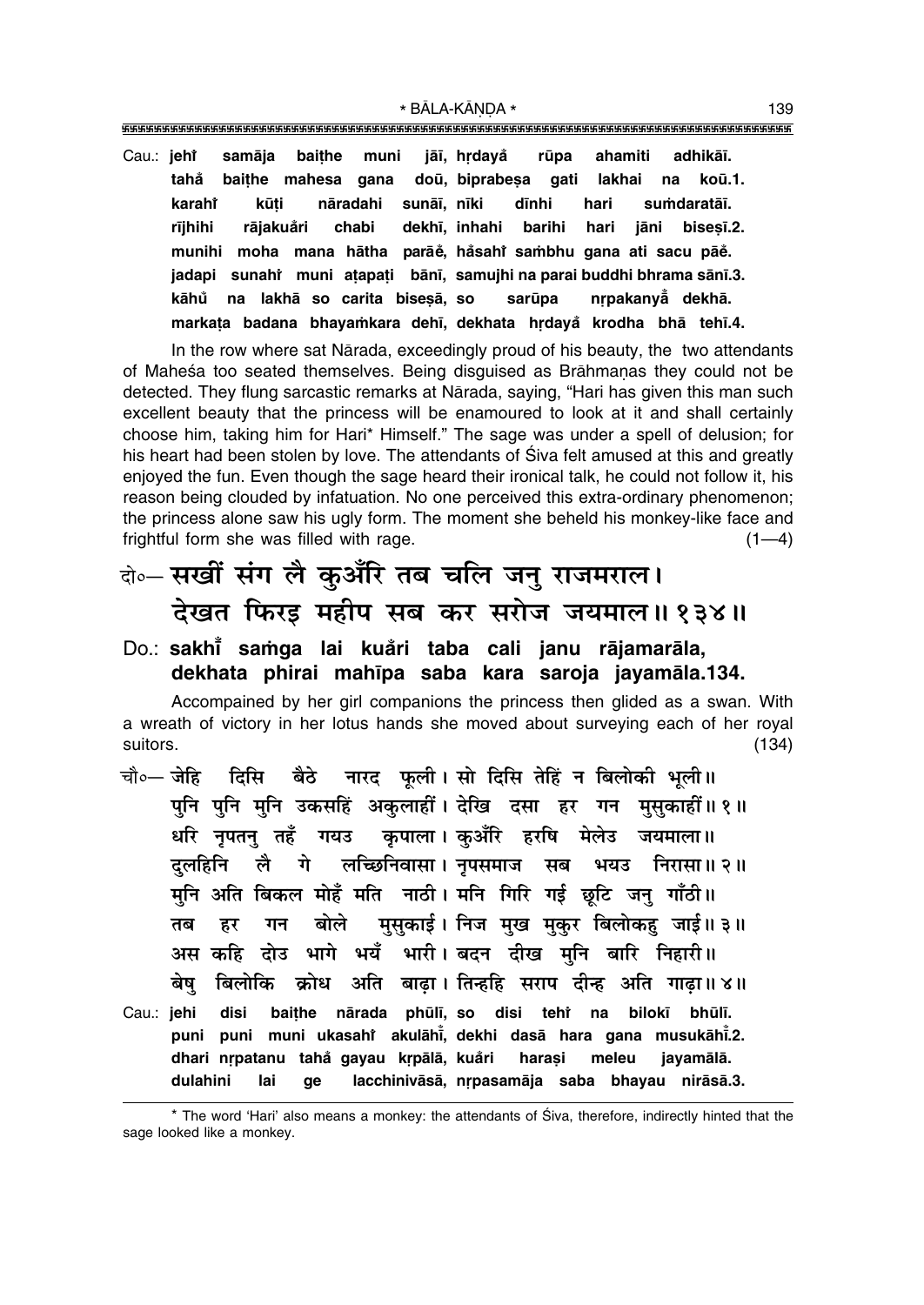### 

muni ati bikala mohå mati nāthī, mani giri gaī chūți janu gåthī. hara gana bole musukāi, nija mukha mukura bilokahu jāi.3. taba asa kahi dou bhāge bhavå bhārī, badana dīkha muni bāri nihārī. krodha ati bāRhā, tinhahi sarāpa dīnha ati gāRhā.4. biloki besu

She did not care to look even casually at the quarter in which Nārada sat elated with pride. Again and again the sage would raise himself and fidget about; the attendants of Hara smiled to see him in that state. The gracious Lord too went there in the form of a king: the princess jovfully placed the wreath of victory round His neck. The Lord of Laksmi carried off the bride to the despair of all assembled kings. The sage felt much perturbed; for infatuation had robbed the sage of his reason. He felt as if a gem had dropped from a loosened knot in the end of his garment. The attendants of Hara then smilingly said, "Just look at your face in a mirror." Uttering these words both ran away in great alarm and the sage looked at his reflection in water. His fury knew no bounds when he beheld his form; and he pronounced a terrible curse on the attendants of Siva:- $(1-4)$ 

# बे॰-होहु निसाचर जाइ तुम्ह कपटी पापी दोउ। हँसेह़ हमहि सो लेहु फल बहुरि हँसेहु मुनि कोउ॥१३५॥

Do.: hohu nisācara iāi tumha kapatī pāpī dou. håsehu hamahi so lehu phala bahuri håsehu muni kou.135.

"O you sinful impostors, go and be reborn as demons. You mocked me; therefore, reap its reward. Mock again a sage, if you dare.  $(135)$ 

- चौ०— पनि जल दीख रूप निज पावा। तदपि हृदयँ संतोष न आवा ॥ फरकत अधर कोप मन माहीं।सपदि चले कमलापति पाहीं॥१॥ मरिहउँ जाई । जगत देहउँ कि मोरि कराई॥ श्राप उपहास दनजारी। संग रमा राजकमारी॥ २॥ बीचहिं पंथ मिले सोड सुरसाईं। मुनि कहँ चले बिकल की नाईं॥ बोले मधर बचन सनत बचन उपजा अति क्रोधा।माया बस न रहा मन बोधा॥३॥ देखी। तम्हरें बिसेषी ॥ पर संपदा सकह नहिं डरिषा कपट बौरायहू । सुरन्ह प्रेरि बिष पान करायहु॥४॥ मथत सिंध रुद्रहि
- Cau.: puni jala dīkha rūpa nija pāvā, tadapi hrdayå samtosa na āvā. pharakata adhara kopa mana māhi, sapadi kamalāpati pāhi.1. cale dehaů śrāpa ki marihaů iāī, iagata mori upahāsa karāī. bīcaht pamtha mile danujārī, samga soi rājakumārī.2. ramā bole madhura bacana surasāi, muni kahå cale bikala kī nāi. sunata bacana upajā ati krodhā, māyā basa na rahā mana bodhā.3. para sampadā sakahu nahi dekhī, tumhare irisā kapata bisesī. mathata simdhu rudrahi baurāyahu, suranha preri bisa pāna karāyahu.4.

Looking again in water, he saw that he had regained his real form; yet his heart found no solace. His lips quivered and there was indignation in his heart. At once he proceeded to where the Lord of Laksmi was. "I shall either curse Him or die at His door,"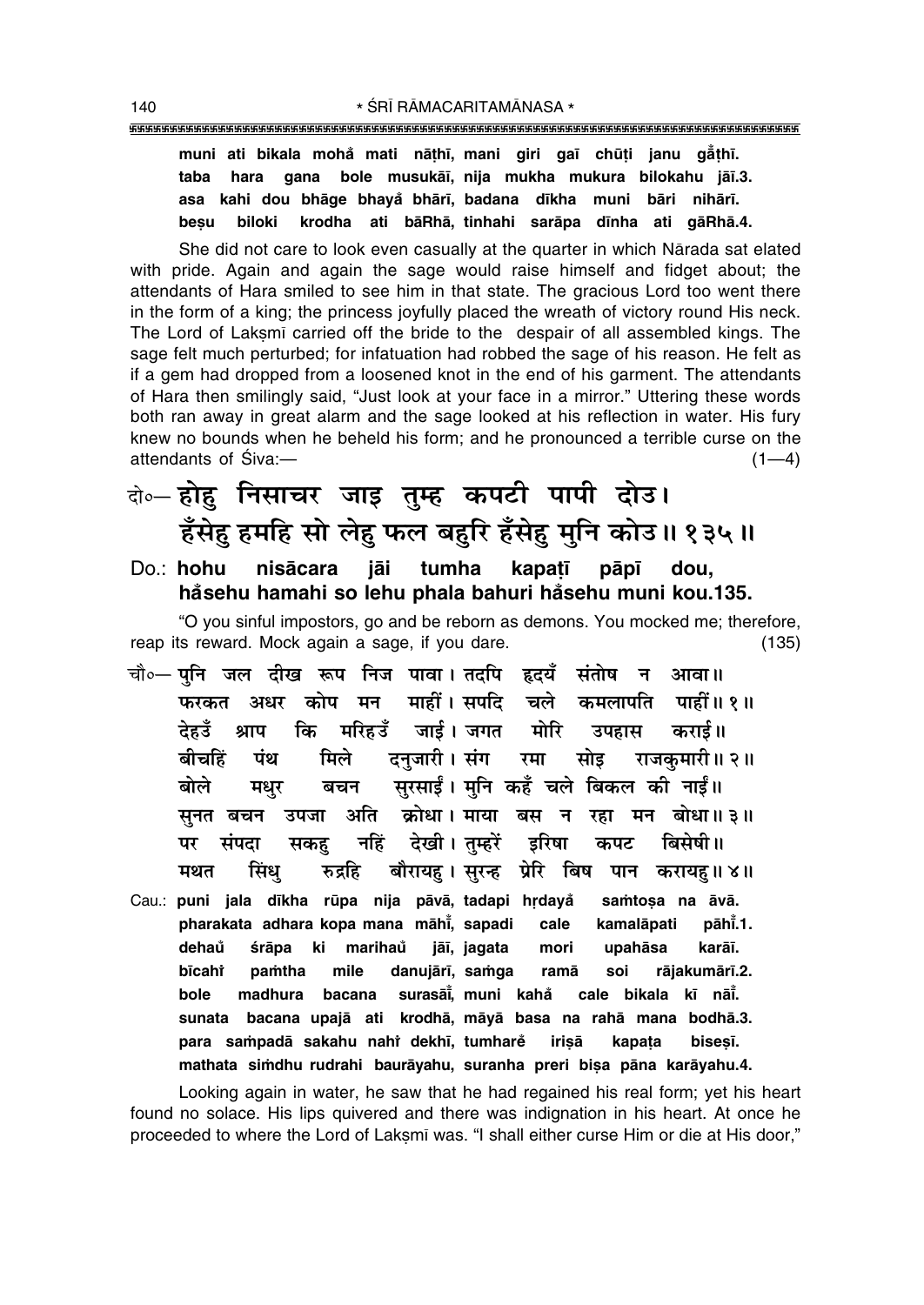he said to himself, "seeing that He has made me a butt of ridicule throughout the world." The terror of the demons, Sri Hari, met him right on the way. He was accompanied by Goddess Rama and the princess referred to above. The lord of immortals spoke in gentle tones, "To what destination, holy sir, are you betaking yourself like one distracted?" As soon as he heard these words Nārada was filled with rage. Dominated as he was by Māyā, there was no reason left in him. He said, "You cannot bear to look upon the good fortune of others. You are richly endowed with jealousy and fraud. While churning the ocean You drove Rudra mad and inciting Him through the gods You made Him quaff the poison.  $(1-4)$ 

## बे॰ असुर सुरा बिष संकरहि आपु रमा मनि चारु। स्वारथ साधक कुटिल तुम्ह सदा कपट ब्यवहारु॥ १३६॥

Do.: asura surā bisa samkarahi āpu ramā mani cāru, svāratha sādhaka kutila tumha sadā kapata byavahāru.136.

"Apportioning intoxicating liquor to the demons and poison to Sankara, You appropriated Ramā and the lovely gem (Kaustubha) to Yourself. You have ever been selfish and perverse, and treacherous in Your dealings."  $(136)$ 

- चौ०— परम स्वतंत्र न सिर पर कोई। भावइ मनहि करहु तुम्ह सोई॥ भल करह। बिसमय हरष न हियँ कछ धरह॥ १॥ भलेहि मंद मंदेहि डहकि डहकि परिचेह सब काह। अति असंक मन सदा उछाह।। करम सुभासुभ तुम्हहि न बाधा। अब लगि तुम्हहि न काहँ साधा॥ २॥ भवन अब बायन दीन्हा। पावहगे फल भले आपन कीन्हा॥ मोहि जवनि धरि देहा। सोड़ तन् धरह श्राप मम एहा॥३॥ बंचेह कपि आकृति तुम्ह कीन्हि हमारी। करिहहिं कीस सहाय तुम्हारी॥ अपकार कीन्ह तुम्ह भारी। नारि बिरहँ तुम्ह होब दुखारी॥४॥ मम
- Cau.: parama svatamtra na sira para koī, bhāvai manahi karahu tumha soī. bhalehi mamda mamdehi bhala karahū, bisamaya harașa na hiyå kachu dharahū.1. dahaki dahaki paricehu saba kāhū, ati asamka mana sadā uchāhū. karama subhāsubha tumhahi na bādhā, aba lagi tumhahi na kāhū sādhā.2. bhale bhavana aba bāyana dīnhā, pāvahuge phala āpana kīnhā. bamcehu mohi javani dhari dehā, soi tanu dharahu śrāpa mama ehā.3. ākrti tumha kīnhi hamārī, karihahî kīsa sahāya tumhārī. kapi mama apakāra kīnha tumha bhārī, nāri birahå tumha hoba dukhārī.4.

"You are absolutely independent and subordinate to none; therefore You do whatever pleases Your mind. You debase a good soul and redeem a vile person and neither rejoice nor grieve over it. Deceiving everyone You have become habituated to such tricks. You entertain no fear and are always zealous in pursuing Your object. Good and evil deeds do not come in Your way; no one has so far been able to correct You. You have this time played with fire and shall reap what You have sown. Take that very form in which You have imposed upon me: this is my curse. You made me look like a monkey; therefore You shall have monkeys for Your helpmates. And as You have grievously wronged me, so shall You suffer the pangs of separation from Your wife."  $(1-4)$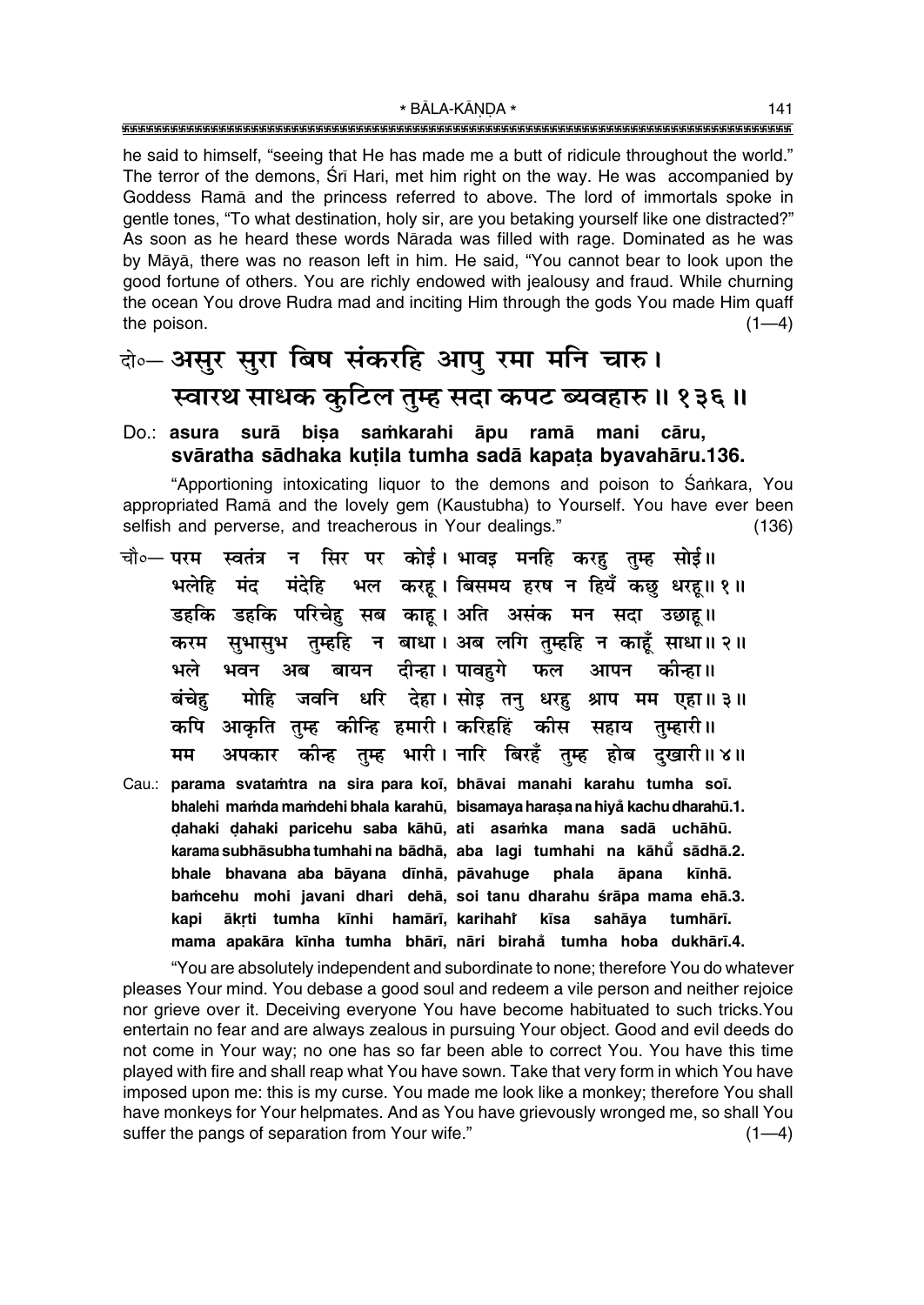# बे॰– श्राप सीस धरि हरषि हियँ प्रभु बहु बिनती कीन्हि। निज माया कै प्रबलता करषि कुपानिधि लीन्हि ॥ १३७॥

Do.: śrāpa sīsa dhari harasi hiya prabhu bahu binatī kīnhi, nija māyā kai prabalatā karasi krpānidhi līnhi.137.

Gladly accepting the curse, the compassionate Lord made many entreaties to the sage, and withdrew the irresistible charm of His Māyā.  $(137)$ 

- हरि माया दरि निवारी। नहिं तहँ रमा न राजकमारी॥ चौ०— **जब** तब मनि अति सभीत हरि चरना। गहे पाहि प्रनतारति हरना ॥ १ ॥ होउ मम श्राप कपाला।मम इच्छा मषा दीनदयाला ॥ कह कहे बहुतेरे। कह मुनि पाप मिटिहिं किमि मेरे॥ २॥ मैं दर्बचन जपह जाड संकर सत नामा।।होडहि हृदयँ तरत बिश्रामा॥ कोउ नहिं सिव समान प्रिय मोरें। असि परतीति तजह जनि भोरें॥३॥ जेहि पर कपा न करहिं परारी।सो न पाव मनि भगति हमारी॥ अस उर धरि महि बिचरह जाई। अब न तम्हहि माया निअराई॥४॥
- dūri nivārī, nahi tahå hari māyā ramā na rājakumārī. Cau.: jaba taba muni ati sabhīta hari caranā, gahe pāhi pranatārati haranā.1. mrsā hou mama śrāpa krpālā, mama icchā kaha dīnadavālā. durbacana kahe bahutere, kaha muni pāpa mițihi kimi mere.2. mat japahu jāi samkara sata nāmā, hoihi hrdayå turata biśrāmā. kou nahi siva samāna priya more, asi paratīti tajahu jani bhore.3. jehi para krpā na karahi purārī, so na pāva muni bhagati hamārī. asa ura dhari mahi bicarahu jāī, aba na tumhahi māyā niarāī.4.

When Sri Hari lifted the spell of His Maya, there was neither Rama nor the princess to be seen by His side. In dire dismay the sage then clasped the feet of Hari and said, "O Reliever of the distress of the suppliant, save me! O gracious lord! let my curse prove ineffectual." It was My will," replied the Lord, who is so merciful to the humble. "I poured many abuses at You," the sage repeated, "how shall my sins be expiated? "Go and repeat the names of Sankara a hundred times; your heart will be disburdened at once. No one is so dear to Me as Siva: never give up this belief even by mistake. O sage, he who does not earn the good-will of Siva shall never attain true devotion to Me. Bearing this in mind, go and perambulate the globe. My Māyā shall haunt you no more."  $(1-4)$ 

# बे॰ बहुबिधि मुनिहि प्रबोधि प्रभु तब भए अंतरधान। सत्यलोक नारद चले करत राम गुन गान॥१३८॥

### Do.: bahubidhi munihi prabodhi prabhu taba bhae amtaradhāna, satyaloka nārada cale karata rāma guna gāna.138.

Having thus reassured the sage, the Lord then disappeared; while Nārada proceeded to Satyaloka (the seventh paradise, the abode of Brahma) chanting Sri Rāma's praises as he went.  $(138)$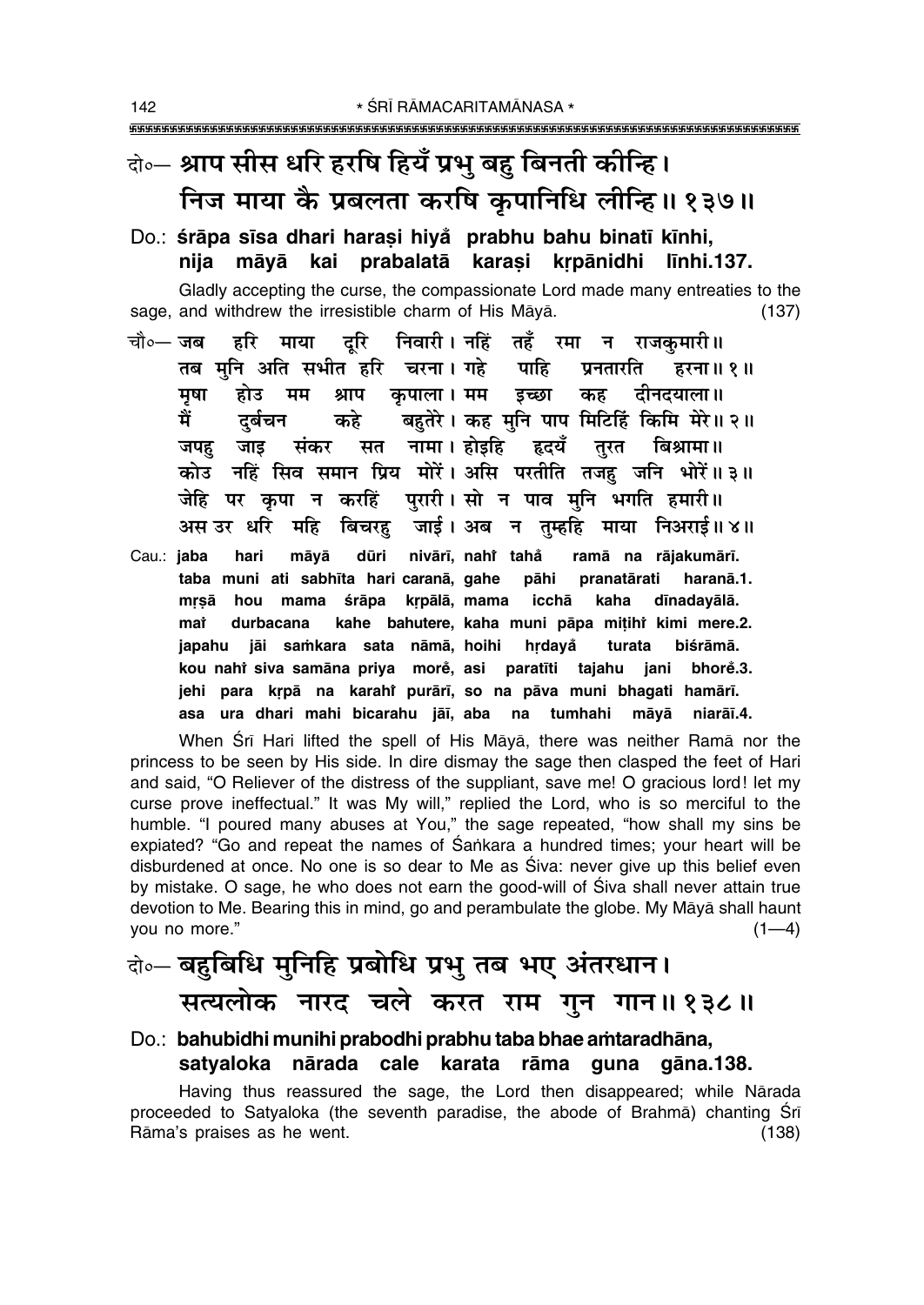\* BĀLA-KĀNDA \* 

|  |  | चौ०— हर गन मुनिहि जात पथ देखी।1बिगतमोह मन हरष बिसेषी॥        |  |  |  |
|--|--|--------------------------------------------------------------|--|--|--|
|  |  | अति सभीत नारद पहिं आए।गहि पद आरत बचन सुनाए॥१॥                |  |  |  |
|  |  | हर गन हम न बिप्र मुनिराया। बड़ अपराध कीन्ह फल पाया॥          |  |  |  |
|  |  | श्राप अनुग्रह करहू कृपाला।।बोले नारद दीनदयाला॥२॥             |  |  |  |
|  |  | निसिचर जाइ होहु तुम्ह दोऊ।बैभव बिपुल तेज बल होऊ॥             |  |  |  |
|  |  | भुजबल बिस्व जितब तुम्ह जहिआ। धरिहहिं बिष्नु मनुज तनु तहिआ॥३॥ |  |  |  |
|  |  | समर मरन हरि हाथ तुम्हारा।होइहहु मुकुत न पुनि संसारा॥         |  |  |  |
|  |  | चले जुगल मुनि पद सिर नाई। भए निसाचर कालहि पाई॥४॥             |  |  |  |
|  |  |                                                              |  |  |  |

Cau.: hara gana munihi jāta patha dekhī, bigatamoha mana harasa bisesī. sabhīta nārada pahî āe, gahi pada ārata bacana sunāe.1. ati hara gana hama na bipra munirāyā, baRa aparādha kīnha phala pāyā. śrāpa anugraha karahu krpālā, bole nārada dīnadavālā.2. nisicara jāi hohu tumha doū, baibhava bipula teja bala hoū. bhujabala bisva jitaba tumha jahiā, dharihahi bisnu manuja tanu tahiā.3. samara marana hari hātha tumhārā, hoihahu mukuta na puni samsārā. cale jugala muni pada sira nāi, bhae nisācara kālahi pāī.4.

When the attendants of Siva saw the sage moving along the road free from delusion and greatly delighted at heart, they approached him in great alarm and, clasping his feet, spoke to him in great humility, "We are servants of Siva and no Brāhmanas, O great sage; we committed a great sin and have reaped its fruit. Now rid us of the curse, O benevolent sage." Nārada, who was full of compassion to the humble, replied, "Both of you go and take the form of demons. You shall possess an enormous fortune, grandeur and strength. When you have subdued the universe by the might of your arm, God Visnu shall take a human form. Dying at His hands in battle, you shall be liberated and shall never be reborn." Bowing their head at the sage's feet, both departed and were reborn as demons in due course.  $(1-4)$ 

# के- एक कलप एहि हेतु प्रभु लीन्ह मनुज अवतार। सुर रंजन सज्जन सुखद हरि भंजन भुबि भार॥१३९॥

## Do.: eka kalapa ehi hetu prabhu līnha manuja avatāra, sura ramjana sajjana sukhada hari bhamjana bhubi bhāra.139.

In one Kalpa (round of creation) it was for this reason that Lord Srī Hari assumed a human form. It is His vow to gladden the gods, to delight the virtuous and to ease the earth of its burden.  $(139)$ 

चौ०— एहि बिधि जनम करम हरि केरे। सुंदर सुखद विचित्र घनेरे॥ कलप कलप प्रति प्रभु अवतरहीं। चारु चरित नानाबिधि करहीं॥१॥ मनीसन्ह गाई। परम पनीत प्रबंध बनाई॥ तब कथा तब अनूप बखाने। करहिं न सुनि आचरजु सयाने॥२॥ बिबिध प्रसंग हरिकथा अनंता। कहहिं सुनहिं बहुबिधि सब संता॥ हरि अनंत चरित सहाए। कलप कोटि लगि जाहिं न गाए॥३॥ के रामचंद्र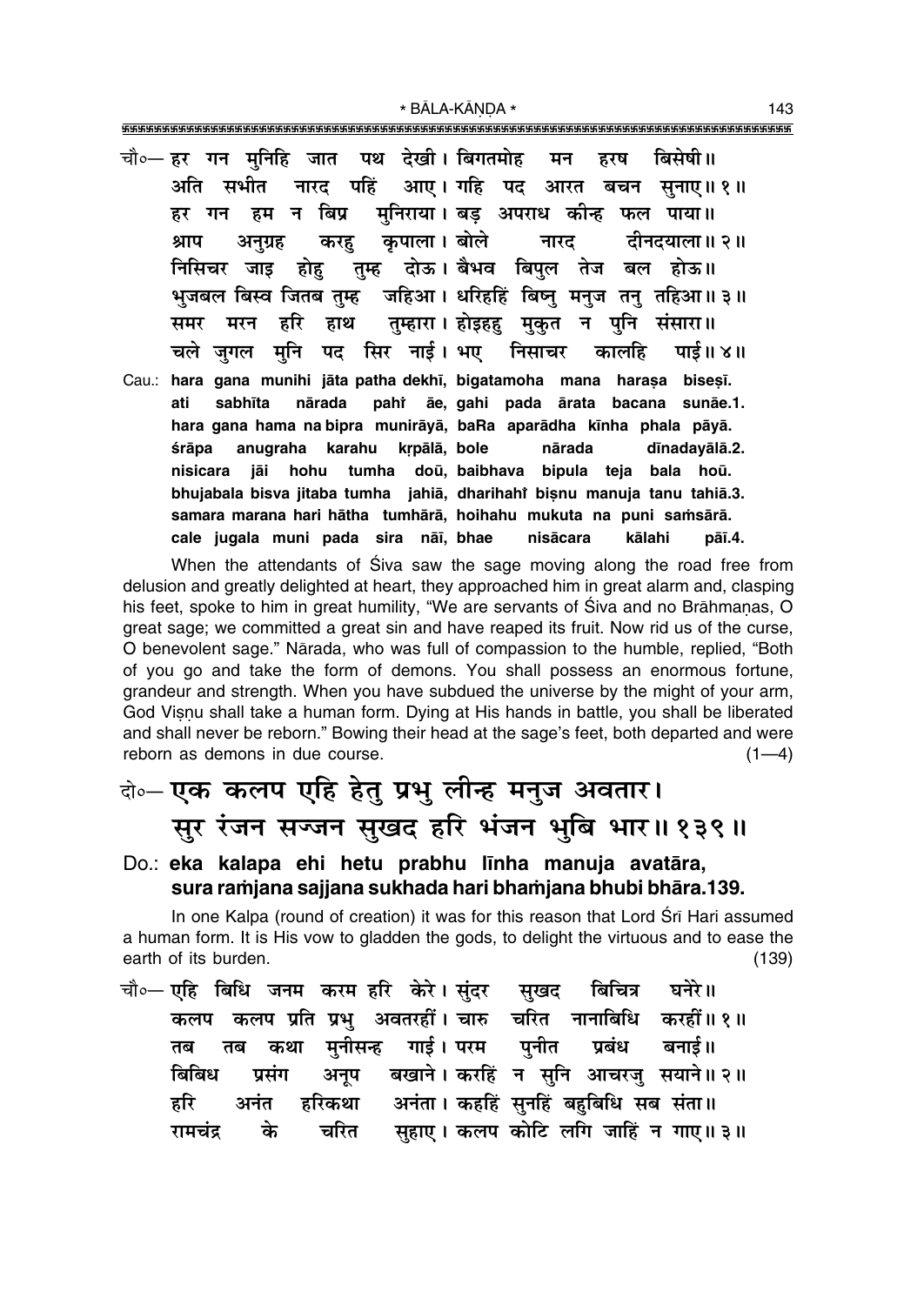मैं भवानी। हरिमायाँ मोहहिं मनि ग्यानी॥ पसंग कहा यह कौतकी हितकारी। सेवत सुलभ सकल दुख हारी॥४॥ प्रभ प्रनत Cau.: ehi bidhi janama karama hari kere, sumdara sukhada bicitra ghanere. kalapa kalapa prati prabhu avatarahi, cāru carita nānābidhi karahi.1. taba taba kathā munīsanha gāī, parama punīta prabamdha banāī. bibidha prasamga anūpa bakhāne, karahi na suni ācaraju sayāne.2. anamtā. kahahi sunahi bahubidhi saba samtā. hari anamta harikathā rāmacamdra ke carita suhāe, kalapa koți lagi jāhî na gāe.3. yaha prasamga mai kahā bhavānī, harimāyā mohahî muni gyānī. prabhu kautukī pranata hitakārī, sevata sulabha sakala dukha hārī.4.

Thus Srī Hari's births and exploits are many; they are all charming, delightful and marvellous. In every cycle of creation the Lord manifests Himself and enacts lovely sports of various kinds; and the great sages have on each such occasion sung His story in most sacred strains, relating wonderful anecdotes of diverse kinds, hearing which the wise marvel not. Infinite is Srī Hari and infinite are His stories; each saint sings and hears them in divergent ways. The lovely sports of Ramacandra cannot be sung even in crores of Kalpas. This episode, O Bhavānī, has been narrated by me in order to show that even enlightened sages are deluded by Sri Hari's Maya. The Lord is sportive and a friend of the suppliant; He is easy to serve and rids one of all sorrows.  $(1-4)$ 

## सो॰ सुर नर मुनि कोउ नाहिं जेहि न मोह माया प्रबल। अस बिचारि मन माहिं भजिअ महामाया पतिहि॥ १४०॥

## So.: sura nara muni kou nāhi jehi na moha māyā prabala, asa bicāri mana māhi bhajia mahāmāyā patihi.140.

There is no god, man or sage whom Srī Hari's powerful Māyā cannot infatuate. Bearing this in mind, one should adore the Lord of this great Māyā.  $(140)$ 

सैलकुमारी। कहउँ बिचित्र चौ०— अपर कथा बिस्तारी॥ हेत सून् जेहि कारन अज अगुन अरूपा।ब्रह्म भयउ कोसलपर भूषा॥ १॥ जो प्रभ बिपिन फिरत तुम्ह देखा। बंध् समेत धरें मनिबेषा॥ अवलोकि भवानी। सती मरीर चरित रहिह बौरानी॥ २॥ जास अजहँ न छाया मिटति तुम्हारी। तासु चरित सुनु भ्रम रुज हारी॥ अवतारा। सो सब कहिहउँ मति अनुसारा॥३॥ जो तेहिं लीला कोन्हि बानी। सकचि संकर सप्रेम मसकानी ॥ सनि उमा भरद्राज बषकेत् । सो अवतार बरनै लगे बहरि भयउ जेहि हेतू ॥ ४ ॥ saīlakumārī, kahaů kathā Cau.: apara hetu sunu bicitra bistārī. jehi kārana aguna arūpā, brahma bhayau kosalapura bhūpā.1. aja jo prabhu bipina phirata tumha dekhā, bamdhu sameta dhare munibesā. jāsu carita avaloki bhavānī, satī sarīra rahihu baūrānī.2. ajahů na chāyā mitati tumhārī, tāsu carita sunu bhrama ruja hārī. avatārā, so saba kahihaŭ mati anusārā.3. līlā kīnhi jo teht bharadvāja suni samkara bānī, sakuci saprema umā musukānī. bahuri baranai brsaketū, so avatāra bhayau jehi hetū.4. lage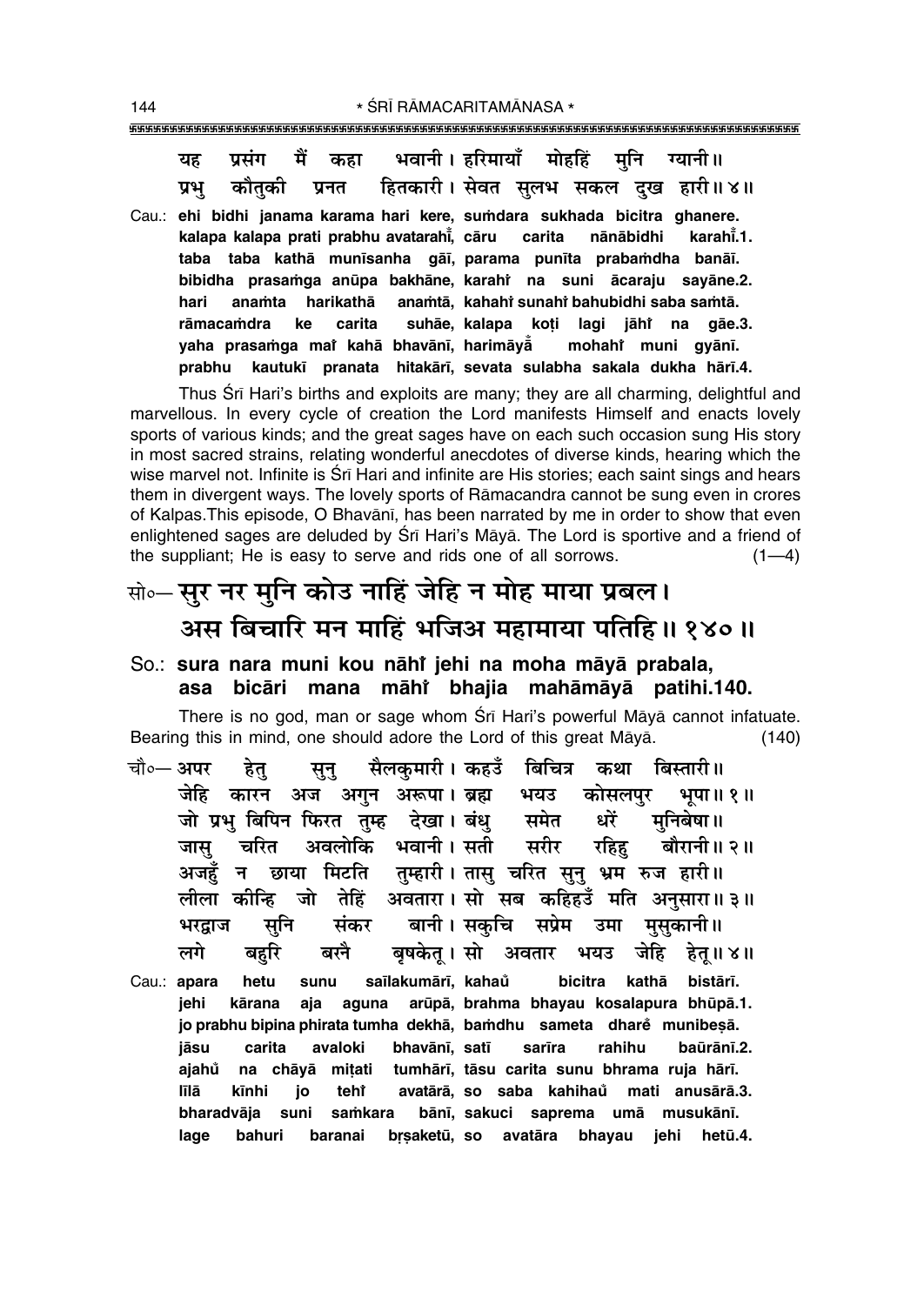Hear, O daughter of the mountain-king, another reason why the unbegotten, ungualified and formless Brahma became king of Ayodhya. I shall relate at length the marvellous story connected with it. The Lord whom you saw roaming in the forest with His brother (Laksmana) in the garb of hermits, and whose doings drove you mad in the form of Sati to such an extent that the shadow of that madness haunts you even to this day—hear His exploits, which serve as a cure for the disease of delusion. The sportive deeds that were performed by the Lord in that birth, I shall relate them all to the best of My talents. Hearing Śankara's words, O Bharadvāja, Umā blushed and smiled with love. Śiva (who has a bull emblazoned on His standard) then began to relate the cause of the Lord's descent on that particular occasion.  $(1-4)$ 

# बे॰ सो मैं तुम्ह सन कहउँ सबु सुनु मुनीस मन लाइ। राम कथा कलि मल हरनि मंगल करनि सुहाइ॥१४१॥

## Do.: so mai tumha sana kahaŭ sabu sunu munīsa mana lāi, rāma kathā kali mala harani mamgala karani suhāi.141.

I proceed to tell you all about it, O Bharadvaja; listen attentively. The story of Sri Rāma wipes out all the impurities of the Kali age, brings forth all blessings and is most charming.  $(141)$ 

- सतरूपा। जिन्ह तें भै नरसष्टि चौ०— स्वायंभ् मन अरु अनपा॥ नीका। अजहुँ गाव श्रुति जिन्ह कै लीका॥१॥ दंपति धरम आचरन तासू। ध्रुव हरि भगत भयउ सुत जासू॥ उत्तानपाद सत नुप प्रियब्रत ताही।बेद परान प्रसंसहिं जाही ॥ २ ॥ सत नाम लघ कुमारी। जो मुनि कर्दम कै प्रिय नारी॥ देवहति पुनि तास् दीनदयाला। जठर धरेउ जेहिं कपिल कृपाला॥३॥ आदिदेव प्रभु सांख्य सास्त्र जिन्ह प्रगट बखाना।तत्त्व बिचार निपुन भगवाना ॥ तेहिं मन् राज कीन्ह बह काला। प्रभ् आयस् सब बिधि प्रतिपाला॥४॥ manu aru satarūpā, jinha tě bhai narasrsti anūpā. Cau.: svāvambhū
- nīkā, ajahů gāva śruti jinha kai līkā.1. dampati dharama ācarana tāsū, dhruva hari bhagata bhayau suta jāsū. nrpa uttānapāda suta laghu suta nāma priyabrata tāhī, beda purāna prasamsahi jāhī.2. kumārī, jo muni kardama kai priya nārī. devahūti puni tāsu ādideva prabhu dīnadayālā, jathara dhareu jehr kapila krpālā.3. sāmkhya sāstra jinha pragata bakhānā, tattva bicāra nipuna bhagavānā. tehi manu rāja kīnha bahu kālā, prabhu āyasu saba bidhi pratipālā.4.

Swāyambhuva\* Manu had Śatarūpā as wife; of them was born this human race, peerless in God's creation. The piety and conduct of the pair were excellent; the standard of morality set up by them is sung by the Vedas even to this day. Their son

<sup>\*</sup> So-called because he was born of Swayambhū (the self-born Brahmā). It is stated in the Purānas that the Creator divided himself into two halves, one of which was a male and the other a female. The former was known by the name of Swāyambhuva and the other as Śatarūpā. He was the first of the fourteen Manus who rule over God's creation in succession, each holding office for 71.1/2 Caturyugas or repetitions of the four Yugas.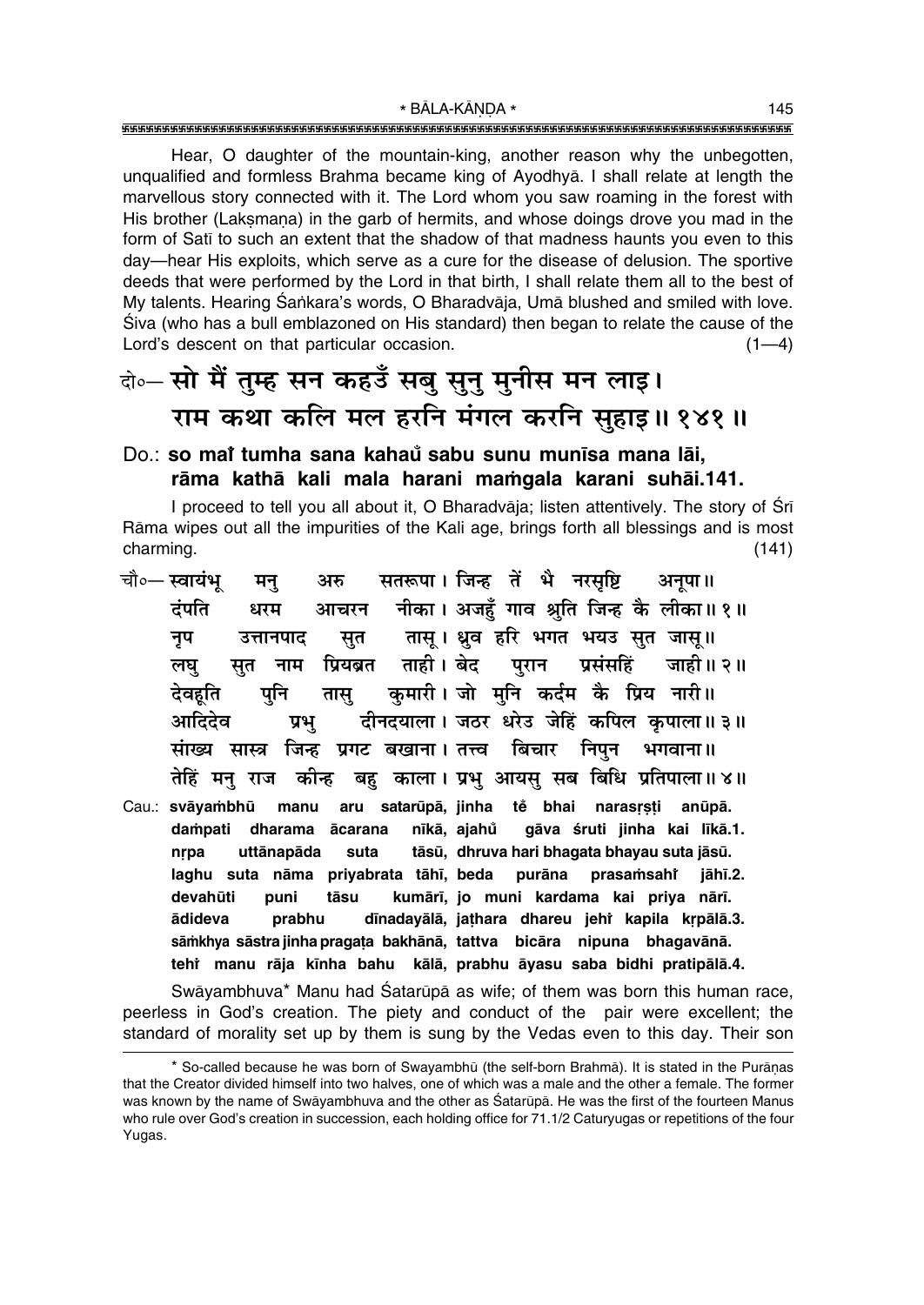was king Uttānapāda, who begot the celebrated devotee of Śrī Hari, Dhruva. Manu's younger son was known as Priyavrata, who is mentioned with praise by the Vedas and the Puranas. They had a daughter too, Devahuti by name, who was the favourite consort of the sage Kardama, and who bore in her womb the all-powerful and benevolent Lord Kapila the primal divinity, who is compassionate to the humble and who openly expounded the philosophy of Sankhya, an adept as He was in the enguiry after the ultimate principles. The said Manu ruled for a long period and followed the Lord's commandments (in the form of the scriptural ordinance) in everyway.  $(1-4)$ 

## सो०- होइ न बिषय बिराग भवन बसत भा चौथपन। हृदयँ बहुत दुख लाग जनम गयउ हरिभगति बिन् ॥ १४२ ॥

## So.: hoi na bisava birāga bhavana basata bhā cauthapana. hrdayå bahuta dukha lāga janama gayau haribhagati binu.142.

"I have reached the fourth stage of my life (old age) while I am still living under the roof of my house (as a householder); but I have not yet lost my relish for the pleasures of sense," he said to himself. He felt sore distressed at heart that his life had been wasted without devotion to Srī Hari.  $(142)$ 

- दीन्हा। नारि समेत गवन बन कीन्हा॥ चौ∘— बरबस राज सतहि तब बिख्याता। अति पुनीत साधक सिधि दाता॥१॥ तीरथ नैमिष बर तहाँ मनि सिद्ध समाजा। तहँ हियँ हरषि चलेउ मन् राजा॥ बसहिं सोहहिं मतिधीरा। ग्यान भगति जनु धरें सरीरा॥ २॥ पंथ जात धेनुमति तीरा । हरषि नहाने पहँचे निरमल नीरा॥ जाड मनि ग्यानी। धरम धरंधर नुपरिषि जानी ॥ ३ ॥ आए मिलन सिद्ध जहँ जहँ तीरथ रहे सहाए। मुनिन्ह सकल सादर करवाए॥ परिधाना। सत समाज नित सुनहिं पुराना॥४॥ सरीर मनिपट कुस
- Cau.: barabasa rāja sutahi taba dīnhā, nāri sameta gavana bana kīnhā. naimisa bikhyātā, ati punīta sādhaka sidhi dātā.1. tīratha bara basahi taha muni siddha samājā, tahå hiyå harasi caleu manu rājā. pamtha iāta sohahi matidhīrā, gyāna bhagati janu dhare sarīrā.2. pahůce iāi dhenumati tīrā, harași nahāne niramala nīrā. āe milana siddha muni gyānī, dharama dhuramdhara nrparisi jānī.3. suhāe, muninha sakala sādara karavāe. iahå tīratha rahe iahå sarīra munipata paridhānā, sata samāja nita sunahi purānā.4. krsa

Manu then perforce resigned the throne to his son and departed for the forest with his wife. Pre-eminent of all holy places is the celebrated Naimisaranya (the modern Nimsar in Oudh), which is most sacred and bestows success on those striving for realization. Multitudes of sages and adepts lived there. Glad of heart, king Manu proceeded to that place. Passing along the road, the king and queen of resolute mind looked like incarnations of spiritual wisdom and devotion respectively. On reaching the bank of the Gomati they bathed with delight in the limpid stream. Adepts and enlightened sages came to see him, recognizing in the royal sage a champion of virtue. The sages reverently took them to all holy and lovely spots that were scattered here and there. With

146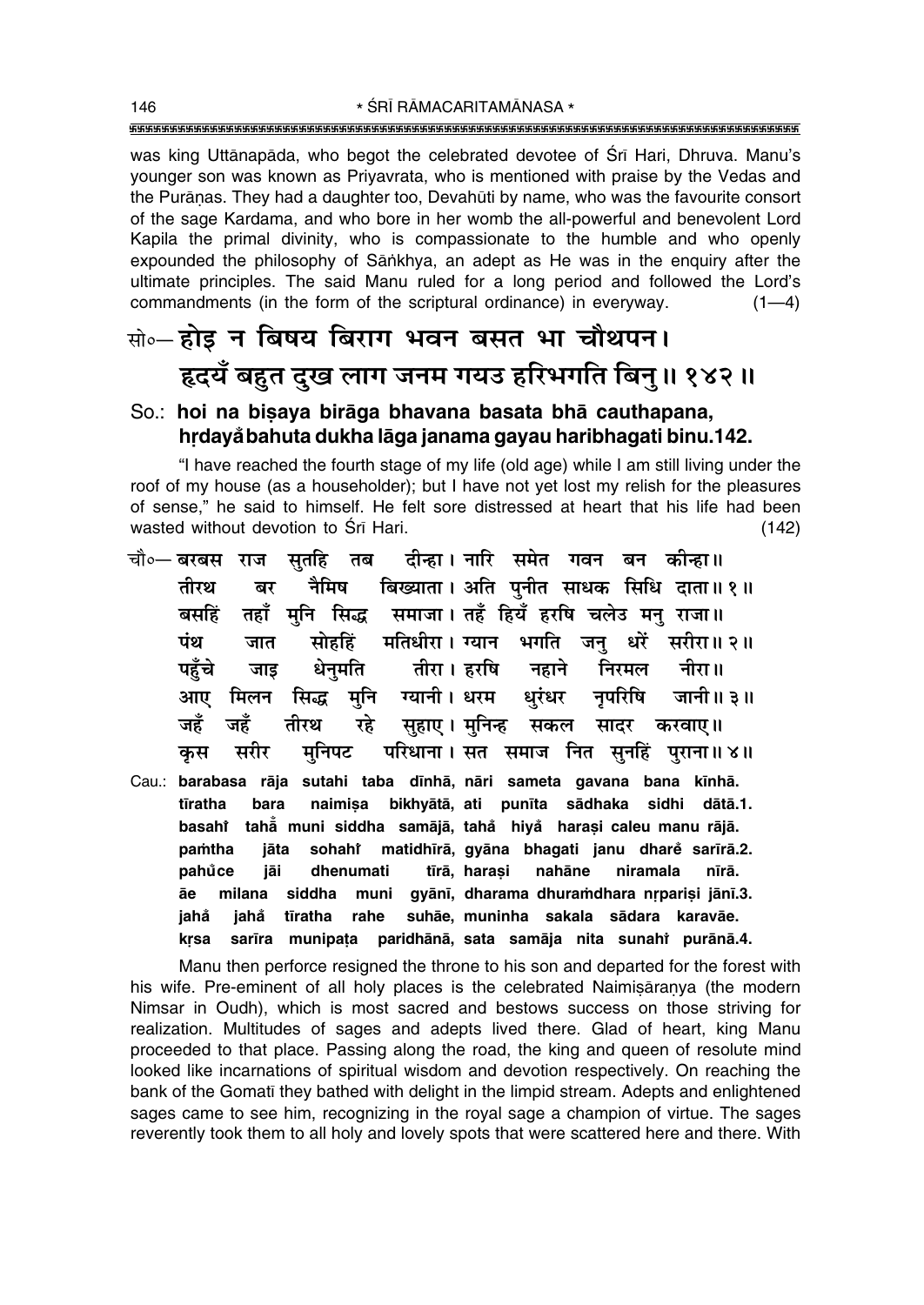emaciated bodies and clad in hermits' robes they daily listened to the Purānas in the assembly of saints.  $(1-4)$ 

# बे॰ द्वादस अच्छर मंत्र पुनि जपहिं सहित अनुराग। बासुदेव पद पंकरुह दंपति मन अति लाग॥१४३॥

### Do.: dvādasa acchara mamtra puni japahi sahita anurāga, bāsudeva pada pamkaruha dampati mana ati lāga.143.

They further devoutly repeated the twelve-lettered formula (3% नमो भगवते वासुदेवाय). Their mind was fondly devoted to the lotus feet of Lord Vāsudeva (the all-pervading Visnu).  $(143)$ 

- चौ०— करहिं अहार साक फल कंदा। समिरहिं ब्रह्म सच्चिदानंदा॥ तप लागे। बारि अधार मूल फल त्यागे॥१॥ पनि हरि हेतु करन उर अभिलाष निरंतर होई। देखिअन्चिन परम् प्रभ सोई॥ अनंत अनादी। जेहि चितहिं अखंड परमारथबादी॥ २॥ अगुन नेति जेहि नेति बेद निरूपा। निजानंद निरुपाधि अनपा ॥ बिरंचि बिष्न भगवाना। उपजहिं तें संभ अंस जास् नाना॥ ३॥ ऐसेउ अहर्ड। भगत हेत प्रभ सेवक बस लीलातन गहर्ड ॥ जौं यह बचन सत्य श्रति भाषा । तौ हमार पजिहि अभिलाषा॥४॥
- kamdā, sumiraht brahma saccidānamdā. Cau.: karahî ahāra sāka phala puni hari hetu karana tapa lāge, bāri adhāra mūla phala tyāge.1. abhilāsa niramtara hoī, dekhia nayana parama prabhu soī. ura anamta anādī, jehi cimtaht paramārathabādī.2. aguna akhaṁda neti neti jehi beda nirūpā, nijānamda nirupādhi anūpā. sambhu biramci bisnu bhagavānā, upajahî iāsu amsa nānā.3. tě aiseu prabhu sevaka basa ahai, bhagata hetu līlātanu qahaī. jaů vaha bacana satva śruti bhāsā, tau hamāra pūjihi abhilāsā.4.

They lived on vegetables, fruits and roots and meditated on Brahma (the Absolute), who is truth, consciousness and bliss combined. Again, they started undergoing penance for the sake of Sri Hari, giving up roots and fruits for water alone, Their heart ever clamoured, "Let us see with our eyes that supreme Lord who is without attributes, without parts and without beginning or end, who is contemplated upon by the exponents of the highest reality, whom the Vedas describe in negative terms such as 'Not this, not this', who is bliss itself, unconditioned and without comparison, and from a particle of whose being emanate a number of Sambhus, Virañcis and Visnus." Even such a Lord is subordinate to the will of His devotees and assumes for their sake a form suitable for sport. If the above utterance of the Vedas is true, our desire will be surely accomplished.  $(1-4)$ 

वे - एहि बिधि बीते बरष षट सहस बारि आहार। संबत सप्त सहस्र पुनि रहे समीर अधार॥१४४॥ Do.: ehi bidhi bīte barasa sata sahasa bāri āhāra. sambata sapta sahasra puni rahe samīra adhāra.144.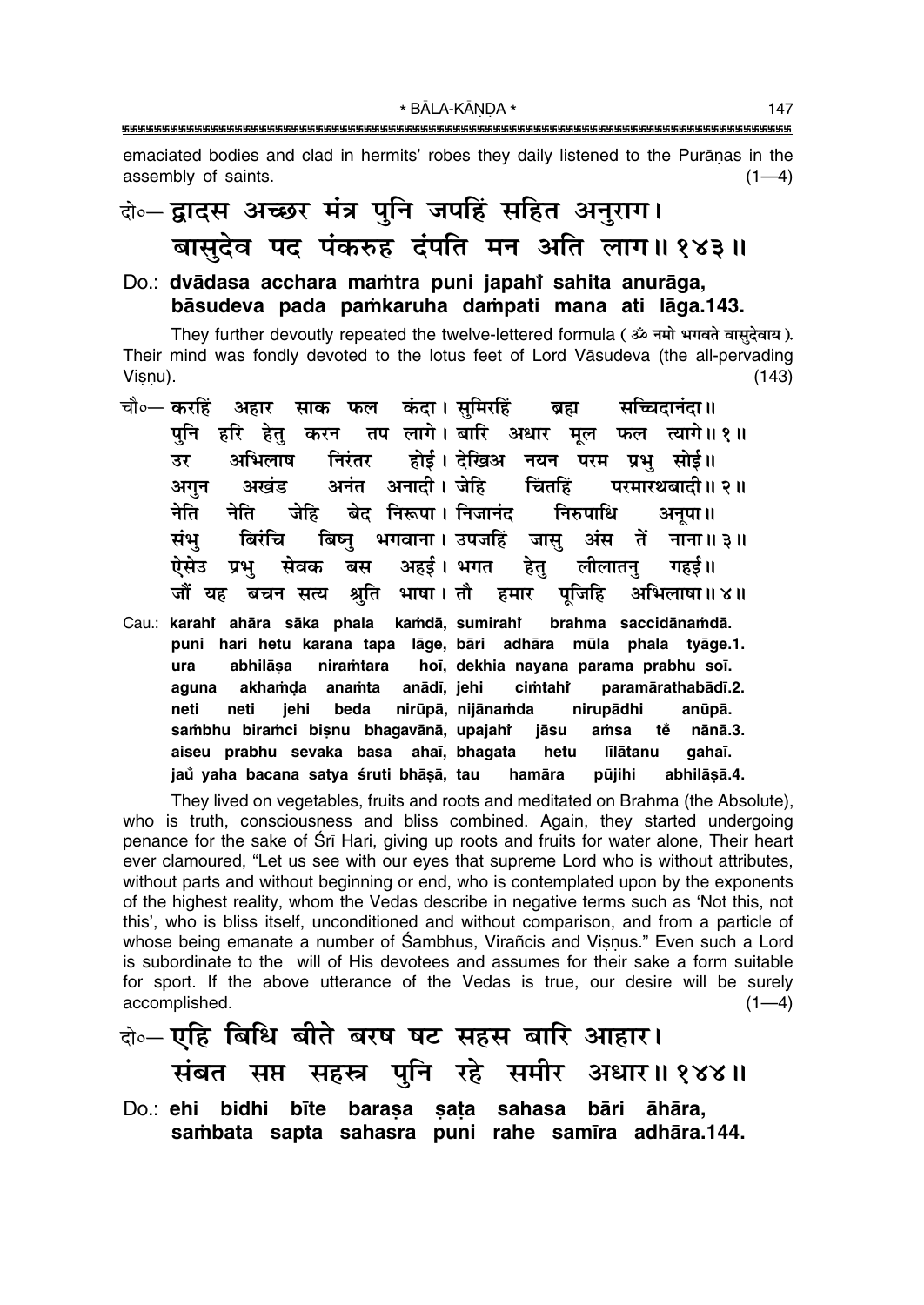In this way six thousand years elapsed even while they lived on water. Then for another seven millennia they lived on air alone.  $(144)$ 

- चौ०— बरष दस त्यागेउ सोऊ।ठाढे रहे सहस एक पट दोऊ॥ बिधि हरि हर तप देखि अपारा। मन समीप आए बह बारा॥ १॥ भाँति लोभाए। परम धीर नहिं चलहिं चलाए॥ मागह बर बह अस्थिमात्र होड रहे सरीरा । तदपि मनाग मनहिं नहिं पीरा॥२॥ निज जानी। गति अनन्य तापस नप रानी॥ प्रभ सर्बग्य दास भै नभ बानी। परम गभीर माग माग बरु कपामत सानी॥ ३॥ जिआवनि गिरा सहाई। श्रवन रंध्र होड़ उर जब आई॥ मतक सुहाए। मानहुँ अबहिं ते हृष्टपुष्ट भए भवन आए॥४॥ तन Cau.: barasa sahasa dasa tyāgeu soū, thāRhe rahe eka pada doū. bidhi hari hara tapa dekhi apārā, manu samīpa āe bahu bārā.1. māgahu bara bahu bhāti lobhāe, parama dhīra nahi calahi calāe. asthimātra hoi rahe sarīrā, tadapi manāga manahi nahi pīrā.2. prabhu sarbagya dāsa nija jānī, gati ananya tāpasa nrpa rānī.
	- gabhīra māgu māgu baru bhai nabha bānī, parama krpāmrta sānī.3. suhāī, śravana ramdhra hoi ura jaba āī. mrtaka jiāvani qirā suhāe, mānahů bhae abahî bhavana te āe.4. hrstapusta tana

For ten thousand years they refused to inhale even air (i.e., held their breath) and remained standing on one leg. Beholding their great penance Brahma, Hari and Hara repeatedly called on Manu and tempted him in many ways, saying "Ask for a boon." But the king and queen were most resolute and did not swerve in spite of the deities' efforts to deflect them from their course. Although their frame had been reduced to a mere skeleton there was not the least anguish in their heart. The omniscient Lord now recognized the king and queen as His own servants. The ascetic couple solely depended on Him. In the meantime a most deep voice thundered from heaven, "Ask, ask for a boon." The voice was steeped in the nectar of compassion and was so charming that it infused life into the dead. Entering through the cavity of the ears when it reached their very heart, they found their body attractive, animated and robust as before, as if they had just returned from home.  $(1-4)$ 

## वे०- श्रवन सुधा सम बचन सुनि पुलक प्रफुल्लित गात। बोले मन् करि दंडवत प्रेम न हृदयँ समात॥१४५॥

### Do.: śravana sudhā sama bacana suni pulaka praphullita gāta, bole manu kari damdavata prema na hrdaya samāta.145.

As the royal couple heard these words, which were delightful to the ear as nectar itself, the hair on their body bristled and a thrill ran through their limbs. Then, falling prostrate on the ground and with his heart overflowing with love Manu spoke: - (145)

|  | चौ∘— सुनु सेवक सुरतरु सुरधेनू । बिधि हरि हर बंदित पद रेनू॥ |  |  |  |
|--|------------------------------------------------------------|--|--|--|
|  | सेवत सुलभ सकल सुख दायक। प्रनतपाल  सचराचर   नायक॥१॥         |  |  |  |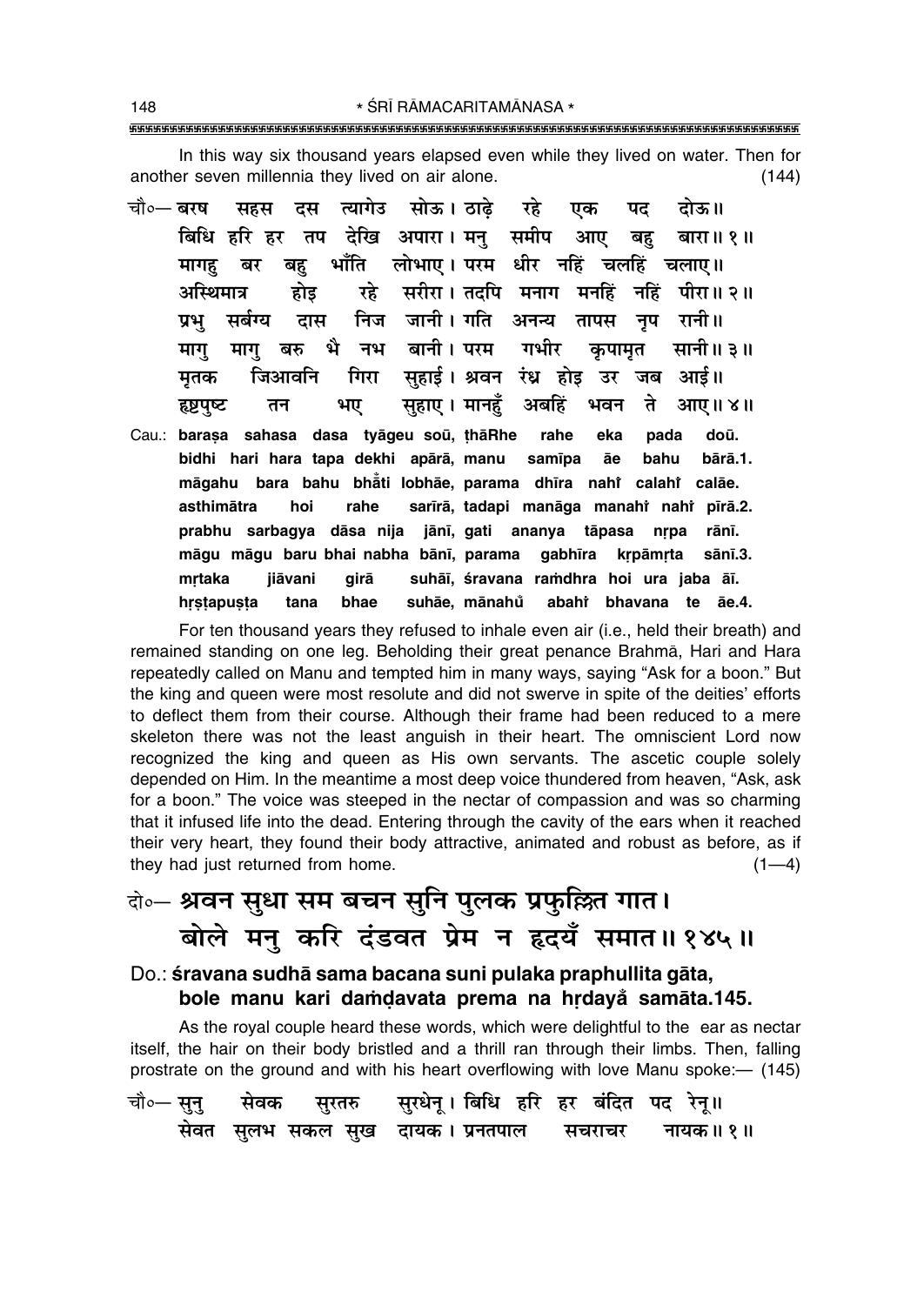\* BĀLA-KĀNDA \*

जौं अनाथ हित हम पर नेह। तौ प्रसन्न होड़ यह बर देह॥ माहीँ। जेहि कारन मनि जतन कराहीँ॥२॥ जो सरूप बस सिव मन हंसा। सगन अगन जेहि निगम प्रसंसा॥ जो भसंडि मन मानस भरि लोचन । कपा देखहिं करह प्रनतारति मोचन॥ ३॥ हम सो रूप लागे। मदल बिनीत प्रेम दंपति बचन परम प्रिय रस पागे।। कपानिधाना । बिस्वबास भगत बछल प्रभ प्रगटे भगवाना ॥ ४॥ Cau.: sunu sevaka surataru suradhenū, bidhi hari hara bamdita pada renū. sevata sulabha sakala sukha dāyaka, pranatapāla sacarācara nāyaka.1. jaů anātha hita hama para nehū, tau prasanna hoi yaha bara dehū. jo sarūpa basa siva mana māhi, jehi kārana muni jatana karāhi.2. jo bhusumdi mana mānasa hamsā, saguna aguna jehi nigama prasamsā. dekhahi hama so rūpa bhari locana, krpā karahu pranatārati mocana.3. dampati bacana parama priya lāge, mrdula binīta prema rasa pāge. bhagata bachala prabhu krpānidhānā, bisvabāsa pragațe bhagavānā.4.

"Listen, O Lord! You are a wish-yielding tree and a cow of plenty to Your servants. The dust below Your feet is adored by Brahma, Hari and Hara. You are easy to serve and a fountain of all blessings. You are the protector of the suppliant and the lord of all creation, both animate and inanimate. O friend of the forlorn, if You have any affection for us, be pleased to grant this boon to us. The form which dwells in Siva's heart and is sought by sages, which sports like a swan in the lake of Bhusundi's mind and is glorified by the Vedas as both with and without attributes—be gracious to us and let us feast our eyes on that form; O Reliever of the distress of the suppliant." The soft and humble words of the royal couple, steeped as they were in the nectar of love, were liked by the Lord very much. Full of affection for His devotees and a storehouse of compassion, the all-powerful Lord, who pervades the whole universe, manifested Himself.  $(1-4)$ 

## क्षे∝– नील सरोरुह नील मनि नील नीरधर स्याम। लाजहिं तन सोभा निरखि कोटि कोटि सत काम॥ १४६॥

#### Do.: **nīla** saroruha nīla mani nīla nīradhara svāma. lājahi tana sobhā nirakhi koti koti sata kāma.146.

Billions and millions of Loves blushed to behold the elegance of His swarthy form, which resembled a blue lotus (in the softness of its touch), a sapphire (in its gloss) and a dark cloud (in its freshness).  $(146)$ 

चौ०— सरद मयंक बदन छबि सींवा। चारु कपोल चिबक दर ग्रीवा॥ संदर नासा। बिध कर निकर बिनिंदक हासा॥१॥ अधर अरुन रट अंबज अंबक छबि नीकी। चितवनि ललित भावँती जी की॥ नव छबि हारी। तिलक ललाट पटल दुतिकारी॥२॥ भकटि मनोज चाप सिर भ्राजा। कुटिल केस जनु मधुप समाजा॥ कंडल मकर मकट रुचिर बनमाला। पदिक हार भूषन मनिजाला॥३॥ उर श्रीबत्स जनेऊ। बाहु बिभूषन केहरि कंधर चारु संदर तेऊ॥ करि कर सरिस सुभग भुजदंडा। कटि निषंग कर सर कोदंडा॥४॥ 149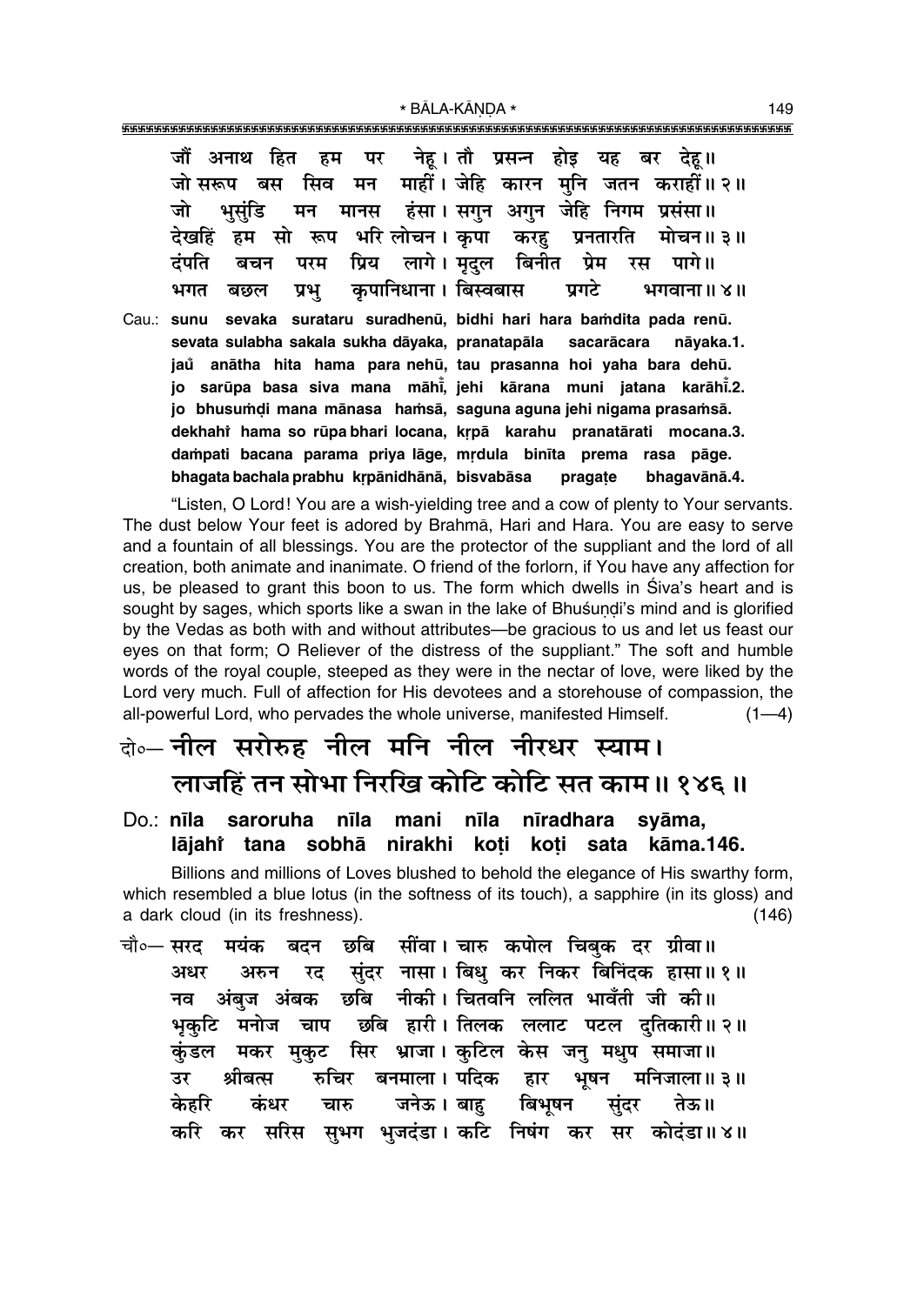\* ŚRĪ RĀMACARITAMĀNASA \* 

Cau.: sarada mayamka badana chabi sīmvā, cāru kapola cibuka dara grīvā. adhara aruna rada sumdara nāsā, bidhu kara nikara binimdaka hāsā.1. nava ambuja ambaka chabi nīkī, citavani lalita bhāvåtī ΪĪ kī. bhrkuti manoja cāpa chabi hārī, tilaka lalāta patala dutikārī.2. kumdala makara mukuta sira bhrājā, kutila kesa janu madhupa samājā. ura śrībatsa rucira banamālā, padika hāra bhūsana manijālā.3. kamdhara cāru janeū, bāhu bibhūsana sumdara kehari teū. kari kara sarisa subhaga bhujadamdā, kati nisamga kara sara kodamdā.4.

His countenance, which resembled the autumnal full moon, was the very perfection of beauty. Lovely were His cheeks and chin and His neck resembled the conch-shell in its spiral shape. His ruddy lips, teeth and nose were charming. His smile put to shame the rays of the moon. His eves possessed the exquisite beauty of fresh-blown lotuses and His lovely glance captivated the heart. His eyebrows stole the beauty of Love's bow and a sectarian mark shone on His forehead. Fish-shaped ear-rings hung from his earlobes and a crown adorned His head. His curly locks looked like a swarm of bees. His breast was marked by a curl of hair and adorned with a beautiful wreath of sylvan flowers, a string of precious stones and other jewelled ornaments. His strong and wellbuilt neck resembled that of a lion and the lovely sacred thread was suspended from it. His long beautiful arms resembled the trunk of an elephant. The ornaments adorning them were also charming. A quiver was tied to His waist and His hands bore an arrow and a bow.  $(1-4)$ 

# बे-तडित बिनिंदक पीत पट उदर रेख बर तीनि। नाभि मनोहर लेति जनु जमुन भवँर छबि छीनि॥१४७॥

### Do.: taRita binimdaka pīta pata udara rekha bara tīni, nābhi manohara leti janu jamuna bhavåra chabi chīni.147.

His yellow robes put to shame streaks of lightning and His belly had threefolds; while His attractive navel robbed, as it were, the eddies on the Yamuna of their beauty.  $(147)$ 

जाहीं। मनि मन मधप बसहिं जेन्ह माहीं॥ चौ०— **पद** राजीव बरनि नहिं अनुकुला । आदिसक्ति छबिनिधि जगमुला॥१॥ सोभति बाम भाग गुनखानी। अगनित लच्छि उमा ब्रह्मानी॥ जास अंस उपजहिं भकटि बिलास जास जग होई।1राम बाम दिसि सीता सोई॥२॥ बिलोकी। एकटक रहे नयन पट रोकी॥ छबिसमद्र हरि रूप अनुपा। तृप्ति न मानहिं मन् सतरूपा॥३॥ चितवहिं सादर रूप भुलानी। परे दंड इव गहि पद पानी॥ हरष बिबस तन दसा सिर परसे प्रभ निज कर कंजा । तुरत उठाए करुनापंजा॥४॥ jāhi, muni mana madhupa basahi jenha māhi. Cau.: pada rāiīva barani nahi anukūlā, ādisakti chabinidhi bāma bhāqa sobhati jagamūlā.1. amsa gunakhānī, aganita lacchi brahmānī. jāsu upajahi umā bhrkuti bilāsa jāsu jaga hoī, rāma bāma disi sītā  $so\bar{1}$ .2.

150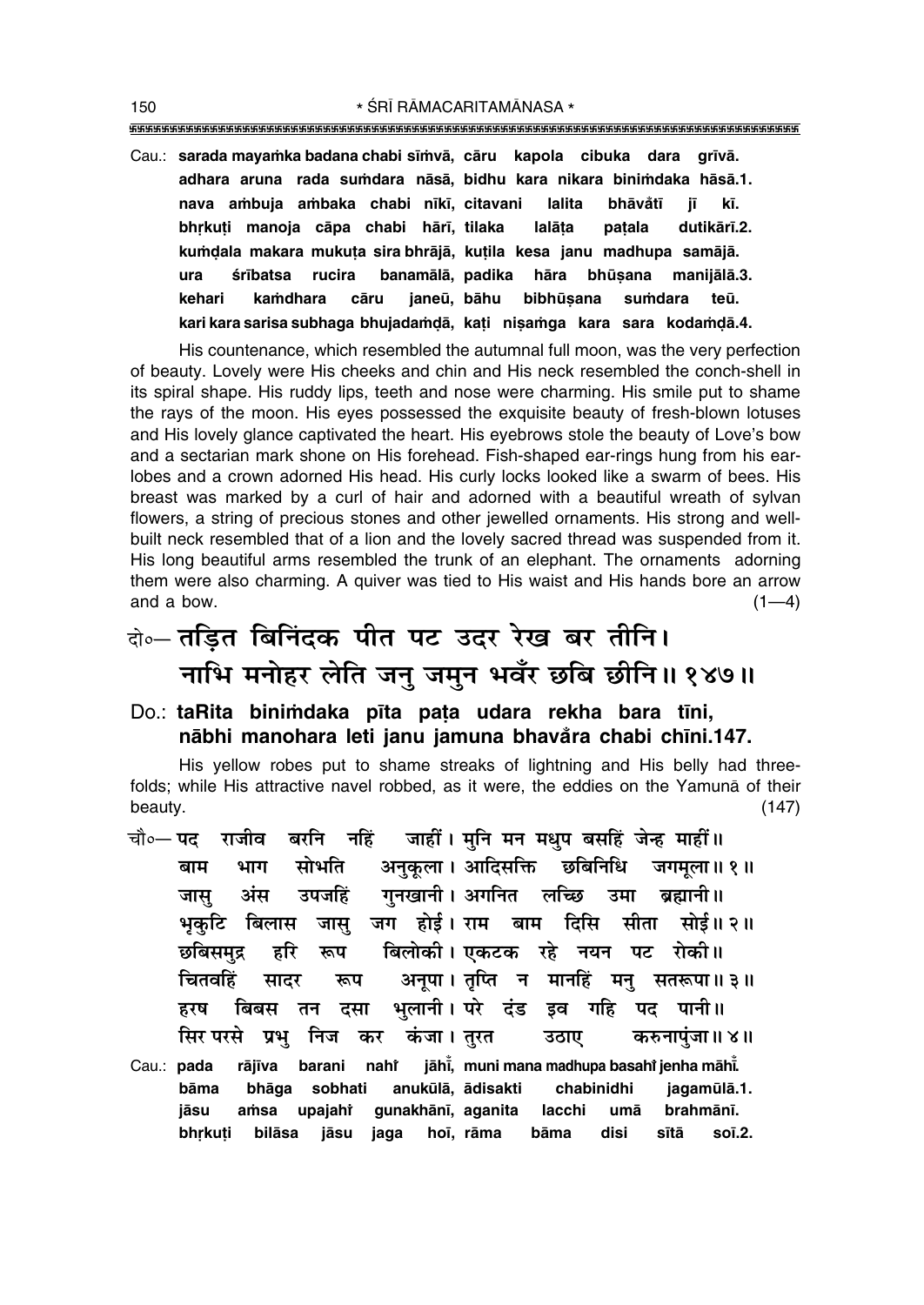chabisamudra hari rūpa bilokī, ekataka rahe nayana pata rokī. anūpā, trpti na mānahi manu satarūpā.3 citavahi sādara rūpa harasa bibasa tana dasā bhulānī, pare damda iya gahi pada pānī. sira parase prabhu nija kara kamjā, turata uthãe karunāpumjā.4.

His lotus feet, which attract the minds of sages like so many bees, were beyond description. On His left side shone His primordial energy, Sita, who is ever devoted to Him, and who is a storehouse of beauty and the source of the universe. Sita, who stood to the left of Srī Rāma, was the same from a fragment of whose being emanate countless Laksmis, Umās and Brahmānis (Sarasvatis), all mines of virtues, and the mere play of whose eyebrows brings the cosmos into existence. On the form of Sri Hari, the ocean of beauty, Manu and Satarūpā gazed intently with unblinking eyes. That incomparable beauty they looked on with reverence and would not feel sated with it. Overcome with joy they lost consciousness of their body and fell flat on the ground, clasping His feet with their hands. The gracious Lord touched their heads with His own lotus hands and lifted them up at once.  $(1-4)$ 

## दो०-बोले कुपानिधान पुनि अति प्रसन्न मोहि जानि। मागह बर जोड़ भाव मन महादानि अनुमानि॥१४८॥

### Do.: bole krpānidhāna puni ati prasanna mohi jāni, māgahu bara joi bhāva mana mahādāni anumāni.148.

The compassionate Lord then said, "Knowing that I am highly pleased with you and recognizing Me as a great donor, ask whatever boon you will."  $(148)$ 

- चौ०-सूनि प्रभु बचन जोरि जग पानी। धरि धीरज बोली मद बानी॥ पद कमल तम्हारे। अब परे नाथ देखि सब काम हमारे॥ १॥ माहीं। सुगम अगम कहि जाति सो नाहीं॥ बडि उर एक लालसा देत अति सुगम गोसाईं। अगम लाग मोहि निज कृपनाईं॥ २॥ तम्हहि जथा पाई । बह संपति दरिद्र बिबधतरु सकचाई।। मागत नहिं सोई।तथा हृदयँ प्रभाउ जान मम संसय होई॥ ३॥ तास् अंतरजामी। पुरवह मोर सो तम्ह जानह मनोरथ स्वामी ॥ मोही। मोरें नहिं बिहाइ माग नुप अदेय तोही ॥ ४ ॥ सकच कछ
- Cau.: suni prabhu bacana jori juga pānī, dhari dhīraju bolī mrdu bānī. nātha dekhi pada kamala tumhāre, aba pūre saba kāma hamāre.1. eka lālasā baRi ura māhi, sugama agama kahi jāti so nāhi. tumhahi deta ati sugama gosāi, agama lāga mohi nija krpanāi.2. jathā daridra bibudhataru pāī, bahu sampati māgata sakucāī. tāsu prabhāu iāna naht soī, tathā hrdaya mama samsaya hoī.3. jānahu amtarajāmī, puravahu mora manoratha svāmī.  $\epsilon$ tumha sakuca bihāi māgu nrpa mohī, more nahr adeva kachu tohī.4.

On hearing the words of the Lord, Manu joined his palms and summoning courage spoke in soft accents, "Now that we have seen Your lotus feet, all our desires have been fulfilled. Yet one ardent longing still lingers in my heart. It is easy of accomplishment and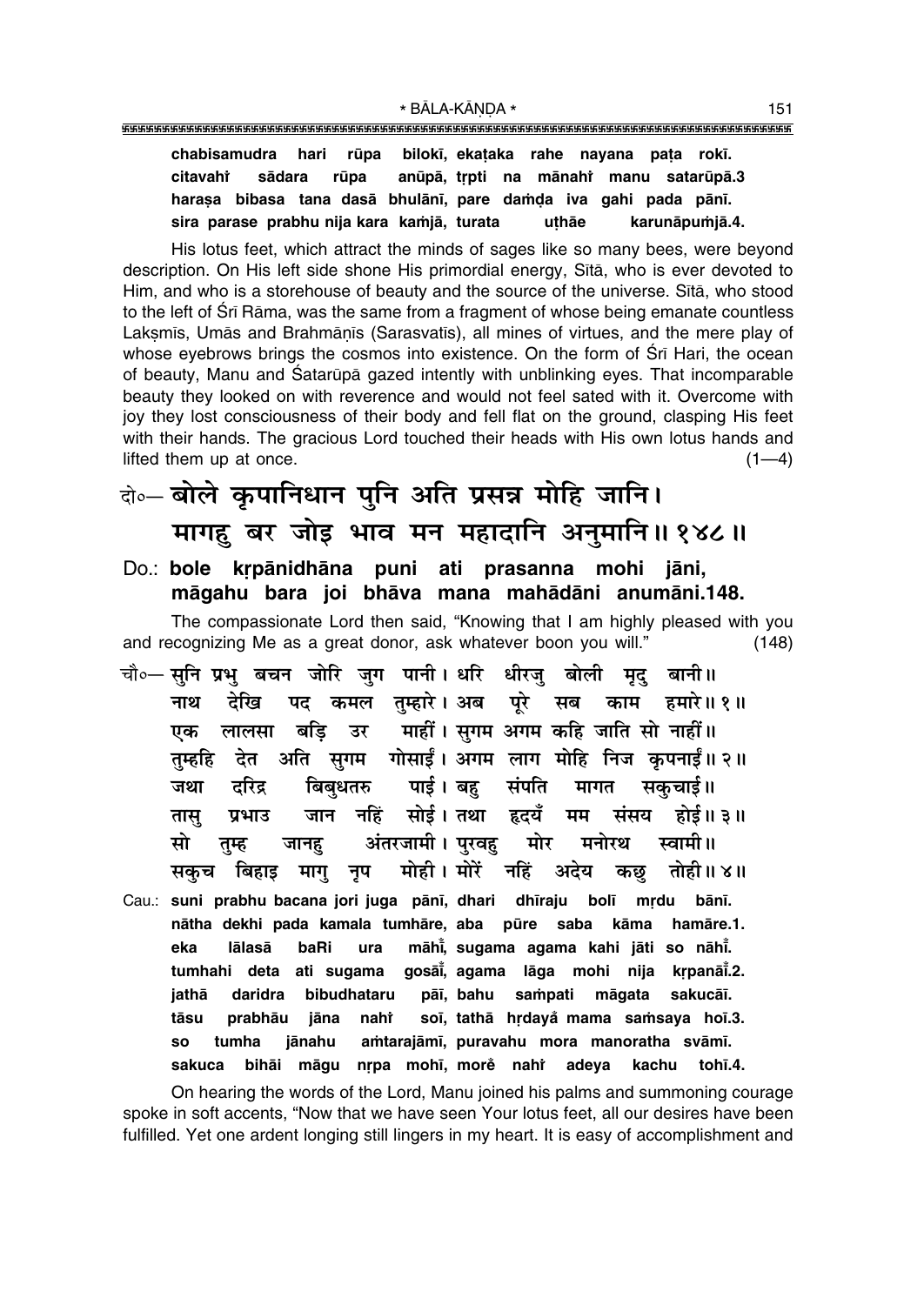at the same time hard to attain; hence it cannot be expressed. O Lord, it is easy for You to grant it; but due to my wretched condition it appears to me so hard to attain. Just as a pauper who has found a wish-vielding tree feels shy in asking for abundant wealth, little realizing its glory, even so my heart is possessed by doubt. Being the witness of all hearts, You know my mind; therefore, O my master, grant my desire." "O king, ask of Me unreservedly; there is nothing which I would not give you."  $(1-4)$ 

# बे॰ दानि सिरोमनि कुपानिधि नाथ कहउँ सतिभाउ। चाहउँ तुम्हहि समान सुत प्रभु सन कवन दुराउ॥ १४९॥

#### Do.: dāni siromani krpānidhi nātha kahaŭ satibhāu, cāhaŭtumhahi samāna suta prabhu sana kavana durāu.149.

"O crest-jewel of donors, O gracious lord, I tell You my sincere wish: I would have a son like You. I can have nothing to conceal from You."  $(149)$ 

- चौ∘— देखि प्रीति सुनि बचन अमोले । एवमस्त् करुनानिधि बोले॥ खोजौं कहँ जाई। नप तव तनय होब मैं आई॥ १॥ मरिस आप कर जोरें। देबि माग बरु जो रुचि तोरें॥ सतरूपहि बिलोकि जो बरु नाथ चतुर नृप मागा। सोइ कृपाल मोहि अति प्रिय लागा॥ २॥ सठि होति ढिठाई। जदपि भगत हित तम्हहि सोहाई॥ प्रभ परंत ब्रह्मादि जनक जग स्वामी।ब्रह्म सकल उर अंतरजामी॥ ३॥ तुम्ह संसय होई। कहा जो प्रभु प्रवान पनि सोई॥ अस समुझत मन भगत नाथ तव अहहीं। जो सख पावहिं जो गति लहहीं॥४॥ जे निज
- Cau.: dekhi prīti suni bacana amole, evamastu karunānidhi bole. āpu sarisa khojaů kahå jāi, nrpa tava tanaya hoba mai āi.1. satarūpahi biloki kara jorě, debi māgu baru jo ruci torě. jo baru nātha catura nrpa māgā, soi krpāla mohi ati priya lāgā.2. prabhu paramtu suthi hoti dhithāi, jadapi bhagata hita tumhahi sohāi. tumha brahmādi janaka jaga svāmī, brahma sakala ura amtarajāmī.3. asa samujhata mana samsaya hoi, kahā jo prabhu pravāna puni soi. je nija bhagata nātha tava ahahī, jo sukha pāvahi jo gati lahahī.4.

On seeing his love and hearing his invaluable words, the compassionate Lord said, "Amen. But where shall I go to find My equal? I Myself, O king, shall be a son to you." Then, seeing Satarūpā with her hands still folded, He said, "O good lady, ask whatever boon you please." "O gracious Lord, the boon which the clever king has just asked has appealed to me much. But it is great presumption, my Lord, even though such presumption is liked by You, O friend of the devotees. You are the progenitor even of Brahmā and other gods, the lord of the universe and the Supreme Being who dwells within the heart of all. Realizing this, my mind is filled with doubt; but what You have said is infallible. O my master, the bliss that is enjoyed and the goal that is reached by your own devotees- $(1-4)$ 

बे॰- सोइ सुख सोइ गति सोइ भगति सोइ निज चरन सनेहु। सोइ बिबेक सोइ रहनि प्रभु हमहि कुपा करि देहु॥ १५०॥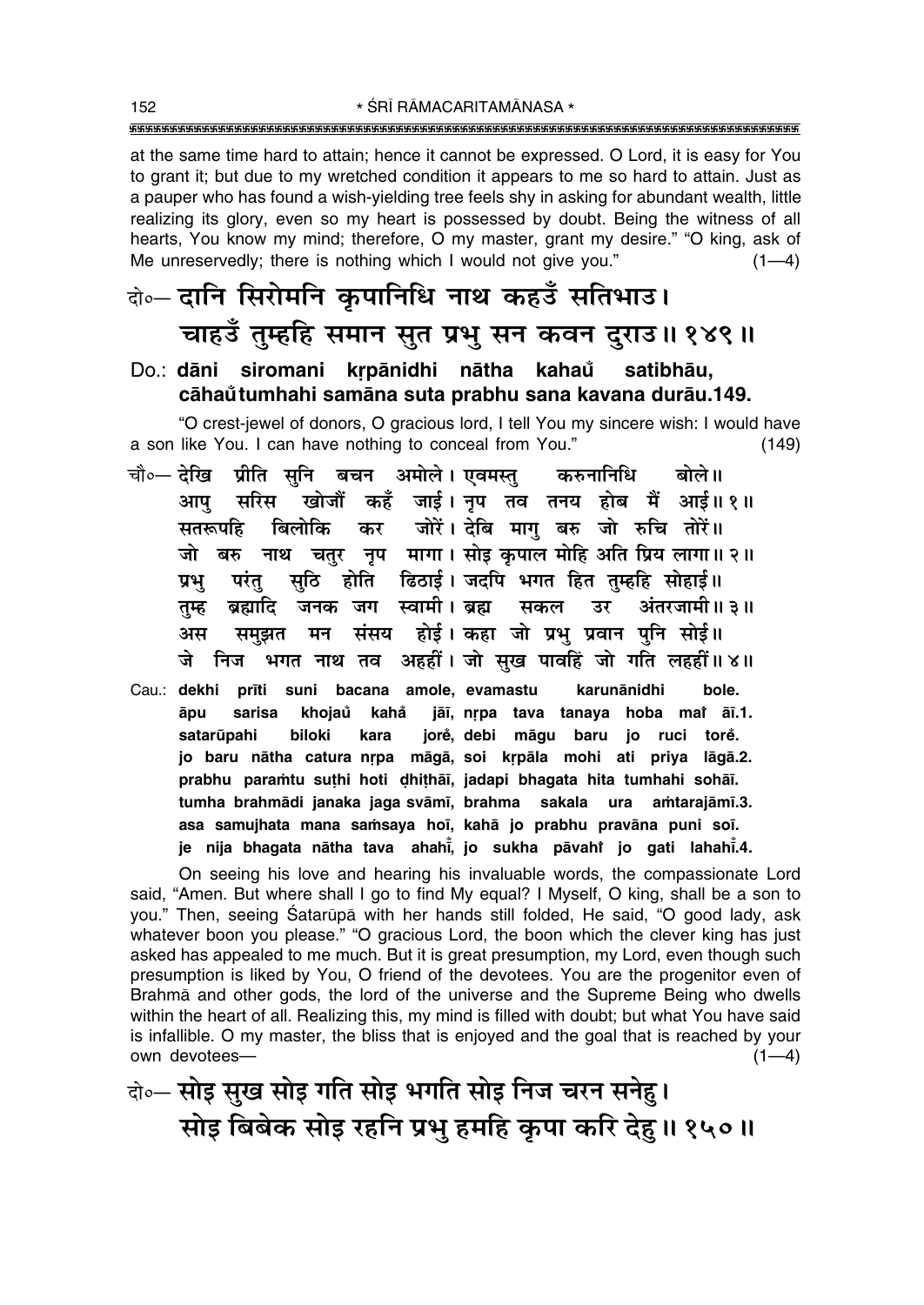\* BĀLA-KĀNDA \* 

### Do.: soi sukha soi gati soi bhagati soi nija carana sanehu, soi bibeka soi rahani prabhu hamahi krpā kari dehu.150.

"Grant me in Your mercy, O Lord, that very bliss the same destiny, the same devotion, the same attachment to Your feet, the same insight and the same mode of living."  $(150)$ 

- चौ०— सुनि मृदु गूढ़ रुचिर बर रचना। कृपासिंधु बोले मुद बचना ॥ जो कछ रुचि तम्हरे मन माहीं। मैं सो दीन्ह सब संसय नाहीं॥ १॥ बिबेक अलौकिक तोरें। कबहूँ न मिटिहि अनुग्रह मोरें॥ मात चरन मनु कहेउ बहोरी।अवर एक बिनती प्रभु मोरी॥२॥ बंदि सुत बिषड़क तव पद रति होऊ। मोहि बड़ मुढ़ कहै किन कोऊ॥ मनि बिनु फनि जिमि जल बिनु मीना। मम जीवन तिमि तुम्हहि अधीना॥३॥ अस बरु मागि चरन गहि रहेऊ। एवमस्त करुनानिधि कहेऊ॥ तम्ह मम अनसासन मानी। बसह जाड सरपति रजधानी॥४॥ अब
- Cau.: suni mrdu gūRha rucira bara racanā, krpāsimdhu bole mrdu bacanā. jo kachu ruci tumhare mana māhi, mai so dīnha saba samsaya nāhi.1. torě, kabahů na mitihi anugraha morě. mātu bibeka alaukika bamdi carana manu kaheu bahori, avara eka binati prabhu mori.2. suta bişaika tava pada rati hoū, mohi baRa mūRha kahai kina koū. mani binu phani jimi jala binu mīnā, mama jīvana timi tumhahi adhīnā.3. asa baru māgi carana gahi raheū, evamastu karunānidhi kaheū. aba tumha mama anusāsana mānī, basahu jāi surapati rajadhānī.4.

Hearing the soft, pregnant, charming and excellent speech of Satarūpā, the gracious Lord gently replied, "Whatever desire you cherish in your mind I have granted; you should have no doubt about it. Mother, by My grace your uncommon wisdom shall never fail." Bowing at His feet, Manu again said, "Lord, I have once more request to make. Let me have attachment to Your feet, of the same type as one has for a son, no matter if anyone calls me a big fool. Just as a snake cannot live without the gem on its hood and a fish without water, even so let my life be dependent on You (let me not survive without You)." Asking this boon, the king remained clasping the Lord's feet till the All-merciful said, "Let it be so. Now, obeying My command go and dwell in the capital of Indra (the chief of gods)."  $(1-4)$ 

# सो॰– तहँ करि भोग बिसाल तात गएँ कछु काल पुनि। होइहह अवध भुआल तब मैं होब तुम्हार सुत ॥ १५१ ॥

So.: tahå kari bhoga bisāla tāta gaĕ kachu kāla puni, hoihahu avadha bhuāla taba ma' hoba tumhāra suta.151.

"Having enjoyed extensive enjoyments there you shall, after some time, be born as king of Ayodhya; then, dear father, I will be your son."  $(151)$ 

| चौ०— <b>इच्छामय</b> | नरबेष | सँवारें। होइहउँ प्रगट निकेत तुम्हारें॥                  |  |  |
|---------------------|-------|---------------------------------------------------------|--|--|
|                     |       | अंसन्ह सहित देह धरि ताता । करिहउँ चरित भगत सुखदाता ॥ १॥ |  |  |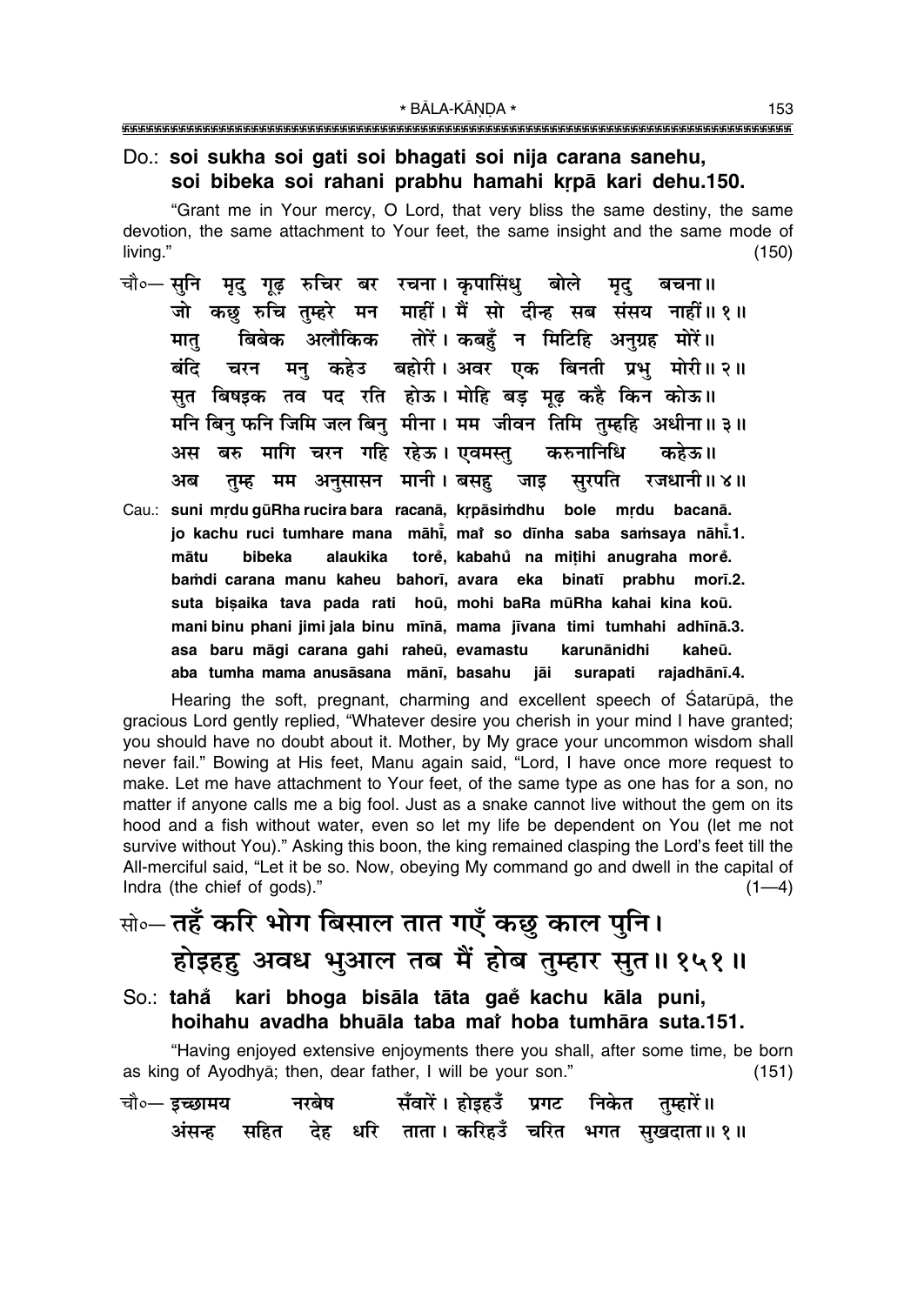जे सनि सादर नर बडभागी। भव तरिहहिं ममता मद त्यागी॥ जेहिं उपजाया। सोउ अवतरिहि मोरि यह माया॥२॥ आदिसक्ति जग अभिलाष परउब ਸੈਂ तम्हारा। सत्य सत्य पन सत्य हमारा॥ कपानिधाना । अंतरधान पनि पनि अस कहि भए भगवाना ॥ ३॥ टंपति भगत कपाला। तेहिं आश्रम निवसे कछ उर धरि काला॥ समय पाड तन तजि अनयासा । जाड कोन्ह अमरावति बासा॥ ४॥ Cau.: icchāmaya narabesa såvārě, hoihaů pragața niketa tumhārě.

amsanha sahita deha dhari tātā, karihaŭ carita bhagata sukhadātā.1. je suni sādara nara baRabhāgī, bhava tarihahi mamatā mada tyāgī. upajāyā, sou avatarihi mori yaha māyā.2. **ādisakti** jehř jaga purauba mai abhilāsa tumhārā, satya satya pana satya hamārā. puni puni asa kahi krpānidhānā, amtaradhāna bhae bhagavānā.3. dampati ura dhari bhagata krpālā, tehř āśrama nivase kachu kālā. samaya pāi tanu taji anayāsā, jāi bāsā.4. kīnha amarāvati

"Voluntarily assuming human quise I will manifest Myself in your house. Bodying Myself forth with My rays I will perform sportive acts which will be a source of delight to My devotees. Hearing of such exploits with reverence blessed men shall cross the ocean of worldly existence, renouncing the feeling of meum and arrogance. This Māyā, who is no other than My primordial energy that has brought forth the universe. She too will manifest Herself. In this way I will accomplish your desire and this pledge of Mine shall never, never, never fail." Repeating this again and again, the gracious Lord vanished out of sight. Cherishing in their mind the image of the Lord who is so compassionate to His devotees, the wedded couple stayed in that hermitage for some time more. And dropping their body, when the time came, without the least pain they went and took their abode in Amaravati, the city of immortals.  $(1-4)$ 

## के- यह इतिहास पुनीत अति उमहि कही बृषकेतु। भरद्वाज सूनु अपर पुनि राम जनम कर हेतु॥१५२॥

Do.: yaha itihāsa punīta ati umahi kahī brsaketu, bharadvāja sunu apara puni rāma janama kara hetu.152.

This most sacred legend was related by Siva (who has a bull emblazoned on His standard) to Umā. Bharadvāja, now hear yet another cause of Śrī Rāma's birth. (152)

### [PAUSE 5 FOR A THIRTY-DAY RECITATION]

मनि कथा पनीत पुरानी। जो गिरिजा प्रति संभु बखानी॥ चौ०— सन बिदित एक कैकय देस्। सत्यकेत् बिस्व तहँ बसड नरेस॥ १॥ धरंधर निधाना । तेज धरम नीति प्रताप सील बलवाना ॥ तेहि कें भए जुगल सुत बीरा।सब गुन धाम महा रनधीरा॥ २॥ धनी जो जेठ सुत आही। नाम प्रतापभान अस ताही ॥ राज अरिमर्दन नामा। भुजबल अतुल अचल संग्रामा॥३॥ सतहि अपर परम समीती। सकल दोष छल बरजित प्रीती॥ भाइहि भाइहि जेठे नृप दीन्हा। हरि हित आपु गवन बन कीन्हा॥४॥ सतहि राज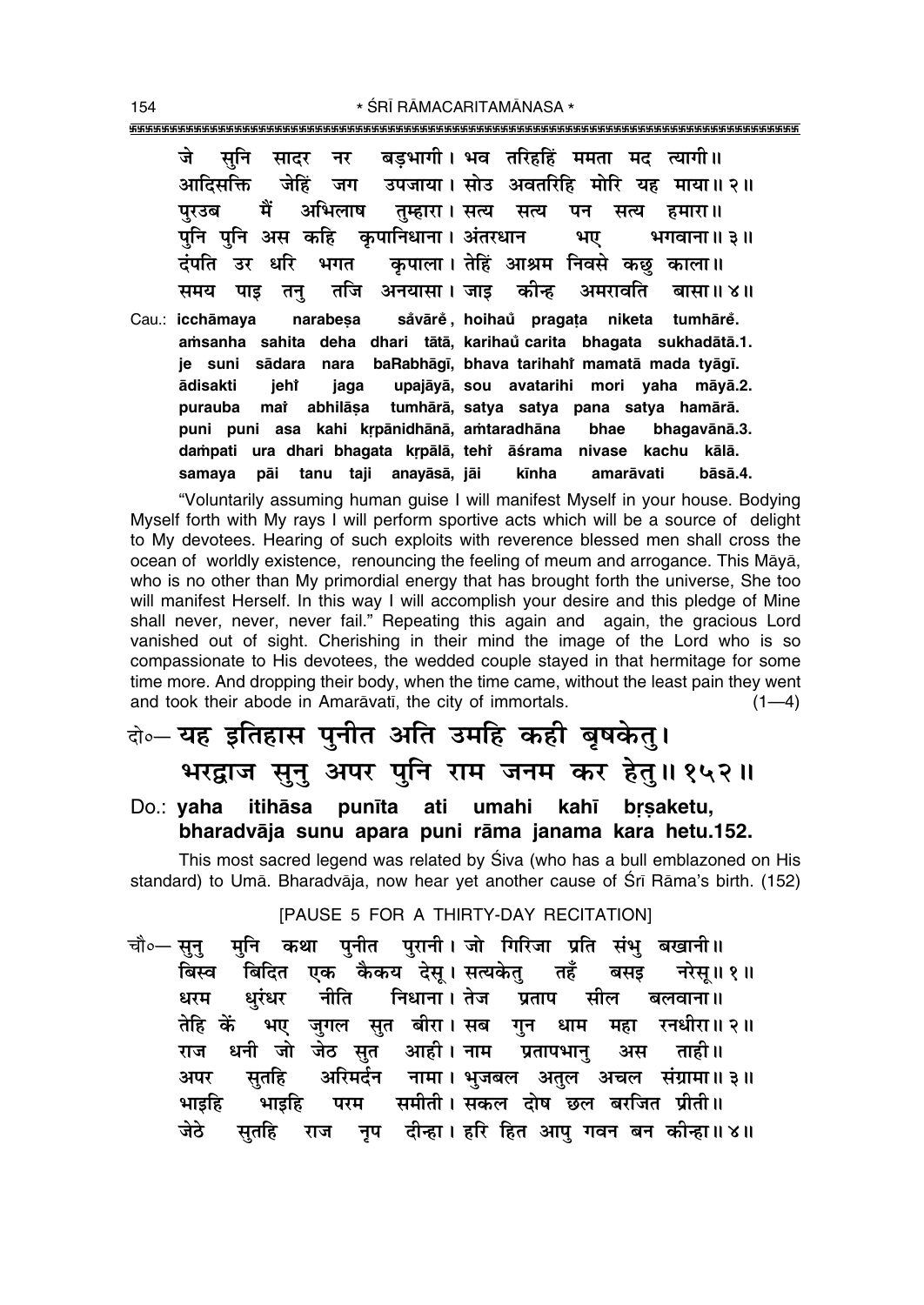\* BĀLA-KĀNDA \*

Cau.: sunu muni kathā punīta purānī, jo girijā prati sambhu bakhānī. bidita eka kaikaya desū, satvaketu bisva tahå basai naresū.1. dharama dhuramdhara nīti nidhānā, teja sīla pratāpa balavānā. kẻ bhae jugala suta bīrā, saba guna dhāma mahā ranadhīrā.2. tehi rāia dhanī jo jetha suta āhī, nāma pratāpabhānu asa tāhī. apara sutahi arimardana nāmā, bhujabala atula acala samgrāmā.3. bhāihi bhāihi parama samītī, sakala dosa chala barajita prītī. dīnhā, hari hita āpu gavana bana kīnhā.4. sutahi rāja jethe nrpa

Listen, O sage, to an old and sacred legend which was narrated by Sambhu to Girijā. There was a principality known by the name of Kaikaya, which was celebrated throughout the world. A king named Satyaketu ruled there. He was a champion of virtue. a storehouse of political wisdom, dignified, glorious, amiable and powerful. He had two gallant sons, who were repositories of all virtues and most staunch in battle. The elder of the two and the heir to the throne was named Pratāpabhānu. The other was known by the name of Arimardana, who was unequalled in strength of arm and steady in battle. There was perfect unity between the two brothers and the affection each bore to the other was free from all blemish and guile. To the elder son the king resigned the throne and withdrew himself into the forest for the sake of devotion to Srī Hari.  $(1-4)$ 

## बे॰ जब प्रतापरबि भयउ नृप फिरी दोहाई देस। प्रजा पाल अति बेदबिधि कतहूँ नहीं अघ लेस॥१५३॥

### Do.: jaba pratāparabi bhayau nrpa phirī dohāī desa, prajā pāla ati bedabidhi katahů nahi agha lesa.153.

When Pratāpabhānu became king, a proclamation to this effect was made throughout the land. He looked after his subjects with utmost care according to the precepts of the Vedas and there was not a speck of sin anywhere (in his kingdom).  $(153)$ 

- चौ∘— नप हितकारक धरमरुचि सचिव सयाना । नाम सुक्र समाना॥ सचिव बंध बलबीरा। आप सयान प्रतापपंज रनधीरा॥ १॥ अपारा। अमित सुभट सब समर जुझारा॥ मेन चतरंग मंग राउ हरषाना। अरु मेन बिलोकि बाजे गहगहे निसाना॥ २॥ कटकई बनाई। सुदिन साधि नृप चलेउ बजाई॥ बिजय हेत जहँ तहँ अनेक लराईं। जीते परीं सकल भूप बरिआर्ड ॥ ३ ॥ कीन्हे। लैलै टीप दंड छाडि भुजबल बस नुप दीन्हे।। सप्त अवनि मंडल तेहि काला । एक प्रतापभान महिपाला॥ ४॥ सकल
- Cau.: nrpa hitakāraka saciva sayānā, nāma dharamaruci sukra samānā. sayāna bamdhu balabīrā, āpu saciva pratāpapumja ranadhīrā.1. caturamga apārā, amita subhata saba samara jujhārā. samga sena biloki sena rāu harașānā, aru bāje gahagahe nisānā.2. banāī, sudina sādhi nrpa caleu bajāī. bijaya hetu katakaī larāi, jīte bariāī.3. jahå tahå aneka sakala bhūpa parī sapta dīpa bhujabala basa kīnhe, lai lai damda chāRi nrpa dīnhe. sakala avani mamdala tehi kālā, eka pratāpabhānu mahipālā.4.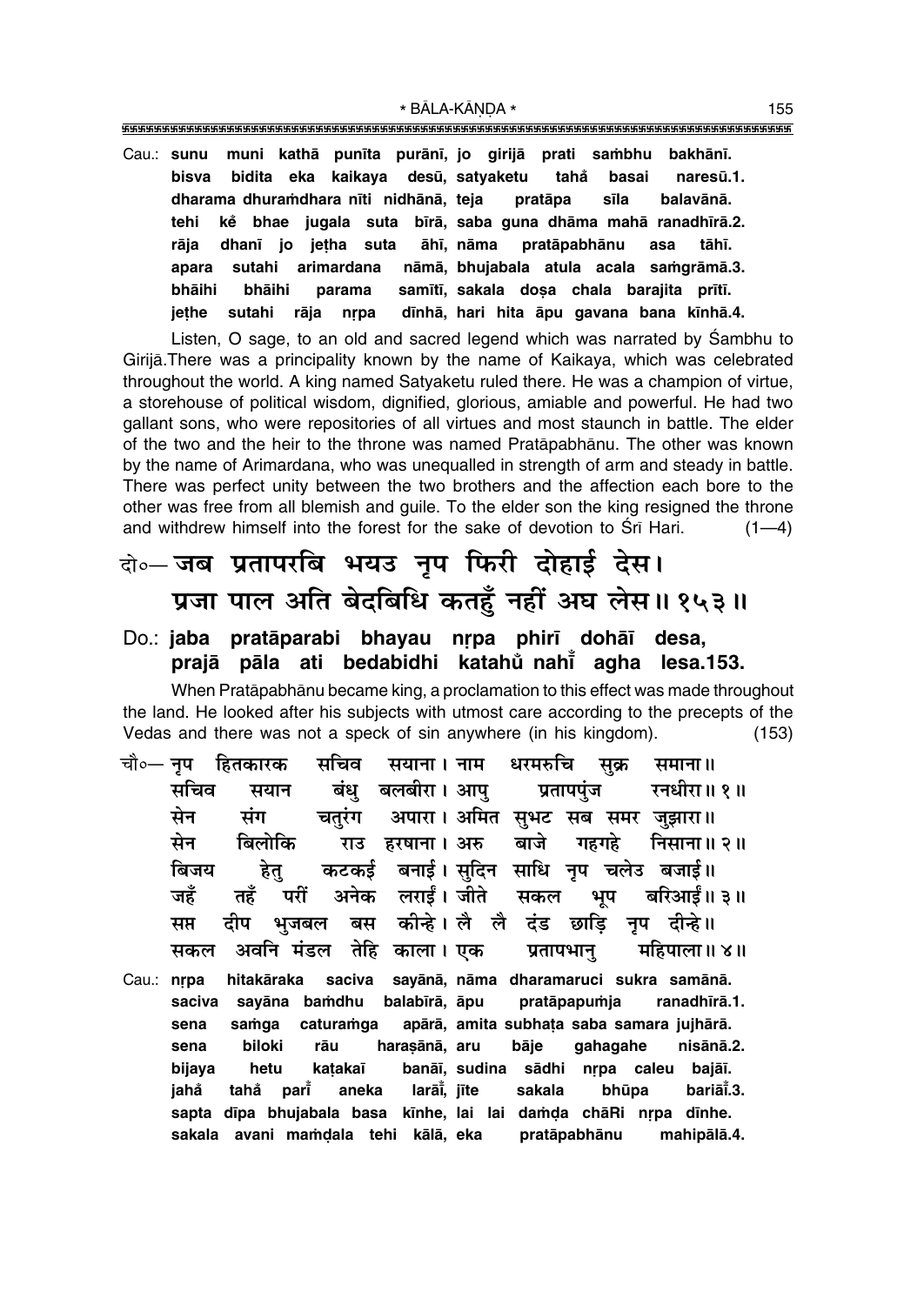The prime minister, Dharmaruci by name, was a second Sukra\* and was as devoted to the king as he was wise. With a prudent counseller and a gallant and powerful brother, the king himself was an embodiment of glory and daring in war. He owned a vast army consisting of horse and foot, chariots and elephants. It had numberless excellent warriors all of whom fought fearlessly in battle. The king rejoiced to see his army and there was a tumultuous sound of kettledrums. He collected a special force for the conquest of the world, and availing himself of an auspicious day marched forth with beat of drums. A number of battles were fought here and there and all hostile kings were brought to their knees by superior might. By the strength of his arm be reduced all the seven sections of the terrestrial region and let the princes go on payment of tribute. Now Pratāpabhānu was the undisputed sovereign of the entire globe.  $(1-4)$ 

# के- स्वबस बिस्व करि बाहुबल निज पुर कीन्ह प्रबेसु। अरथ धरम कामादि सुख सेवइ समयँ नरेस् ॥ १५४॥

### Do.: svabasa bisva kari bāhubala nija pura kīnha prabesu, aratha dharama kāmādi sukha sevai samaya naresu.154.

Having thus subjugated the whole universe by the might of his arm, the king reentered his capital. He devoted himself to the pleasures of wealth, religious practices and sense-gratification etc., at the appropriate time.  $(154)$ 

| चौ०— भूप प्रतापभानु बल पाई। कामधेनु भै भूमि सुहाई॥                    |
|-----------------------------------------------------------------------|
| सब दुख बरजित प्रजा सुखारी।धरमसील सुंदर नर नारी॥१॥                     |
| सचिव धरमरुचि हरि पद प्रीती। नृप हित हेतु सिखव नित नीती॥               |
| गुर सुर संत पितर महिदेवा।करइ सदा नृप सब कै सेवा॥२॥                    |
| भूप धरम जे बेद बखाने।सकल करइ सादर सुख माने॥                           |
| दिन प्रति देइ बिबिध बिधि दाना। सुनइ सास्त्र बर बेद पुराना॥३॥          |
| नाना बापीं कूप तड़ागा।सूमन बाटिका सुंदर बागा॥                         |
| बिप्रभवन सुरभवन सुहाए । सब तीरथन्ह बिचित्र बनाए ॥ ४॥                  |
| Cau.: bhūpa pratāpabhānu bala pāī, kāmadhenu bhai bhūmi suhāī.        |
| saba dukha barajita prajā sukhārī, dharamasīla sumdara nara nārī.1.   |
| saciva dharamaruci hari pada prītī, nrpa hita hetu sikhava nita nītī. |
| gura sura samta pitara mahidevā, karai sadā nrpa saba kai sevā.2.     |
| bhūpa dharama je beda bakhāne, sakala karai sādara sukha māne.        |
| dina prati dei bibidha bidhi dānā, sunai sāstra bara beda purānā.3.   |
| bāpī kūpa taRāgā, sumana bāṭikā sumdara bāgā.<br>nānā                 |
| biprabhavana surabhavana suhāe, saba tīrathanha bicitra banāe.4.      |

Invigorated by king Pratapabhanu's might, the charming earth became a cow of plenty as it were (yielded all one's coveted products). The people were happy and free from all sorrows and both men and women were good-looking and virtuous. The minister, Dharmaruci, was devoted to the feet of Sri Hari; in the interest of his royal master he

<sup>\*</sup> The celebrated preceptor of the Daityas, who is noted for his political insight and is credited with the authorship of the famous work on political science, Sukraniti.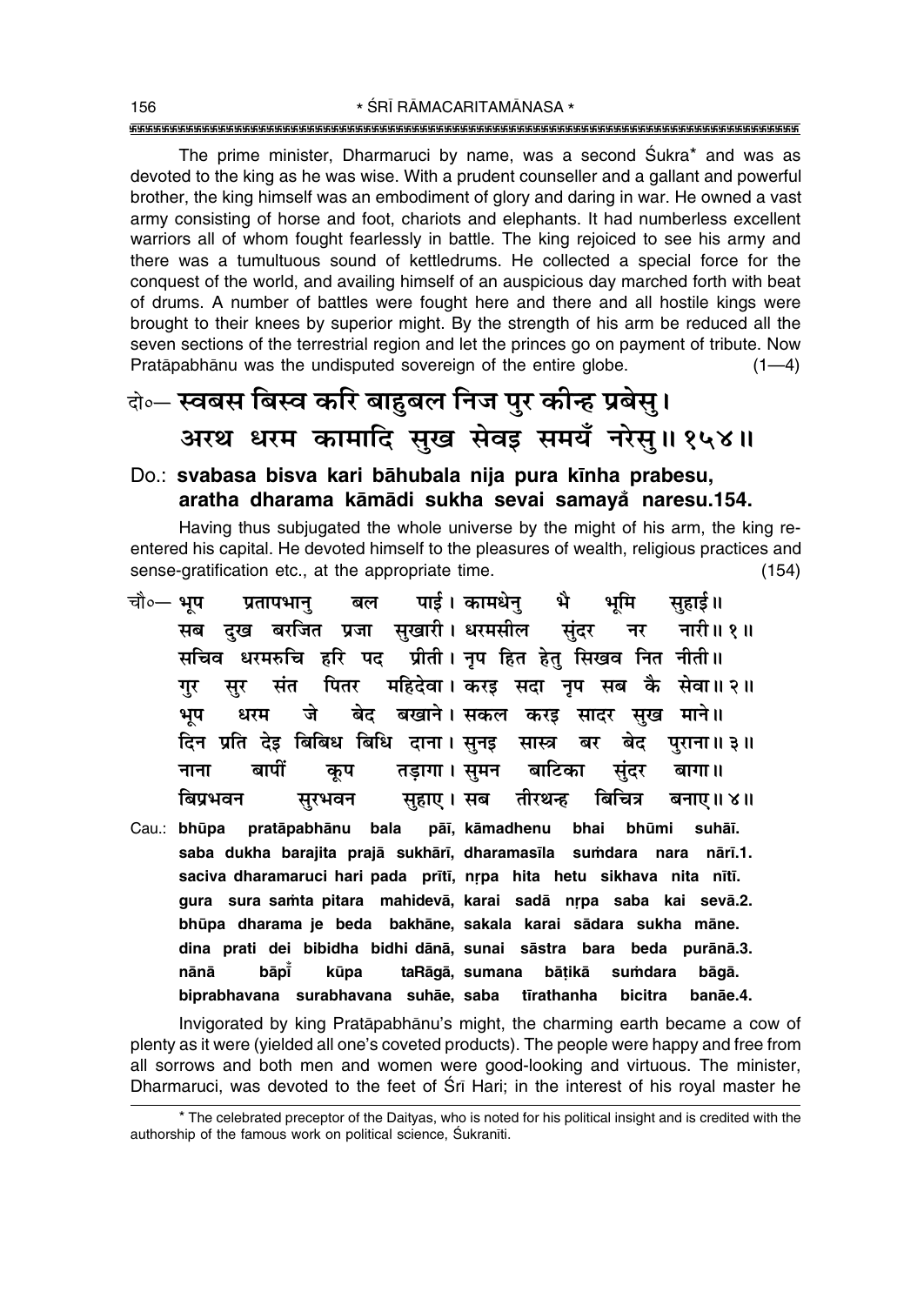advised him on state policy everyday. Preceptors, gods, saints, manes and Brāhmanas the king invariably served them all. Whatever duties have been enjoined on a king in the Vedas, he gladly and devoutly performed. He bestowed gifts of various kinds everyday and listened to the best scriptures including the Vedas and the Puranas. In all holy places he constructed many small and big wells and tanks, flower gardens and lovely orchards, dwellings for the Brāhmanas and beautiful temples of wonderful architecture.  $(1-4)$ 

बेञ्- जहँ लगि कहे पुरान श्रुति एक एक सब जाग। बार सहस्र सहस्र नृप किए सहित अनुराग॥१५५॥

### Do.: jahå lagi kahe purāna śruti eka eka saba jāga, bāra sahasra sahasra nrpa kie sahita anurāga.155.

Whatever sacrifices have been enjoined in the Vedas and the Purānas, the king devoutly performed each one of them a thousand times.  $(155)$ 

- चौ०— हृदयँ न कछु फल अनुसंधाना। भूप बिबेकी परम सजाना ॥ करड जे धरम करम मन बानी। बासदेव अर्पित नप ग्यानी॥ १॥ चढ़ि बर बाजि बार एक राजा। मृगया कर सब साजि समाजा॥ गयऊ। मृग पुनीत बहु मारत भयऊ॥२॥ बिंध्याचल गभीर बन दीख बराह। जन् बन दरेउ ससिहि ग्रसि राह॥ फिरत बिपिन नुप बड बिध नहिं समात मुख माहीँ। मनहँ क्रोध बस उगिलत नाहीँ॥३॥ दसन छबि गाई। तन बिसाल पीवर कोल अधिकार्ड ॥ कराल पाएँ। चकित बिलोकत आरौ कान उठाएँ॥४॥ घुरुघुरात हय
- Cau.: hrdayå na kachu phala anusamdhānā, bhūpa bibekī parama sujānā. karai je dharama karama mana bānī, bāsudeva arpita nrpa gyānī.1. caRhi bara bāji bāra eka rājā, mrgayā kara saba sāji samājā. bimdhyācala gabhīra bana gayaū, mrga punīta bahu mārata bhayaū.2. phirata bipina nrpa dīkha barāhū, janu bana dureu sasihi grasi rāhū. baRa bidhu nahi samāta mukha māhi, manahu krodha basa ugilata nāhi.3. dasana chabi gāī, tanu kola karāla bisāla pīvara adhikāī. ghurughurāta haya ārau pāě, cakita bilokata kāna uthāĕ.4.

There was no seeking for any reward in his heart; the king was a man of great intelligence and wisdom. Whatever meritorious act he performed in thought, word or deed, the wise king dedicated it to Lord Vāsudeva (the all-pervading God Visnu). Equipping himself with all the outfit of hunting, the king mounted a gallant steed one day and, entering the dense forest of the Vindhya range, killed many a sacred deer. While ranging in the wood he espied a wild boar. It looked as if with the moon in his mouth the demon Rāhu had hid in the forest. The orb was too large to be contained in the mouth, yet in his rage he would not disgorge it. Thus have I chosen to portray the beauty of the frightful tusks of the boar, while its body too was of an enormous size and bulk. Growling at the tramp of the horse and pricking up its ears it gazed with a startled look.  $(1-4)$ 

बेञ्- नील महीधर सिखर सम देखि बिसाल बराहु। चपरि चलेउ हय सुटुकि नृप हाँकि न होइ निबाहु॥ १५६॥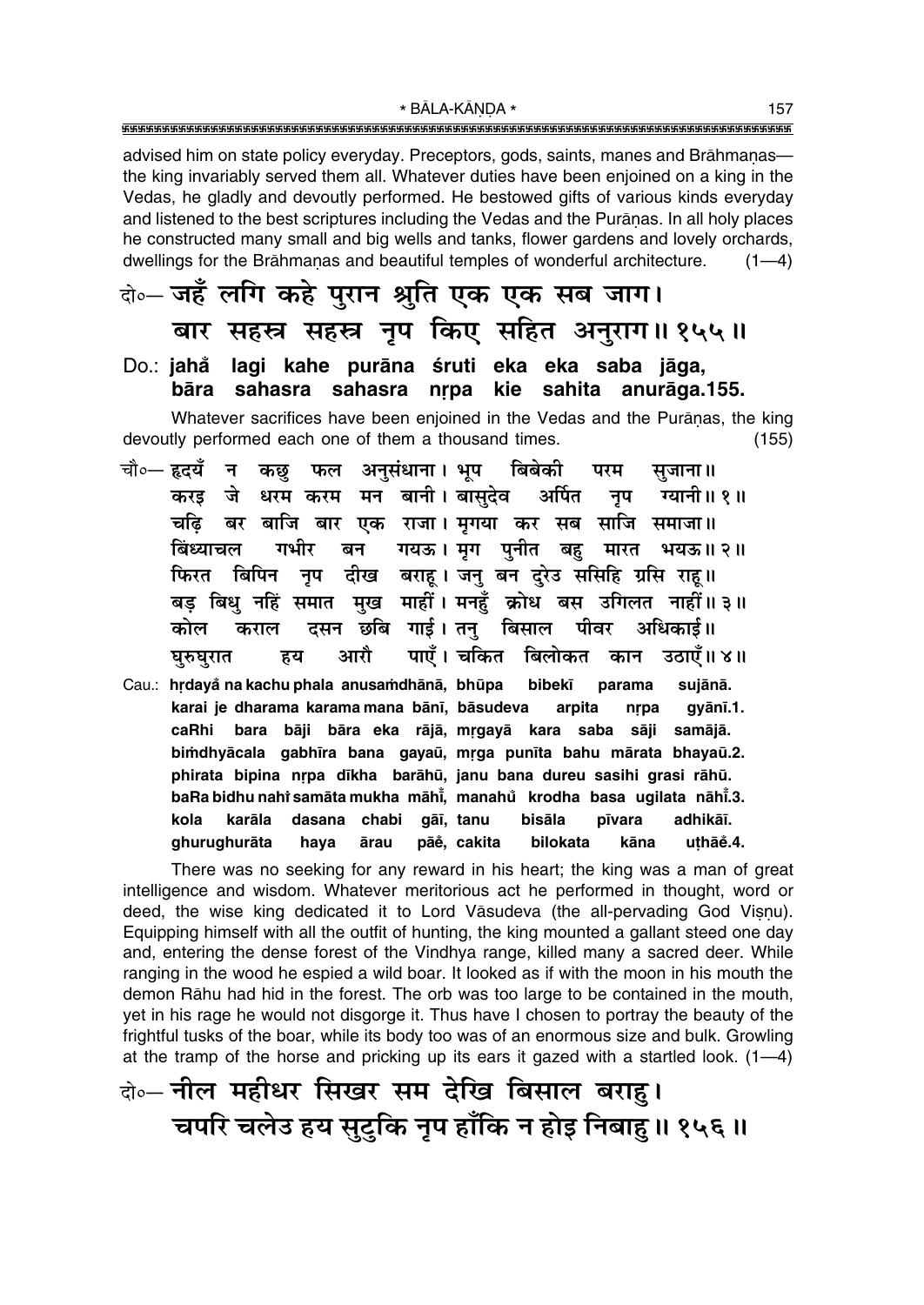\* ŚRĪ RĀMACARITAMĀNASA \* 

### Do.: nīla mahīdhara sikhara sama dekhi bisāla barāhu, capari caleu haya sutuki nrpa haki na hoi nibāhu.156.

On seeing the huge boar, which resembled a purple mountain-peak, the king whipped the horse and advanced rapidly, challenging the boar at the same time and saying it could no longer escape.  $(156)$ 

- चौ०— आवत देखि रव बाजी। चलेउ बराह मरुत गति भाजी॥ अधिक सर संधाना। महि मिलि गयउ बिलोकत बाना॥१॥ कीन्ह तरत नप तीर महीस चलावा। करि छल सुअर सरीर बचावा॥ तकि तकि मग भागा। रिस बस भप चलेउ सँग लागा॥ २॥ पगटत दरत जाड गहन बराह। जहँ नाहिन गज बाजि निबाह॥ दुरि गयउ घन अति अकेल बन बिपुल कलेसू। तदपि न मृग मग तजइ नरेसू॥३॥ बिलोकि भूप बड धीरा। भागि पैठ गिरिगहाँ गभीरा॥ कोल नुप अति पछिताई। फिरेउ देखि महाबन परेउ भलाई॥ ४॥ अगम
- dekhi adhika rava bājī, caleu barāha maruta gati bhājī. Cau.: āvata turata kīnha nṛpa sara samdhānā, mahi mili gayau bilokata bānā.1. mahīsa calāvā, kari chala suara sarīra bacāvā. taki taki tīra pragatata durata jāi mrga bhāgā, risa basa bhūpa caleu såga lāgā.2. gayau dūri ghana gahana barāhū, jahå nāhina gaja bāji nibāhū. akela bana bipula kalesū, tadapi na mrga maga tajai naresū.3. ati biloki bhūpa baRa dhīrā, bhāgi giriguha gabhīrā. kola paitha agama dekhi nrpa ati pachitāi, phireu mahābana pareu bhulāī.4.

When it saw the horse coming on with a great noise, the boar took to flight swift as wind. The king lost no time in fitting the arrow to his bow and the boar crouched as soon as it saw the shaft. The king discharged his arrows taking a steady aim each time, but the boar saved itself by its willness. The beast rushed on, now hiding and now emerging into view; while the king in much excitement followed closely on its track. The boar went afar into a dense thicket, which was impenetrable by horse or elephant. Even though the king was all by himself and was faced with untold hardships in the forest, still he would not abandon the chase. Seeing the king so determined, the boar slunk away into a deep mountain-cave. When the king perceived that there was no access to the cave, he had to return much disappointed; and, what was worse, he lost his track in the great forest.  $(1-4)$ 

# बे-खेद खिन्न छुद्धित तृषित राजा बाजि समेत। खोजत ब्याकुल सरित सर जल बिन् भयउ अचेत॥ १५७॥

Do.: kheda khinna chuddhita trsita rājā bāji sameta, khojata byākula sarita sara jala binu bhayau aceta.157.

Exhausted with much exertion and oppressed by hunger and thirst, the king and his horse kept searching for a stream or pond and almost fainted for want of water.  $(157)$ 

बिपिन आश्रम एक देखा। तहँ बस नृपति कपट मुनिबेषा॥ चौ०— फिरत नृप लीन्ह छड़ाई।समर सेन तजि गयउ पराई॥१॥ देस जास्

158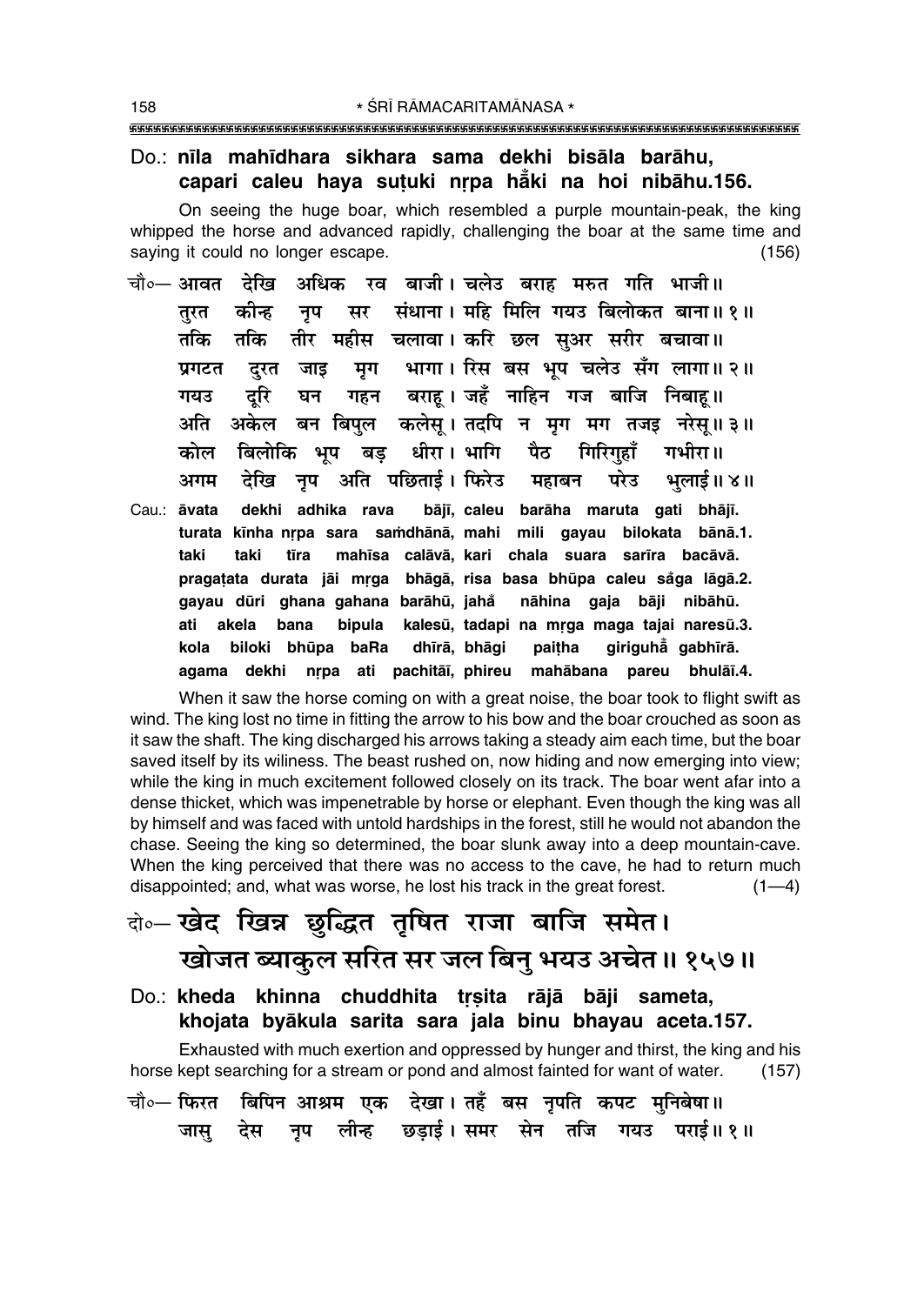समय प्रतापभान् कर जानी। आपन अति असमय अनमानी॥ गलानी। मिला न राजहि नूप अभिमानी॥ २॥ गयउ न गह मन बहत रिस उर मारि रंक जिमि राजा। बिपिन बसड तापस कें साजा॥ गवन नप कीन्हा। यह प्रतापरबि तेहिं तब तास समीप चीन्हा॥ ३॥ नहिं पहिचाना । देखि सबेष तषित सो महामनि राउ जाना ॥ प्रनामा। परम चतुर न कहेउ निज नामा॥४॥ उतरि तरग तें कीन्ह

Cau.: phirata bipina āśrama eka dekhā, tahå basa nrpati kapata munibesā. jāsu desa nrpa līnha chaRāī, samara sena taji qayau parāī.1. samaya pratāpabhānu kara jānī, āpana ati asamaya anumānī. gayau na grha mana bahuta galānī, milā na rājahi nrpa abhimānī.2. risa ura māri ramka jimi rājā, bipina basai tāpasa kě sājā. tāsu samīpa gavana nrpa kīnhā, yaha pratāparabi tehi taba cīnhā.3. trsita so pahicānā, dekhi subesa rāu nahi mahāmuni iānā. utari turaga te kīnha pranāmā, parama catura na kaheu nija nāmā.4.

While wandering in the forest he espied a hermitage. In that hermitage dwelt, in the disguise of a hermit, a monarch who had been despoiled of his kingdom by Pratāpabhānu and who had run away from the field of battle deserting his army. Knowing that the time was propitious for Pratapabhanu and most unfavourable to his own self, he felt much disgusted at heart and refused to return home; and he was too proud to come to terms with the victor. Suppressing the anger in his own heart the ex-king lived in the forest like a pauper in the garb of an anchorite. It was to him that king Pratāpabhānu went and he for his part immediately recognized that the newcomer was no other than Pratapabhanu. Overcome by thirst, the latter, however, could not recognize the ex-king. Perceiving his holy garb Pratāpabhānu took him to be a great sage and, getting down from his horse, made obeisance to him. The king was, however, too astute to disclose his name.  $(1-4)$ 

## बे- भूपति तृषित बिलोकि तेहिं सरबरु दीन्ह देखाइ। मज्जन पान समेत हय कीन्ह नृपति हरषाइ॥१५८॥

Do.: bhūpati trsita biloki tehi sarabaru dīnha dekhāi, majjana pāna sameta haya kīnha nrpati harasāi.158.

Seeing king Pratāpabhānu thirsty, he showed him a good lake and the king as well as his horse gladly bathed in it and drank from it.  $(158)$ 

चौ०— गै श्रम सकल सुखी नृप भयऊ । निज आश्रम तापस लै गयऊ॥ रबि जानी। पुनि तापस बोलेउ मृदु बानी॥१॥ आसन दीन्ह अस्त को तम्ह कस बन फिरह अकेलें। संदर जबा जीव परहेलें।। चकबर्ति के लच्छन तोरें। देखत दया लागि अति मोरें॥२॥ अवनीसा। तासु सचिव मैं सुनहु मुनीसा॥ नाम प्रतापभान फिरत अहेरें परेउँ भुलाई। बड़ें भाग देखेउँ पद आई॥३॥ दुर्लभ दरस तुम्हारा। जानत हौं कछु भल होनिहारा॥ कहँ हम कह मुनि तात भयउ अँधिआरा। जोजन सत्तरि नगरु तुम्हारा॥४॥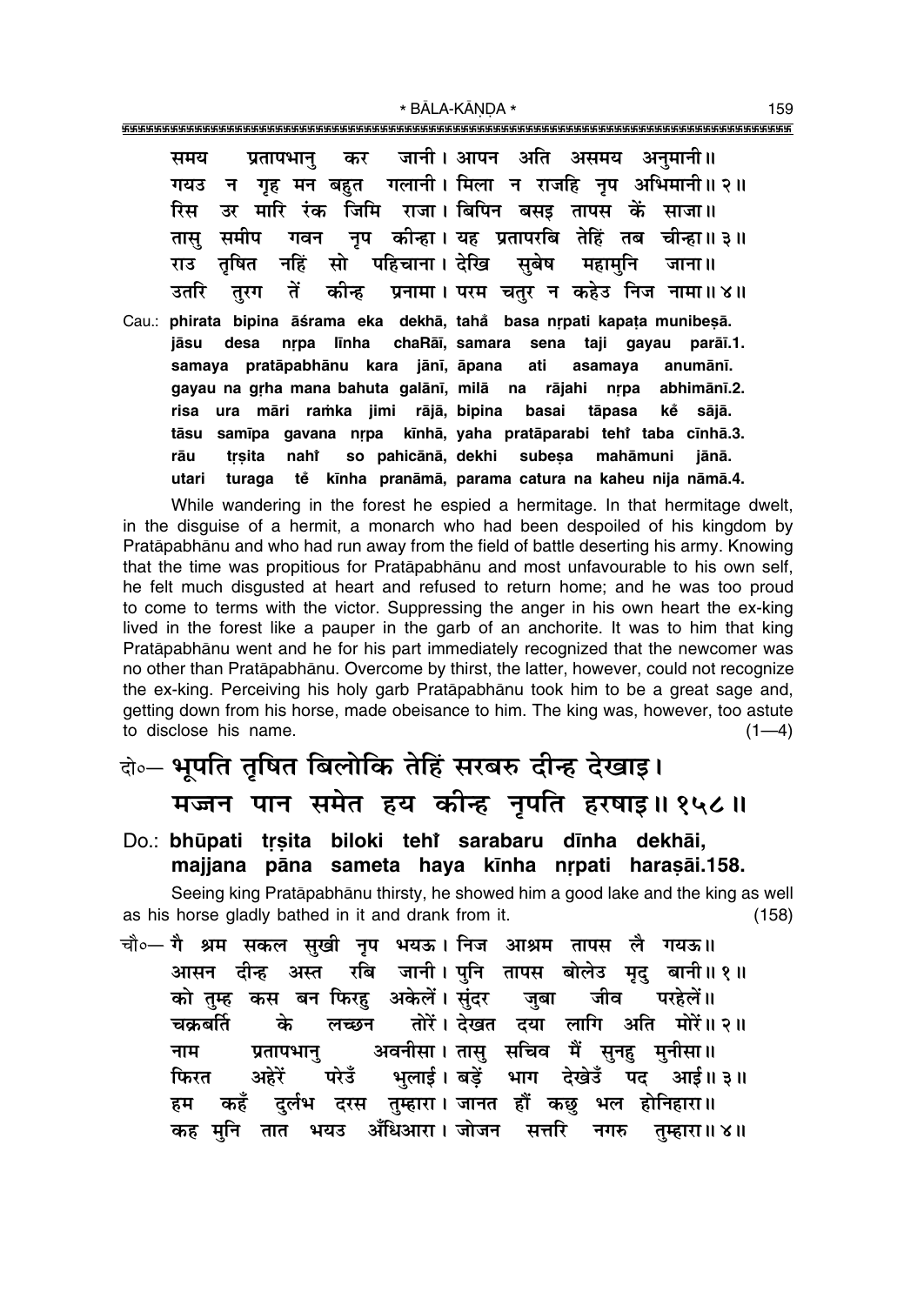""""""""""""""""""""""""""""""""""""""""""""""""""""""""""""""""""""""""""""""""""" 160 **\*** SRĪ RĀMACARITAMĀNASA \*

Cau.: gai śrama sakala sukhī nṛpa bhayaū, nija āśrama tāpasa lai gayaū. āsana dīnha asta rabi jānī, puni tāpasa boleu mrdu bānī.1. **ko tumha kasa bana phirahu akele°, su≈dara jubå j∂va parahele°. cakrabarti ke lacchana tore°, dekhata dayå lågi ati more°.2. nåma pratåpabhånu avan∂så, tåsu saciva maiÚ sunahu mun∂så. phirata ahere pareu ° ° bhulå∂, baRe bhåga dekheu ° ° pada å∂.3. hama kaha° durlabha darasa tumhårå, jånata hau° kachu bhala honihårå. kaha muni tåta bhayau a° dhiårå, jojana sattari nagaru tumhårå.4.**

The whole fatigue was gone and the king heaved a sigh of relief. The hermit thereafter took him back to his hermitage; and perceiving that it was sunset now he gave him a seat and then spoke to him in polite terms, "Who are you and wherefore do you risk your life by roaming in the forest all alone, even though you are so young and handsome? Reading the marks of an emperor on your person I am moved with great pity." "Listen, O great sage: there is a king named Pratāpabhānu; I am his minister. Ranging in pursuit of game I have lost my way and by great good fortune I have been led into your presence. Your sight is a rare boon to me; it leads me to believe that something good is about to befall me." The hermit said, "It is now dusk, my son; and your city is five hundred and sixty miles away.  $(1-4)$ 

## दो**0 निसा घोर गंभीर बन पंथ न सुनह सुजान।**

## 'बसहु आजु अस जानि तुम्ह जाएहु होत बिहान II १५९ ( क ) II

### Do.: nisā ghora gambhīra bana pamtha na sunahu sujāna, **basahu åju asa jåni tumha jåehu hota bihåna.159(A).**

"Listen, O friend: dark and dreary is the night, and the forest is dense and trackless; knowing this, tarry here overnight and depart next morning." (159 A)

## तलसी जसि भवतब्यता तैसी मिलइ सहाइ। <u>आपून आवइ ताहि पहिं ताहि तहाँ लै जाइ॥ १५९ ( ख )॥</u> **tulas∂ jasi bhavatabyatå tais∂ milai sahåi,**

**åpunu åvai tåhi pahiÚ tåhi tahå° lai jåi.159(B).**

The inevitable, says Tulasīdāsa, is invariably preceded by circumstances that are favourable to it. Either it comes to a man or takes him to the cause of his doom. (159 B)

**चौ०— भलेहिं नाथ आयस धरि सीसा। बाँधि तरग तरु बैठ महीसा॥** नप बह भाँति प्रसंसेउ ताही।**चरन बंदि निज भाग्य सराही॥१॥** <u>प</u>ुनि बोलेउ मृद् गिरा सुहाई।ञजानि पिता प्रभु करउँ ढिठाई॥ <u>मोहि मुनीस सुत सेवक जानी। नाथ नाम निज कहह</u> बखानी॥२॥ तेहि न जान नृप नृपहि सो जाना। भूप सुहृद सो कपट सयाना॥ **बैरी पनि छत्री पनि राजा। छल** बल<sup>्</sup>कोन्ह चहड़ निज काजा॥३॥ समुझि राजसुख दुखित अराती। अवाँ अनल इव सुलगइ छाती॥ सरल बचन नृप**ंके सुनि काना। बयर सँभारि हृदयँ हर**षाना॥४॥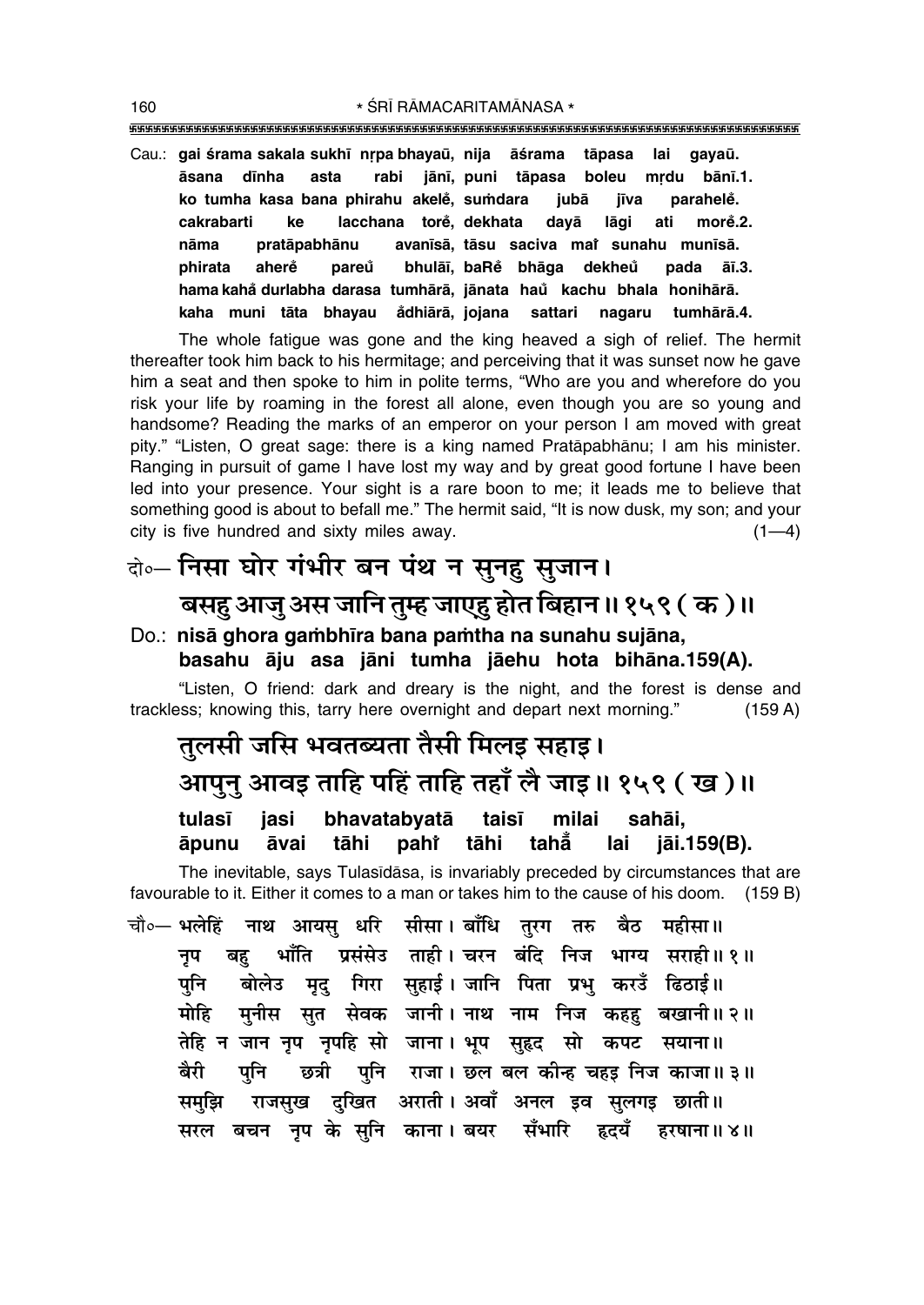\* BĀLA-KĀNDA \*

Cau.: bhalehi nātha āyasu dhari sīsā, bādhi turaga taru baitha mahīsā. bahu bhati prasamseu tāhī, carana bamdi nija bhāqya sarāhī.1. nrpa girā suhāī, iāni pitā prabhu karau puni mrdu dhithāī. boleu munīsa suta sevaka jānī, nātha nāma nija kahahu bakhānī.2. mohi tehi na jāna nrpa nrpahi so jānā, bhūpa suhrda so kapata savānā. bairī puni chatrī puni rājā, chala bala kīnha cahai nija kājā.3. dukhita arātī, avā anala samujhi rājasukha iva sulagai chātī. sarala bacana nrpa ke suni kānā, bayara såbhāri hrdayå harasānā.4.

"Very well, my lord," the king replied; and bowing to the hermit's command he tied up the horse to a tree and then sat down. The king extolled him in many ways and bowing at his feet congratulated himself. He then spoke to him in soft and endearing terms, "Regarding you as a father, my lord, I venture to address you. Looking upon me as your son and servant O great sage, pray tell me your name in full, my master." Although the king did not recognize him, he recognized the king. While the king had a quileless heart, the hermit was a pastmaster in fraud. Being an enemy in the first instance, and a Ksatriya on top of it and again of royal blood, he sought to accomplish his end by dint of his cunning. The thought of the pleasures of royalty had made the enemy king sad; the fire of jealousy smouldered within his heart like that of a furnace. On hearing the artless words of Pratapabhanu and recalling the grudge he had nursed against him, the hermit felt delighted at heart.  $(1-4)$ 

## के- कपट बोरि बानी मृदुल बोलेउ जुगुति समेत। नाम हमार भिखारि अब निर्धन रहित निकेत॥१६०॥

#### mrdula boleu juguti Do.: kapata bori bānī sameta. nāma hamāra bhikhāri aba nirdhana rahita niketa.160.

He uttered the following soft yet false and artful words, "My name is now Bhikhari (a mendicant), penniless and homeless as I am."  $(160)$ 

निधाना। तुम्ह सारिखे गलित अभिमाना॥ चौ०— कह जे बिग्यान नप अपनपौ दराएँ। सब बिधि कसल कबेष बनाएँ॥१॥ सदा रहहिं टेरें। परम अकिंचन प्रिय हरि केरें॥ तेहि तें कहहिं संत श्रति अधन भिखारि अगेहा। होत बिरंचि सिवहि संदेहा॥ २॥ सम तम्ह चरन नमामी। मो पर कपा करिअ अब स्वामी॥ जोसि सोसि तव देखी। आप बिषय बिस्वास प्रीति भपति कै बिसेषी॥ ३॥ सहज अपनाई। बोलेउ राजहि अधिक जनाई ॥ सब प्रकार सनेह कहउँ महिपाला। इहाँ बसत सतिभाउ बीते बह काला ॥ ४॥ सून् Cau.: kaha nrpa je bigyāna nidhānā, tumha sārikhe galita abhimānā. durāč, saba bidhi kusala kubesa banāč.1. sadā rahaht apanapau terė, parama akimcana priva hari kerė. tehi tě kahahř samta śruti tumha sama adhana bhikhāri agehā, hota biramci sivahi samdehā.2. josi sosi tava carana namāmī, mo para krpā karia aba svāmī. prīti bhūpati kai sahaja dekhī, āpu bişaya bisvāsa biseșī.3. saba prakāra rājahi apanāī, boleu janāī. adhika saneha satibhāu kahaů mahipālā, ihā kālā.4. sunu basata bīte bahu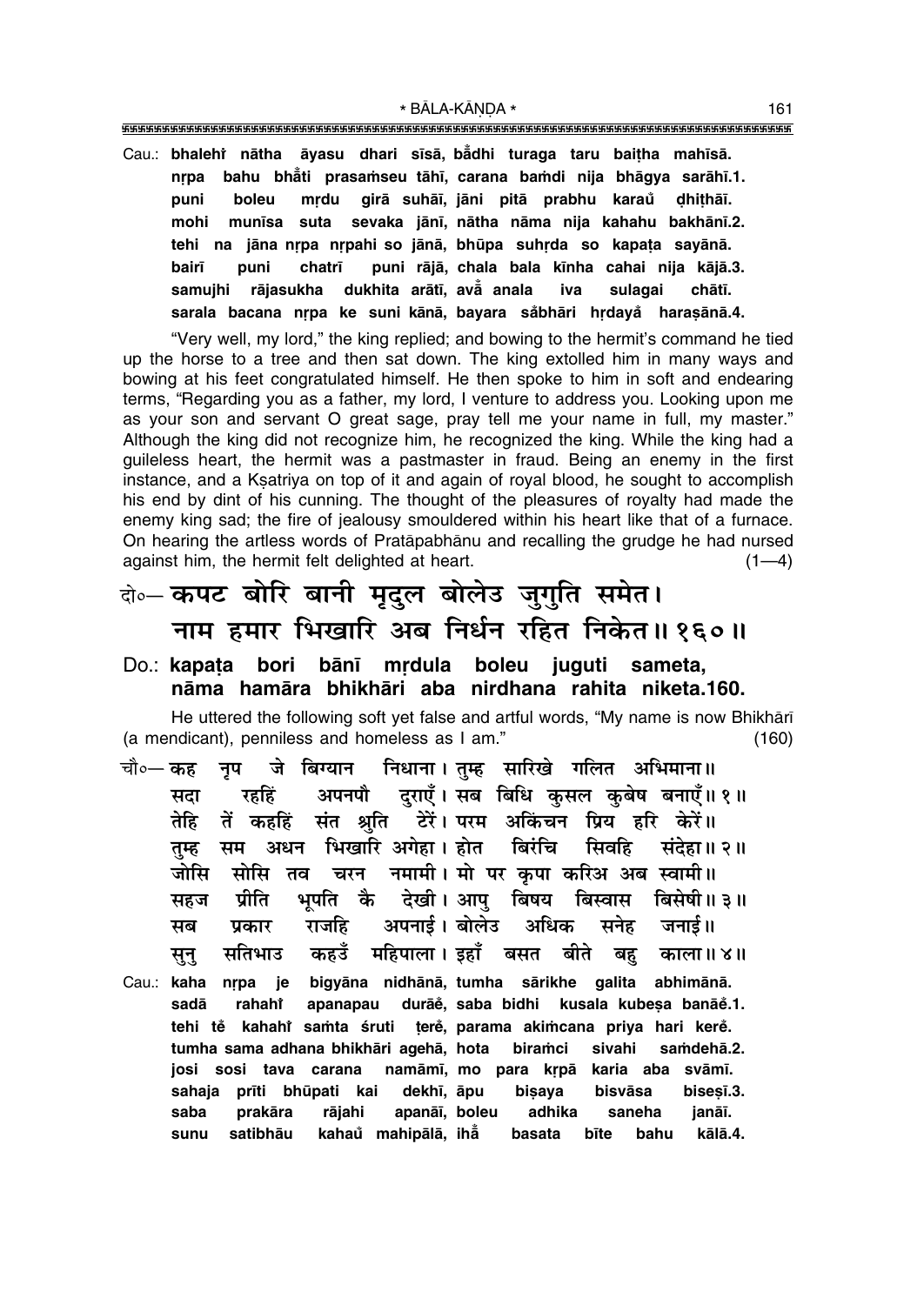The king replied, "Those who are repositories of wisdom and free from pride like you always keep their reality concealed; even though proficient in everyway, they prefer to remain in tattered clothes. That is why saints as well as the Vedas proclaim that those who are supremely indigent are held most dear by Srī Hari. Penniless and homeless beggars like you fill the minds of even Virañci and Siva with doubt. Whoever you may be, I bow at Your feet; now be gracious to me, my lord." When the hermit saw the king's artless affection and extraordinary faith in him, he won him over in everyway, and spoke with a still greater affection "Listen, O king; I tell you sincerely that I have dwelt here for long.  $(1-4)$ 

## दो॰— अब लगि मोहि न मिलेउ कोउ मैं न जनावउँ काहु।

## लोकमान्यता अनल सम कर तप कानन दाह॥ १६१ ( क )॥

### Do.: aba lagi mohi na mileu kou mai na janāvaŭ kāhu, lokamānyatā anala sama kara tapa kānana dāhu.161(A).

"No one has come to me so far nor do I make myself known to anyone; for popular esteem is like a wild fire, which consumes the forest of penance (i.e., neutralizes it)."  $(161 A)$ 

## सो० तुलसी देखि सुबेषु भूलहिं मूढ़ न चतुर नर। सुंदर केकिहि पेखु बचन सुधा सम असन अहि ॥ १६१ ( ख )॥

### So.: tulasī dekhi subeșu bhūlahi mūRha na catura nara, sumdara kekihi pekhu bacana sudhā sama asana ahi.161(B).

Not only fools, says Tulasidasa, but even clever men are taken in by fair appearances. Look at the beautiful peacock: though its notes are sweet like nectar, it devours snakes.  $(161 B)$ 

- रहउँ जग माहीं। हरि तजि किमपि प्रयोजन नाहीं॥ चौ∘— तातें गपत जानत सब विनहिं जनाएँ। कहहु कवनि सिधि लोक रिझाएँ॥१॥ प्रभ तुम्ह सुचि सुमति परम प्रिय मोरें। प्रीति प्रतीति मोहि पर तोरें॥ दरावउँ तोही। दारुन दोष घटइ अति मोही॥२॥ अब जौं तात जिमि जिमि तापस कथड उदासा। तिमि तिमि नपहि उपज बिस्वासा॥ मन बानी। तब बोला तापस बगध्यानी॥३॥ देखा कर्म स्वबस भाई। सुनि नृप बोलेउ पुनि सिरु नाई॥ नाम हमार एकतन् अरथ बखानी। मोहि सेवक अति आपन जानी॥४॥ नाम कर कहह
- Cau.: tātě guputa rahaŭ jaga māhi, hari taji kimapi prayojana nāhi. prabhu jānata saba binahi janāě, kahahu kavani sidhi loka rijhāě.1. tumha suci sumati parama priya more, prīti pratīti mohi para torë. durāvaŭ tohī, dāruna dosa ghatai ati aba jaů tāta mohī.2. jimi jimi tāpasu kathai udāsā, timi timi nrpahi upaja bisvāsā. dekhā svabasa karma mana bānī, taba bolā tāpasa bagadhyānī.3. ekatanu bhāī, suni nrpa boleu puni siru nāī. nāma hamāra kahahu nāma kara aratha bakhānī, mohi sevaka āpana ati jānī.4.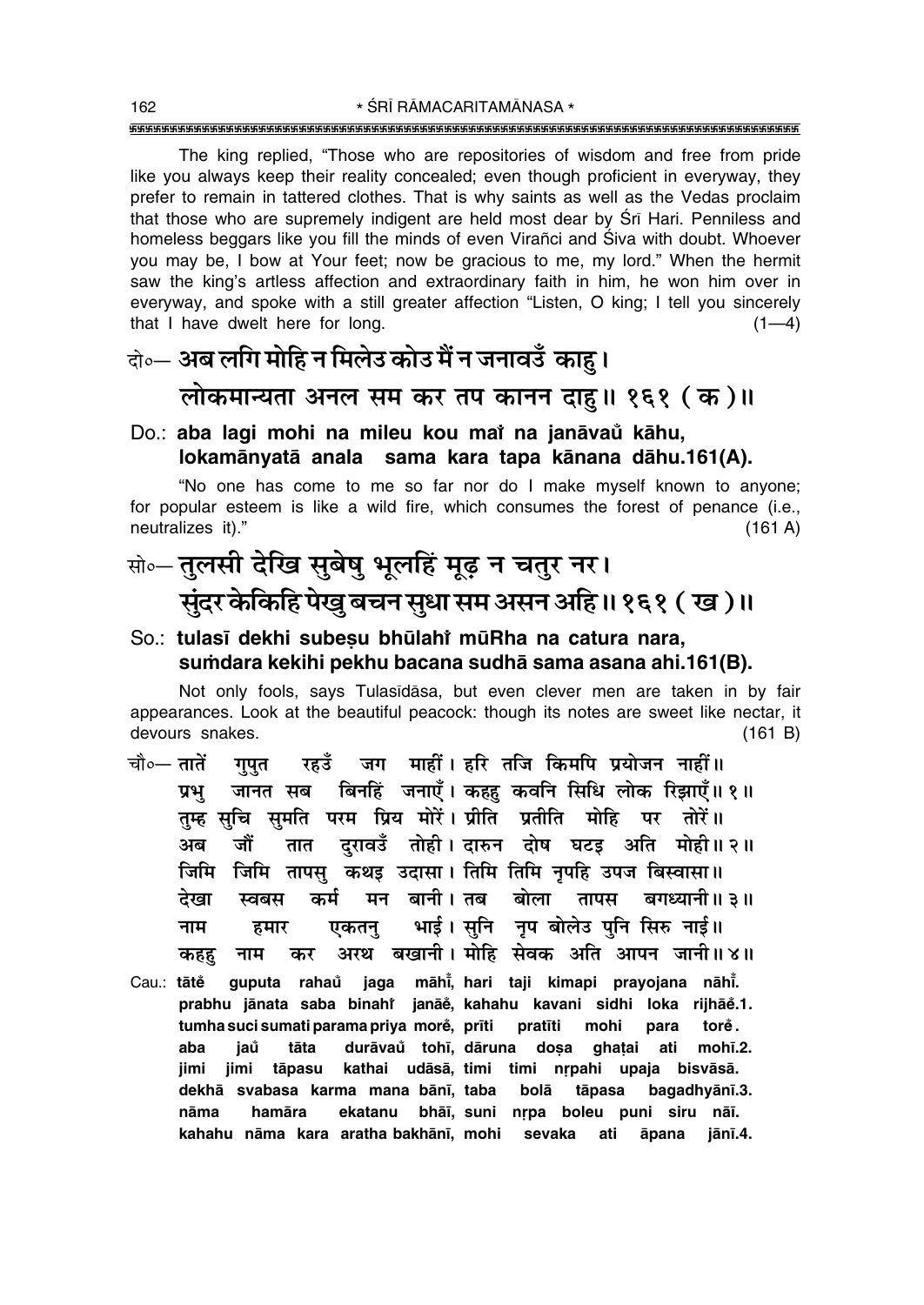"That is why I live in this world away from the public gaze. I have little to do with anything other than Srī Hari. The Lord knows everything without being told; tell me, then, what is to be gained by humouring the world. You are sincere and intelligent and are therefore supremely dear to me; and I too have earned your affection and confidence. Now, my son, if I were to keep anything from you, I shall incur the most severe blame." The more the hermit talked of his indifference to the world the more trustful grew the king. When the false anchorite saw the king devoted to him in thought, word and deed, he said, "My name, brother, is Ekatanu." Hearing this, the king bowed his head and asked further, "Kindly explain to me the meaning of this appellation recognizing me as your faithful servant."  $(1-4)$ 

# दो०- आदिसृष्टि उपजी जबहिं तब उतपति भै मोरि। नाम एकतन् हेत् तेहि देह न धरी बहोरि॥१६२॥

#### taba Do.: adisrsti utapati bhai upajī jabahi mori. nāma ekatanu hetu tehi deha na dharī bahori.162.

"My birth took place at the first dawn of creation. Since then I have never taken another body; that is why I am called Ekatanu."  $(162)$ 

- चौ∘— जनि आचरज् करह मन माहीं । सुत तप तें दुर्लभ कछ नाहीं ॥ तपबल तें जग सुजइ बिधाता।तपबल बिष्न भए परित्राता॥ १॥ संघारा। तप तें अगम न कछ संसारा॥ संभ करहिं तपबल सनि अति अनुरागा। कथा पुरातन कहै सो लागा॥२॥ नृपहि भयउ इतिहास अनेका। करड निरूपन बिरति बिबेका॥ करम धरम कहानी। कहेसि अमित आचरज बखानी॥३॥ पालन उटभव प्रलय भयऊ। आपन नाम कहन तब लयऊ॥ सनि महीप तापस बस तोही। कीन्हेह कपट लाग भल मोही॥४॥ नप जानउँ कह तापस
- Cau.: jani ācaraju karahu mana māhi, suta tapa tě durlabha kachu nāhi. jaga srjai bidhātā, tapabala bisnu bhae paritrātā.1. tapabala tě tapabala sambhu karahî samghārā, tapa tě agama na kachu samsārā. anurāgā, kathā purātana kahai so bhayau nrpahi suni ati lāgā.2. dharama itihāsa anekā, karai nirūpana karama birati bibekā. udabhava pālana pralaya kahānī, kahesi amita ācaraja bakhānī.3. suni mahīpa tāpasa basa bhayaū, āpana nāma kahana taba layaū. kaha tāpasa nrpa jānau tohī, kīnhehu kapata lāga bhala mohī.4.

"Marvel not, my son, to hear this; for nothing is too difficult to obtain through penance. By dint of penance Brahma creates the universe; by dint of penance Visnu assumed the role of its protector. By dint of penance, again, Sambhu destroys the world; there is nothing in this world which cannot be attained through penance." Hearing this, the king felt much enamoured and the hermit commenced relating old legends. Having discussed topics of Karma (action) and Dharma (duty) and told many legends bearing on them he discoursed on dispassion and knowledge. And he further related at length countless marvellous stories connected with the creation, maintenance and dissolution of the universe. Hearing all this the king completely yielded to the influence of the hermit and then proceeded to tell him his real name. Said the hermit, "O king, I know you. Even though you tried to deceive me, I appreciated this move on your part."  $(1-4)$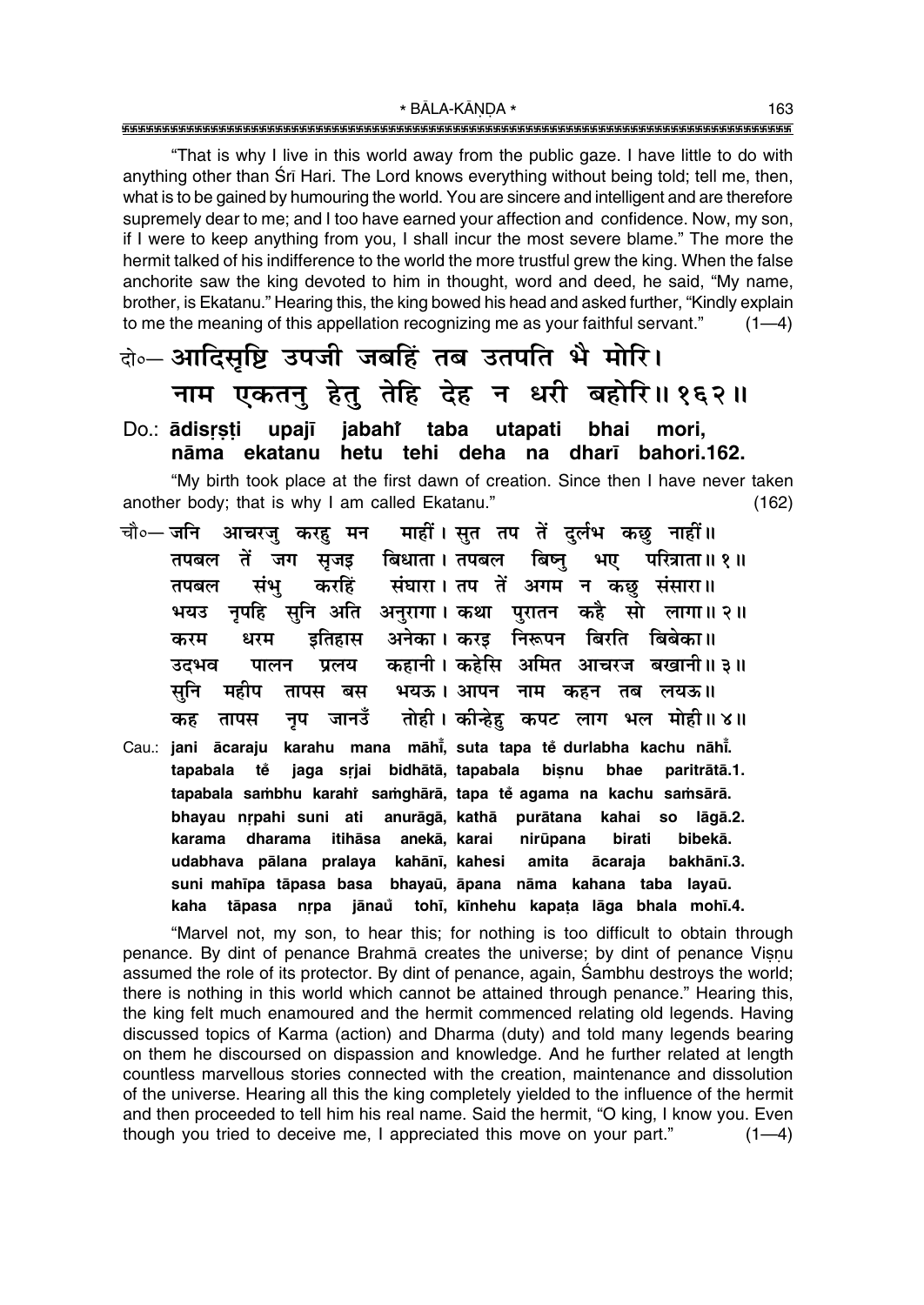# सो॰– सून महीस असि नीति जहँ तहँ नाम न कहहिं नूप। मोहि तोहि पर अति प्रीति सोड़ चतुरता बिचारि तव ॥ १६३ ॥

## So.: sunu mahīsa asi nīti jahă tahă nāma na kahahi nrpa, mohi tohi para ati prīti soi caturatā bicāri tava.163.

"O king, the political maxim is that kings should not disclose their name in all cases. And when I thought of your political sagacity, I conceived great love for you."  $(163)$ 

- चौ∘— नाम पिता दिनेसा। सत्यकेत तम्हार प्रताप तव नरेसा॥ जानिअ राजा। कहिअ न आपन जानि अकाजा॥१॥ गर प्रसाद सब सधाई। प्रीति प्रतीति देखि नीति निपनाई ॥ तात तव सहज उपजि परी ममता मोरें। कहउँ कथा निज पछे तोरें॥२॥ मन नाहीं। माग जो भप भाव मन माहीं॥ मैं अब पसन्न संसय सूनि हरषाना। गहि पद बिनय कीन्हि बिधि नाना॥३॥ सबचन भूपति तोरें । चारि मोरें ॥ कपासिंध मनि दरसन पदारथ करतल बिलोकी। मागि अगम बर होउँ असोकी॥४॥ प्रभहि तथापि प्रसन्न
- pitā Cau.: nāma tumhāra pratāpa dinesā, satyaketu tava naresā. prasāda saba jānia rājā, kahia āpana iāni akājā.1. gura na dekhi tāta tava sahaja sudhāī, prīti pratīti nīti nipunāī. upaji parī mamatā mana morė, kahaŭ kathā pūche nija torě.2. aba prasanna mai samsaya nāhi, māgu jo bhūpa bhāva mana māhi. suni subacana bhūpati harasānā, gahi pada binaya kīnhi bidhi nānā.3. krpāsimdhu muni darasana torė, cāri padāratha karatala morě. prabhuhi tathāpi prasanna bilokī, māgi agama bara hoů asokī.4.

"Your name is Pratāpabhānu; king Satyaketu was your father. O king, by the grace of my preceptor I know everything; but foreseeing my own harm I refuse to tell everything I know. When I saw your natural straightforwardness, affection, faith and political wisdom, I conceived a spontaneous affection for you; and that is why I told you my own story on your asking. I am now pleased; doubt not and ask what you will, O king." Hearing these agreeable words, the king rejoiced and, clasping the hermit's feet, supplicated to him in many ways. "O gracious sage, by your very sight I have within my grasp all the four ends of human existence (viz., religious merit, wealth, enjoyment and final beatitude). Yet, as I see my lord so gracious, I would ask a boon which is impossible to attain otherwise, and thereby overcome sorrow."  $(1-4)$ 

# के-जरा मरन दुख रहित तनु समर जितै जनि कोउ। एकछत्र रिपुहीन महि राज कलप सत होउ॥१६४॥

## Do.: jarā marana dukha rahita tanu samara jitai jani kou, ekachatra ripuhīna mahi rāja kalapa sata hou.164.

"Let my body be free from old age, death and suffering; let no one vanquish me in battle and let me enjoy undisputed sovereignty over the globe for a hundred Kalpas (repetitions of creation) and let me have no enemies."  $(164)$